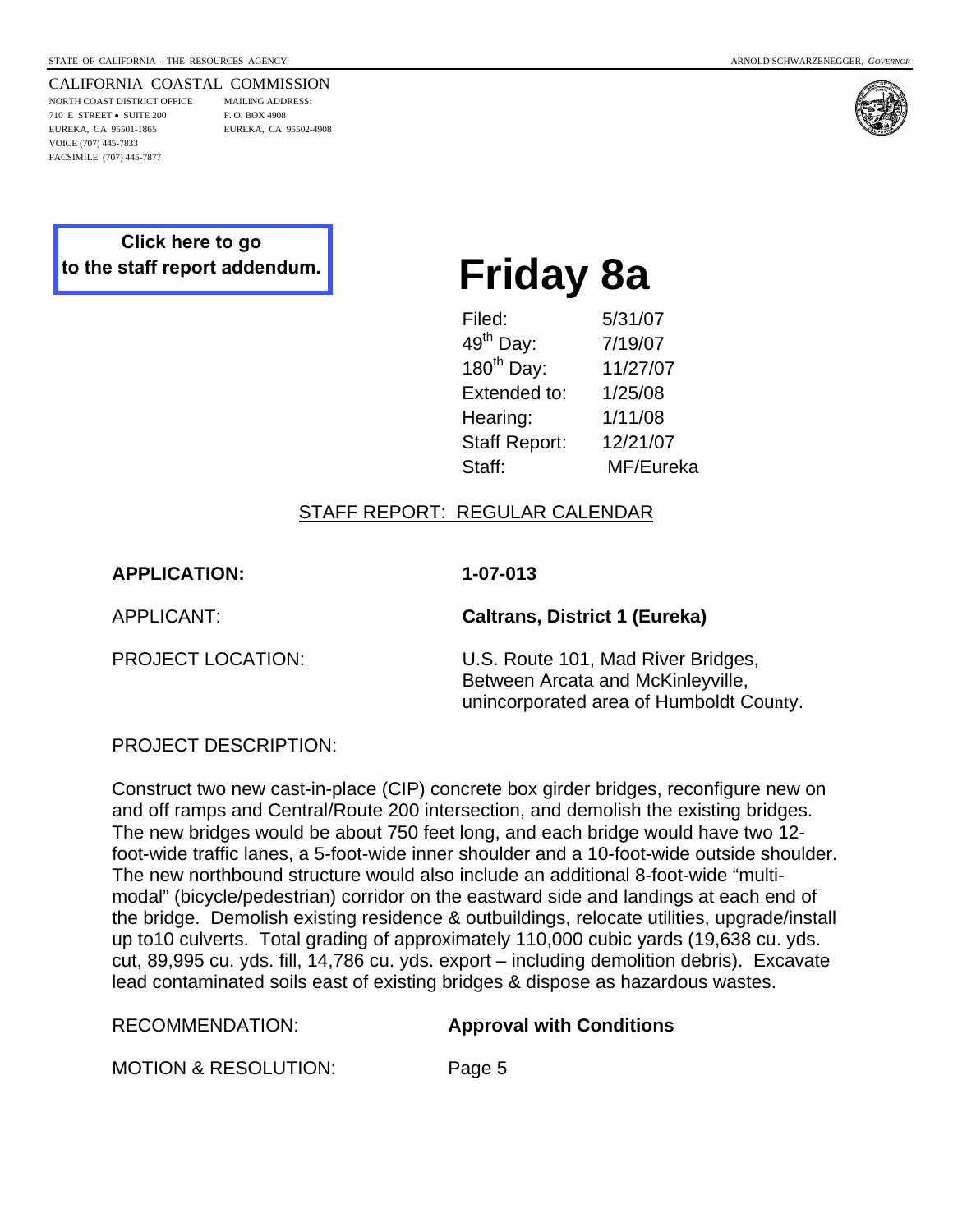| TIMING of COMMISSION ACTION: | Commission action is required during the<br>January 2008 meeting due to Permit<br>Streamlining Act requirements. |
|------------------------------|------------------------------------------------------------------------------------------------------------------|
|                              |                                                                                                                  |

LOCAL APPROVALS REQUIRED: None (see procedural notes on page 3),

OTHER APPROVALS RECEIVED: State Lands Commission lease; Biological Opinion, dated 2005, National Marine Fisheries Service (NOAA Fisheries) (new determination is pending review in 2008); California Endangered Species Act Consistency Determination, dated 2005 (new determination is pending review in 2008).

OTHER APPROVALS REQUIRED: NOAA Fisheries Amended Biological Opinion (Federal Endangered Species Act) and to California Department of Fish and Game Amended Consistency Determination (Section 2080.1 of the or, alternatively, an Incidental Take Permit (Section 2081 of the California Endangered Species Act), for review of newly identified significant adverse effects that pile-driving may have on endangered salmonids; CDFG 1602 Streambed Alteration Agreement; Regional Water Quality Control Board: Section 401 Certification, National Pollutant Discharge Elimination System (NPDES) permit; Amended Section 404 Permit, Army Corps of Engineers (to address changes in access, new fisheries consultations, new scour pool implementation schedule, greater in-channel impacts); amended State Lands Commission lease (to address greater activity in the river channel that Caltrans now proposes, including construction of scour pool, fish exclusion structures and exclusion of fishing & boating, construction of potential sediment basin in river channel).

## **PROCEDURAL NOTES**

1. To Submit Public Comments:

Public comments concerning this staff report may be provided to the North Coast District Office at the letterhead address.

2 Availability of environmental information:

All environmental information relied on by the Commission and its staff is available for review at the above-referenced North Coast District Office of the California Coastal Commission, in Eureka. Caltrans prepared and certified a "Negative Declaration and Initial Study" dated June 2005, to comply with the California Environmental Quality Act (CEQA). Environmental information provided by Caltrans subsequent to their June 2005 CEQA documentation is available in the North Coast District Office. Additional environmental information that is provided by Caltrans after the completion of this staff report will be available in the North Coast District Office upon receipt of the new information by Commission staff.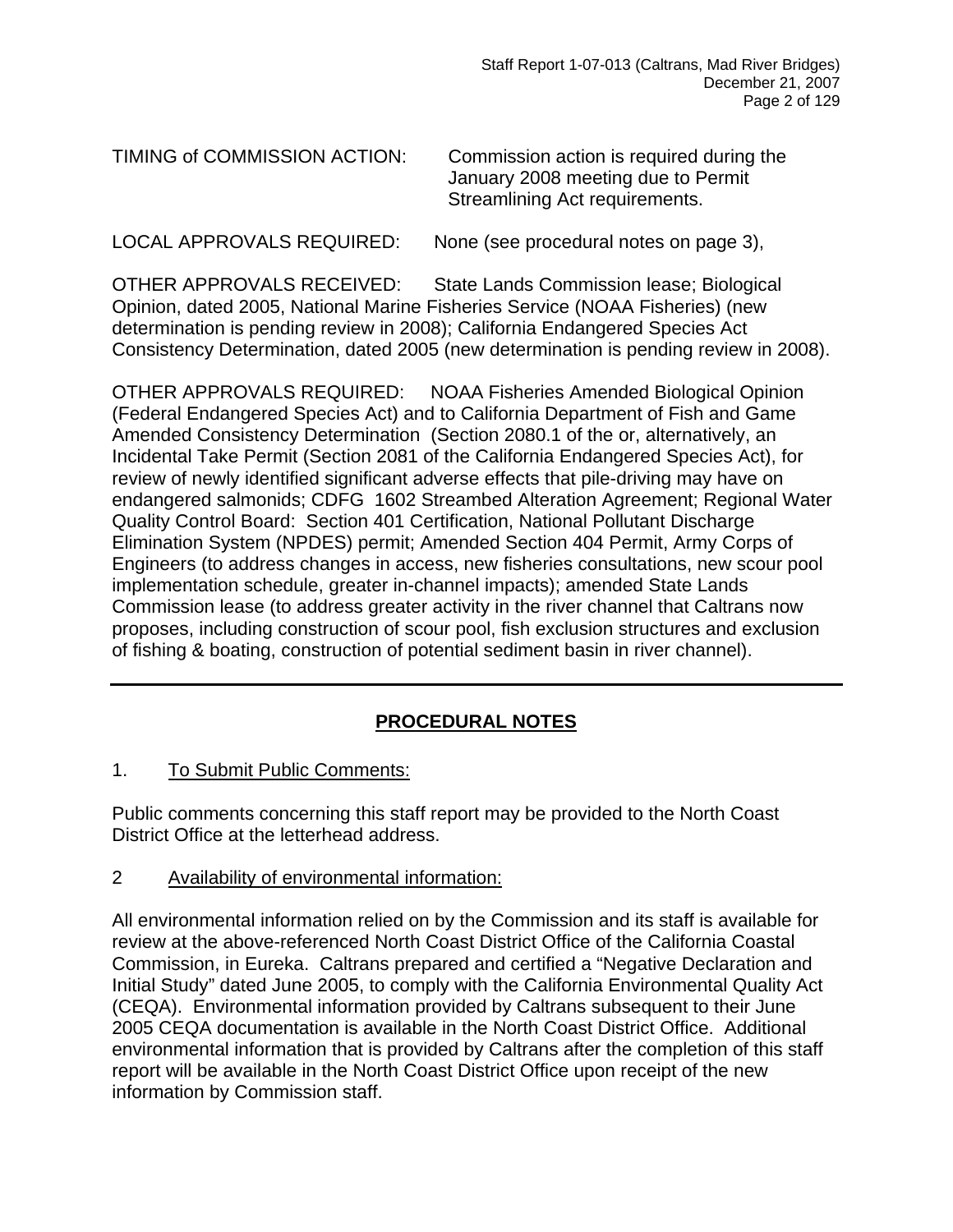#### 3. Jurisdiction and Standard of Review:

The proposed project area is bisected by the boundary between the retained coastal development permit jurisdiction of the Commission and the coastal development permit jurisdiction delegated to Humboldt County by the Commission through the County's certified Local Coastal Program.

The Coastal Act was amended by Senate Bill 1843 in 2006, effective January 1, 2007. The amendment added Section 30601.3 to the Coastal Act. Section 30601.3 authorizes the Commission to process a consolidated coastal development permit application when requested by the local government and the applicant and approved by the Executive Director, for projects that would otherwise require coastal development permits from both the Commission and from a local government with a certified LCP.

In this case, the Humboldt County Board of Supervisors adopted a resolution and Caltrans submitted a letter requesting consolidated processing of the coastal development permit application by the Commission for the subject project, which was approved by the Executive Director.

The policies of Chapter 3 of the Coastal Act provide the legal standard of review for a consolidated coastal development permit application submitted pursuant to Section 30601.3. The local government's certified LCP may be used as guidance.

The application fee for a consolidated coastal development permit is ordinarily determined by the Commission's permit fee schedule. However, the Commission does not require state or local governments or agencies to pay application fees.

#### 4. Exhibits

Caltrans has provided the exhibit packages attached to this staff report for all Exhibits labeled in alphabetical series (Exhibits AA-EE and Exhibits A-Y). Additional exhibits are listed in the usual series (Exhibit 1, etc.) In some cases, to save costs and materials, exhibits with colored features are only reproduced in black-and-white, but are provided in color on the Commission's website.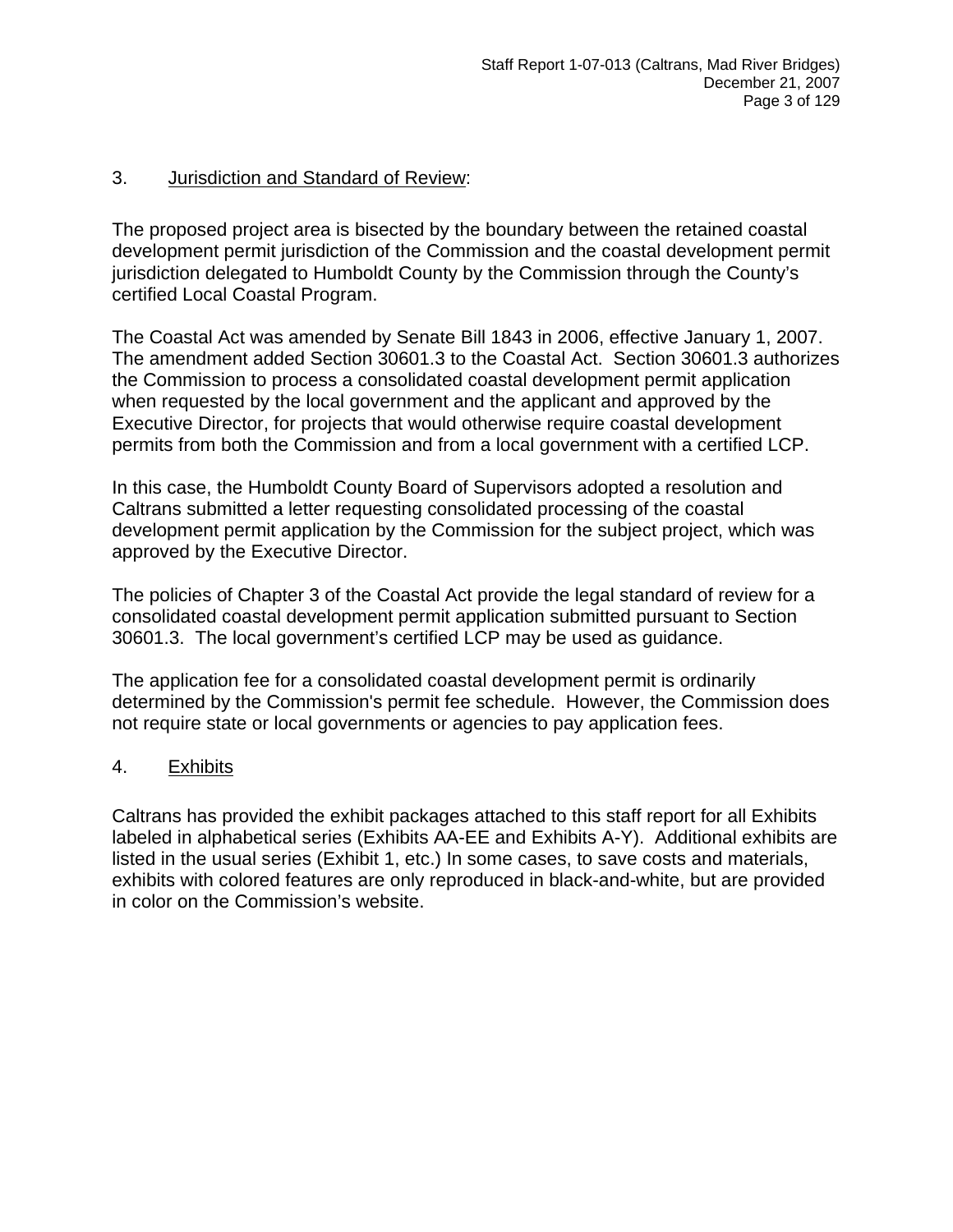#### **SUMMARY**

California Department of Transportation (hereinafter "Caltrans" or "applicant") proposes to replace a pair of aging highway bridges on Highway 101, north of Arcata, at the Mad River. The bridges are structurally and seismically deficient. The Mad River crossing is essential to continued public access to the world class coastal recreation amenities of the north coast. The project is located within the Mad River corridor of rural Humboldt County, in the midst of prime agricultural lands. State and federally listed salmonids inhabit the river in the project vicinity, and mature riparian canopy covers most of the nearby river banks. The proposed project would permanently impact almost two acres of wetlands/riparian habitat, permanently convert almost 4 acres of prime agricultural lands to highway use, affect approximately 8 acres of stream channel habitat over the course of the 4 or 5-year project, and – if constructed as initially proposed—potentially take as many as 50,000 listed salmonids, as the result of driving the 7-foot-diameter steel shell piles Caltrans proposes to use for bridge foundations.

To ensure that this vital public project is carried out in a manner that least impacts sensitive coastal resources, staff recommends **approval of the project with conditions**. The recommended 21 Special Conditions attached hereto, fully implemented, would ensure adequate collection and assessment of baseline data necessary to accurately gauge important project impacts and to ultimately secure adequate, proportional mitigation of these impacts, including the protection of water quality, stream habitat, wetlands, and sensitive species, to the maximum extent feasible.

Of particular note, the attached special conditions provide for partial mitigation of the permanent conversion of prime agricultural lands associated with Caltrans projects on the north coast through the endowment of a **\$2 million fund for the agricultural education program of the College of the Redwoods, and the program's sustainable agricultural teaching farm.**

The **Motion and Resolution** are located on Page 5.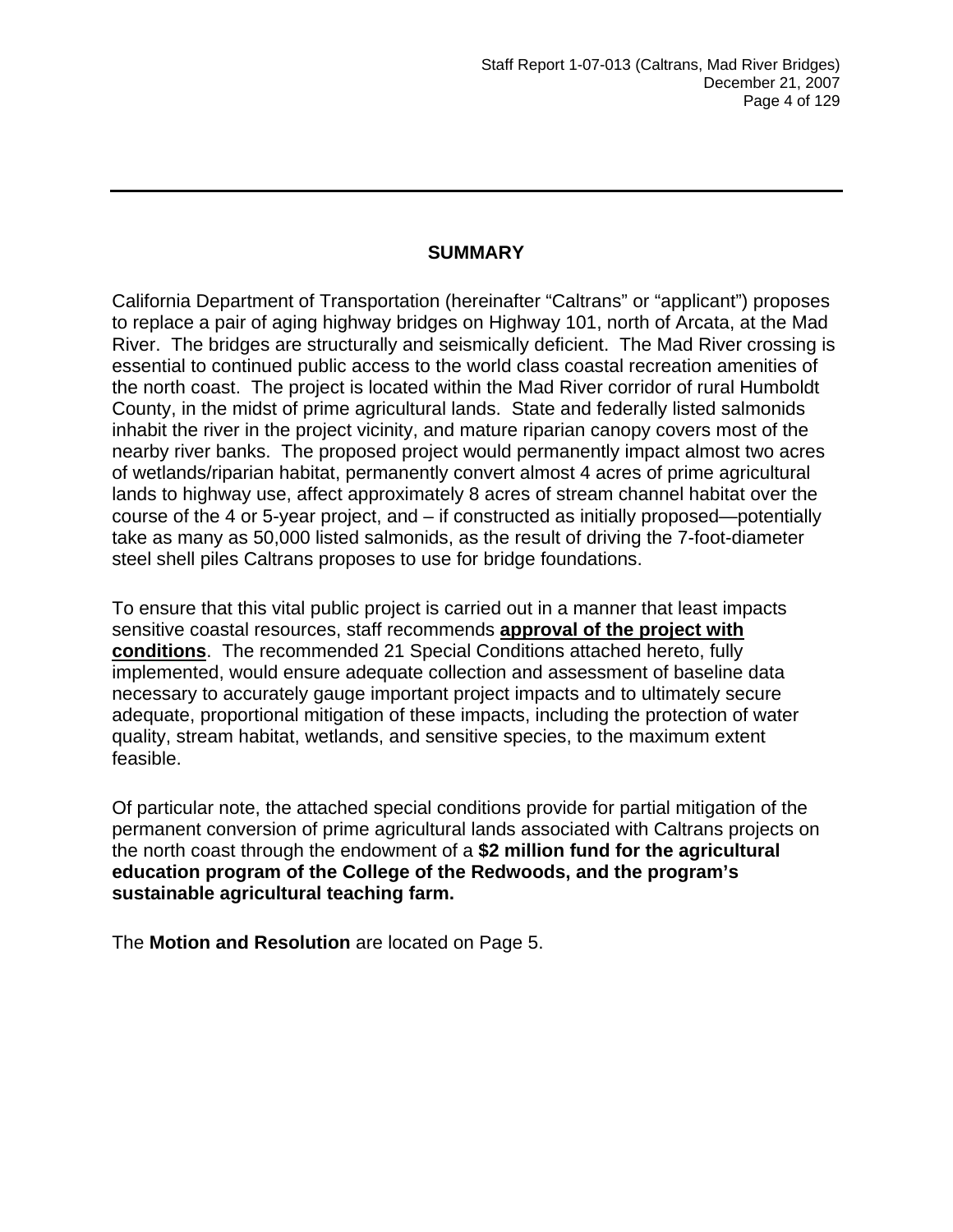# **1.0 STAFF RECOMMENDATION**

**Motion:** *I move that the Commission approve Coastal Development Permit No. 1-07-013 subject to conditions set forth in the staff recommendation specified below*.

Recommendation**:** Staff recommends a **YES** vote. Passage of this motion will result in approval of the permit as conditioned and adoption of the following resolution and findings. The motion passes only by affirmative vote of the majority of the Commissioners present.

#### **Resolution to Approve Permit:**

The Commission hereby **approves** a Coastal Development Permit for the proposed project, subject to the conditions specified below, on the grounds that the development as conditioned will be in conformity with the policies of Chapter 3 of the Coastal Act. Approval of the permit complies with the California Environmental Quality Act because either 1) feasible mitigation measures and/or alternatives have been incorporated to substantially lessen any significant adverse effects of the development on the environment, or 2) there are no further feasible mitigation measures or alternatives that would substantially lessen any significant adverse impacts of the development on the environment.

## **2.0 STANDARD CONDITIONS**

- 1. **Notice of Receipt and Acknowledgement:** This permit is not valid until a copy of the permit is signed by the Permittee or authorized agent, acknowledging receipt of the permit and the acceptance of the terms and conditions, is returned to the Commission office.
- 2. **Expiration:** Construction activities for the proposed project must be initiated within two years of issuance of this permit. This permit will expire two years from the date on which the Commission approved the proposed project if development has not begun.
- 3. **Interpretation:** Any questions of intent or interpretation of any condition will be resolved by the Executive Director of the Commission (hereinafter, "Executive Director") or the Commission.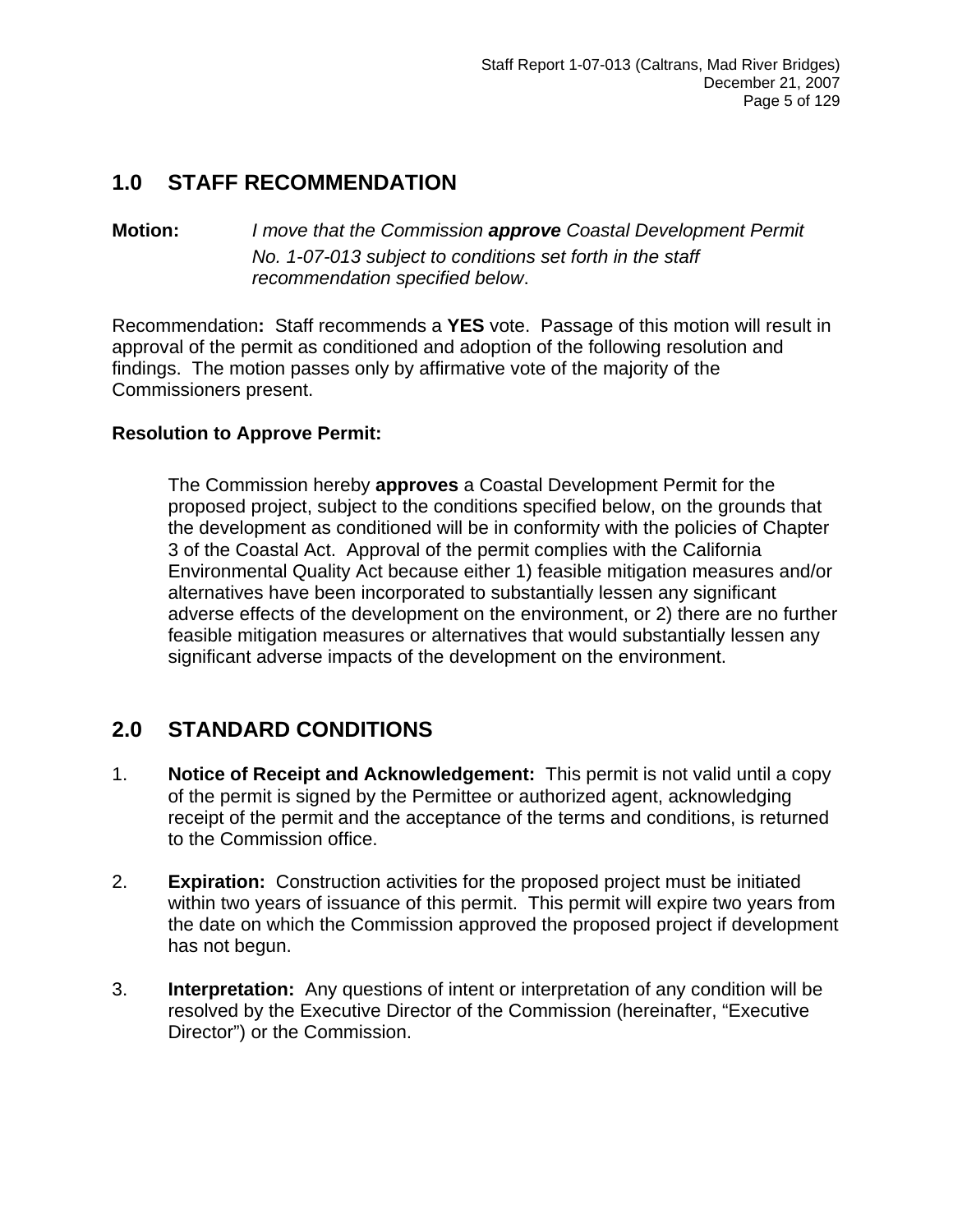- 4. **Assignment:** The permit may be assigned to any qualified person, provided the assignee files with the Commission the affidavit accepting all terms and conditions of the permit.
- 5. **Terms and Conditions Run with the Land:** These terms and conditions shall be perpetual, and it is the intention of the Commission and the Permittee to bind all future owners and possessors of the subject property to the terms and conditions.

# **3.0 SPECIAL CONDITIONS**

For purposes of implementing the activities authorized by Coastal Development Permit 1-07-13, the following definitions shall apply:

**Ordinary High Water Mark** shall be defined as: that line on the riverbank established by the fluctuations of water and indicated by physical characteristics such as clear, natural line impressed on the bank, shelving, changes in the character of soil, destruction of terrestrial vegetation, the presence of litter and debris, or other appropriate means that consider the characteristics of the surrounding areas; and the

**Wetted Channel** shall be defined as that fluctuating area of the river channel that has been saturated within the previous twenty-four hours. This means that the "wetted channel" is ambulatory and may exceed the bounds of the flowing water at any particular moment.

#### **CONDITION 1. TIMING of CONSTRUCTION OTHER THAN PILE-DRIVING.**

All project activities shall at all times be undertaken in full accordance with the following requirements. The timing and other restrictions on pile-driving activities that may affect the aquatic environment of the Mad River are addressed separately in Special Condition 2, and are not authorized pursuant to Special Condition 1. Any changes to these requirements proposed subsequent to Commission approval of CDP 1-07-013 shall require an amendment of Coastal Development Permit 1-07-013 unless the Executive Director determines that no amendment is legally required.

**A. May 1 – June 15 annually**: Project activities may be undertaken no closer to the waters of the Mad River than 25 feet landward of the Ordinary High Water Mark or 25 feet landward of the Wetted Channel, whichever is the greater distance, provided that no discharges of sediment or other construction-related wastes enter waters of the Mad River. The uppermost limits of this May 1 – June 15 setback area shall be marked in the field annually by April 30.

(1) Should unauthorized discharge of sediment or wastes into the Mad River or other water quality violations (such as discharge of wastewater that is out of compliance with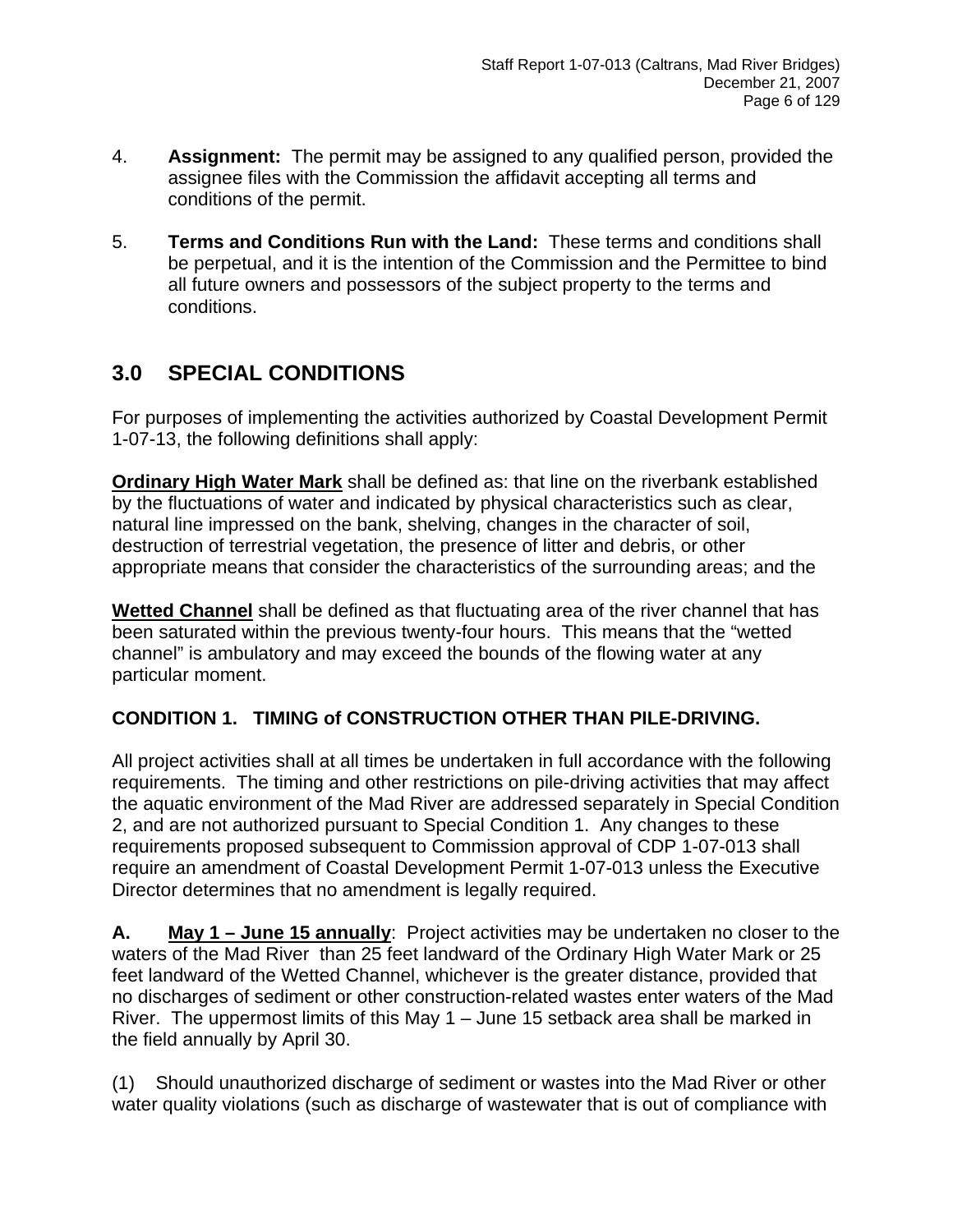turbidity or pH restrictions) occur during construction undertaken pursuant to Special Condition 1 (A), the Executive Director may suspend this authorization to undertake project activities during the May 1 – June 15 period within the area of the subject site described in Subparagraph A, thereafter. Under such restriction for non-compliance imposed by the Executive Director, project activities may be undertaken no closer to the waters of the Mad River than 50 feet landward from the top of bank of the Mad River, except during the June 16 – October 14 low flow construction season, unless specifically authorized by the Executive Director on a case-by-case basis. This limitation shall extend for the duration of the construction authorized by CDP 1-07-013.

(2) Project activities within the area described by Subparagraph A above shall not be undertaken unless all of the following conditions are met:

a) the three (3)-day forecast for precipitation indicates that the chance of rain is less than thirty (30) percent; and

b) soils are not saturated as indicated by standing water from previous rains anywhere within the construction site or adjacent fields; and

c) there is no precipitation at the time the proposed activities are undertaken.

(3) If rain commences while project activities are underway within the area described in Subparagraph A above, the activities shall be stopped and secured and Best Management Practices implemented to protect the waters of the Mad River. Project activities within the area described in Subparagraph A shall not re-commence after precipitation commences unless all of the conditions in a), b) and c) set forth above are met.

**B. June 16 – October 14 annually**: Project activities may be undertaken in any location within the areas authorized for construction pursuant to CDP 1-07-013, except for the wetted channel, unless specifically limited by other provisions of these special conditions, if in compliance with all other applicable terms and conditions of this coastal development permit. All materials and equipment, cofferdams, temporary crossings, temporary river run fill, crane pads, etc., shall be removed from the river corridor, the disturbed banks stabilized for the rainy season, and the channel gravels re-contoured in accordance with the recommendations of the fisheries biological monitor, in consultation with the biologists of the California Department of Fish & Game and the National Marine Fisheries Service, by October 14, annually.

**C. October 15 to the following April 30, annually**: Project activities shall not be undertaken any closer to the waters of the Mad River than fifty (50) feet landward from the top of bank of the river. Best Management Practices shall at all times be deployed throughout the limits of project activities to ensure that no discharge occurs of any wastes, materials, contaminants, or effluent produced by de-watering that exceeds turbidity or pH standards, to the waters of the Mad River.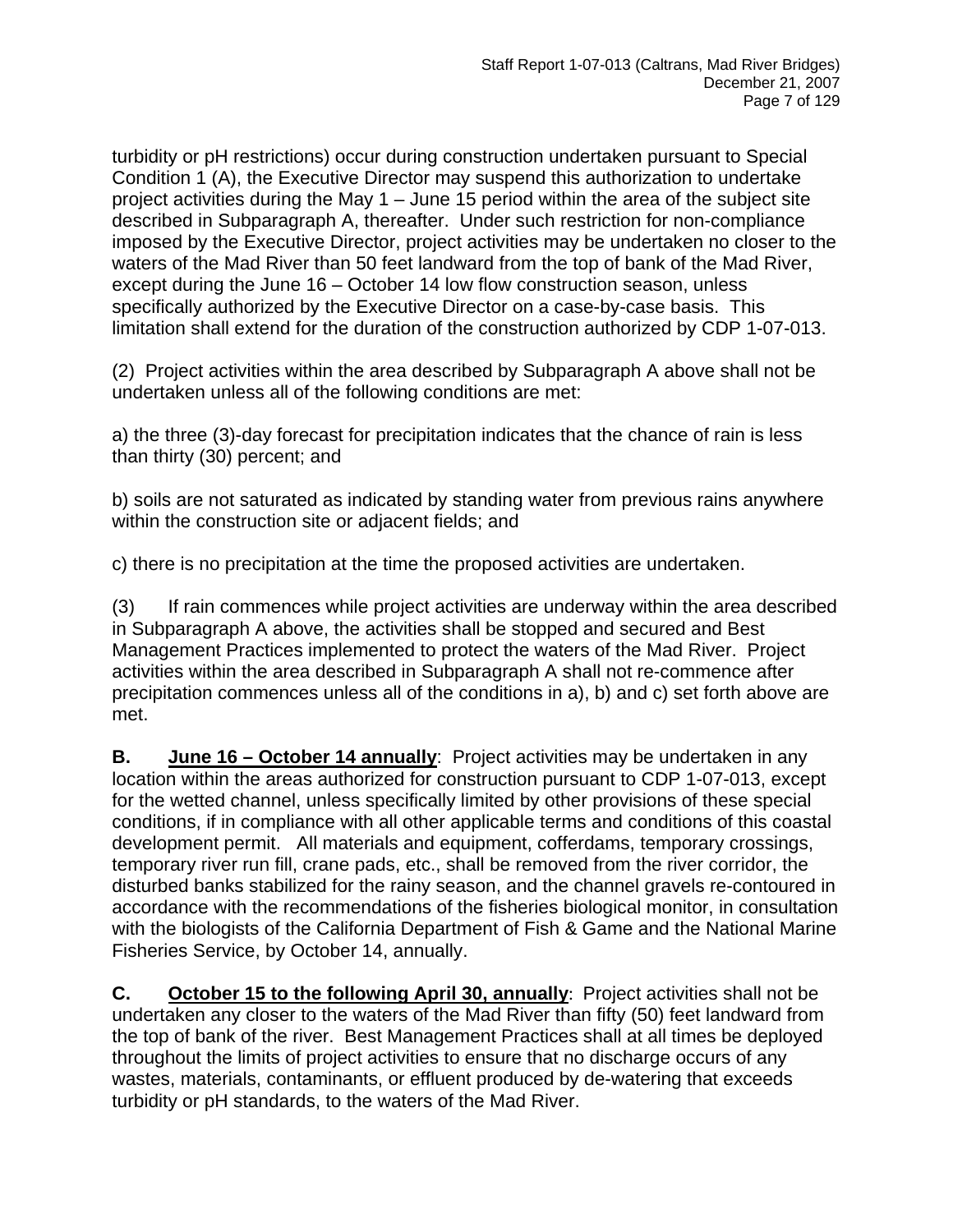## **CONDITION 2. PILE-DRIVING.**

**A. Applicability.** All project activities involving the installation of temporary or permanent piles or sheet-piles shall be undertaken in accordance with the requirements set forth herein. The restrictions of this Special Condition shall apply to any pile-driving activities that may affect the aquatic environment of the Mad River, including but not limited to pile driving associated with proposed Piers 2 and 3, installation of coffer dams, testing, or other activities that may produce sound, shaking, disturbance of sediments and gravels in the riverbed, or produce other potentially disruptive effects within the aquatic environment, regardless of whether such activities are undertaken outside of the limits of the flowing waters of the river. All such project activities shall at all times be undertaken in full accordance with the following requirements.

#### **B. Timing & Limitations**

1) Pile-driving shall be limited to daylight hours and shall not be extended through the use of artificial lighting within the Mad River corridor.

2) Pile-driving shall be limited annually to July 1 – September 1, including these dates.

3) Pile-driving shall be limited to one pile section per day.

#### **C. Executive Director Limited Exception**

Upon Caltrans' request, the Executive Director, after conferring with the fisheries biologists of the California Department of Fish & Game and the National Marine Fisheries Service, may allow a limited exception to the restrictions set forth in Subparagraph B above, provided that the Executive Director receives convincing evidence that: a) such extension would substantially prevent the need for an additional year of pile-driving disturbance that could adversely affect the aquatic environment of the Mad River, b) no alternative to meet this goal other than the requested exception exists, and c) the need for the exception was not foreseeable and the remaining time does not allow for the processing of an amendment to CDP 1-07-013. In addition, the only grounds for approval of such an exception would be clear evidence vetted by qualified biologists to the Executive Director's satisfaction that the requested exception to the requirements of Subparagraph B above would provide a significant overall reduction in potential adverse impacts on sensitive species, compared with the impacts that would occur should the exception be denied.

#### **D. Monitoring**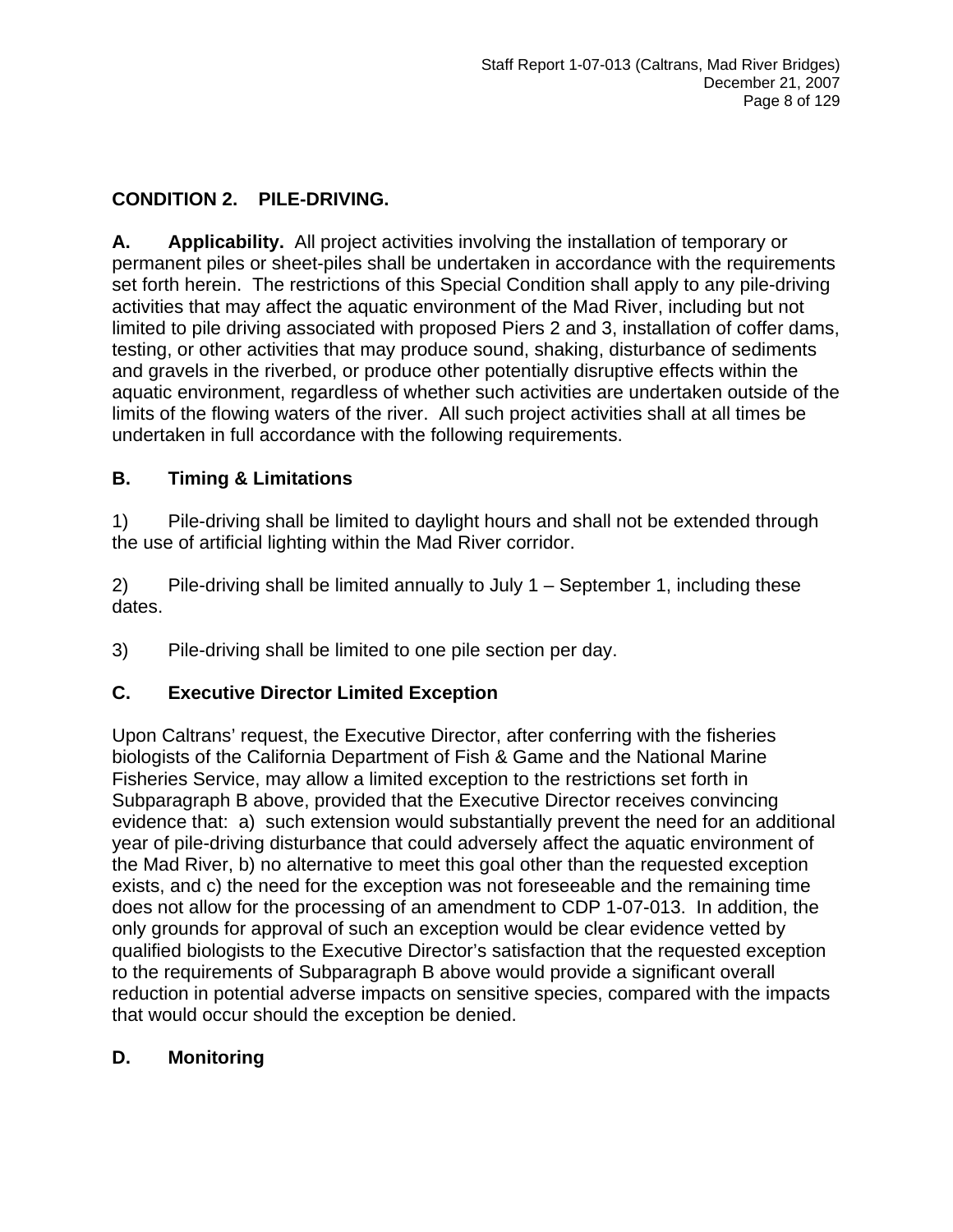Pile-driving activities subject to Special Condition 2 shall only be undertaken if all of the following conditions are continuously met. If any of these conditions are not met at any time after pile-driving commences, the fisheries biological monitor shall direct that the pile-driving activities stop until such compliance is established:

1) at least one authorized fisheries biological monitor is present at the location of the pile-driving. It shall be Caltrans' responsibility to ensure that adequate biological monitoring personnel are available to staff this monitoring obligation and to ensure that other monitoring (for example of the stability of the fish exclusion structures) tasks are also completed.

2) the hydroacoustic monitoring personnel and equipment are in place and ready to commence monitoring.

3) personnel and equipment for any concurrent monitoring/studies (such as caged fish studies) that are being conducted to evaluate the effects of the pile-driving are in place and ready for pile-driving to commence.

4) the approved "fish exclusion zone" and other pertinent fisheries protection measures required by Special Condition 5 are fully in place and the fish exclusion zone has been de-populated of all fish species and of sensitive species of other taxa (e.g., red-legged frogs) to the maximum extent feasible, and the fisheries biological monitor has verified this status (if the netting or other structures defining the exclusion zone fail, then depopulation must be verified following repair); and

5) neither criteria of the dual metric exposure criteria set forth in Special Condition 4 below is exceeded.

If any of the above conditions are not met at any time during pile-driving, pile-driving operations shall be stopped until compliance is restored, and pile-driving shall not recommence until full compliance with all pertinent conditions has been verified by the fisheries biological monitor and entered into the monitoring records. If pile-driving is stopped because hydroacoustic limits are exceeded, additional requirements pursuant to Special Condition 4 and other special conditions set forth herein shall apply.

**F. Future Amendment.** Project activities shall be conducted at all times in accordance with these provisions. Any proposed changes to these pile-driving requirements and limitations shall be reported to the Executive Director. No changes to the requirements of the special condition shall be made without a Coastal Commission approved amendment of CDP 1-07-013 unless the Executive Director determines that no amendment is legally required.

## **CONDITION 3. FINAL STATE & FEDERAL AUTHORIZATIONS; RESPONSIBILITY.**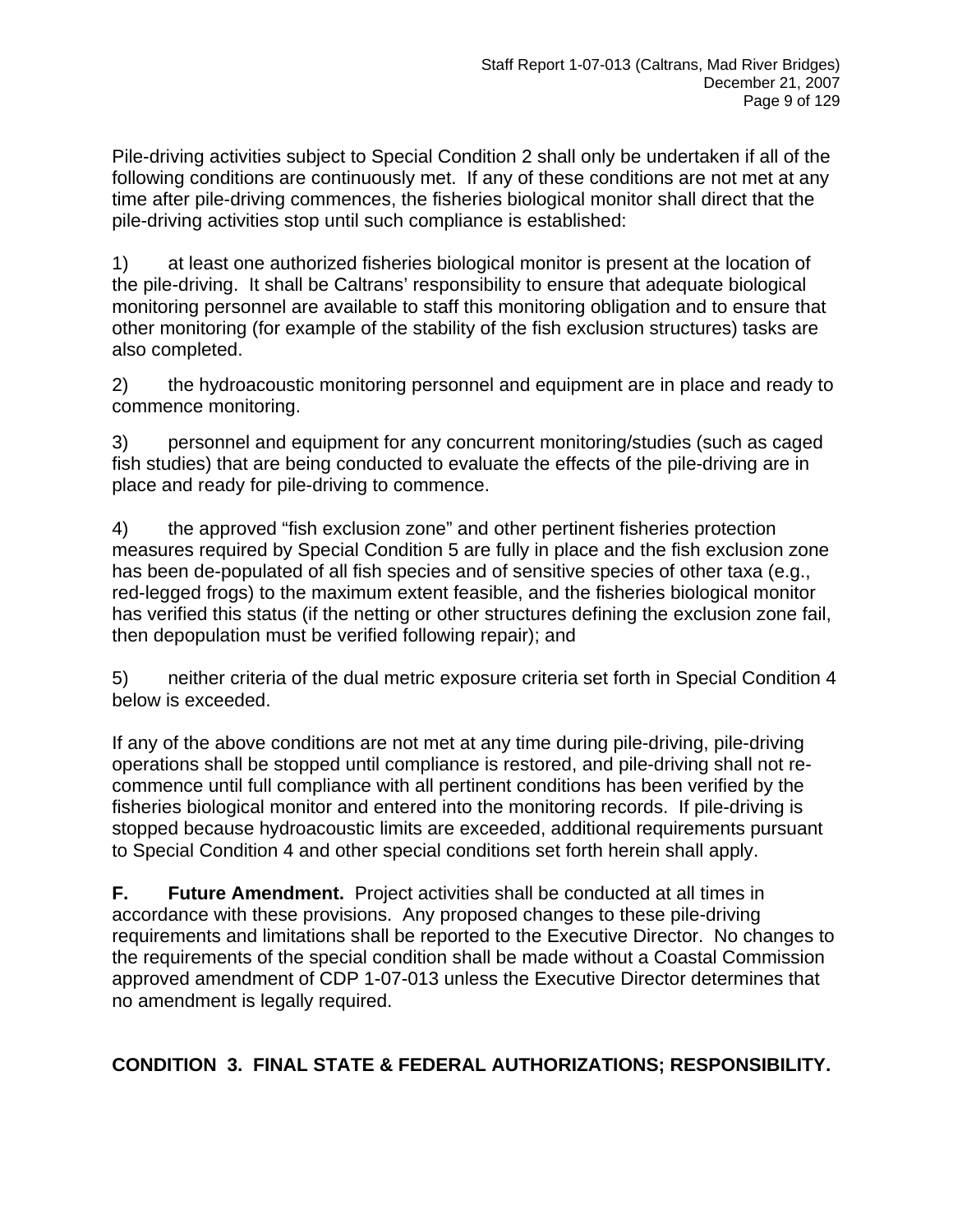**A. PRIOR TO ISSUANCE OF CDP 1-07-013**, Caltrans shall submit evidence to the satisfaction of the Executive Director (including copies of the pertinent final documents) that **final approvals or authorizations of all state and federal agencies** with review authority over the subject project have been received by Caltrans. The applicant shall inform the Executive Director of any changes to the project required by any state or federal agency. Such changes shall not be incorporated into the project unless the applicant obtains a coastal development permit amendment unless the Executive Director determines no amendment is legally required.

**B. Responsibility:** Caltrans, in accepting the benefits of CDP 1-07-013, agrees and accepts the following:

(1) Caltrans shall ensure that the relevant bidding documents and eventual contract include: a) sufficient and accurate provisions for Caltrans to ensure the obligation of the winning bidder to comply with all of the conditions of CDP 1-07-013 and to construct the project in accordance with the proposed and approved project description; and b) the specific requirement that the contractor and any employees, subcontractors, agents, or other representatives of the contractor or contractors who are responsible for constructing any portion of the project, shall undertake all related activities in full compliance with the project approved pursuant to CDP 1-07-013, including all terms and conditions imposed by the Commission in approving the permit. It shall be Caltrans' responsibility to ensure that the bidding documents contain general and special provisions necessary to fully and accurately incorporate all requirements imposed by the Commission or other state or federal agencies with regulatory authority over the project, including timelines for review of documents and other potentially limiting measures that may affect construction scheduling and the timing of construction or other parameters of material interest to the participating parties. It shall also be Caltrans' responsibility to ensure that the winning bid for the construction of the proposed project is adequate to ensure that the selected contractor has taken into consideration and provided for the full cost of compliance with all requirements imposed by the Commission pursuant to the Commission's approval of CDP 1-07-013. A copy of the adopted findings for CDP 1-07-013 shall be provided to Caltrans subsequent to final Commission action, and a complete copy of the adopted findings and final plans approved by the Executive Director shall be attached to the bidding documents by Caltrans for reference by potential bidders; and

(2) After the contract is awarded, Caltrans shall ensure that the contractor(s), subcontractor(s), or other parties selected by Caltrans or otherwise designated to implement any portion of the project approved pursuant to CDP No. 1-07-013, are fully informed of, and continuously comply with, the obligations set forth in the adopted findings referenced in Subparagraph (C)(1) above. Caltrans shall ensure that a complete copy of the adopted findings is maintained on the job site at all times and that each contractor undertaking any portion of the development authorized herein has a copy of the adopted findings upon execution of the contract for the subject project.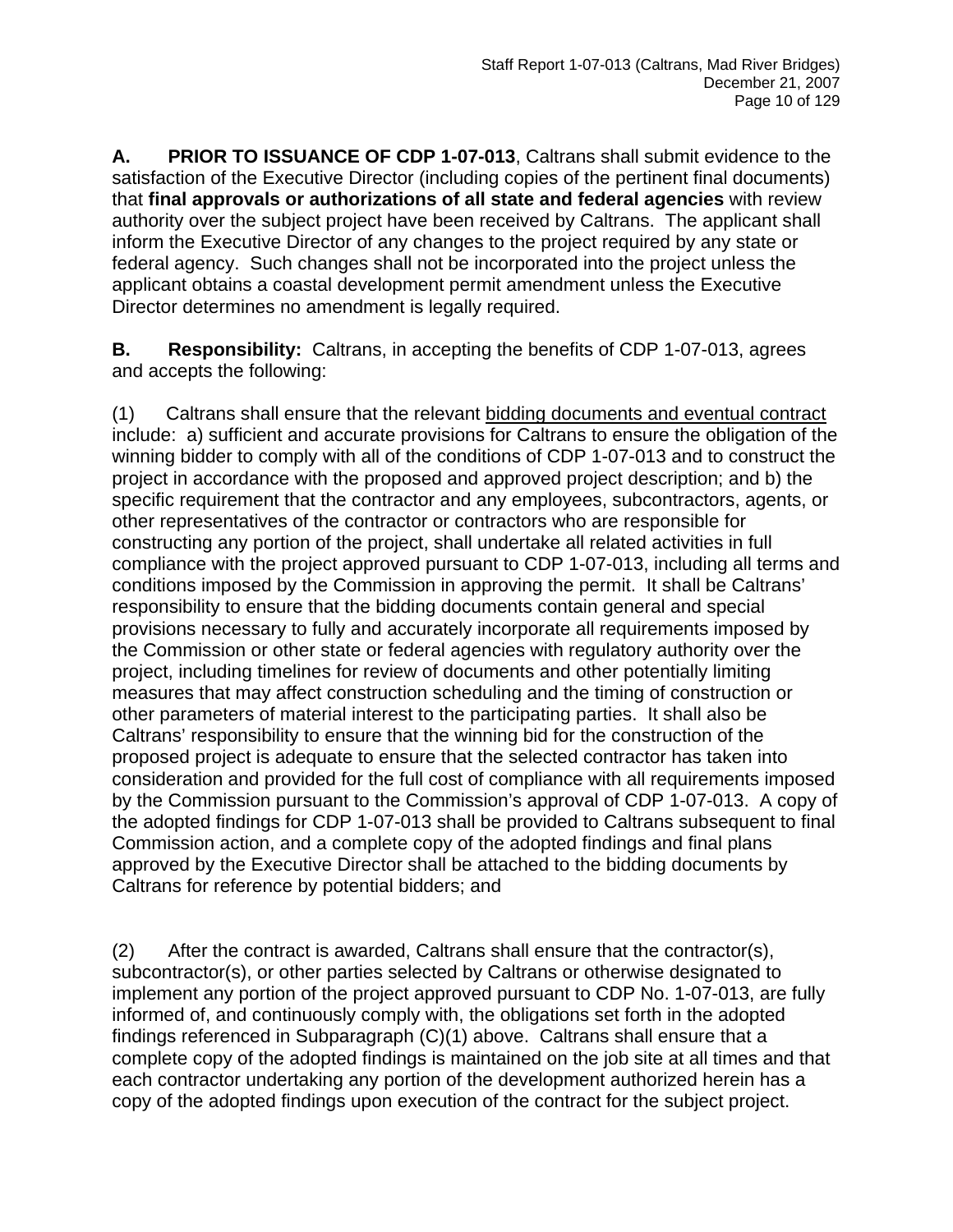Nothing in these provisions shall prevent the Commission from taking enforcement action against the contractor or subcontractor(s) for non-compliance with the terms and conditions of CDP 1-07-013, either individually or in addition to enforcement action against Caltrans for such non-compliance; and

(3) All activities associated with performing the development authorized pursuant to CDP 1-07-013 shall at all times be undertaken in full accordance with the terms and conditions imposed by the Commission in conditionally approving CDP 1-07-013. It shall be Caltrans' responsibility to ensure such compliance by any party to whom Caltrans assigns the right to construct or undertake any part of the activities authorized herein; this requirement does not relieve other parties of responsibility for compliance with the permit or immunize such parties from enforcement action by the Coastal Commission's enforcement program.

(4) Caltrans shall ensure that any contractor, subcontractor, or other representative of Caltrans, and Caltrans employees, understand and accept the terms and conditions of CDP 1-07-013 and all other applicable permits and authorizations imposed or granted by other state and federal agencies, and shall submit evidence to the satisfaction of the Executive Director, prior to commencement of construction by any selected contractor, that all pertinent parties have received and reviewed the applicable permits, agreements, and authorizations and understand and agree to comply with the requirements set forth therein.

#### **CONDITION 4. HYDROACOUSTIC MONITORING PLAN; DUAL METRIC EXPOSURE CRITERIA**

**A. PRIOR TO ISSUANCE OF CDP 1-07-013**, Caltrans shall submit a **Hydroacoustic Monitoring Plan**, containing all supporting information and analysis deemed necessary by the Executive Director for the Executive Director's review and approval. Prior to submitting the plan, to the Executive Director, Caltrans shall also submit copies of the Plan to the reviewing fisheries biologists of the California Department of Fish & Game and the National Marine Fisheries Service for their review and consideration.

The plan shall be based on the "dual metric exposure criteria" set forth below and shall state that exceedance of either criterion, calculated as required herein, shall be deemed lethal to exposed fish and non-compliant with the Conditions of CDP 1-07-013.

## **DUAL METRIC EXPOSURE CRITERIA**

#### **1) Criteria: SEL-accumulated**:

A fish receiving an **accumulated Sound Exposure Level (SEL) at or above 187 dB re one micropascal squared-second** during the driving of piles shall be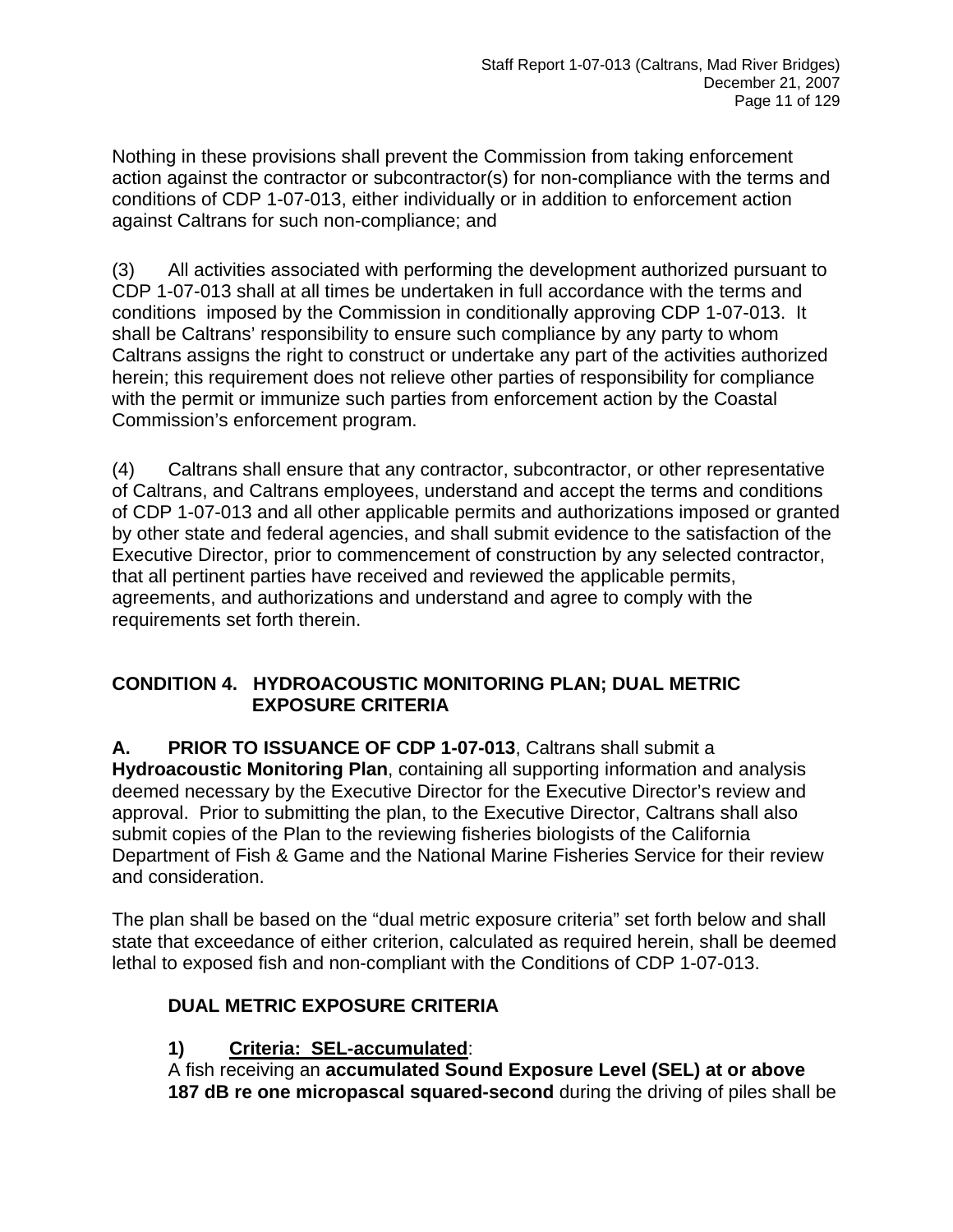deemed to have received a lethal physical injury. To estimate the sound energy to which a fish is exposed during multiple hammer strikes, NMFS uses the simple summation procedure where Total SEL = Single Strike SEL + 10log(number of strikes).

## **2) Criteria: Peak SPL:**

A fish receiving a **peak sound pressure level (SPL) at or above 208 dB re one micropascal from a single hammer strike** shall be deemed to have received a lethal physical injury.

#### At a minimum, the Plan shall:

(1) Establish the field locations of hydroacoustic monitoring stations that will be used to document the extent of the hydroacoustic hazard footprint during pile-driving activities;

(2) Include provisions for determining whether the fish exclusion zone proposed by Caltrans based on preliminary modeling extends beyond the actual limits of the hydroacoustic hazard footprint associated with the dual metric exposure criteria developed by the National Marine Fisheries Service in 2007;

(3) Describe the method of hydroacoustic monitoring necessary to continuously assess the actual conformance of the proposed pile-driving with the dual metric exposure criteria up- and down-river of the pile-driving locations on a real-time basis, including relevant details such as the number, location, distances, and depths of hydrophones and associated monitoring equipment;

(4) Include provisions to continuously record pile strikes in a manner that enables the time of each strike, the number of strikes, and the interval between strikes to be determined for all pile-driving activities that may produce measurable acoustic affects in the aquatic environment of the Mad River;

(5) Include provisions for real-time identification and reporting of any exceedance of the dual metric exposure criteria, clear action and notification protocols to stop piledriving in case of such exceedance, including the authority of the fisheries biological monitor to order pile-driving to stop immediately, and procedures to notify pertinent parties including the Executive Director and other pertinent state and federal agencies immediately after any exceedance of the dual metric exposure criteria;

(6) Include a monitoring and reporting program that will be coordinated with the fisheries biological monitor and will include provisions to provide daily summaries of the hydroacoustic monitoring results to the Executive Director and to other agencies requesting such summaries, as well as more comprehensive summary reports on a monthly basis during the pile-driving season(s).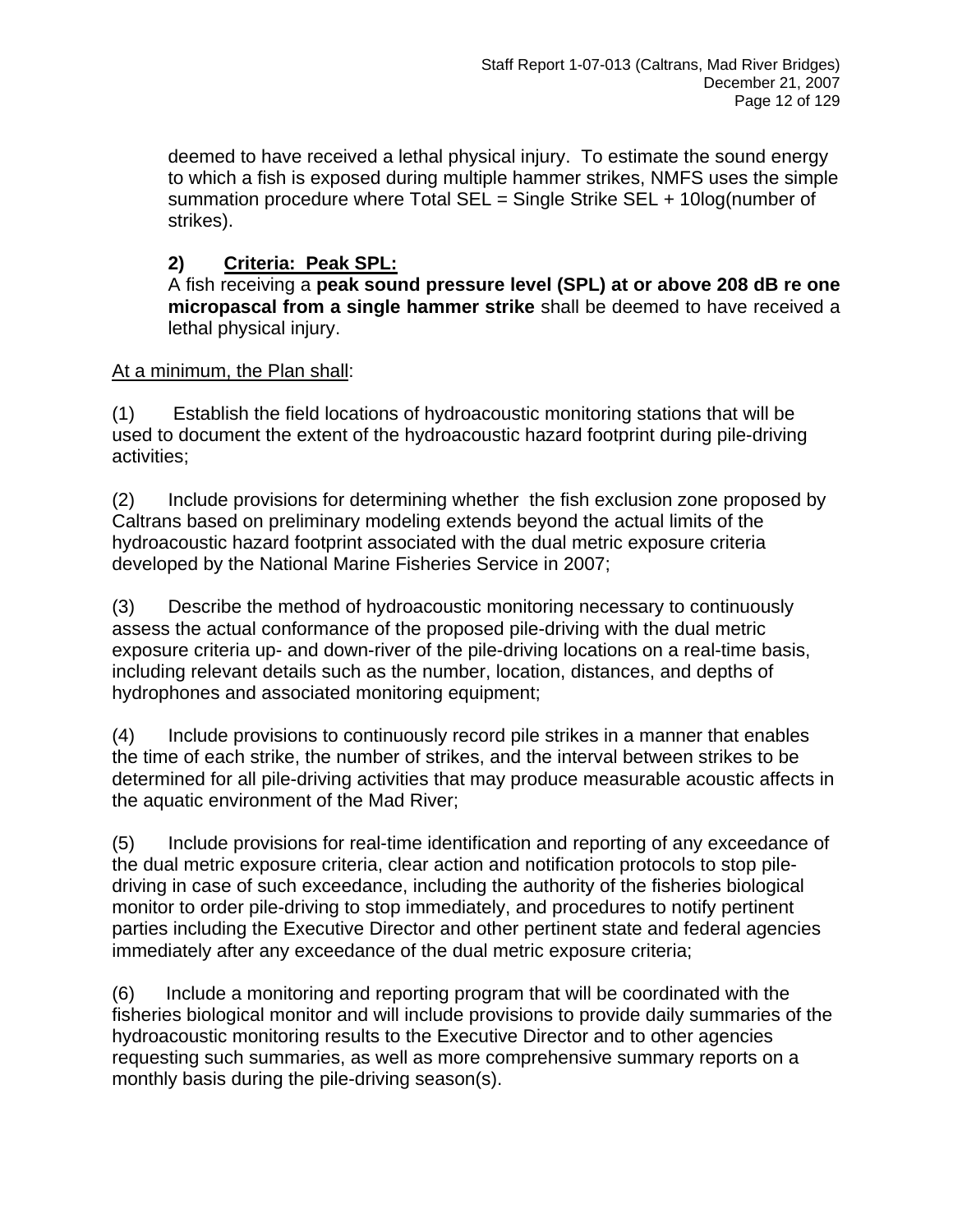#### **B. Final Hydroacoustic Monitoring Plan**

No later than January 1, 2009, Caltrans shall submit a Final Hydroacoustic Monitoring Plan for the review and approval of the Executive Director. The Final Plan shall substantially comply with the draft plan except that it shall take into account new information gained since preparation of the draft plan.

## **C. Dual Metric Exposure Criteria: Compliance Threshold**

(1) Peak sound pressure level within the Mad River aquatic environment will not exceed 205 dB at 10—20 meters distance from pile-driving or at any other location in the river. Fish exclusion measures (Special Condition 5) shall be deployed to exclude fish from access to the area of the river that will be affected by accumulated sound effects (SEL accumulated) generated by the proposed pile-driving;

(2) If either criterion of the dual metric exposure criteria set forth in Subparagraph A of this Special Condition is exceeded, any exposed fish shall be deemed to have suffered a lethal impact, unless the caged fish studies (Special Condition 5) demonstrate that injury to fish at the subject levels was unlikely;

(3) In the event of an exceedance of either criterion of the dual metric exposure criteria, pile-driving operations shall be immediately stopped and shall not recommence unless the Executive Director, in consultation with the fisheries biologists of the California Department of Fish & Game and the National Marine Fisheries Service so authorizes based on the deployment of additional sound attenuation or other measures deemed likely by qualified technical experts to return the pile-driving to conformance with the duel metric exposure criteria;

(4) If the return to pile-driving after the implementation of the additional measures discussed in Subparagraph C(3) above results in an exceedance of either criterion of the dual metric exposure criteria, pile-driving shall be stopped immediately and shall not re-commence until or unless the Commission approves an amendment to CDP 1-07- 013 that proposes substantial changes to the proposed project that are deemed by the Executive Director to offer a high likelihood of success in preventing further exceedance of the dual metric exposure criteria.

**D.** Project activities shall be conducted at all times in accordance with the provisions of the final approved plan. Any proposed changes to the final approved plan shall be reported to the Executive Director. No changes to the final approved plan shall occur an amendment to CDP 1-07-013 unless the Executive Director determines that no amendment is legally required.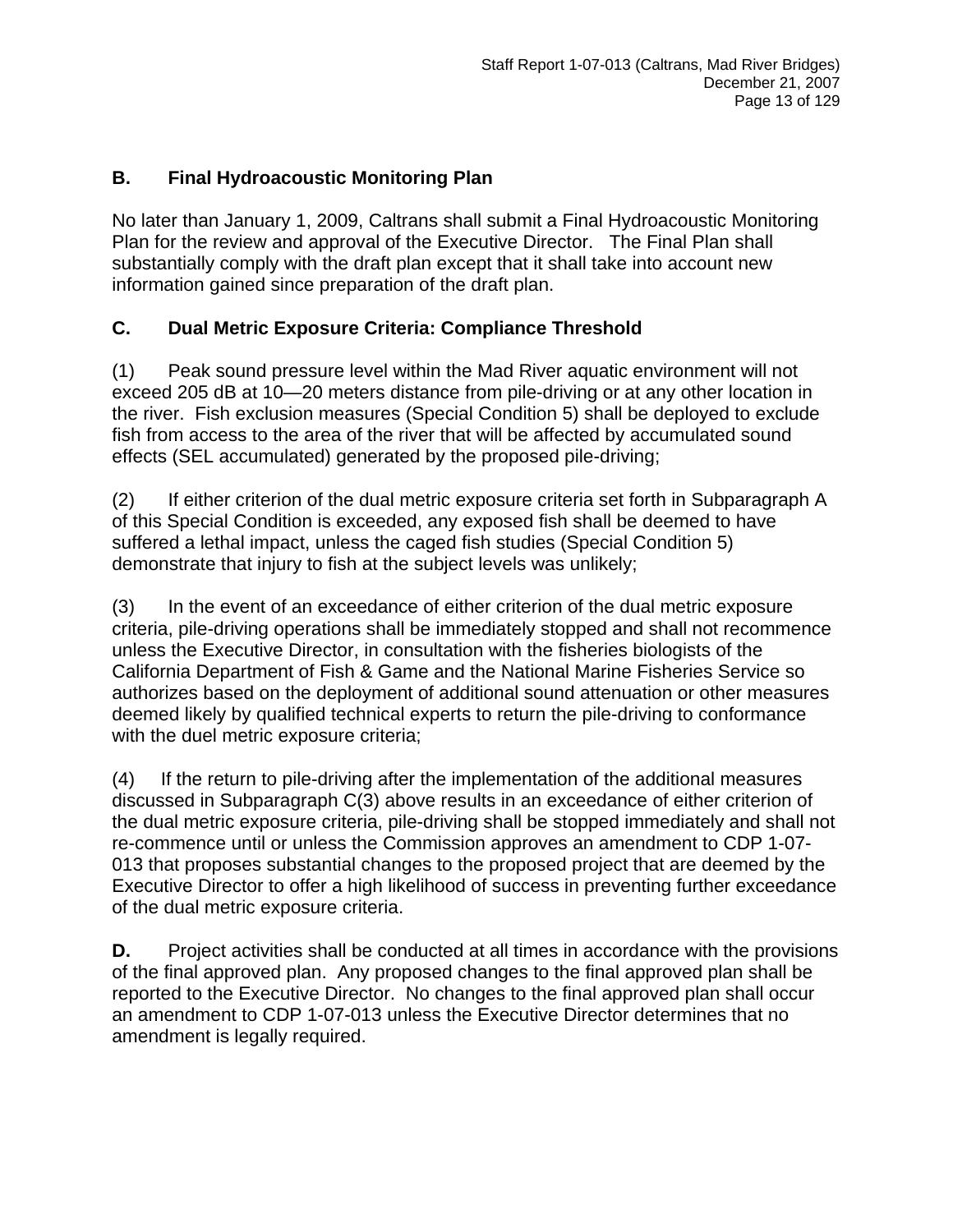#### **CONDITION 5. MAD RIVER FISH AND OTHER AFFECTED SPECIES MONITORING & MITIGATION PLAN.**

**A. PRIOR TO ISSUANCE OF CDP 1-07-013,** Caltrans shall submit a **Preliminary Monitoring & Mitigation Plan for Fish and Other Affected Species** subject to the review and approval of the Executive Director. Such plan shall be submitted by Caltrans after their consultation with biologists of the California Department of Fish & Game, the National Marine Fisheries Service, and other pertinent advisors with expertise regarding the biota of the Mad River or other technical issues associated with the requirements of the Plan. The Plan shall be prepared by qualified biologists with educational background and field experience substantially relevant to the species of concern. The plan shall include at a minimum the following elements:

**(1) Preliminary Information.** All materials related to the potential impacts of the proposed project that have been provided by Caltrans to the California Department of Fish and Game, National Marine Fisheries Service, Regional Water Quality Control Board, Army Corps of Engineers, Environmental Protection Agency, and State Lands Commission since January 1, 2005 in support of the subject project and copies of all final permits, approvals, leases, or other authorizations of or from these agencies shall be attached to the Preliminary Plan as Exhibits.

**(2) Baseline Surveys.** Surveys to acquire comprehensive baseline information about the habitats and all species present in areas of the Mad River corridor that may be affected by the proposed project, or by the mitigation measures implemented in accordance with the provisions of CDP 1-07-013 shall include but not be limited to the following elements:

(a) A survey design developed in cooperation with biologists of the California Department of Fish and Game and the National Marine Fisheries Service and approved by the Executive Director.

(b) Provisions for conducting preliminary surveys during 2008 prior to any disturbance of the Mad River corridor (including the associated riparian vegetation) and refining and repeating these surveys prior to commencement of pile-driving activities in the 2009 and 2011 pile-driving years and other pile-driving years that may arise during project construction that may affect the species that inhabit the Mad River.

(c) Provisions and detailed methods for documenting the types and distribution of physical habitats within the reach of the river from at least 500 meters upstream to 500 meters downstream from the proposed pile-driving locations.

(d) Provisions and detailed methods for documenting, to the extent feasible, the presence, distribution, and relative abundance of all aquatic species within the reach of the river from at least 500 meters upstream to 500 meters downstream from the proposed pile-driving locations.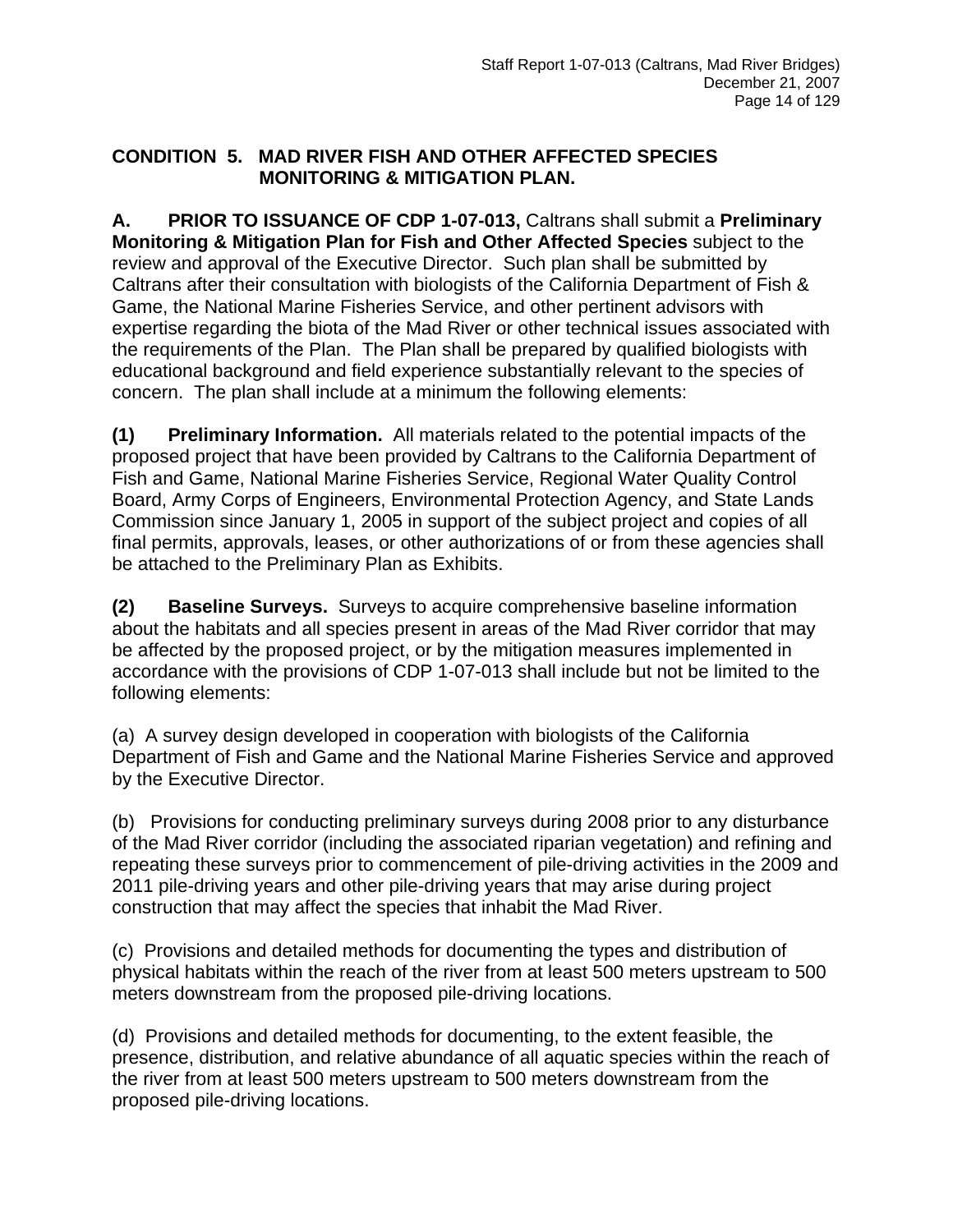(e) Provisions and detailed methods for estimating within the reach of the river from at least 500 meters upstream to 500 meters downstream from the proposed pile-driving locations the density and size frequency or age-class frequency of fish by species, habitat type, and location, and the total abundance of fish by species; this provision need not include small species that typically inhabit cryptic habitats.

(f) Provisions for adequate replication and an analysis of the precision of the estimates.

**(3) Implementation of a Fish Exclusion Zone (FEZ).** Provide a complete description and analysis of all components of the Fish Exclusion Project proposed by Caltrans, including but not limited to the following elements:

(a) A description of the methods of establishing the Fish Exclusion Zone and the proposed linear fish migration corridor within the FEZ limits, and a description of all associated development in the Mad River Channel, including "enhancement structures" outside of the FEZ, "temporary augmentation structures" and all other artificial features conceptually proposed by Caltrans in November – December 2007 for placement within the Mad River but deferred by Caltrans for later provision of a detailed project description after Commission approval of CDP 1-07-013.

(b) Provision and detailed methods for removing fish and other organisms from the FEZ.

(4) **Estimation of Losses Due to Project Implementation and Mitigation Requirements.** Provide a description of the methods that will be used to calculate resource losses and compensatory mitigation requirements, including but not limited to the following elements:

(a) Provisions for numerical estimates of losses of fish and compensatory mitigation requirements in terms of adult equivalent fish that would have migrated to spawning areas of the Mad River or tributaries.

(b) Estimation of the area and periods of loss of habitat that is filled, coffered, or otherwise physically degraded due to project activities.

(c) Estimation of direct and indirect impacts to fish from pile driving, from capture and transplantation, and from exclusion from the Fish Exclusion Zone.

(d) Estimation of impacts to species other than fish from project-related activities.

## **(3) Monitoring the Impacts of Pile Driving on Caged Fish During Project Construction**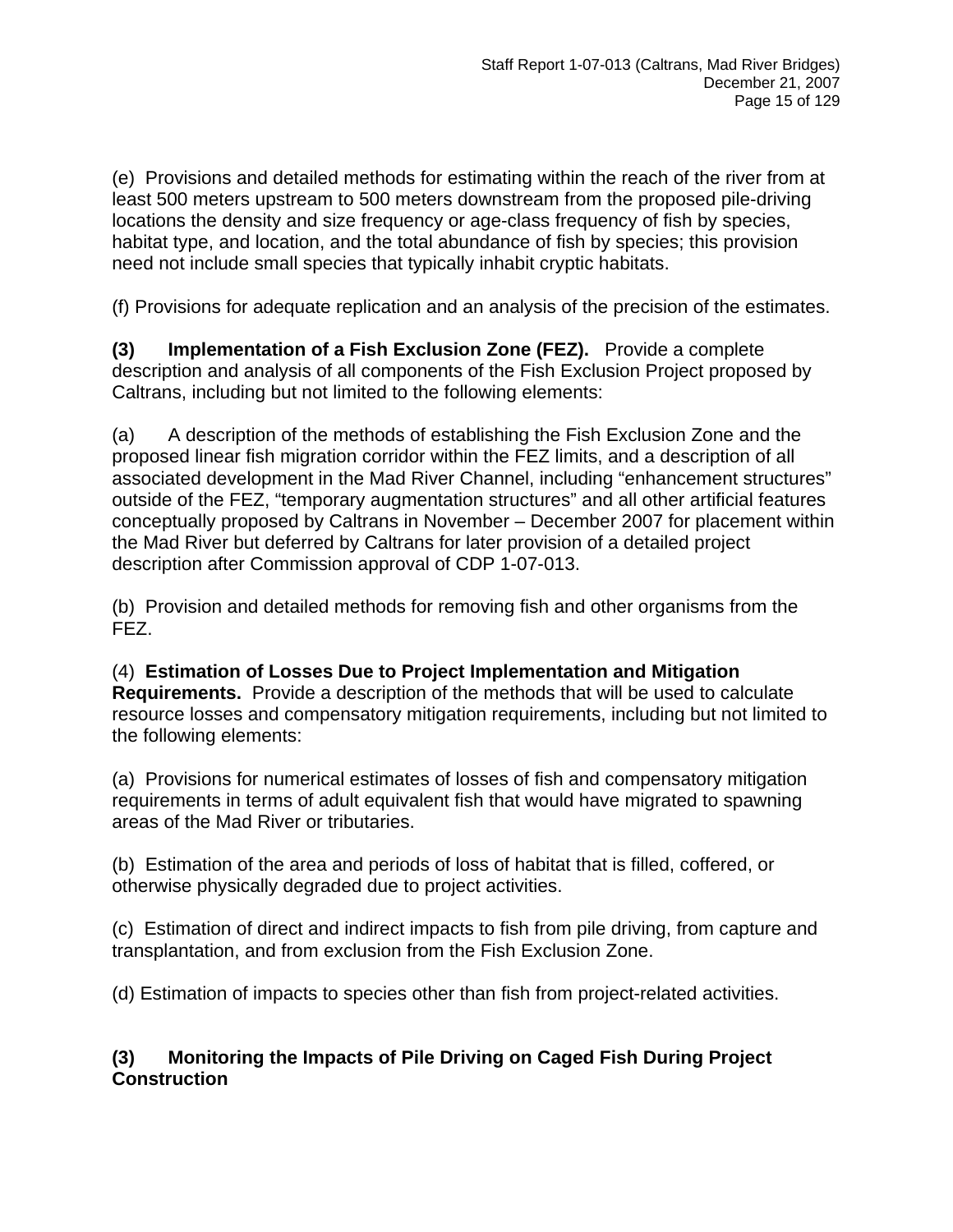The Preliminary Plan shall include provisions for determining whether pile driving during project construction results in the mortality or physical injury of caged fish held at various distances from the piling driving location. The Preliminary Plan for monitoring the effects of pile driving on caged fish must be designed to refine preliminary impact assessments developed pursuant to (1) and (2) above with empirical data. The Preliminary Plan shall discuss conceptually and the Final Plan shall include in detail the following elements:

(a) An experimental design developed in cooperation with biologists of the California Department of Fish and Game and the National Marine Fisheries Service and pertinent experts in academia, and approved by the Executive Director.

(b) Explicit specification of the statistical design that will be used to analyze the results, a statistical power analysis, and a trial analysis using mock data; the statistical design must be determined in coordination with the development of the physical design that is feasible in the field and will require preliminary, small-scale experiments; replication may be based on individuals, cages, and repeated experiments.

(c) Provisions for developing protocols and conducting preliminary experiments during the first year of pile driving and conducting the definitive monitoring of impacts on caged fish during the second year of pile driving.

(d) Provisions for peer review of the experimental design prior to development of a final plan.

(e) The use of locally available hatchery fish.

(f) The cooperative involvement of experts from California Department of Fish and Game, National Marine Fisheries Service, and Humboldt State University where such experts are available and interested; appropriately supervised HSU graduate students should be used for field and laboratory work when feasible and appropriate.

(g) The inclusion of appropriate controls for handling, transport, caging, and holding fish in the river.

(h) Continuous hydroacoustic monitoring of sound levels immediately adjacent to caged fish during each experimental period so that effects of distance from pile driving can be expressed in terms of received sound pressure levels.

(i) Specification of protocols for handling test animals subsequent to experimental exposure to pile driving, preparation of animals for pathological analysis, and actual pathological analysis.

**B. Prior to Commencement of Construction (other than the test pile work proposed for 2008 at Pier 2, on the pasturelands south of the Mad River)** Caltrans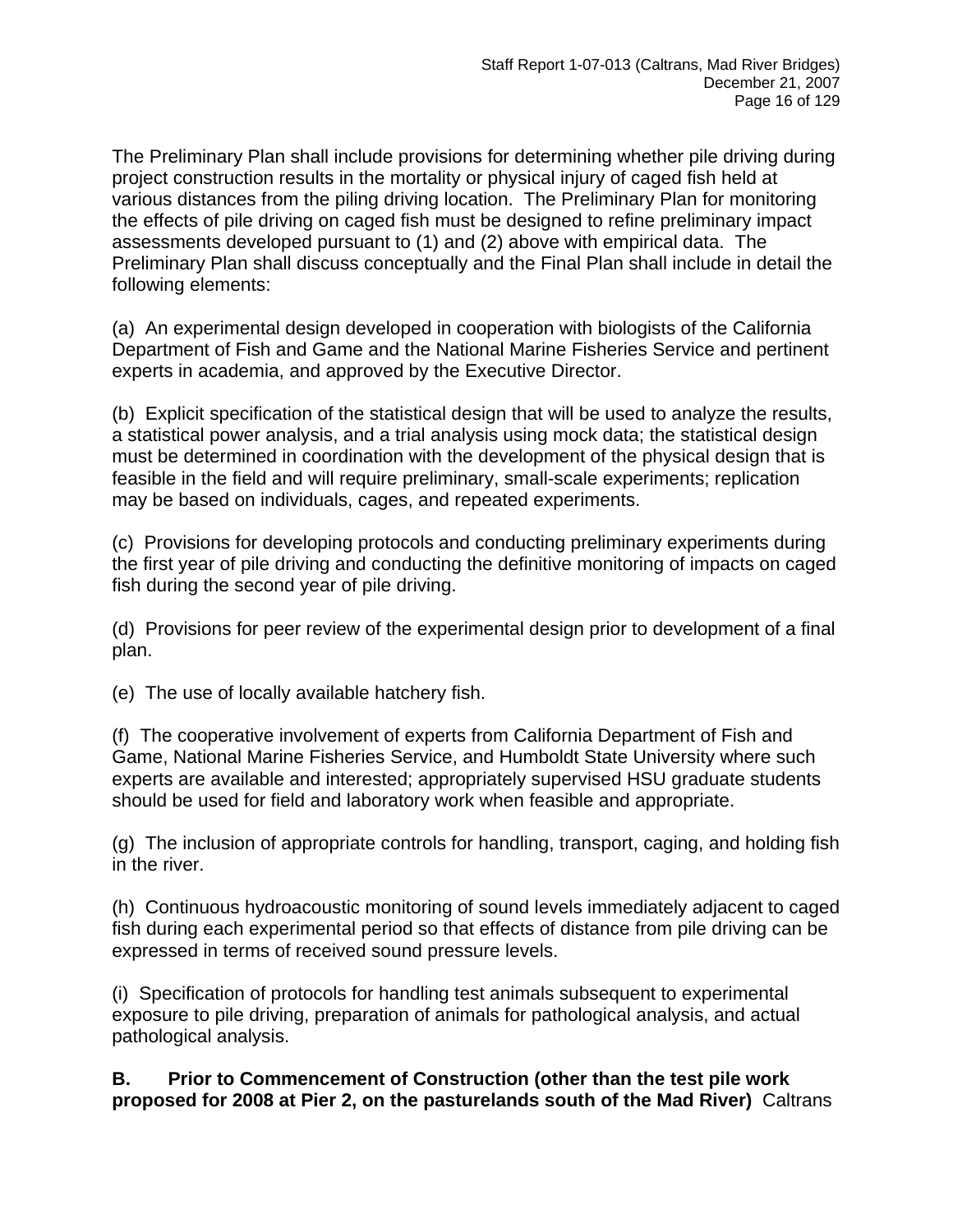shall submit a Revised Final Plan that incorporates new information learned since approval of the preliminary plan and incorporates all changes requested by the Executive Director for the review and approval of the Executive Director Caltrans shall submit the Revised Final Plan for the Executive Director's review no later than January 1, 2009 and shall not commence any activities that would affect the subject areas of the Mad River and environs until Caltrans receives evidence of the Executive Director's review and approval of the Revised Final Plan. The portion of the Revised Final Plan that deals with monitoring the effects of pile driving on caged fish shall be revised following the preliminary work that will be conducted in 2009 and submitted for peer review. Caltrans shall submit the Revised Final Plan for monitoring the effects of pile driving on caged fish for the Executive Director's review no later than March 1, 2010 and shall not commence any additional pile-driving activities that would affect the subject areas of the Mad River and environs until Caltrans receives evidence of the Executive Director's review and approval of the Revised Final Plan.

#### **C. Final Fisheries and Other Affected Species Compensatory Mitigation Plan:**

Not later than October 1 of the year of the second pile-driving season (presently projected as October 1, 2011), Caltrans shall submit a complete analysis of the affects of the subject project on the sensitive species and habitat of the Mad River based on the data collected during project operations in accordance with Conditions 4 and 5, and shall submit a Final (complete) application for an amendment to CDP 1-07-013 for Long term compensatory Mitigation of fisheries impacts associated with all aspects of the subject project, including pile-driving, that have adversely affected the fisheries of the Mad River. The long term compensatory mitigation plan shall mitigate for all significant direct and indirect impacts to fish from pile driving, capture and transplantation, and from exclusion from the Fish Exclusion Zone, as well as significant impacts to species other than fish from project-related activities.

#### **CONDITION 6. BIOLOGICAL MONITORING: FISHERIES**

**A. Timing and focus of fisheries monitoring:** The biological monitor for fisheries shall not be responsible for other biological monitoring/permit compliance assurance duties related to other aspects of the project construction. At least one fisheries biological monitor shall be present during annual construction activities undertaken between May 1 – October 15 season and the monitor shall make periodic inspections of the job site not less than weekly during the October 15—May 1 annual construction period to ensure that water quality standards protective of the Mad River are being met. During the July 1 – September 1 pile-driving season, two fisheries biological monitors shall be present during project construction, and one shall be dedicated exclusively to monitoring pile-driving activities. Pile-driving shall not proceed unless the pertinent fisheries biological monitor is present pursuant to the requirements of Special Condition 2.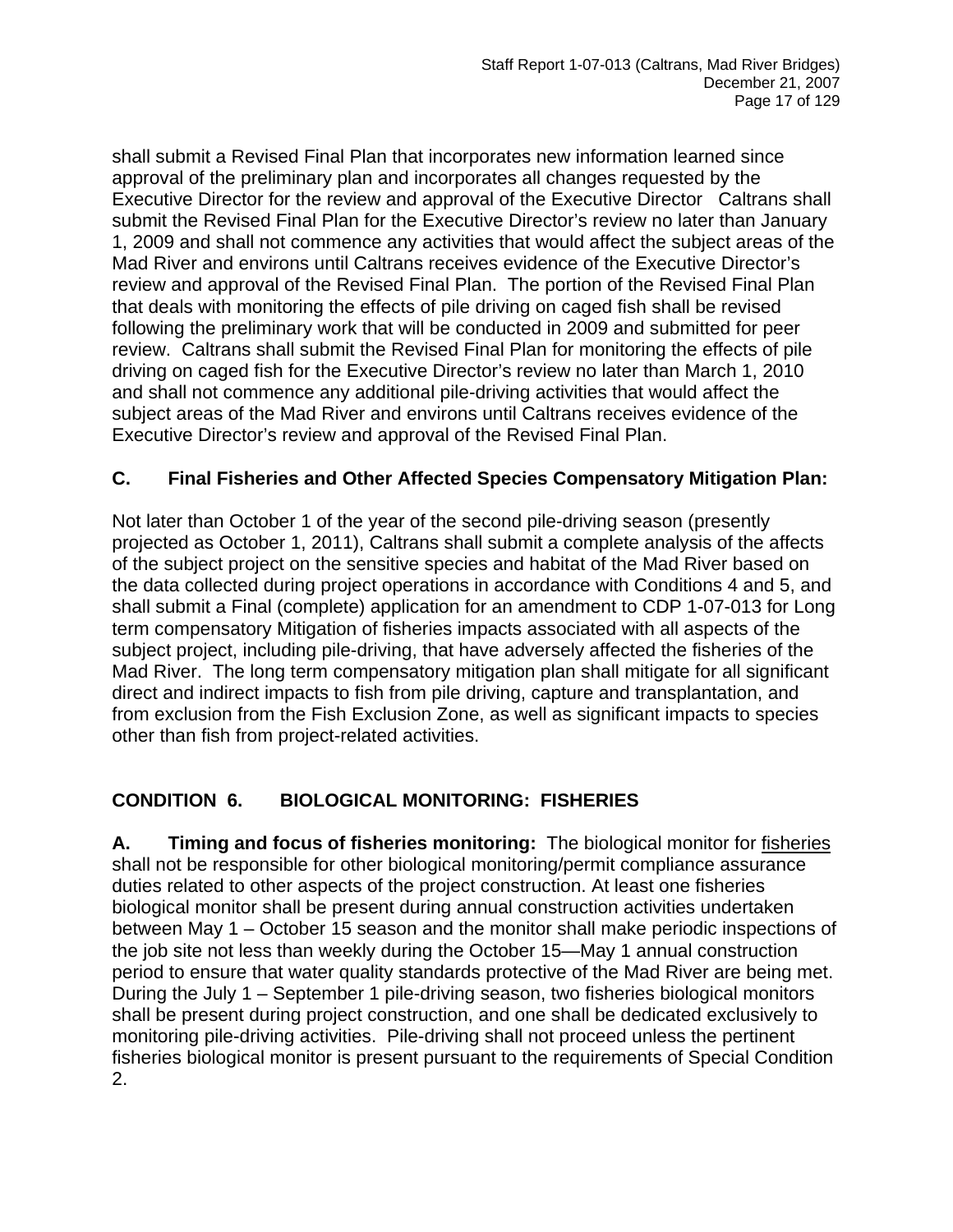**B. Selection/Qualifications:** Monitors selected as fisheries biological monitors shall have at least a Bachelor's degree in biology, including significant coursework in fisheries biology and relevant field experience with salmonid fisheries. The monitors selected shall be qualified to capture and release impounded salmonids. The qualifications of candidates under consideration shall be reviewed and approved by the Executive Director and the fisheries biologists of the California Department of Fish and Game and the National Marine Fisheries Service**.** 

**C. Duties:** The fisheries biological monitor(s) shall have the lead responsibility for ensuring that all project activities are undertaken in full compliance with the requirements of CDP 1-07-013. The fisheries biological monitors shall also brief on-site personnel on the requirements of such compliance and shall keep records of such briefings and the identities of attending personnel. The biological monitor shall instruct and direct the resident engineer or other site supervisors and construction personnel in all applicable measures necessary to avoid direct or indirect adverse impacts to fish. It shall be the responsibility of a designated site supervisor **to stop work** at any time the fisheries biological monitor indicates that the pertinent work is not in compliance with the requirements set forth in the applicable permits and approvals, and that such noncompliance jeopardizes the water quality or the health of fish in the Mad River. A site supervisor shall be designated for such purpose for each day of construction and such information shall be readily available and posted at the site. The posting shall indicate that **if the desginated site supervisor is not immediately available to stop work upon the request of the fisheries biological monitor, the fisheries biological monitor shall have the authority to stop work immediately without waiting for the arrival of the designated Caltrans supervisor**. It shall be the responsibility of all designated Caltrans supervisors to fully affirm this responsibility and authority to all construction personnel on the subject project site.

The fisheries biological monitor shall also verify compliance with water quality requirements of CDP 1-07-013, particularly those pertaining to pH and turbidity limits, and requirements prohibiting the discharge of debris, chemicals, and other unauthorized materials to the stream channel, or to locations that drain to the stream corridor.

The fisheries biological monitor's primary duty is to monitor project activities that may affect fisheries or aquatic habitat, and the fisheries biological monitor shall therefore not be required to undertake other duties that are required of the general biological or water quality monitoring staff that may be required by other special conditions of CDP 1-07- 013 or by other Caltrans requirements.

The biological monitor shall record and report any significant briefings, instructions or directions provided to site personnel, and shall record any potential incidents of noncompliance with permit conditions, whether verified yet or not, in the pertinent daily monitoring log.

## **D. Notification and reporting:**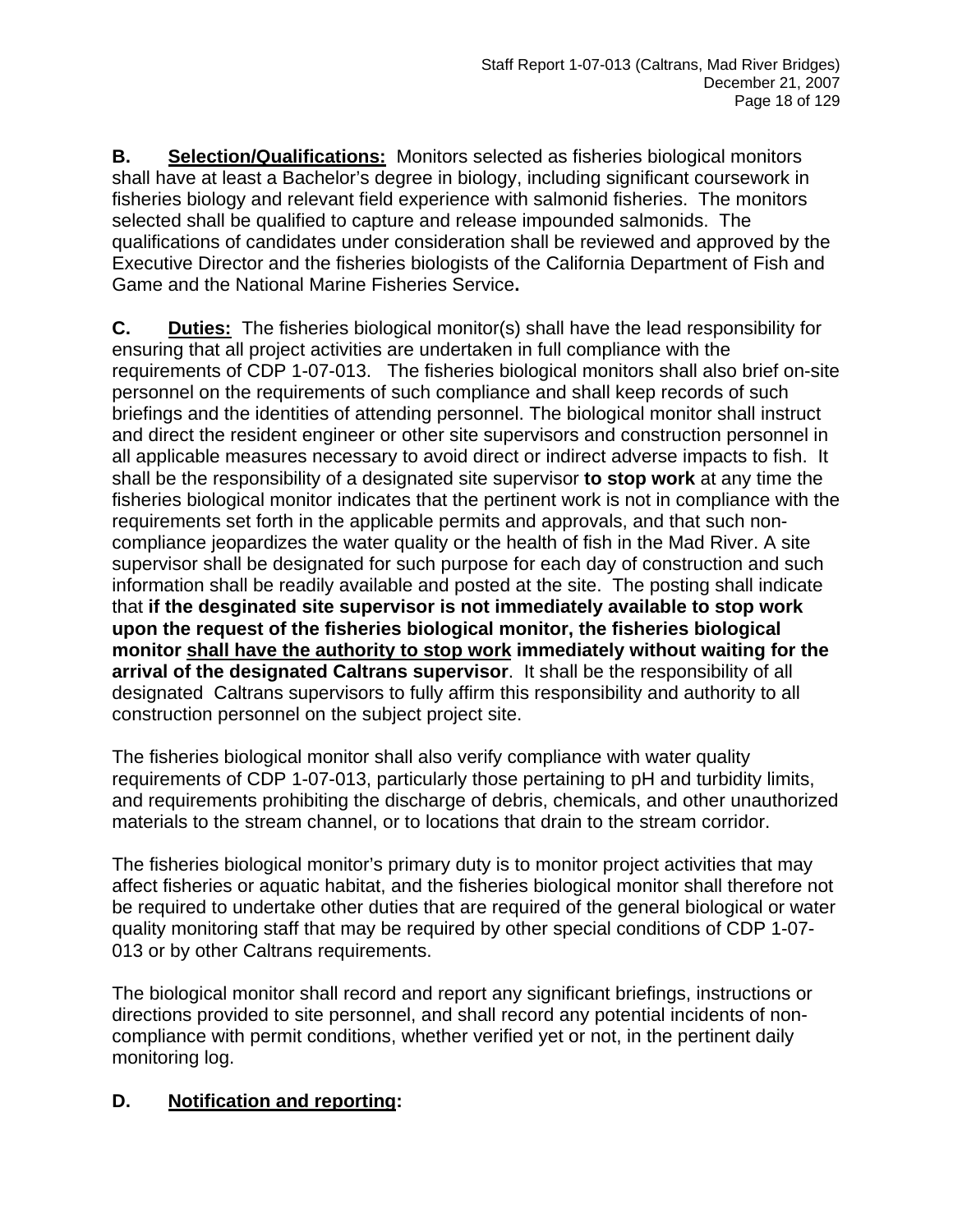(1) Work shall be stopped immediately by the designated Caltrans supervisor, or by the biological monitor if he designated site supervisor is not available, if non-compliance with permit conditions is determined by the fisheries biological monitor, and such continued non-compliance could adversely affect fish within the Mad River. Work shall also be stopped immediately if any fish injury or mortality is observed that could reasonably be considered to be related to project activities, whether such activities are compliant with permit conditions or not. The fisheries biological monitor shall additionally provide direct, immediate verbal notification of such observations/actions to the designated fisheries biologists of the California Department of Fish and Game and the National Marine Fisheries Service, and to the Executive Director. The subject activities shall not re-commence thereafter unless the Executive Director, in consultation with the fisheries biologists of CDFG and NMFS determines that such work is compliant with the Special Conditions of CDP 1-07-013 and the adverse affects on fish have been resolved to prevent further injury.

(2) The fisheries biological monitor shall prepare daily monitoring logs that include information requested by the Executive Director and by the fisheries biologists of CDFG and NMFS, and shall submit the logs daily by e-mail or facsimile to the Executive Director and to the fisheries biologists of CDFG and NMFS, and to other state and federal agency staff that may request such reports, during the July 1 – September 1 pile-driving season. Monitoring logs shall be submitted weekly during the remainder of the year. The fisheries biological monitor shall also ensure that the hydroacoustic monitoring daily logs are submitted with the biological monitoring reports. Should the Executive Director request additional monitoring information based on project circumstances that may arise during the course of the proposed project construction, the additional information shall be collected by the fisheries biological monitor and/or other Caltrans personnel as applicable and included in the pertinent monitoring logs.

## **CONDITION 7. CONSTRUCTION RESPONSIBILITIES.**

**A.** This permit authorization requires, and by accepting the benefits of CDP 1-07- 013, Caltrans agrees that:

1) No construction materials, debris, graded soils, waste, chemicals, fuels, or noncompliant dewatering effluent (effluent with turbidity, pH, or other water quality measure that does not comply with the requirements of the Regional Water Quality Control Board or other state or federal agencies), shall be stored, placed , or discharged within the Mad River corridor including streambed or banks, or adjacent riparian areas, or other areas where it may enter the Mad River or other coastal waters, whether directly or indirectly, unless specifically and affirmatively authorized by these special conditions; and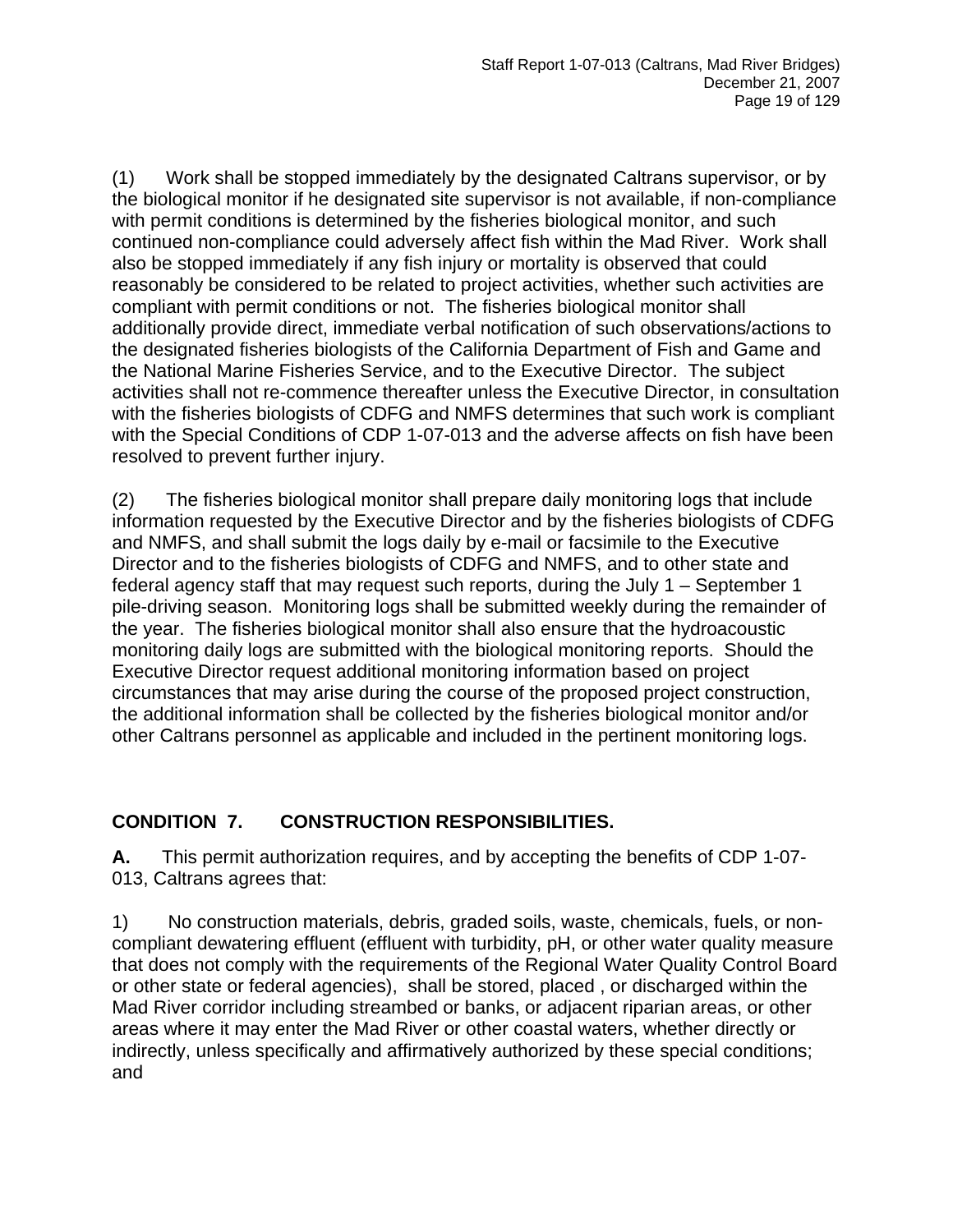2) No machinery shall be allowed at any time within the wetted channel of the Mad River corridor except during the construction windows specifically authorized by Special Condition 1.

3) The Executive Director may, through these provisions, authorize the limited use of equipment within the wetted channel during the season June 16 through October 14 annually, for the purpose of: a) constructing the temporary river crossing in years where such crossing is necessary, b) diverting the river channel as necessary provided the flowing channel is never reduced to less than fifty feet in continuous flowing channel width, and c) constructing the mitigation scour pool in Construction Year 3 or 4. Such authorization shall be provided through the Executive Director's approval of an annual river access plan that shall be submitted by Caltrans for the review and approval of the Executive Director not later than February 1, annually, for the following May 1 – October 14 season, or by May 1 annually if the river access plan will only address the June 15- October 16 access provisions, to allow sufficient time for iterative executive review and revision of the subject plan. The Executive Director shall review the subject plan in consultation with the fisheries biologists of the California Department of Fish and Game and the National Marine Fisheries Service. The Executive Director may authorize minor changes to the approved annual river access plan that Caltrans requests based on the fluctuating seasonal conditions of the river channel that become more pronounced as the rainy season ends, provided that no significant additional impacts to sensitive species or habitat would result from the proposed changes. The annual river access plan shall address all areas of project activities authorized by CDP 1-07-013 and shall provide a refined plan based on the emerging river conditions and construction needs of the subject year for which the plan is proposed. The annual river access plan shall be prepared by the supervising and resident Caltrans engineers assigned to the subject project, together with the fisheries monitoring biologist and a Caltrans environmental planning staff biologist. The annual river access plan shall not be implemented without the final review and approval of the revised plan incorporating all changes required by the Executive Director.

4) Vehicles, equipment and materials allowed on the gravel bars in the river channel shall be limited to the minimum necessary to perform necessary project activities. If the Caltrans site supervisor determines that this requirement is not met, the supervisor shall direct that the excess be immediately re-located outside of the river channel. No vehicles, equipment or materials, except as specifically authorized in the annual river access plan, shall be allowed within the ambulatory wetted channel of the river. Fueling on the dry gravel bars of the channel shall be subject to all BMPs and overwater fueling procedures that set the highest possible standards for fuel containment and spill response readiness, and shall be limited to major tracked vehicles such as cranes that cannot feasibly be relocated outside of the corridor for fueling, with full containment of any potential fuel spill in place prior to commencement of any re-fueling operation, and verified by the fisheries biological monitor. All hydraulic fuels used within the river corridor shall be vegetable-based unless determined infeasible by the Caltrans site supervisor, who shall note such determination in the project records. Generators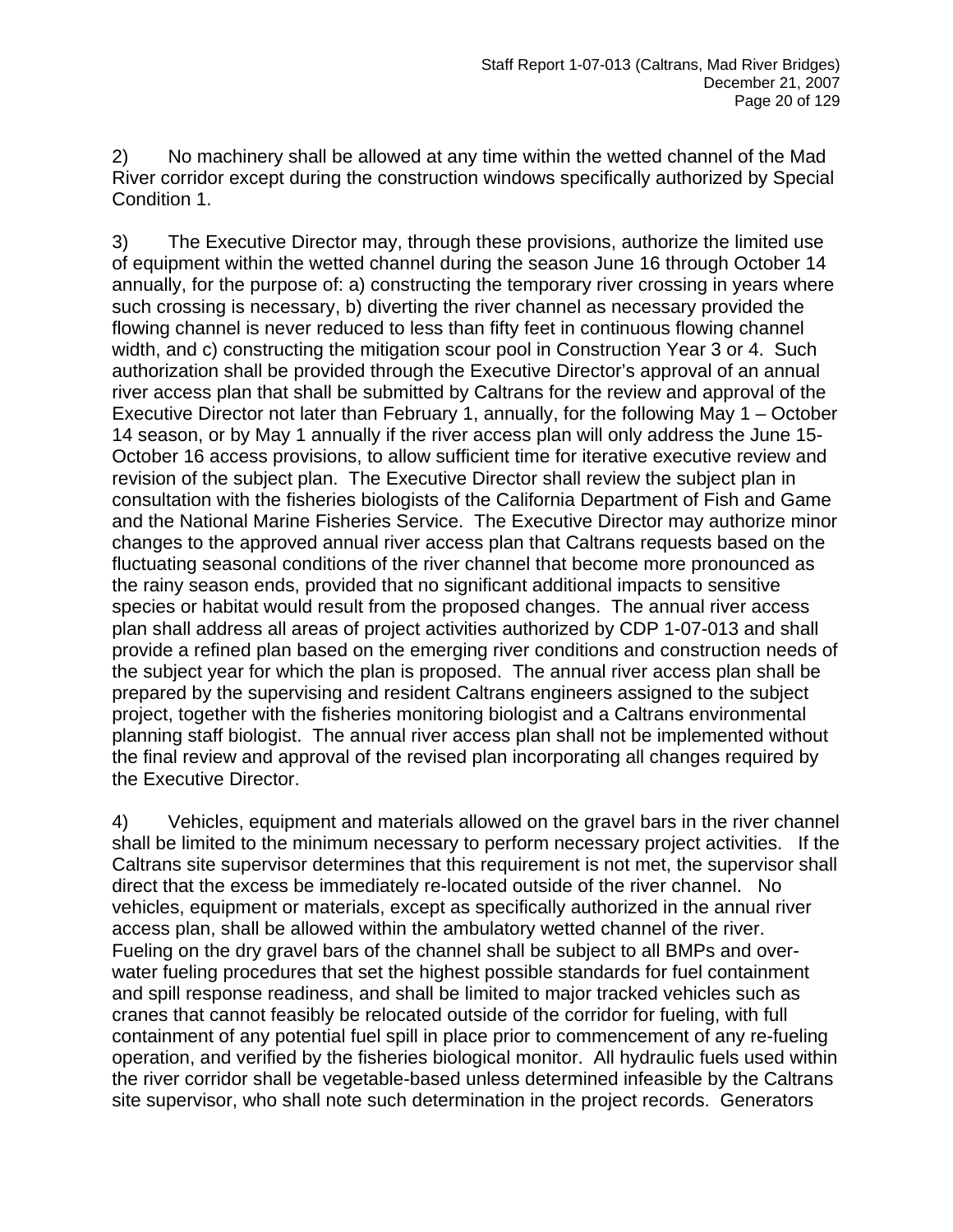and other potential sources of fuel or oil spills shall be fully contained to prevent spills or leakage onto the gravel bar and shall be inspected at least twice per day for evidence of leaks or spills. No fuels shall be stored closer to the channel than the area defined as a minimum of one hundred (100) feet landward of the top-of-bank of the Mad River, and all fuels, oils or other potential contaminants shall be stored within areas protected by berms sufficient to contain the maximum spill that could occur within the bermed area and authorized for such placement, and in a manner that prevents spills or leaks from reaching the river corridor. Any leaks or spills anywhere on the subject site shall be cleaned up immediately and noted in the SWPPP reports and pertinent biological monitoring reports.

5) Staging and storage of construction machinery, materials, equipment, fuel, or any other material, or storage of debris or graded material, shall not take place within sensitive habitat areas or within the river channel except as specifically provided in these special conditions, and the perimeters of sensitive habitat areas shall be identified and marked in the field by a qualified biologist prior to commencement of construction and re-identified as often as needed thereafter to continuously maintain the identification and protection of sensitive habitat areas.

6) Demolition of the existing bridge or roadbed shall not be undertaken through the use of explosives, and no portion of the existing bridges may be demolished in a manner that allows debris to fall into the waters of the Mad River or onto the native gravel bar. Construction debris shall be picked up from the bridges and removed without use of the channel below except as authorized to stage the cranes and other equipment in use for demolition activities above the corridor. All construction debris generated by demolition activities shall be captured from the deck of the existing bridges, even if this requires some traffic delays, rather than dropped to the river corridor for retrieval there. Visible amounts of concrete dust and small rubble shall not be released into the air or water during construction and dust suppression measures shall be implemented. Dust control via water spray shall be implemented cautiously and monitored by the fisheries monitoring biologist or the monitor's designated assistant or other biological monitor, so that excessive water contaminated by concrete dust does not drain into the banks, channel, or waters of the river. No portion of the demolition debris shall be allowed to enter any portion of the Mad River corridor whether wet or dry, at any time.

7) All debris, materials, equipment, vehicles, staging and storage features, concrete washout areas, de-watering facilities, the bermed fueling/fuel storage location, and any other material or temporary feature associated with project construction shall be removed immediately after project completion and the affected area returned to preconstruction conditions and restored in accordance with other special conditions set forth herein.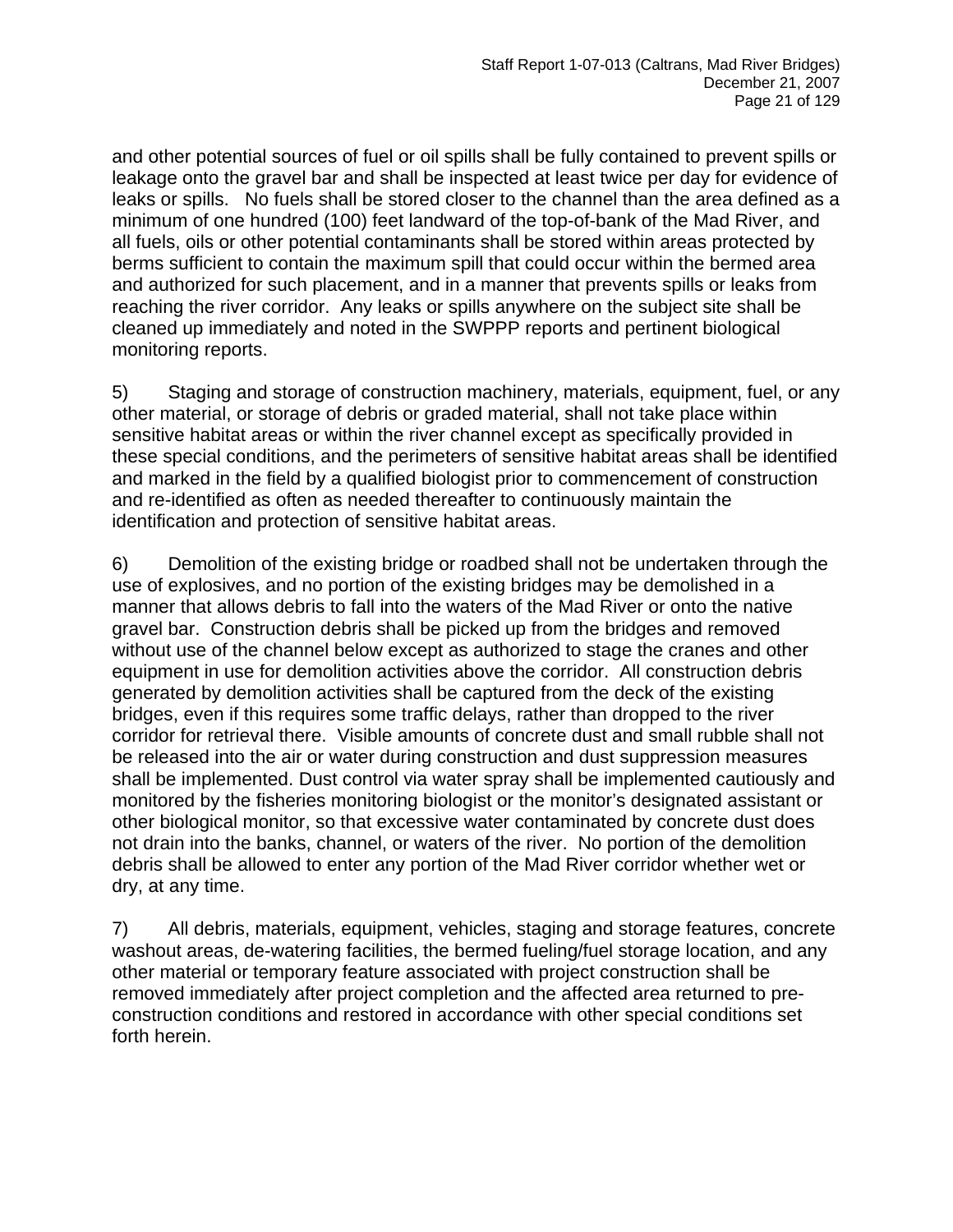8) All waste material or excess graded material generated by demolition or construction shall be removed from the construction site and disposed of at a facility that is:

a) located outside of the Coastal Zone, with necessary permits and approvals to accept the material for disposal or recycling, or

b) inside the Coastal Zone at a facility demonstrated by Caltrans to the satisfaction of the Executive Director to have all necessary permits and approvals, including a coastal development permit where applicable, for such use. The location and volume of project wastes so disposed shall be documented by the resident engineer and noted in the biological monitoring reports submitted to the Executive Director. The disposal records shall be retained by Caltrans as part of the permanent project files and made available on request.

9) All lead-contaminated soils that will be disturbed in the areas east of the existing bridges shall be excavated and removed prior to any other disturbance of these areas (northeast quadrant of the proposed project site) only to the depth of the lead contamination concentrations that qualify for disposal as hazardous wastes, and shall not be commingled or otherwise diluted by mixing the contaminated soils with other soils or materials. The lead-contaminated soils shall immediately be segregated through placement into appropriate containers for shipping and disposal as hazardous wastes, and shall be removed from the site for disposal at a licensed facility authorized to accept hazardous wastes immediately thereafter. The hazardous waste containers shall be logged and the record of final disposal maintained by the Caltrans supervising engineer and provided to the Executive Director within sixty (60) days of such disposal. The resident and supervising Caltrans engineers shall report the excavation and disposal to the biological monitor who shall record these reports in the biological monitoring reports required by the Special Conditions of CDP 1-07-013. Caltrans shall prepare an as-built site plan showing the location and extent of the excavation of lead contaminated soils at the same scale as the wetland mitigation plans proposed for Caltrans for installation at the affected locations after associated grading has been completed. The as-built site plan shall be submitted to the Executive Director within sixty (60) days of completion of the lead contaminated soils with an attached copy of the final wetland mitigation plan for the same location, demonstrating that the subject location will be free of lead contamination. The location and volume of project wastes so disposed shall be documented by the resident engineer and noted in the biological monitoring reports. The disposal records shall be retained by Caltrans as part of the permanent project files and made available on request.

10) Fueling shall take place in a single designated offsite area that is bermed and otherwise set up to fully contain any potential spill without release outside of the designated area, and the designated area shall be continuously equipped with all materials necessary to control and cleanup any spill that may occur. The integrity of the containment berm and the readiness of control and cleanup materials and equipment shall be periodically verified by the Caltrans site supervisor and noted in the permanent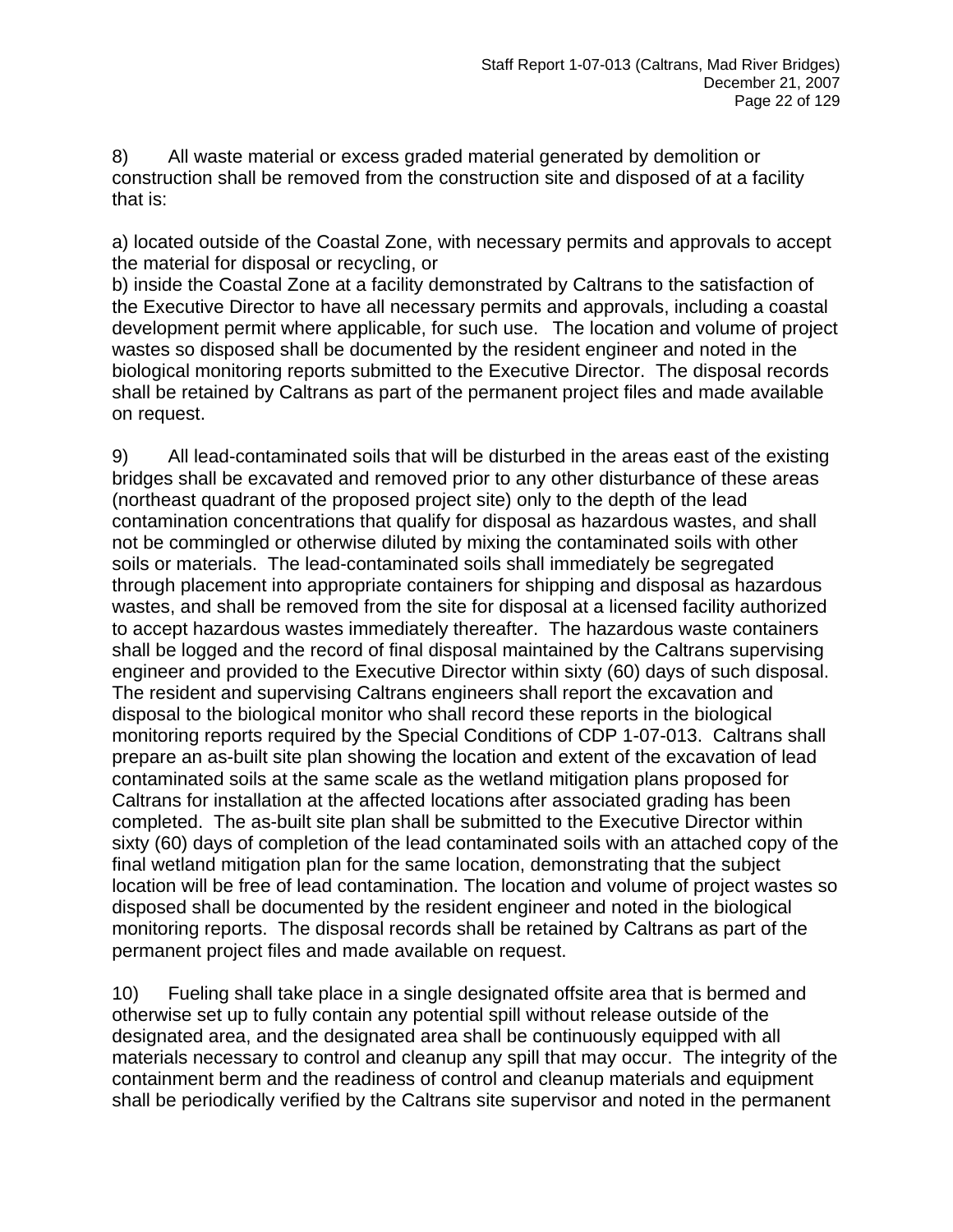project records. The designated fueling/fuel storage area may not be located closer to the Mad River corridor than a minimum of 100 feet landward from the top of bank. Only equipment that cannot be readily relocated to the designated offsite fueling location may be fueled in other areas of the site (cranes, large tracked vehicles only) and these shall be re-fueled only by a California Department of Fish and Game-certified over-water refueler, in a manner authorized in accordance with all requirements of the Department of Fish and Game and the Regional Water Quality Control Board, including but not limited to the requirement that such re-fueling be undertaken by a minimum of two crew members certified for such operations, with one on standby to shut off the flow of fuel and the other at the delivery point, in constant communication with each other, with full deployment of absorbent pads with sufficient capacity to absorb the maximum amount of fuel that could escape from the fueling hose before shutoff occurs in the event of equipment failure. No fueling of any kind may take place anywhere on site except during daylight hours and when visibility is sufficient for the re-fueling crew to maintain visual contact.

11) Sufficient oil absorbent booms and/or pads shall be on site at all times during project construction to ensure an immediate, effective response to any spill that may reach the Mad River. Site personnel shall be verified as fully trained to deploy such equipment, and the presence of the booms/pads/equipment and the adequacy of personnel training shall be periodically verified by the Caltrans site supervisor and noted in the permanent project records. All equipment used during construction shall be free of oil and fuel leaks at all times, and where parked or operated within or over the river channel from top of bank to top of bank, oil pans or other containment materials or devices shall be continuously placed beneath such equipment to ensure that leaks that do arise will not enter the river environment. Vehicles or machinery cleared to enter the wetted channel, such as for construction of temporary crossings, shall be fully steamcleaned, including the undercarriage, and inspected and verified to be free of leaks by the Caltrans site supervisor or designated representative before the subject vehicles or machinery are allowed to enter the wetted channel. No vehicles or machinery shall enter the wetted channel at any time unless under the constant supervision of the monitoring fisheries biologist and the Caltrans site supervisor.

12) Cement/concrete shall be prepared and poured or placed in a manner that will prevent discharges of wet cement, or waters that have been in contact with cement/concrete, into coastal waters. Such measures include but are not limited to placement of measures such as catch basins, mats or tarps beneath the construction area to prevent spills or overpours from entering coastal waters, and use of Baker Tanks to collect, treat and test potentially contaminated de-watering effluent. Dewatering of effluent that has been in contact with cement/concrete or other potential contaminants shall not be de-watered into coffer dams or sediment basins within the river channel, but shall only be pumped to the de-watering locations authorized for the non-riparian pasturelands upgradient from the river corridor and where such effluent will soak into the subject lands and will not run off into the Mad River directly or indirectly.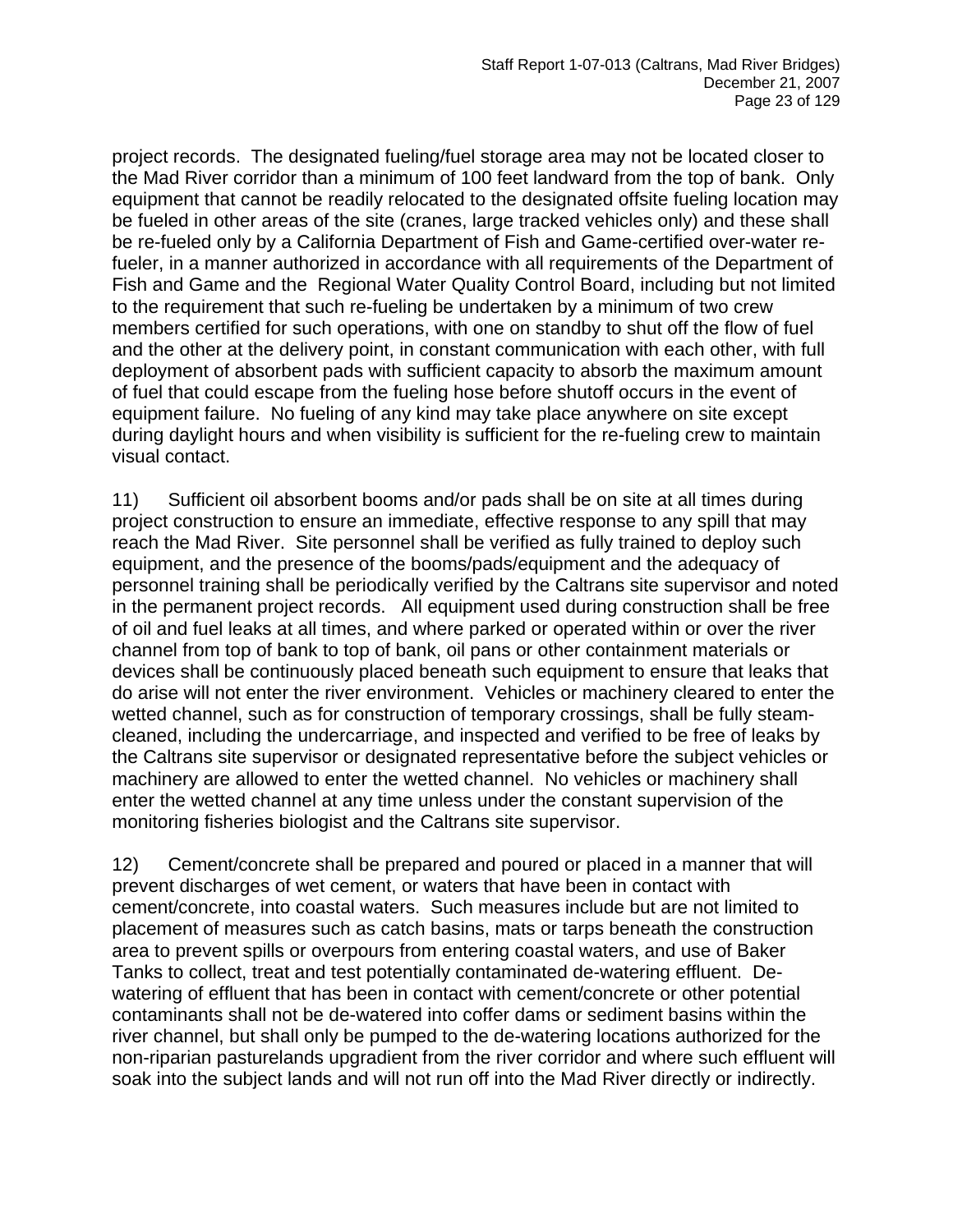13) Rinsate from the cleaning of equipment, including cement mixing equipment, shall be contained and handled only in upland areas where drainage to coastal waters is fully prevented, and otherwise outside of any environmentally sensitive habitat area or wetland or buffers thereto.

14) Reporting protocols and contact information for the appropriate public and emergency services/agencies in the event of a spill shall be prominently posted on site at all times.

15) All forms that may be utilized for wet concrete/cement pours shall be groutsealed, or the equivalent to prevent release of concrete/cement, and the grout shall be allowed to cure adequately and be water-tested under the supervision of the fisheries or general biological monitor and the resident engineer to ensure complete seal before any wet concrete/cement or other chemical treatments may be applied to the forms. No placement/pour of concrete/cement within or above the river channel from top of bank to top of bank, including within de-watered coffer dams, shall occur unless the fisheries biological monitor is present.

16) No vegetation removal, including clearing, grubbing, limbing, trimming, or other disturbance of existing vegetation may occur between March 1 and August 31 of any year unless a qualified biologist provides a survey undertaken to the satisfaction of the Executive Director not less than ten (10) days prior to proposed commencement of such activities, demonstrating conclusively that no birds are nesting in the area that would be affected, and the results of the survey have been provided to the Executive Director's satisfaction not less than five (5) days prior to proposed commencement of such activities, and the vegetation removal has additionally been authorized by a California Department of Fish and Game biologist familiar with the bird species likely to nest in the subject area.

17) Exclusionary netting shall not be used. Nesting that would be affected by project activities shall be discouraged by timely removal of attempted nests which must be performed by, or performed under the direct supervision of, a qualified biologist. Such activities shall be logged by the pertinent biological monitor. Nesting shall be allowed on any structure that is not scheduled for demolition during the forthcoming nesting season and the contractor shall be required to schedule demolition outside of the nesting season unless Caltrans demonstrates to the satisfaction of the Executive Director that such delay would imperil the project schedule to the extent that an additional year of site disturbance could result.

18) Placement of temporary Rock Slope Protection and other slope stabilization measures annually, before October 15, may be authorized by the Executive Director if no more effective method of erosion control is available. The preferred method of erosion control shall be the anchored placement of geotextiles and mulch provided these would be stable and would not contribute to discharge into the river waters during the rainy season. If RSP is used, the RSP must be placed, removed, and stored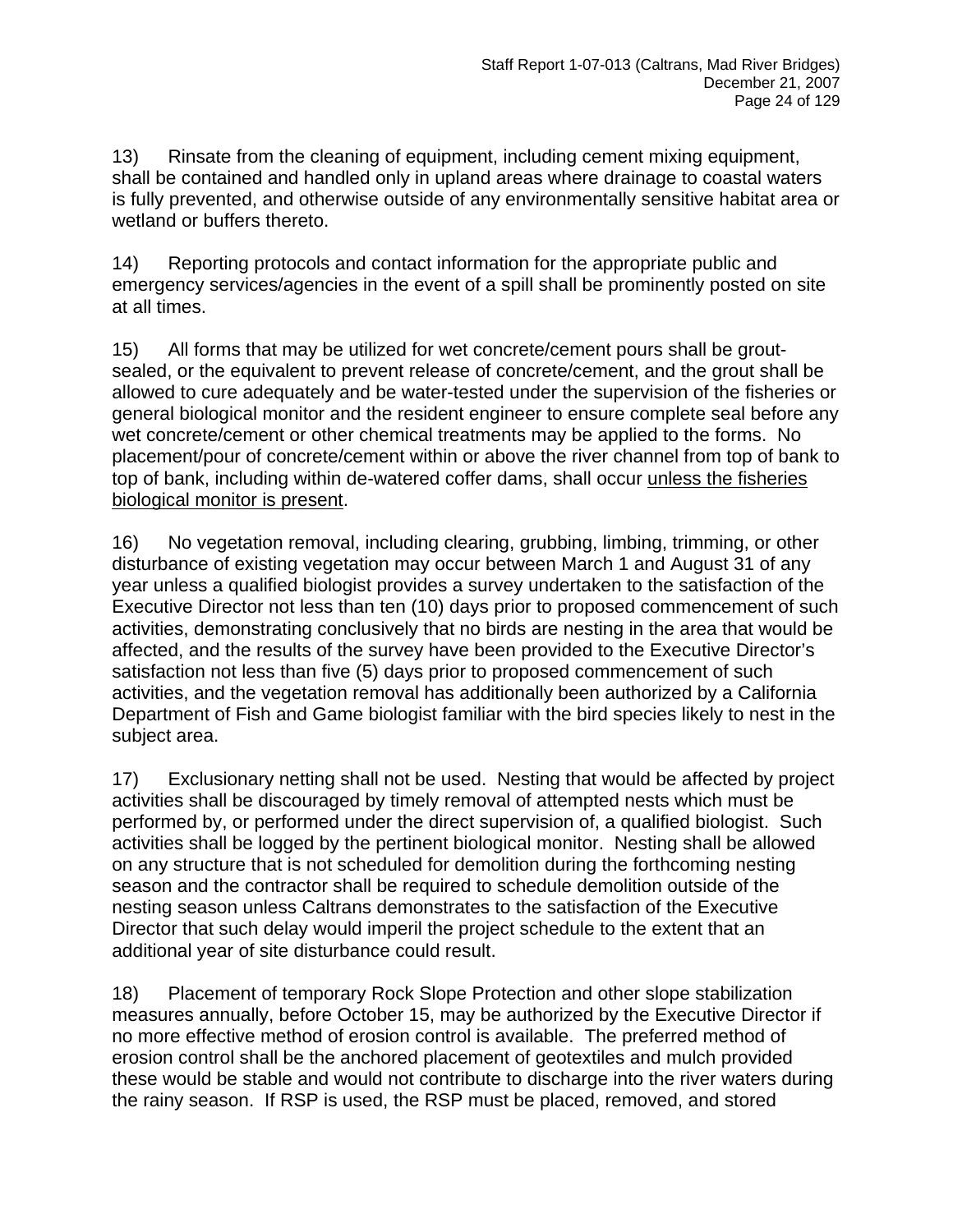annually in compliance with the other provisions of CDP 1-07-013 and must be finally disposed in accordance with the waste disposal provisions of this Special Condition. No RSP may be placed permanently within the bed and banks, from top-of- bank to top -of bank of the river channel, except as specifically shown on the proposed project plans for the areas of the new bridge abutments that are located above the 100-year flood plain. No permanent placement of RSP below the limits of the 100-year flood plain is authorized by CDP 1-07-013.

B. All project activities shall be undertaken at all times in full compliance with these requirements. Any project changes to these requirements shall be reported to the Executive Director. No changes to these requirements may be approved without an amendment to CDP 1-07-013, unless the Executive Director determines that no amendment is legally required.

#### **CONDITION 8. FINAL REVEGETATION and EROSION CONTROL PLAN ASSOCIATED WITH CONSTRUCTION**

PRIOR TO ISSUANCE OF CDP 1-07-013, Caltrans shall submit for the review and approval of the Executive Director, a Final Revegetation and Erosion Control Plan for all areas disturbed by construction other than those areas associated with implementation of the riparian wetland mitigation proposed on and offsite, including access roads, staging and storage areas and any other areas disturbed by project activities.

## **A. Plan Contents**

1) The plan shall be prepared by a qualified botanist with knowledge of the flora of the Mad River and environs. The plan shall provide for both temporary and permanent erosion control and revegetation utilizing only regionally appropriate or locally grown or collected native plant seeds or materials, except for areas that will be returned to agricultural use. Agricultural areas shall be replanted or reseeded as appropriate, in accordance with the existing vegetation or crop cultivated by the affected property owner. The plan shall set forth revegetation performance standards and milestones to ensure the ecological and erosion control success of the plantings subject to the review and approval of the Executive Director.

2) All proposed plantings other than for the areas being returned to agricultural use shall be obtained from local genetic stocks within Humboldt County. The Executive Director may authorize limited, minor exceptions to this standard upon a showing of evidence to the Executive Director's satisfaction that locally obtained materials are not available. In no case shall plant species listed as problematic and/or invasive by the California Native Plant Society, the California Invasive Plant Council, or by the State of California be planted or allowed to naturalize or persist on the parcel. No plant species listed as a 'noxious weed' by the State of California or the U.S. Federal Government shall be utilized within the property.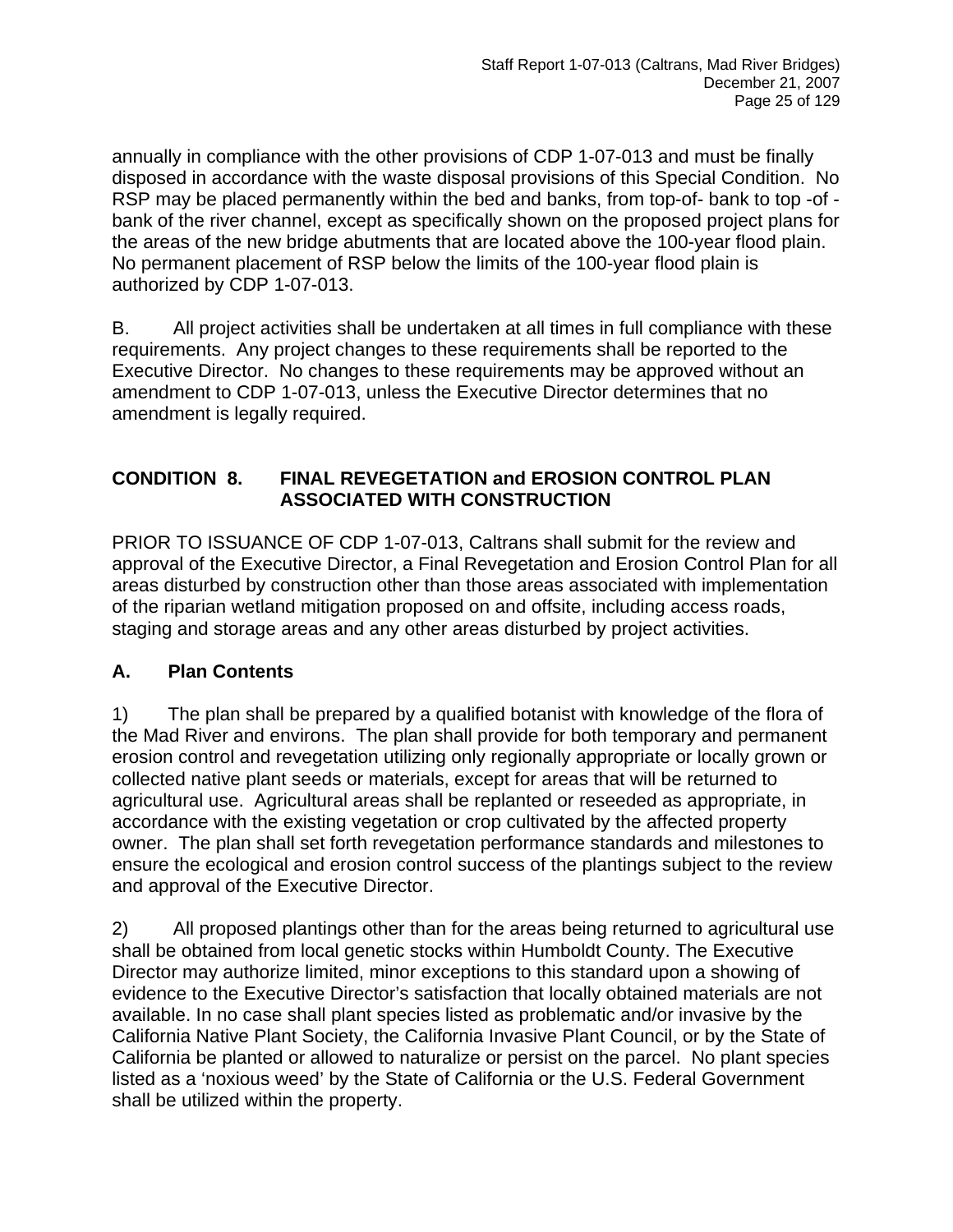3) The plan shall include a site plan to scale with a detailed planting plan, including provisions for replacing the fourteen mature Monterey Pines removed for construction of the southbound Central Avenue off-ramp.

4) Plantings shall be installed during the optimal season for plant survival and establishment, in the year following completion of construction, and shall be watered as necessary thereafter until fully established.

5) All disturbed soils shall be secured by erosion control measures before and during the rainy season, and permanent plantings shall be protected with slope stabilization measures until sufficient cover and root mass ensures that erosion is fully controlled.

6) Weed control measures shall be implemented throughout the disturbed areas of the site subject to revegetation, for a minimum of five (5) years following the end of construction, and annual removal of Himalayan blackberries throughout the right-of-way areas of the subject project boundaries shall be included in the weed control efforts.

7) The permittee shall submit annual monitoring reports and photographs documenting the progress of revegetation of the site in accordance with the approved success criteria and milestones, and shall implement any adaptive management or replanting measures necessary to achieve final project success for a minimum of five (5) years of follow-up monitoring and adaptive management after the last postconstruction plantings or significant adaptive management measures are installed.

8) All revegetation activities, including monitoring, adaptive management, and reporting, shall be undertaken or supervised by a qualified botanist.

9) All plantings shall be maintained in good condition for the life of the development approved by CDP 1-07-013, and shall be watered, weeded, replaced, and otherwise maintained by Caltrans as necessary to achieve and maintain this standard. It shall be the responsibility of Caltrans to repair and remediate any erosion that occurs in any area disturbed during the construction or operation of the development approved by CDP 1-07-013 for the life of the approved project.

**B.** Livestock Crossing Erosion Control: The plan shall include a fenced cattle/equipment crossing corridor under the new bridges that is wide enough to allow farm equipment to cross beneath the bridges to access either side of the adjacent agricultural parcel on the north side of the bridges. The crossing shall be designed to exclude cattle from the riparian wetland mitigation plantings and buffers provided for in the restoration plans, and the crossing shall include mud and runoff control, water collection/drainage tiles/culverts/sediment basins/ vegetated swales or other similar measures in a combination sufficient to ensure that runoff from the crossing does not drain into the adjacent Mad River. The livestock crossing shall be wide enough for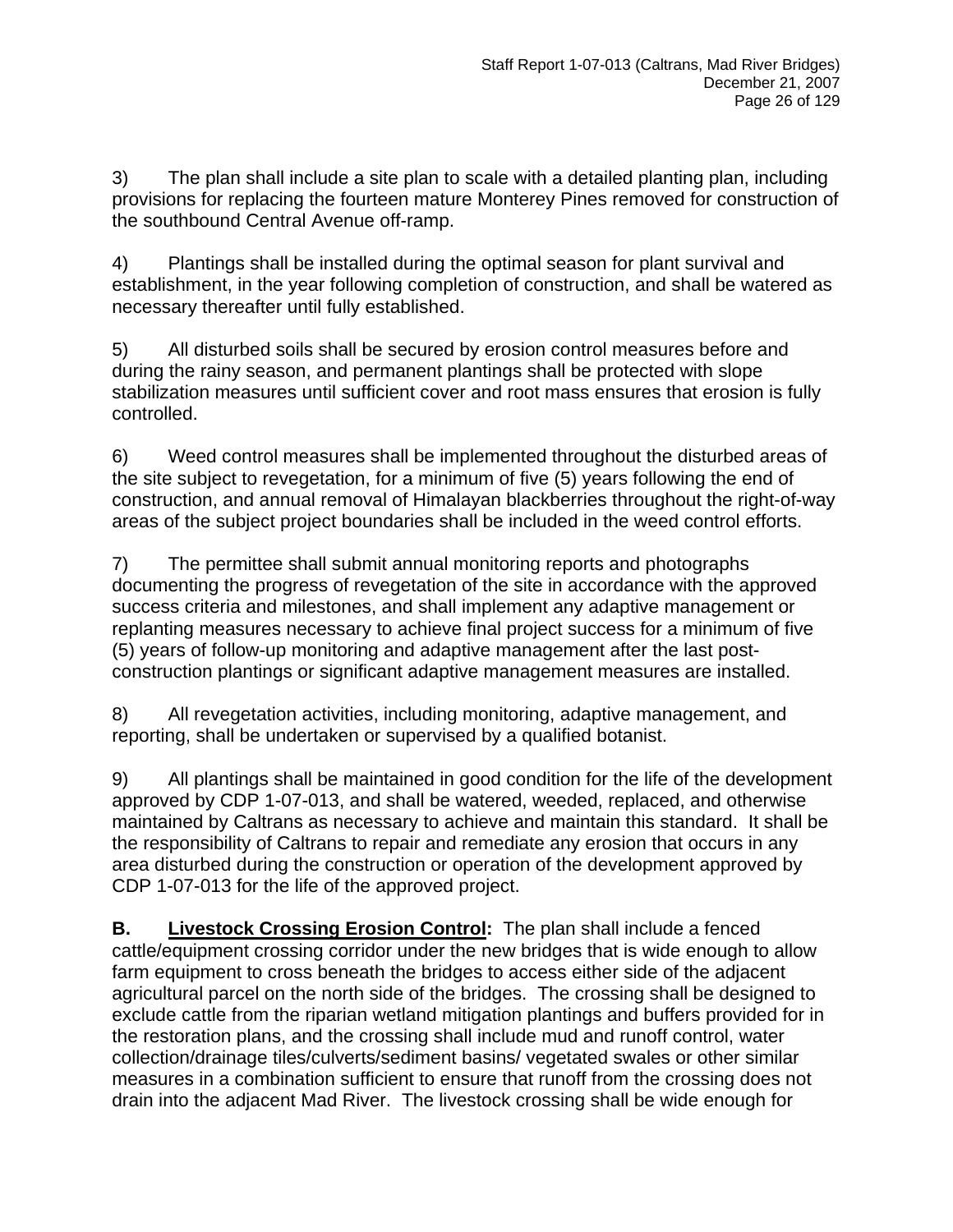equipment but shall be designed to discourage the congregation of cattle for feeding/sheltering purposes and avoid erosion and the concentration of mud and manure beneath the existing bridges, within the Caltrans right-of-way. Caltrans shall ensure that the bridge undercrossing is not used as an ad-hoc livestock barn/feeding area that causes livestock wastes to accumulate in concentrated areas under the bridges. Caltrans shall include the future maintenance and management of these structures in the drainage management plan required in the special conditions of CDP 1-07-013, and shall coordinatethe limitation on the use of the bridge undercrossing and the maintenance of the structures with the owner of the adjacent agricultural lands.

**D. Pedestrian Landings.** The plan shall include aesthetic treatment/landscaping, and erosion control measures associated with the pedestrian landings at each end of the multi-modal corridor on the northbound bridge. The plan shall include provisions for the long-term maintenance of these features, including maintaining the landscape in good condition (including weeding, watering, replanting, etc. as necessary to achieve this standard) for the life of the development approved pursuant to CDP 1-07-013, including the pedestrian landings off each end of the northbound bridge.

**E. Amendment.** Caltrans shall undertake development in accordance with the approved final plan. Any proposed changes to the approved final plan shall be reported to the Executive Director. No changes to the approved final plan shall occur without a Commission amendment to this coastal development permit unless the Executive Director determines that no amendment is legally required.

#### **CONDITION 9. DRAINAGE STRUCTURE FINAL PLAN; MAINTENANCE RESPONSIBILITY.**

**A. PRIOR TO COMMENCEMENT OF CONSTRUCTION** but not less than a minimum of 120 days prior to implementation of any work affecting culverts that will be installed or improved at the project site, Caltrans, shall submit for the review and approval of the Executive Director, a final plan for drainage structure design and longterm management in any area of the project that is subject to CDP 1-07-013, including maintenance of hard structures and vegetated swales or similar landscape features designed to capture, slow, and/or treat stormwater runoff, protect coastal water quality, and control erosion. The Plan shall include but not be limited to the following requirements:

(1) Methods to filter highway effluent that would otherwise carry oil and grease and other contaminants into the waters of the Mad River. The plan shall include features for erosion control and water filtration at all culverts that will be installed or improved at the project site.

(2) Measures to ensure that the culverts that will be installed or improved as part of the subject development are made as suitable for the use or passage of wildlife that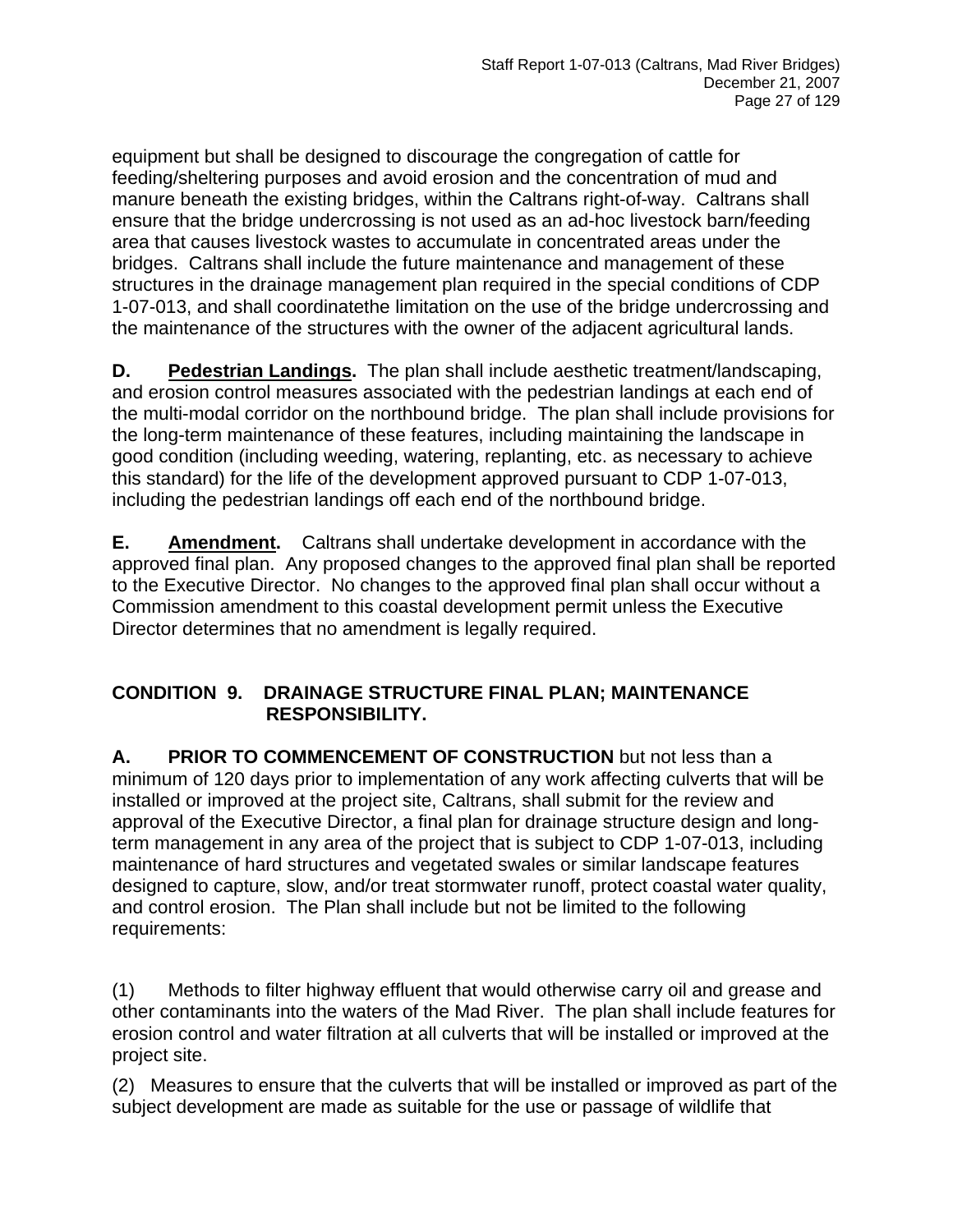typically visit the subject area, as is feasible, including amphibians, reptiles, and small and large mammals as applicable. The culvert features shall be evaluated for compliance with this requirement by a biologist qualified to evaluate the suitability of such structures for wildlife passage and use. The biologist shall evaluate and recommend the ideal size of the structure, design, including interior features, inlets/outlets, bottom design/placement, etc. that may facilitate use by wildlife.

(3) Provisions for long-term culvert maintenance to ensure that the culverts that will be installed or improved at the project site.provide maximum water quality protection and wildlife passage suitability after construction is completed. The final plan shall include a maintenance schedule and statement of responsibilities.

**B.** If the project's surface or subsurface drainage structures fail or result in erosion, Caltrans shall be responsible for all necessary repairs to drainage structures and such repairs and necessary restoration of the affected areas shall be undertaken in a timely manner and in compliance with any applicable permits or authorizations that may apply to such activities.

**C.** Caltrans shall undertake development in accordance with the final plan approved by the Executive Director. Any proposed changes to the approved final plan shall be reported to the Executive Director. No changes to the approved final plan shall occur without a Coastal Commission approved amendment to this coastal development permit unless the Executive Director determines that no amendment is legally required.

## **CONDITION 10. WATER QUALITY PROTECTION.**

**A**. Caltrans shall conduct the limited amount of vegetation clearance and site disturbance necessary to undertake the pile load testing southwest of the proposed bridges, in the general area of proposed Pier 2, in full compliance with the limited plan for Best Management Practices submitted by Caltrans. The subject vegetation may be removed immediately upon issuance of CDP 1-07-013 as requested by Caltrans, prior to March 1 of 2008. No vegetation may be removed or soils disturbed under this provision, however, in any area closer to the river than 100-foot setback from the outermost riparian canopy at the top of the southwest river bank. Minor trimming of vegetation overhanging the existing road, but not vegetation beyond such overhang, may be undertaken along the existing access road immediately west of Wymore Road for the purpose of accessing the construction site. No access to, or modification of the bed and banks of the Mad River is authorized pursuant to Subparagraph A herein.

**B.** Not later than September 1, 2008, or within such additional time as the Executive Director may grant for cause, but not less than one hundred and twenty (120) days prior to proposed implementation, Caltrans shall submit a copy of the draft Storm Water Pollution Prevention Plan (SWPPP) prepared subsequent to Commission approval of CDP 1-07-013 by the construction contractor selected by Caltrans. The Executive Director shall determine whether the SWPPP is adequate to control erosion and to prevent contamination of the waters of the Mad River and associated damage to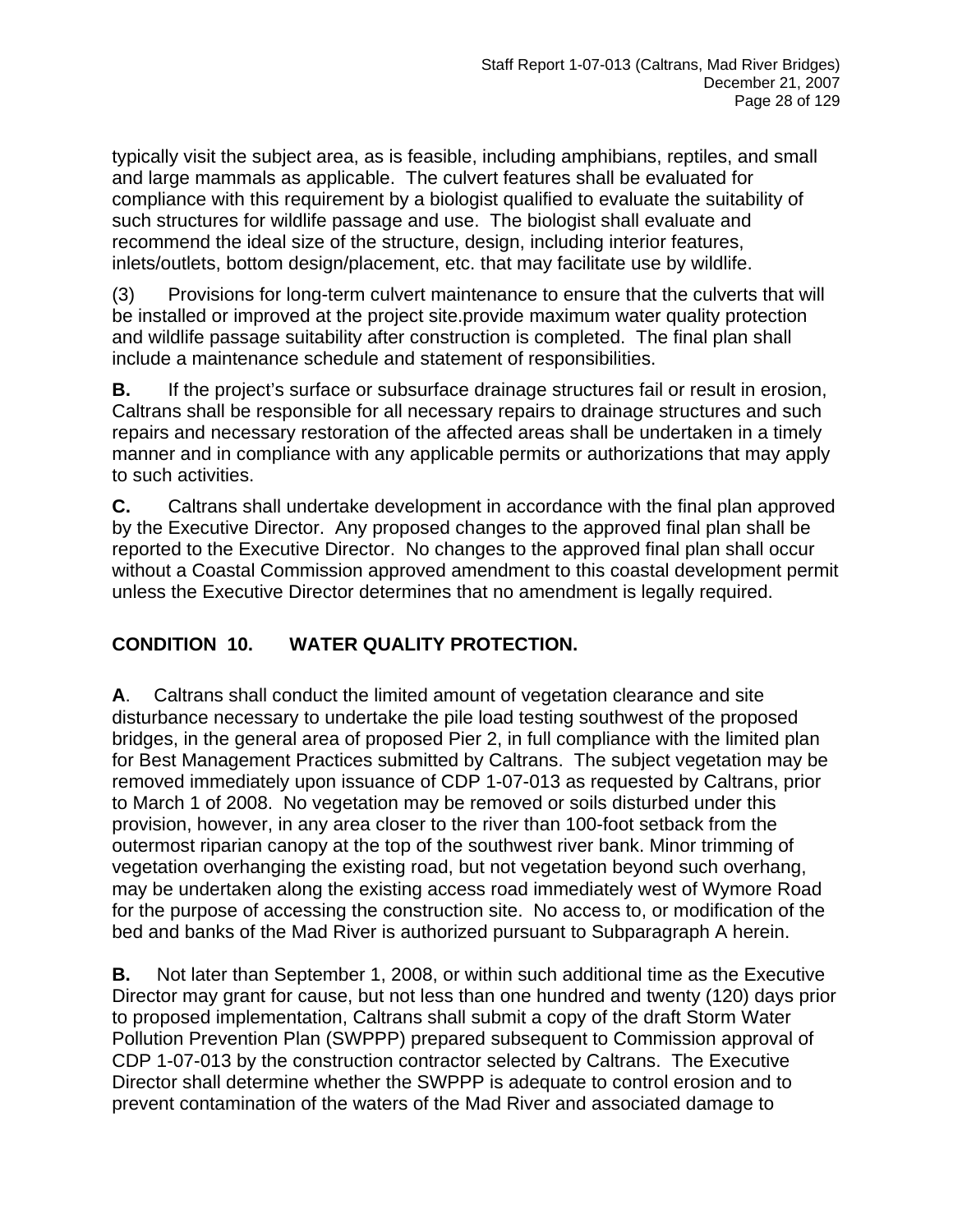sensitive species during the proposed construction period authorize pursuant to CDP 1- 07-013. If the Executive Director determines that the SWPPP is not adequate for this purpose, project activities other than those specifically authorized by Subparagraph A above shall not commence until all changes required by the Executive Director have been made and published in a revised SWPPP to the satisfaction of the Executive Director. Caltrans shall allow a minimum of thirty (30) days for the final review by the Executive Director for the purpose of determining that all requested changes have been made. It shall be Caltrans' responsibility and the responsibility of the pertinent contractor to ensure that the draft SWPPP is prepared and submitted on a preconstruction timeline that allows for the full sequence of this iterative review, which could require at least 120 days, or longer if substantial changes to the draft SWPPP are necessary.

**C**. The SWPPP shall specifically provide for all project de-watering to be managed only by means of pumping the de-watered effluent to the upland pasturelands at locations not less than 100 feet from the landwardmost extent of the riparian vegetation, or from the top-of-bank, whichever is greater, and the effluent shall be applied to the pasturelands in a manner that prevents return runoff from reaching the bed and banks of the Mad River. If the pasturelands become so saturated that the effluent cannot filter adequately, project activities requiring de-watering shall be stopped until adequate infiltration capacity has been restored. Nothing in these provisions shall authorize alternative de-watering through the use of any structures such as coffer dams or sediment basins within the Mad River channel or banks. Drilling muds or spoils associated with foundation installation, coffer dam excavation or other project activities shall be removed immediately from the corridor and de-watered or disposed outside of the area of the corridor defined as any location closer to the river than a minimum of 100 feet landward of the top of bank of the river. No effluent from such de-watering shall be allowed to reach the banks or bed of the Mad River at any time, and should such release occur, the project shall be shut down immediately until the discharge has been contained and fully resolved. Should such discharge occur, the discharge shall be immediately reported to the Executive Director and to the fisheries biologists of the California Department of Fish and Game and the National Marine Fisheries Service, and to the appropriate representative of the Regional Water Quality Control Board. De-watered effluent that will be generated by activities associated with maintaining coffer dams, drilling, or pile-driving and related work, shall not be directed into into coffer dams or sediment basins in the river channel, but shall be pumped only to the authorized pastureland de-watering site(s) where the effluent shall be applied to the pasturelands in a manner not to exceed the infiltration capacity of such lands, as provided in these special conditions.

**D.** Caltrans shall undertake development in accordance with the approved final plans. Any proposed changes to the approved final SWPPP shall be reported to the Executive Director. No changes to the approved final SWPPP shall occur without a Commission amendment to this coastal development permit unless the Executive Director determines that no amendment is legally required.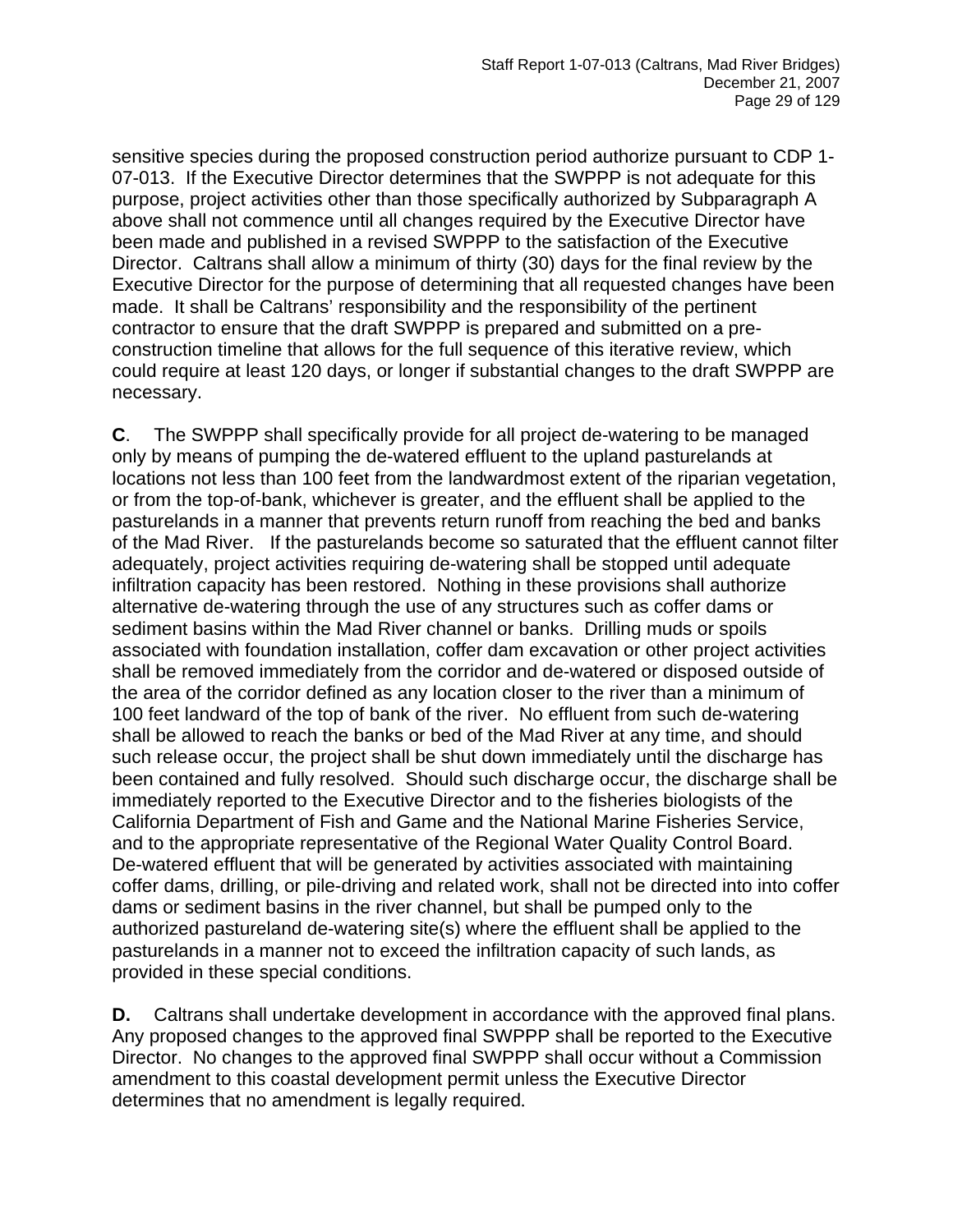## **CONDITION 11. BIOLOGICAL MONITORING (non-fisheries).**

**A.** Caltrans shall provide daily monitoring of all project activities for compliance with all conditions of CDP 1-07-013 including those that require separate monitoring by the fisheries biological monitor(s). A biological monitor, a qualified Caltrans construction liaison or environmental planner who is also a biologist, shall monitor and record site conditions and environmental baseline information, removal and packaging of leadcontaminated soils for hazardous waste disposal, potential exposure of cultural remains during excavation (the biological monitor shall seek the assistance of a qualified Caltrans archaeologist for this purpose), SWPPP monitoring report accuracy and completeness, and shall maintain and submit daily logs to the Executive Director, and to state and federal agency staff requesting such submittals. The biological monitor shall also be responsible for timely notifying the pertinent parties (within 24 hours or less) of any instance of non-compliance with permit conditions, or any other occurrence that threatens to materially jeopardize the biological integrity of the Mad River corridor. The biological monitor shall ensure that a daily log and full record of project activities, including non-compliance, is maintained, reported, and timely provided to the Executive Director and other state and federal agencies with regulatory authority over the subject project. The biological monitor shall submit the monitoring logs to the Executive Director and to other state and federal agencies requesting the logs on a weekly basis. The site supervisor designated pursuant to Special Condition No. 6 shall make the required notification of non-compliance within 24 hours if the biological monitor is not available, but shall not prevent the biological (or fisheries) monitor(s) from making direct reports to the Executive Director and to other state and federal agencies.

**B.** Nothing in these requirements shall relieve the site supervisor designated pursuant to Special Condition No. 6 or the contractors and other non-Caltrans personnel on site, from additionally monitoring project activities for compliance with (and monitoring for compliance with) the pertinent requirements of all applicable state and federal authorizations or approvals.

#### **CONDITION 12. SITE INSPECTIONS.**

Coastal commission staff, and other agency staff that the Coastal Commission staff may coordinate site visits with, shall be authorized to enter the site at any time to observe project activities without prior notice. Caltrans shall ensure that adequate protective gear for visitors is maintained at the site for such purposes. If activities are underway that could cause a hazard to site visitors, the site supervisor or designee shall require that these activities be temporarily suspended as soon as practicable, for a reasonable amount of time to allow safe site inspection by Commission and agency staff, and the site supervisor or designee shall accompany staff during such site visits. Commission staff shall notify the site supervisor upon arrival.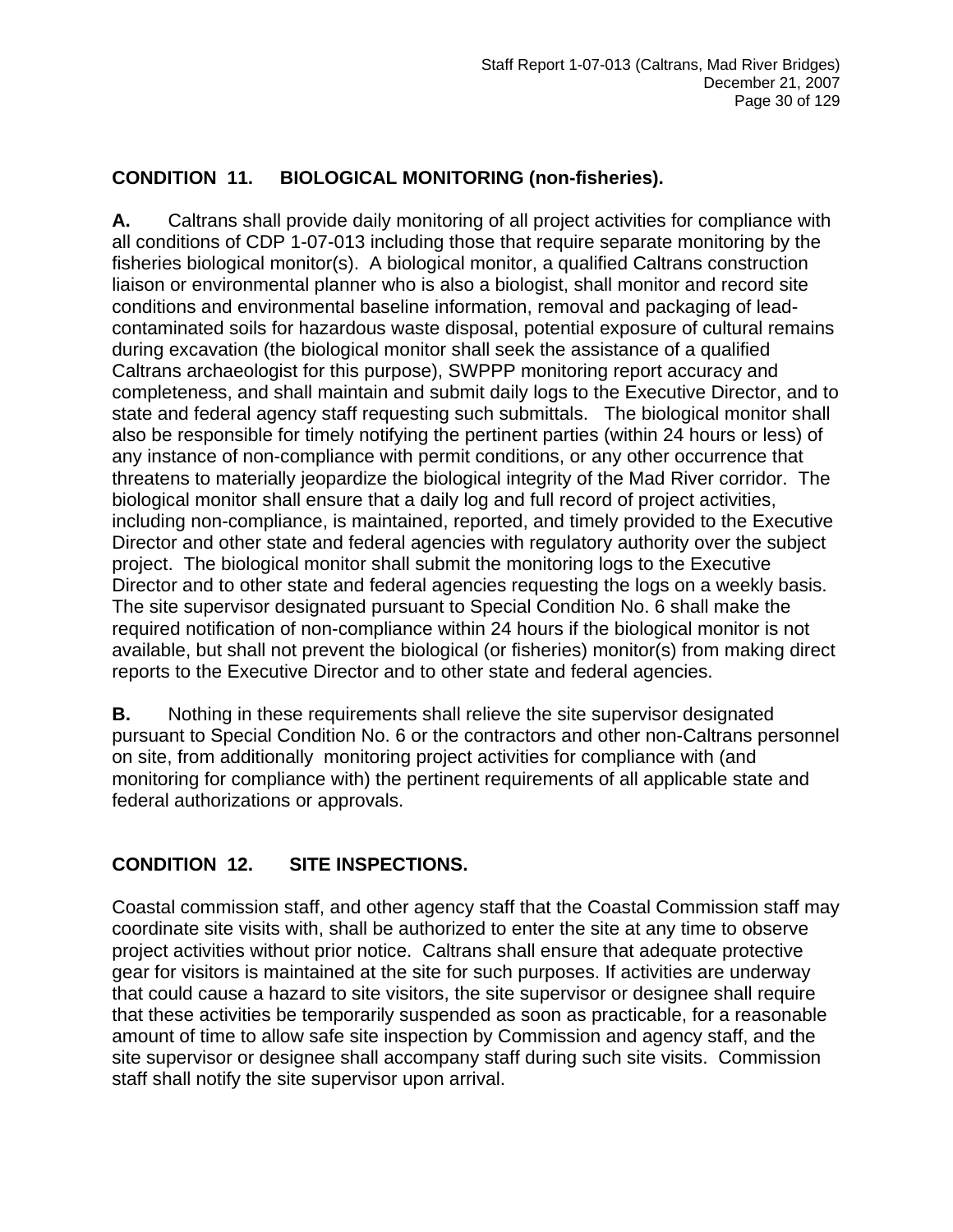## **CONDITION 13. PROTECTION OF FUTURE PUBLIC ACCESS.**

A. Continued public access for pedestrians and informal bicycle use, across the new 8-foot-wide, Americans With Disabilities Act-compliant corridor on the eastwardmost side of the northbound Mad River Bridge across Route 101, and continued commuter bicycle access to the 10-foot-wide paved shoulders adjacent to the traffic lanes on each bridge and off-ramp within the subject project area shall be provided and permanently protected. No signage shall be installed within the bounds of the project approved pursuant to CDP 1-07-013 that would restrict pedestrians or bicyclists from these amenities. Any proposed change to these access amenities for pedestrians and/or bicyclists shall require an amendment to CDP 1-07-013 and such amendment shall not be accepted for processing unless accompanied by a proposal to provide equivalent or superior access alternatives, including ADA-compliant facilities for pedestrian and bicycle crossings of the Mad River on Route 101.

B. Prior to issuance of this CDP, an authorized representative of Caltrans shall submit written documentation, evidencing Caltrans' agreement to be bound by the requirements of subsection A.

#### **CONDITION 14. REVISED FINAL PLANS and FUTURE AMENDMENTS.**

**A. PRIOR TO ISSUANCE OF CDP 1-07-013**, Caltrans shall submit evidence to the satisfaction of the Executive Director that the following changes, clarifications or confirmation of the proposed project have been incorporated into the proposed project:

- 8-foot-high "picket" outer rail originally proposed for outermost side of multimodal corridor has been replaced with ST-20 rail topped by a bike rail of the lowest height possible consistent with bicyclist safety.
- The architectural lighting of the bridge shown on the original plans and designs has been deleted and all lighting and signage on the bridge will be the minimum necessary consistent with safety requirements and will be designed and directed so as not to illuminate the habitat of the Mad River corridor below or adjacent to the structures authorized by CDP 1-07-013.
- No vegetation will be removed from the Mad River corridor and no river crossing will be installed during the summer of 2008. Project activities within the river corridor during 2008 will be limited to performing fisheries and habitat baseline surveys pursuant to plans approved by the Executive Director (Special Condition 5).
- Removal of lead contaminated soils in the northeast quadrant shall be completed, and the material removed and disposed as hazardous wastes as required in these special conditions, prior to any other disturbance of the northeastern quadrant, including access improvements, staging, and other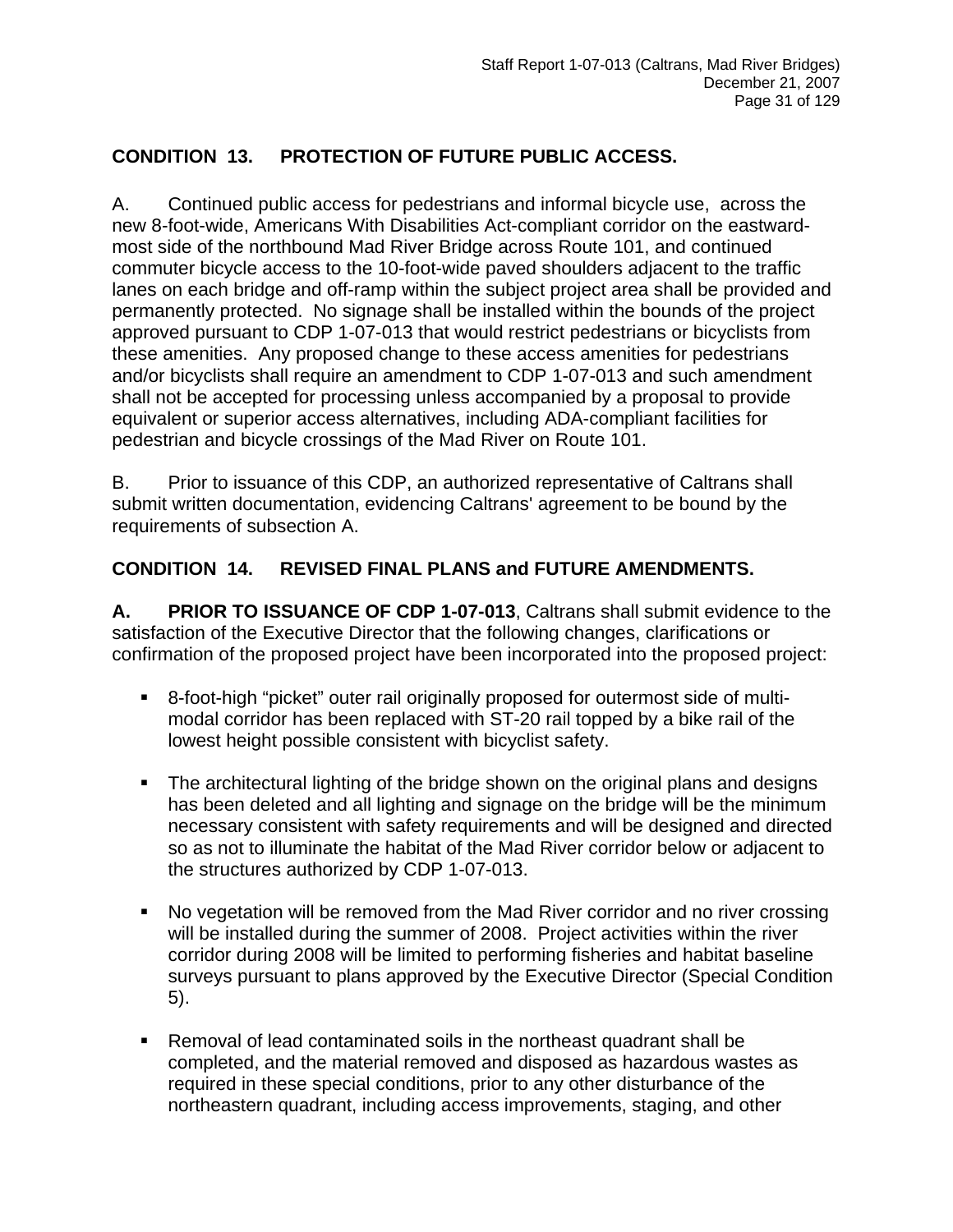preliminary project activities. Lead-contaminated soils shall not be mixed or stored with any other materials or mingled with less contaminated or uncontaminated materials located at lower levels to achieve dilution of the lead contamination.

• Plans shall be revised to require that pile-driving that may affect the fisheries of the Mad River due to the production of a hydroacoustic impact footprint within the waters of the river shall be limited to the driving of a maximum of one pile section per day to minimize the hazard to fish and to minimize the necessary extent of the Fish Exclusion Zone and its impacts on fisheries habitat of the Mad River.

## **B. PRIOR to COMMENCEMENT OF CONSTRUCTION** other than the

commencement of construction associated with the pile load test scheduled by Caltrans in 2008 for the Pier 2 location on agricultural lands southwest of the proposed bridges, Caltrans shall submit for the review and approval of the Executive Director two copies of final revised to-scale project plans, including two copies of reduced plans, with the final approval of the engineering geologist and design engineer pursuant to (A) above. The plans shall show the final proposal for ADA-compliant pedestrian features, landings, guard rails, signs, and lighting and signage. All other items set forth in Subparagraph A above shall either be clearly marked and labeled as changes with associated revised plan dates on the applicable plan sheets, or shall be called out in documents that will be dated and affixed to the final approved plan sheets (and made available with the bidding documents, etc.).

**C. Amendment**. Caltrans shall undertake all development in accordance with the approved final plans and with all terms and conditions of CDP 1-07-013. Any proposed changes to the approved final plans or the terms and conditions of CDP 1-07-013 shall be reported to the Executive Director. No changes to the approved final plans shall occur without a Commission amendment to this coastal development permit unless the Executive Director determines that no amendment is legally required.

#### **CONDITION 15. REVISED WETLAND/STREAM CHANNEL MITIGATION PLAN.**

**PRIOR TO ISSUANCE OF CDP 1-07-013, Caltrans shall submit a plan for wetland** mitigation that also incorporates mitigation for stream channel impacts and that includes, but is not limited to, the following requirements:

**A.** On-site mitigation credited in previous mitigation plans submitted by Caltrans for wetland mitigation in areas that will be beneath the proposed new bridges shall be limited (or verified as limited) only to the equivalent wetland area that was delineated beneath the existing bridges slated for demolition. Other revegetation installed beneath the additional area of the proposed new bridges shall not count toward on-site mitigation and if counted, must instead be added to the overall area of wetland mitigation that must be undertaken off-site.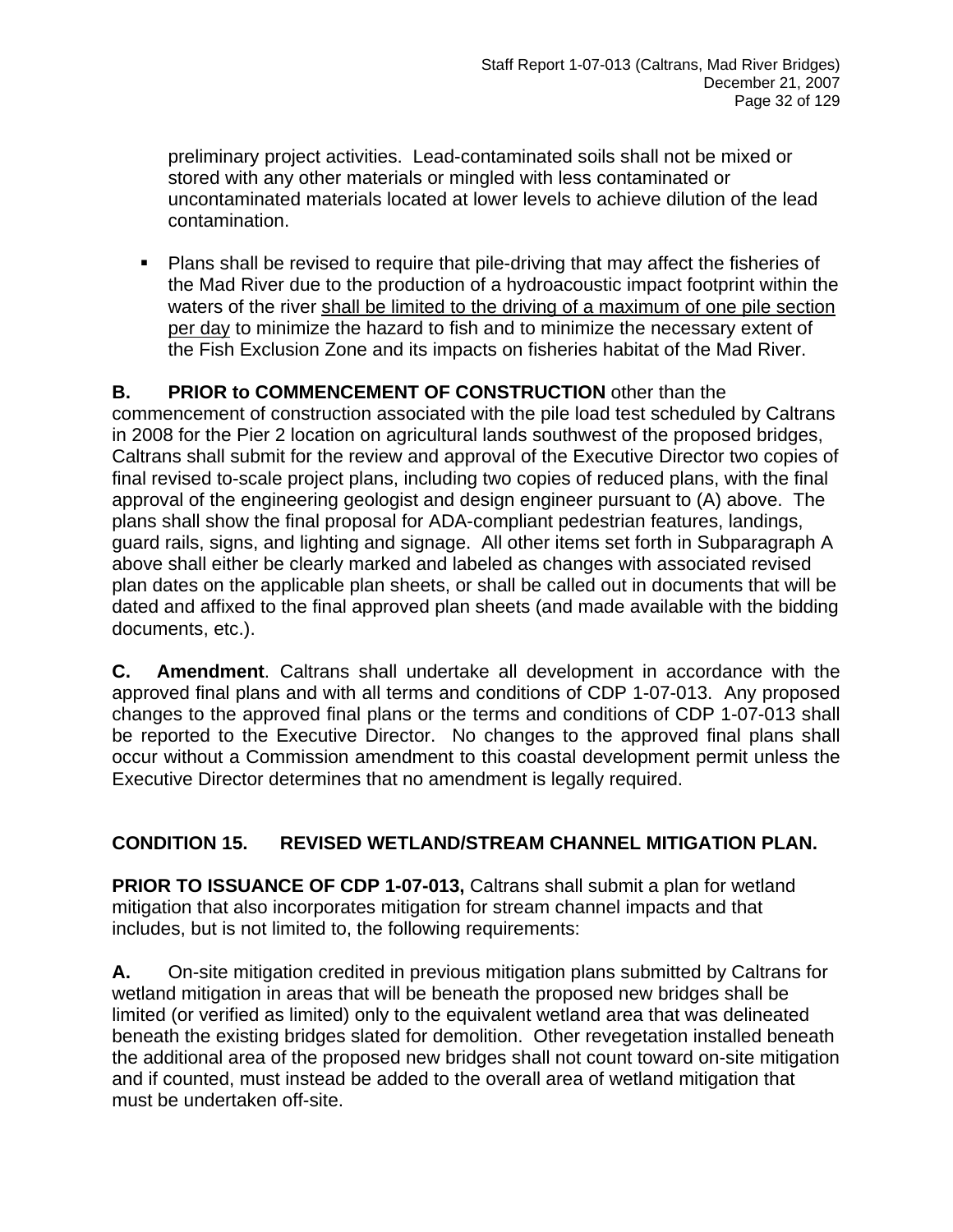**B.** Off-site riparian wetland mitigation at the proposed Old Samoa 40-acre parcel acquired by Caltrans in 2007 providing a minimum of two (2) acres of compensatory riparian wetland mitigation necessary for the Mad River Bridges project.

**C.** All wetland impacts associated with the proposed project construction, including any impacts to wetland soils or vegetation that last longer than twelve months, shall require compensatory off-site mitigation within the watershed of the Mad River at a minimum ratio of 4:1 (4 acres of similar wetland mitigation per acre of wetland impact at the project site) and a minimum ratio of 1:1 (1 acre of stream channel mitigation per acre of stream channel impact) and shall be performed in the location of fisheries mitigation (Special Condition 5).

#### **D. Final Plan**

**Not later than October 1 of the second pile-driving year** (presently estimated as October 1, 2011 by Caltrans) Caltrans shall submit a final Wetland and Stream Channel Mitigation Plan for the review and approval of the Executive Director, in consultation with the California Department of Fish & Game and the National Marine Fisheries Service that incorporates these requirements and any additional impacts to wetlands or stream channel that become necessary as the impacts of actual construction become known during implementation over the course of construction, in a manner that maximizes the ecosystem benefits of the mitigation additionally required by Special Condition 5 herein.

#### **CONDITION 16. CULTURAL REMAINS.**

A Caltrans archaeologist shall observe all excavation activities at the subject site in consultation with the Resident Engineer, based on Caltrans' understanding of the potential proximity of the remains of a Native American village site. If cultural remains are discovered, excavation or other ground disturbance shall cease and shall not recommence until an amendment of CDP 1-07-013 supported by a cultural preservation plan prepared by a qualified archaeologist is approved by the Commission.

## **CONDITION 17. ASSUMPTION OF RISK.**

A. By acceptance of Commission approval of CDP 1-07-013, Caltrans acknowledges and agrees: (i) that the site of the proposed Mad River Bridge project including relocated elements of Route 101 to the point of conformity with the existing highway, and the proposed new pedestrian landings on the north and south ends of the pedestrian corridor on the eastward side of the northbound bridge, may be subject to hazards from seismic events, tsunamis, liquefaction, storms, floods and erosion; (ii) to assume the risks to employees and assigns of Caltrans, including contractors and subcontractors and their officers, agents, and employees, and to the public utilizing the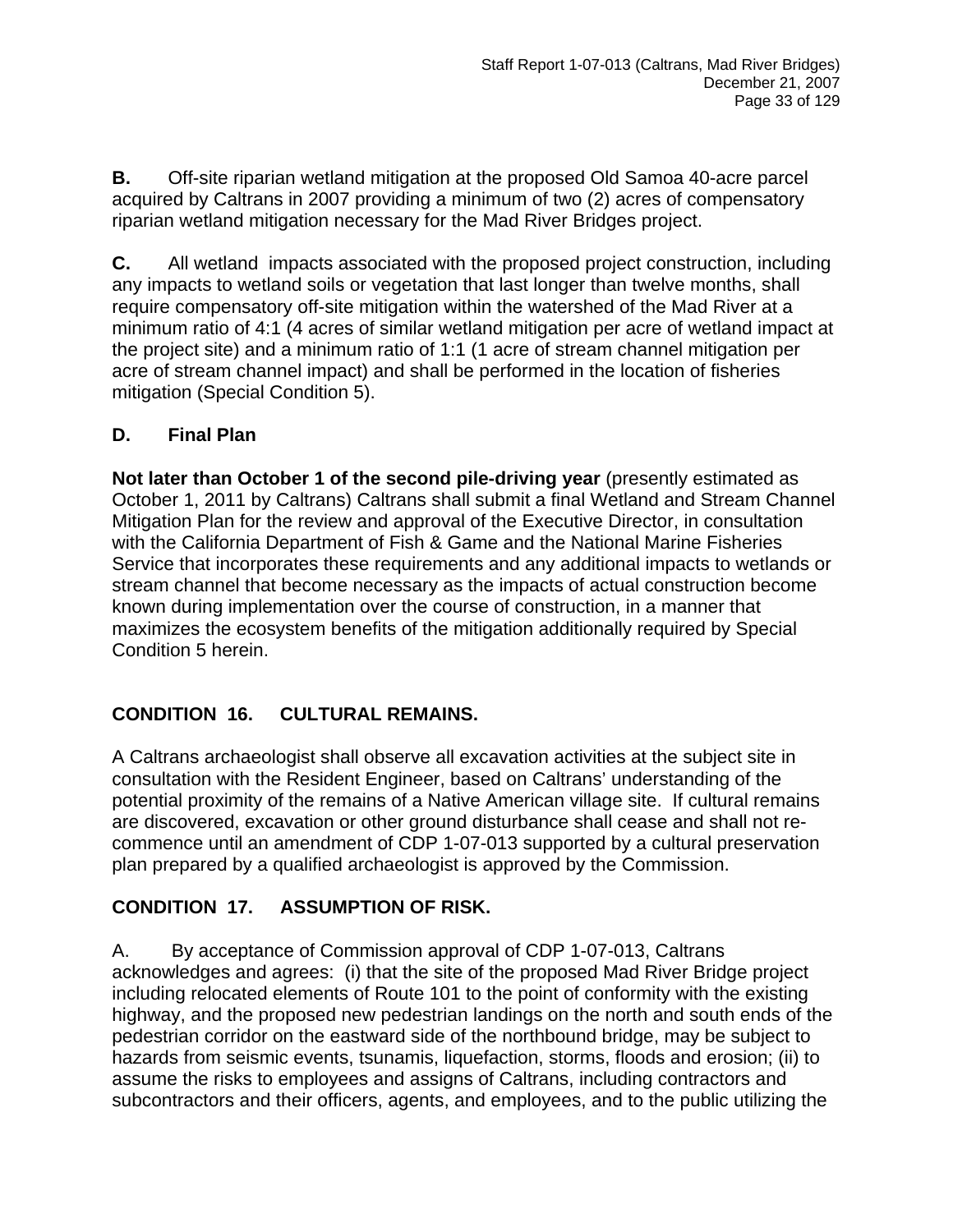proposed project during and after construction, and to the property that is the subject of this permit of injury and/or damage from such hazards in connection with this permitted development; (iii) to unconditionally waive any claim of damage or liability against the Commission, its officers, agents, and employees for injury or damage from such hazards; and (iv) to indemnify and hold harmless the Commission, its officers, agents, and employees with respect to the Commission's approval of the project against any and all liability, claims, demands, damages, costs (including costs and fees incurred in defense against such claims), expenses, and amounts paid in settlement arising from any injury or damage due to such hazards.

#### **CONDITION 18. FUTURE DEBRIS EXPOSURE DUE TO RIVER SCOUR OR EROSION.**

A. If any portion of the Rock Slope Protection placed along approximately 150 linear feet of the Mad River Corridor on the bank northeast of the existing northbound bridge erodes substantially or causes substantial erosion or end effects within the Mad River channel or banks, as determined by the Executive Director, Caltrans shall submit a complete application to remove the Rock Slope Protection and to restore the river banks to a natural condition, including native plantings and mitigation of habitat impacts that would result from the disturbance necessary to remove the rock placed pursuant to previously approved Coastal Development Permit 1-99-076. Prior to completion of the project, Caltrans shall survey the existing RSP and provide a to-scale current site plan showing "as-built" location of the subject RSP not later than January 15, 2009, and to re-survey the subject location every three (3) years thereafter and submit the results to the Executive Director.

B. Prior to issuance of CDP, an authorized representative of Caltrans shall submit written documentation, evidencing Caltrans' agreement to be bound by the requirements of subsection A.

#### **CONDITION 19. AGRICULTURAL MITIGATION.**

**A**. **PRIOR TO ISSUANCE OF COASTAL DEVELOPMENT PERMIT CDP 1-07-013**, an authorized representative of Caltrans shall submit written documentation evidencing Caltrans' agreement to be bound by the requirements of Subsection B.

**B. PRIOR TO COMMENCEMENT OF CONSTRUCTION OF ANY DEVELOPMENT** 

**AUTHORIZED BY CDP 1-07-013**, but only after the Executive Director has indicated that the Commission has entered into an agreement (the "Agreement") with the College of the Redwoods Foundation, the permittee shall provide to the College of the Redwoods Foundation, through a financial instrument subject to the review and approval of the Executive Director, a non-refundable mitigation fee in the sum of \$2 million dollars (\$2,000,000) payable to the College of the Redwoods Foundation. This mitigation fee shall solely be used for agricultural purposes as an endowment for the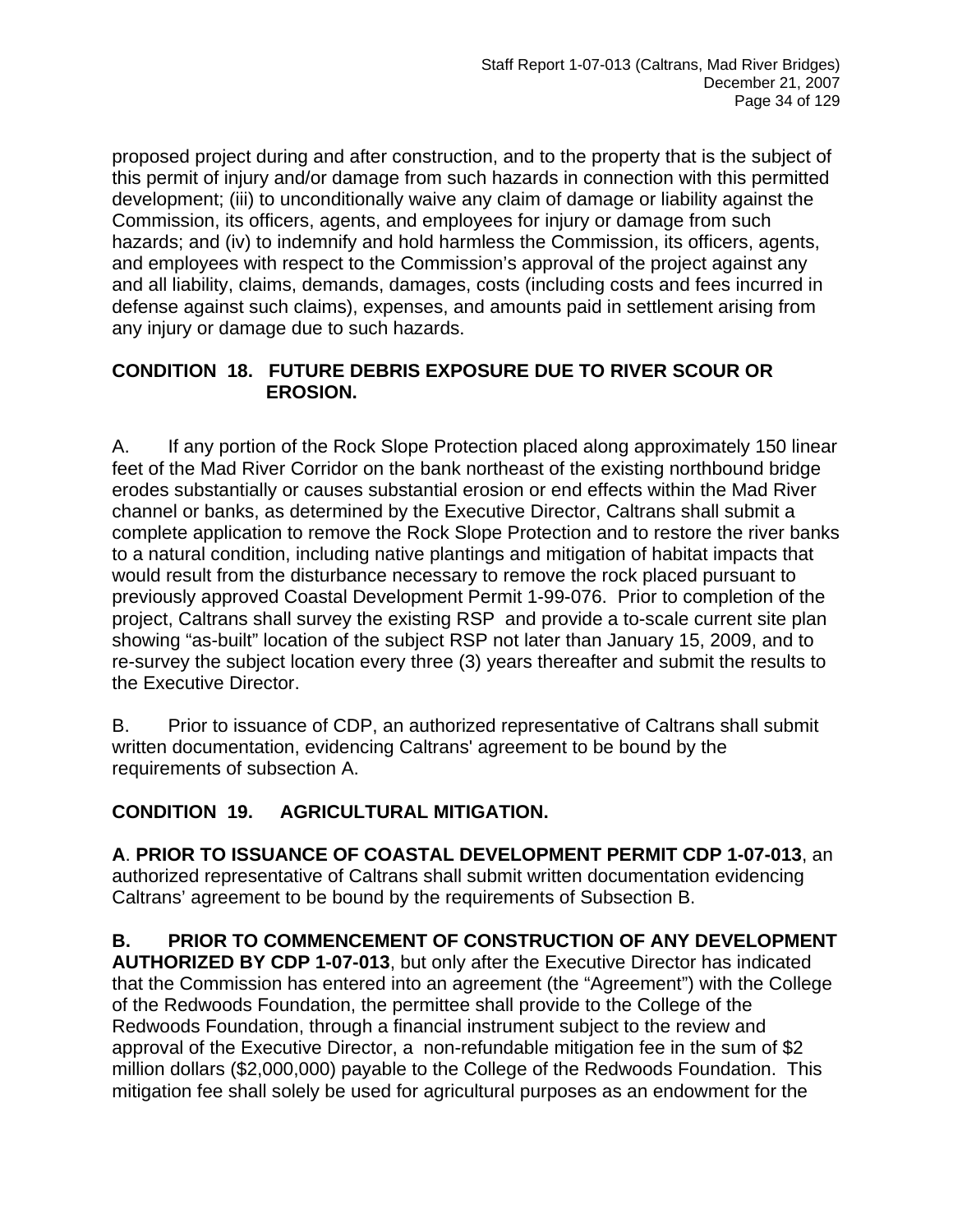benefit of the Shively Education Center (Shively Farm) and to fund a full-time teaching position for the purpose of agricultural education at the College of the Redwoods in accordance with the terms and Conditions of the Agreement, which, at a minimum, shall include the following provisions:

(1) The subject \$2 million agricultural mitigation fee must be deposited in a separate and independent interest bearing account created solely to manage the funds consistent with the Agreement as well as prescribe the use of the funds for administrative purposes; ;

(2) The College of the Redwoods Foundation shall provide a report to the Executive Director annually describing the financial status of the fund and all expenditures from the fund during the previous year;

(3) The fund shall be segregated into two components: a \$1.5 million component that shall be reserved, including the re-investment of interest and income from this portion of the fund, for the purpose of permanently endowing a full-time teaching position for the purpose of agricultural education programs at the College of the Redwoods, and a \$0.5 million component that shall be reserved, including the reinvestment of interest and income from this portion of the fund, for infrastructure improvements at the Shively Education Center (Shively Farm) considered essential to enhancing the agricultural education function of Shively Education Center (Shively Farm) and for the purchase of up to two (2) "green" (hybrid, clean air, high mileage) vans for the transportation of students attending the College of the Redwoods agricultural education program to and from classes and activities at the Shively Education Center (Shively Farm);

(4) The teaching position shall be filled by a candidate, as shall future candidates, with a combination of education, teaching experience, and field experience that provides an excellent foundation for guiding the agricultural education program focused on the use of and support of the Shively Education Center (Shively Farm) as an agricultural teaching facility, including community agricultural outreach and education programs to enhance the skills and success of local agriculturalists;

(5)The agricultural teaching program shall be conducted in a manner that prioritizes revitalizing and sustaining the Shively Education Center (Shively Farm) and increases the farm's relevance and benefits to the County as a source of agricultural education for students, agriculturalists, community supported agricultural programs, farmers' markets, schools, and residents/gardeners;

(6) Fuel expenses and vehicle maintenance shall be funded by the College of the Redwoods from other funding sources; and.

(7) The Agreement shall include provisions to address any failure by the College of the Redwoods Foundation to implement the Agreement, including but not limited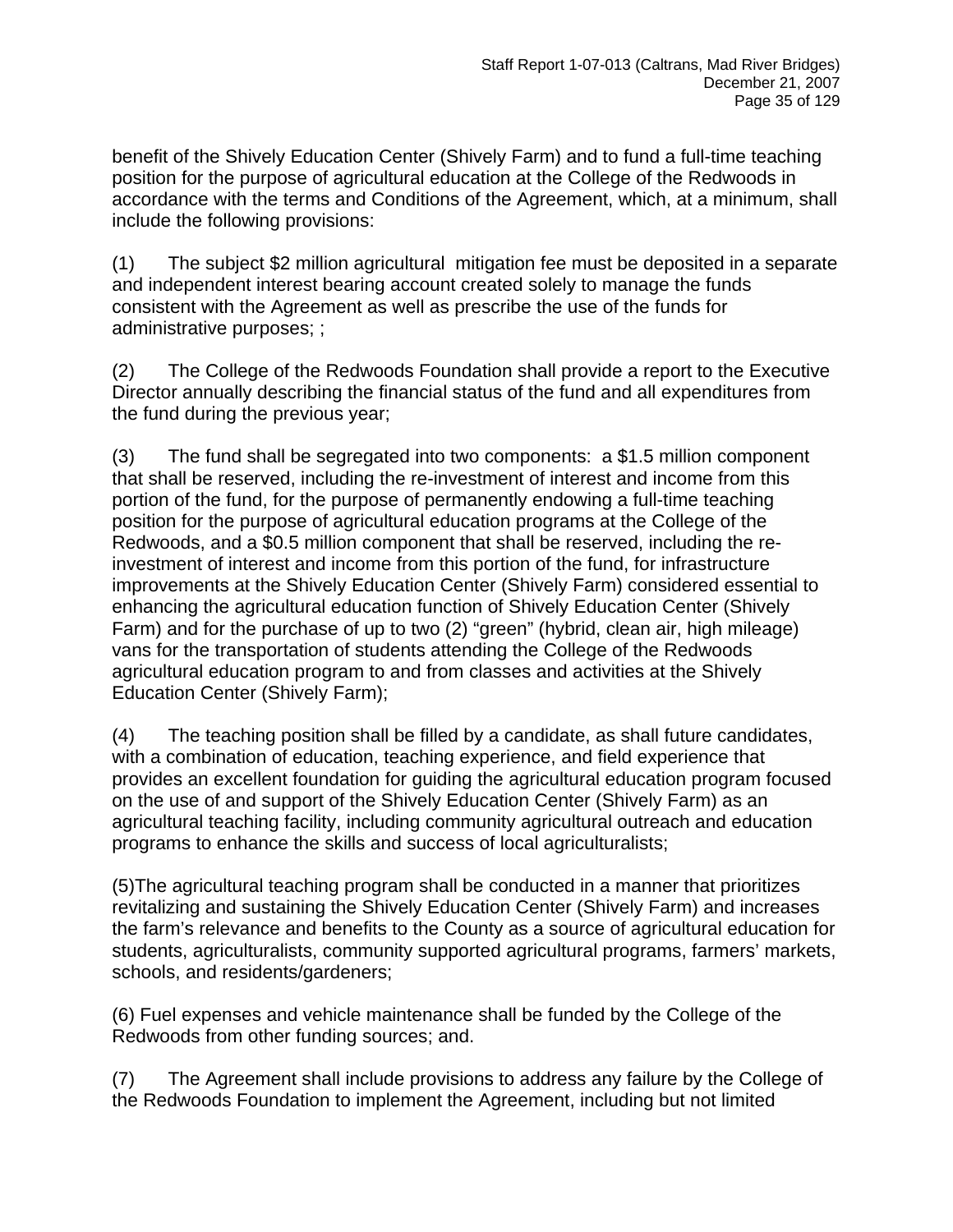transfer of the funds to an alternate entity able to implement the Agreement, or, if approved by an amendment to this coastal development permit, to apply the nonrefundable funds to alternative agricultural mitigation.

## **CONDITION 20. Marine Mammal Monitoring Plan**

**A. PRIOR TO ISSUANCE OF CDP 1-07-013** a revised Marine Mammal Monitoring Plan, shall be submitted for the review and approval of the Executive Director in consultation with the lead project biologist for the National Marine Fisheries Service. The revised plan shall be consistent with the Marine Mammal Monitoring Plan prepared by Caltrans November 2007 except that it shall be revised to include comments submitted to Caltrans by NMFS as well as the following changes:

(1) A Marine Mammal protective zone established beyond the 160 dB peak hydroacoustic impact footprint for marine mammals shall be determined by a qualified biological acoustician and marked on a map prepared to the same scale used to designate the Fisheries Exclusion Zone boundaries required by other applicable special conditions set forth herein. The setback distance so established up and down-river from the pile-driving operations shall be considered the boundaries of the marine mammal "hazard zone" in lieu of the presently proposed 500-foot zone up and downstream from the pile-driving locations. The biological monitor shall ensure that no marine mammals are located within this hazard zone prior to commencement of pile-driving and after any interruption of pile-driving that lasts more than one-half hour in any day, before piledriving may recommence.

(2) If marine mammals enter the designated marine mammal hazard zone after piledriving commences, the mammals shall be monitored until they leave the area, but shall not be disturbed or otherwise induced to leave unless Caltrans receives specific permission from a biologist of the National Marine Fisheries Service for such activities. If marine mammals enter the hazard zone during pile-driving that has not been interrupted for more than one-half hour, pile-driving may continue in accordance with the provisions of the approved plan, including use of "dry starts" to provide acoustic warning signals. The biological monitor shall make every feasible attempt to continuously monitor the mammal and to record any behavioral information observed while the mammal remains within the subject zone.

(3) During all pile-driving activities that may transmit sound or other impacts to the waters of the Mad River, Caltrans shall provide a biological monitor (other than the fisheries biological monitor(s)) qualified to monitor the presence and behavior of marine mammals.

(4) The revised plan shall show the locations of all haul-out locations within the Mad River Estuary on the map required pursuant to A (1) of this special condition, above, and shall verify that these haul-out zones are located outside of (further from) the limits of the marine mammal hazard zone identified in accordance with these provisions. If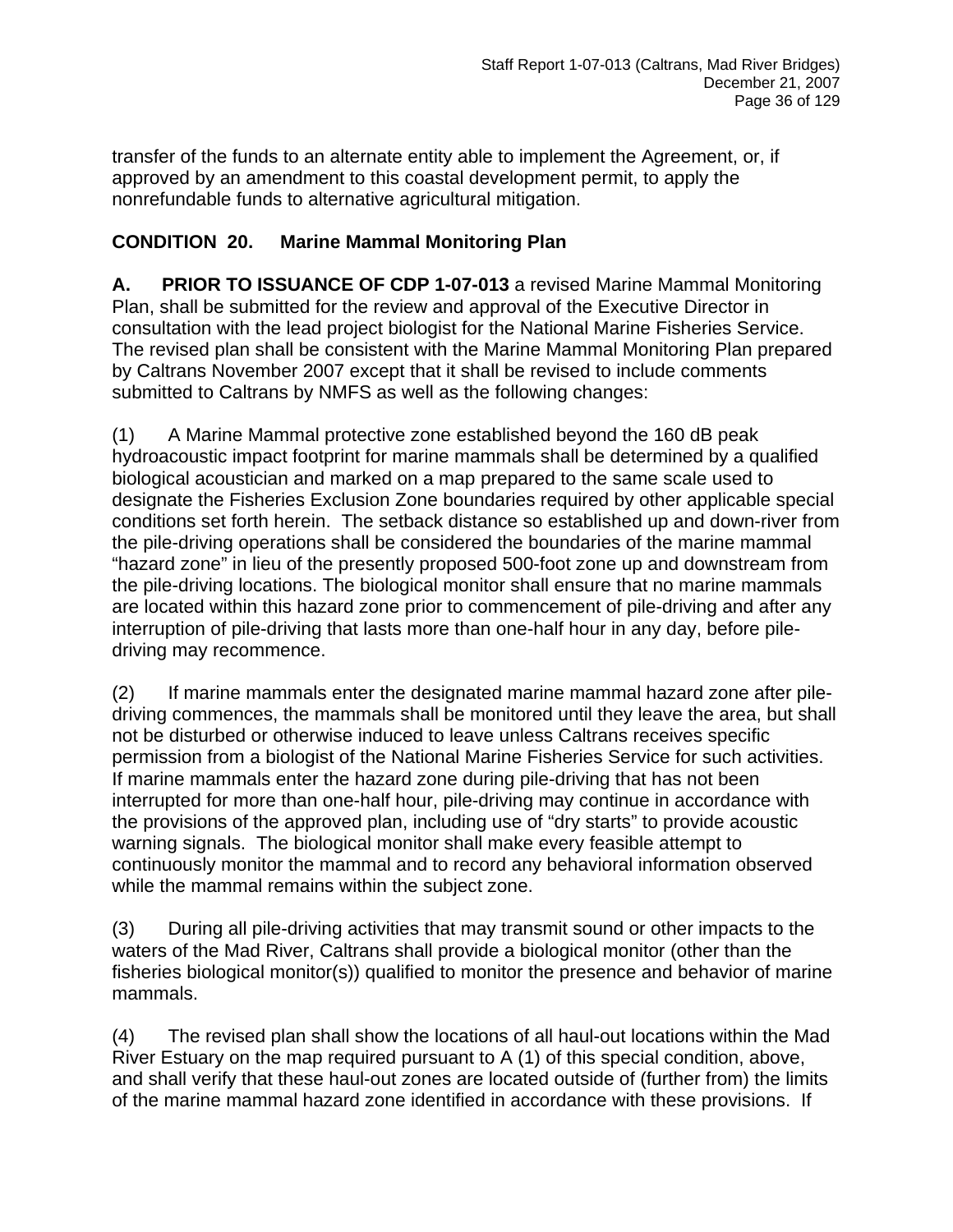there are haul out areas located within the designated hazard zone, Caltrans shall seek an amendment of CDP 1-07-013 to provide additional protections for marine mammals or to revise the project in a manner that will reduce the hazard zone sufficiently to avoid the haul out areas, and Caltrans shall provide evidence that this information and proposal has been reviewed and approved by a biologist from the National Marine Fisheries Service.

(5) The revised plan shall correct the distance of the proposed project site from the mouth of the Mad River – which is stated in the plan as approximately four (4) miles distant, but is less than two (2) miles distant according to project records submitted by Caltrans.

**B.** All project activities shall be undertaken in accordance with the final plan approved by the Executive Director in consultation with the National Marine Fisheries Service. Any proposed changes to the final approved plan shall require an amendment of CDP 1-07-013 unless the Executive Director determines that no amendment is legally required.

# **4.0 FINDINGS AND DECLARATIONS**

The Commission finds and declares as follows:

## **4.1 PROJECT PURPOSE**

## **4.1.1 Primary Project Purpose**

### **Public Safety Project**

Caltrans states that the project is proposed "for public safety purposes" and proposes to replace the aging pair of rural Highway 101 bridges crossing the Mad River north of Arcata and south of McKinleyville, in Humboldt County. Caltrans has determined that both bridges are "structurally deficient" and "at the end of their useful life." Caltrans states that for reasons discussed below, if the bridges are not replaced as proposed, the bridges will eventually fail. The main source of the background information for the subject project is the "Mitigated Negative Declaration and Initial Study" published by Caltrans in June 2005 and certified by Charles C. Fielder, Director, District 1, on June 17, 2005 based on the Determination that "the proposed project would not have a significant effect on the environment…" executed by Lena Ashley, Chief, North Region Environmental Services, Department of Transportation, on June 17, 2005.

Caltrans has provided the following additional information deemed accurate as of December 17, 2007: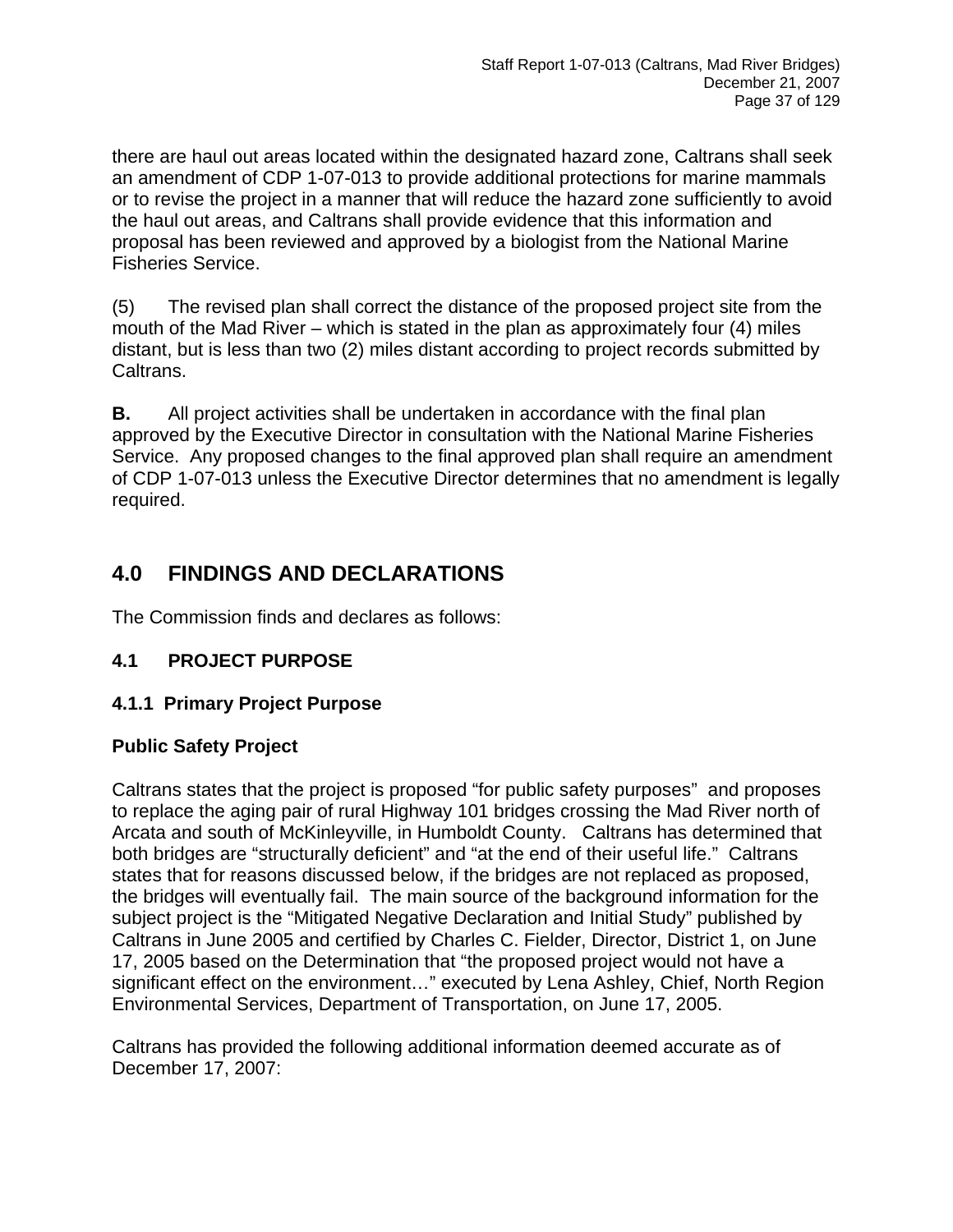The existing southbound bridge is 742 feet long with a surface area of 24,650 sq. ft. The proposed " " would be 752 feet long, " " of 37,460 sq. ft. The proposed southbound bridge varies from 42.3 feet in width at its south end, to 57.5 feet at its north end.

The existing northbound bridge is 742 feet long with a surface area of 25,835 sq. ft. The proposed " " is 752 feet long with a " " of 45,856 sq. ft. The proposed northbound bridge varies from 51.2 feet in width at its south end to 86.8 feet at its north end.

At the widest combined point, including a small gap between the bridges, the overall width measured from outside deck to outside deck of each bridge will be about 152 feet in width at the northern end. By comparison, Caltrans estimates that the existing bridges have a combined width (at the widest part) of about 90 feet.

Thus, the proposed new bridges will have approximately 32,831 square feet of additional surface area, compared with the existing bridges.

### **US Route 101/Mad River Bridges "Lifeline"**

The bridges crossing U.S. Highway 101 at the Mad River are particularly important because the river is relatively wide (an average of 200 feet in width at channel bottom, bank to bank) and carries substantial water year-round (even during the summer, flowing water may be as much as ten feet in some parts of the channel).

During high water flows, the river cannot be crossed safely on foot. If the bridges fail for any reason, crossing the Mad River would be difficult, and at times impossible, by any means, and emergency service vehicles could not extend support beyond the river's boundaries until adequate repair or replacement of the bridges. The nearest hospital north of the McKinleyville side of the Mad River is over an hour's drive north, in Crescent City. Thus, the crossing of the Mad River north of Arcata and south of McKinleyville provides a vital transportation "lifeline" on the north coast.

The Mad River crossing links families that live in the communities between Orrick (to the north) and greater Fortuna (to the south), including Trinidad, McKinleyville, Arcata, Eureka, and all of the smaller communities in between – and beyond. Many people commute from one side of the bridges to the other, daily, not only for work, but for access to schools, medical support, and shopping. It is not unusual for McKinleyville area residents to cross the Mad River daily: Unincorporated McKinleyville has experienced significant growth during the past fifteen years, and many McKinleyville residents work in Arcata or Eureka, or have students in schools in these locations. If the Mad River bridges failed, family members could be stranded on one side or the other of the Mad River – possibly for days if a disaster such as a significant earthquake rendered the bridges unsafe to cross by vehicle. The Mad River Bridges and the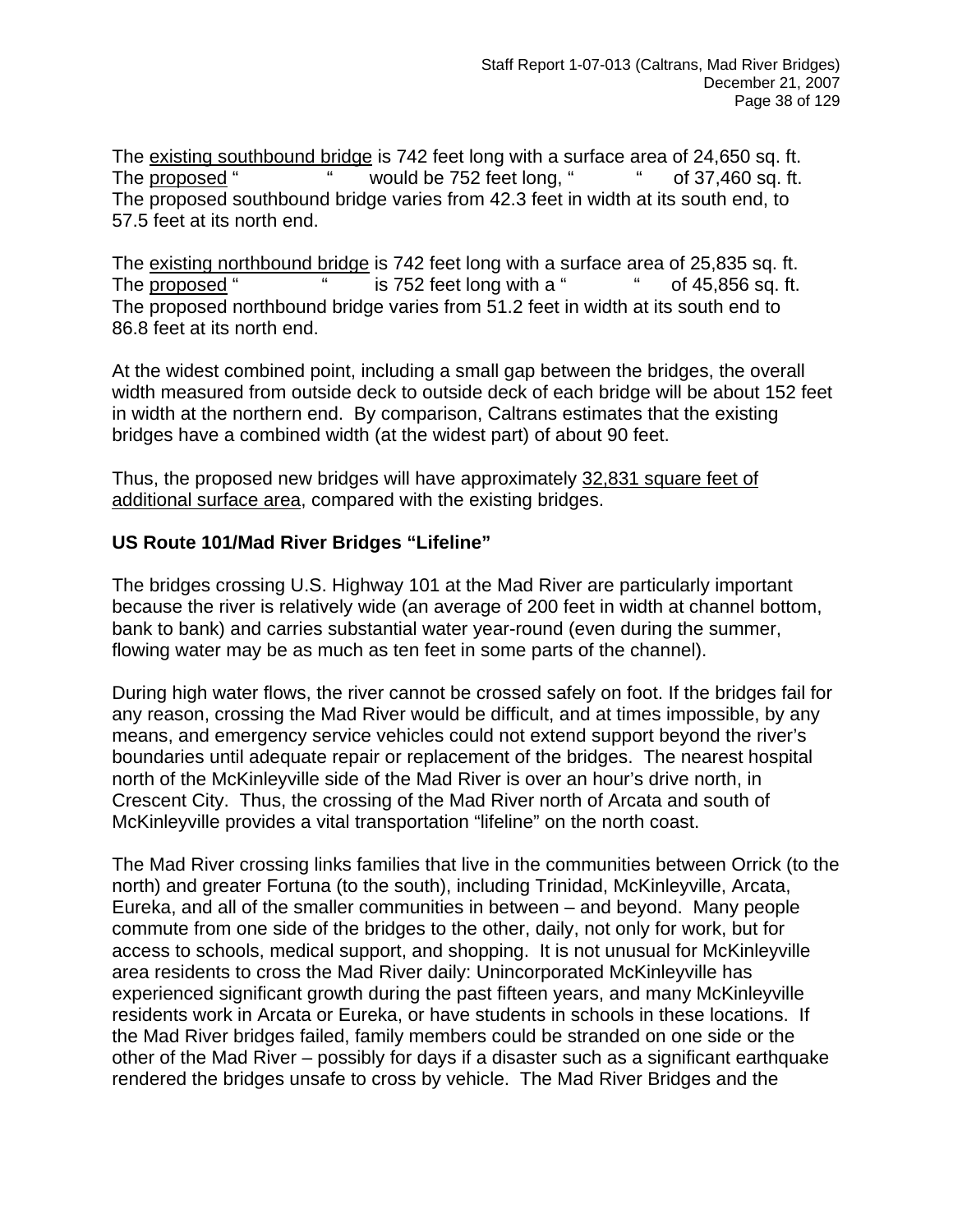Eureka Slough Bridges are the two most immediately vital water crossings on Highway 101 in the central part of Humboldt County.

The Mad River crossing is also an essential regional link in the transportation routes that provide public coastal access to the north coast beaches, trails, and lagoons, and to the coastal recreation activities and visitor-serving commercial uses associated with the spectacular coastal resources of northern Humboldt and Del Norte counties. A safe crossing of the Mad River connects local, regional, state, national, and even international visitors to the coastal access and recreation amenities of hundreds of miles of northern California coastline, including some of the most beautiful beaches, trails, lagoons, and bluff-top views in the world.

Finally, the Mad River crossing is an important part of the primary state and interstate coastal commerce corridor – a critical link in the United States Highway System, thus "U.S. Route 101." Without a significant ocean-shipping port or railroad presently in place on the northern California coast, there is presently no other way to transport people or goods within or beyond the region (other than pedestrian, bicycle or air travel) other than U.S. Route 101.

### **Scour Activity Remediation**

Caltrans' 1993 Bridge Inspection Reports and reports prepared by Caltrans since that time indicate that both bridge foundations are "unstable for calculated scour conditions" and that the north and southbound structures have been listed in the Structure Replacement and Improvement Needs Report since 1991, and Caltrans has been targeting bridge replacement by 1994/1995. Caltrans considers the proposed bridge replacements to be at least thirteen years overdue, and necessary to address past scour of the river channel that has undermined the existing bridge foundations. The Negative Declaration (June 2005) stated that (quotations from Caltrans sources are shown throughout this report in Times New Roman font):

"…The riverbed beneath the northbound bridge has been reduced in elevation by ..15 ft. since construction in 1929 and by 6 ft. since 1958 for the southbound bridge. Gravel extraction operations have occurred upstream of the bridges over the last 40 years. Impacts resulting from the removal of riverbed materials may have contributed to the rate of scour over time. Bridge pier size and location and natural river hydrodynamics may also contribute to scouring. As a result, bridge pier foundations are being exposed. Undermining the pier foundations can lead to unstable bridge conditions with possible collapsing of the structures."

Commission staff pointed out to Caltrans that the County of Humboldt Extraction Review Team (CHERT) process has provided oversight of the gravel extraction operations in the rivers of Humboldt County during the past ten years, and that the result of this oversight has been the reversal of chronic over-extraction that produced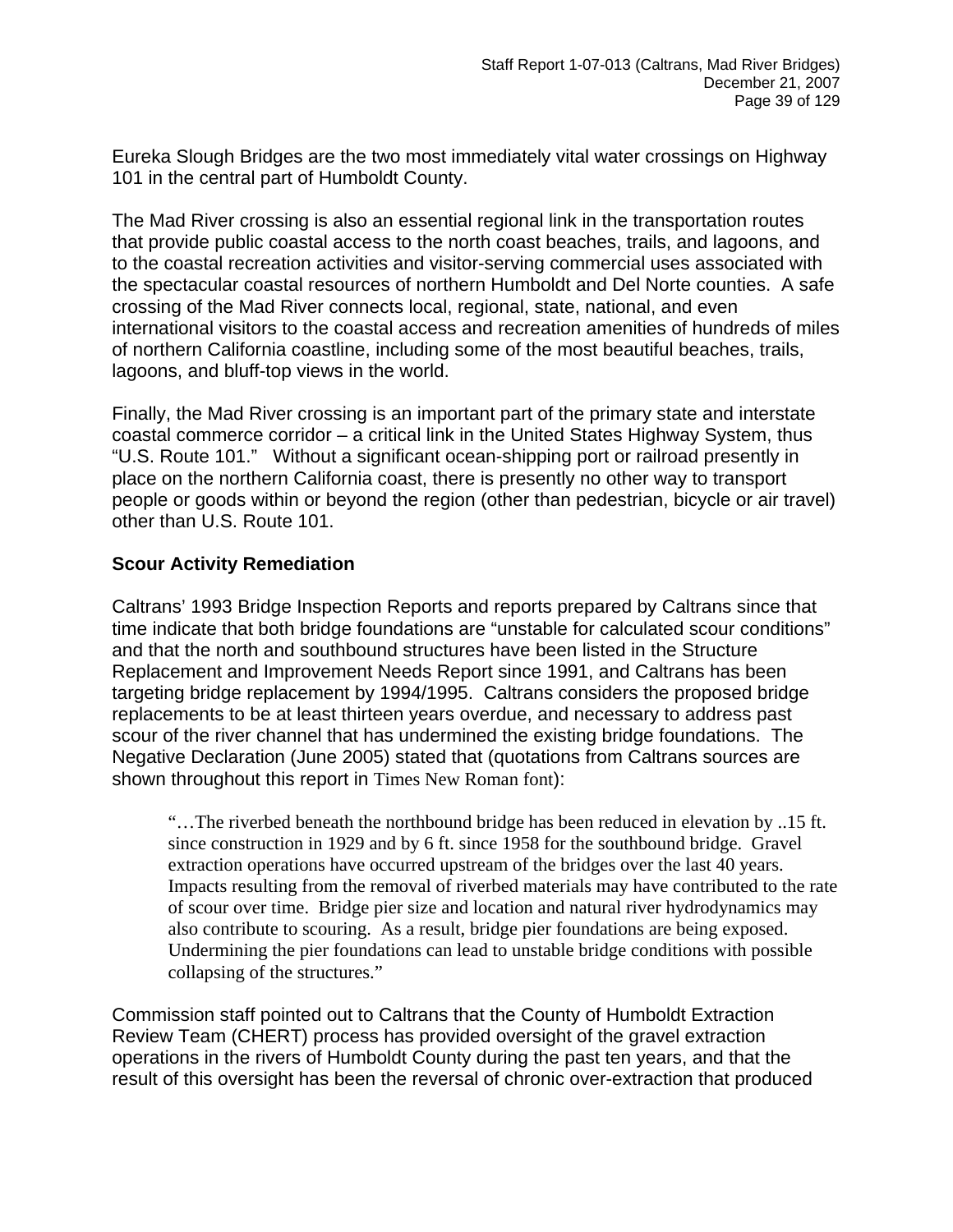scour patterns that affected the bridge, and other reaches of the Mad River in the past. Caltrans responded that:<sup>1</sup>

"…The design of the new Mad River Bridges is controlled by local pier scour induced by the 100-year flood, not by degradation induced by upstream mining operations. In 2004, as part of their biennial inspection of the Mad River Bridge and after investigating and inspecting the bridge while taking measurements of the channel, Caltrans Structure Maintenance and Investigations engineers prepared their latest channel cross-section of the Mad River at the bridge crossing location. The cross sections, which Caltrans has been preparing since 1957, indicate that local bridge scour is still occurring due to the characteristics of the river and the underlying geology at the crossing location regardless of gravel extraction."

"The bridge inspection report (the document used to scope and program the replacement project) rated the existing Mad River Bridges as a "3" on a scour scale from 9 to 0. "9" is a bridge on dry land and "0" is a bridge that has collapsed from scour. As defined by Caltrans using Federal Highway Administration (FHWA) criteria, a "3" is described as "bridge is scour critical; bridge foundations determined to be unstable for assessed or calculated scour conditions:

-Scour within limits of footing or piles

<u>.</u>

-Scour below spread-footing base or pile tips"

"Following FHWA methods for calculating future anticipated scour at bridges, which is controlled by the anticipated 100-year flood, the local pier scour elevation was determined to occur in the order of 15 feet below the thalwag (low spot) of the river. The local pier scour elevation defines the elevation as to what depth scour can be anticipated to occur from the 100-year flood. If a pile cap were used, as would be required with the use of 30-inch diameter piles, additional excavation of material would be required within the cofferdam to construct the pile cap below the scour elevation. Approximately 47 feet of excavation would be required at Pier 2, approximately 36 feet at Pier 3 and approximately 41 feet at Pier 4 since the original ground where each of the piers is to be constructed is at a higher elevation than the low spot of the river. The depths of excavation take into account the thickness of the footing and seal course (see below for a more detailed explanation), which are placed below the scour elevation line. With a 7-foot diameter pile alternative, approximately 30 feet of excavation at Pier 2, 10 feet at Pier 3 and 20 feet at Pier 4 will still occur below original ground but only to a depth to what is termed the pile cut-off elevation. The bridge design engineer through detailed analysis establishes the pile cut-off elevation. The pile cut-off elevation establishes the location where the support shaft transitions from a pile to a pier with this monolithic piling to pier design. Also, since a footing is not required with the 7-foot

<span id="page-39-0"></span> $1$  Provided in an undated & unsigned attachment entitled "Caltrans District 1 response to California Coastal Commission Staff Request for More Information on Mad River Bridges –

Constructability/Alternatives Analysis" to an e-mail message sent by Gary Berrigan, Caltrans, to Commission staff, dated November 6, 2007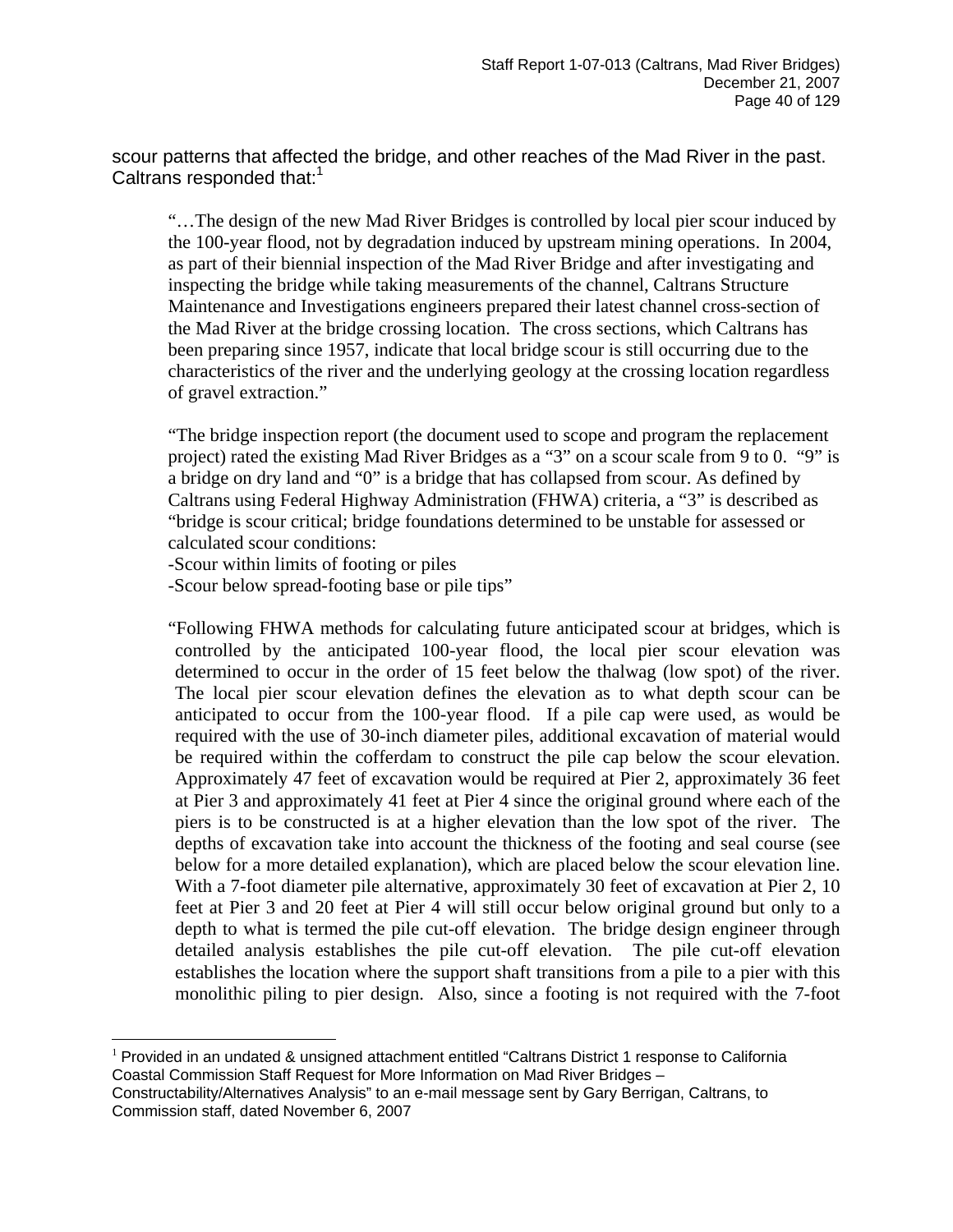diameter pile option, the cofferdam size will be much smaller resulting in less volume of excavation."

### **Seismic Improvements**

The Negative Declaration (June 2005) states:

"...**B. Seismic Improvements**…Since the northbound structure was constructed in 1929 and the southbound structure constructed in 1958, neither bridge meets current seismic design guidelines even though the southbound bridge was seismically retrofitted in 1987. However, no retrofitting of the northbound bridge has ever occurred. The proposed bridges will be designed to withstand the maximum credible seismic event for the project location and will be designed to meet current seismic design guidelines."

The Negative Declaration contains several erroneous statements in the section on geology/seismic hazards, which Commission staff requested that Caltrans staff address.<sup>[2](#page-40-0)</sup> Caltrans' engineering geologist and others provided two responses to Commission staff on December 18, 2007, included in the geology/hazards section below.

## **4.1.2 SECONDARY PROJECT PURPOSE**

### **Operational Hazards**

Caltrans has provided accident statistics from the "Traffic Accident Surveillance and Analysis System" compiled for the five (5) years from April 1, 1997 through March 21, 2002. The data shows the actual collision rates for each highway segment and statewide average collision rates for similar type facilities. Caltrans determined on the basis of this information that the collision rates on the Mad River Bridges are 2.36 times higher than the state average for a similar facility. Caltrans further determined that the collision rates on Route 200 (also known locally as "North Bank Road") near the project area are 3.03 times higher than the state average. Caltrans further determined that of 42 collisions reported during the subject five-year period, about two-thirds of the collisions were caused by vehicles weaving from one lane to another to access the Central Avenue on- and off-ramps (main access to McKinleyville from U.S. 101 in this location), and about one-third of the collisions occurred in the Central Avenue offramp/Route 200 intersection area. Caltrans states that the majority of these broadside collisions resulted from unsafe driving practices using the off-ramp and westbound Route 200 traffic failing to yield to U.S. Route 101 traffic. Caltrans also identified poor sight distance as a contributing factor.

<span id="page-40-0"></span> $\overline{a}$  $2$  Telephone conference of North Coast District Manager Robert Merrill with Caltrans staff, including engineering geologist and others, December 11, 2007 and follow-up email sent to Caltrans by Robert Merrill on December 11, 2007.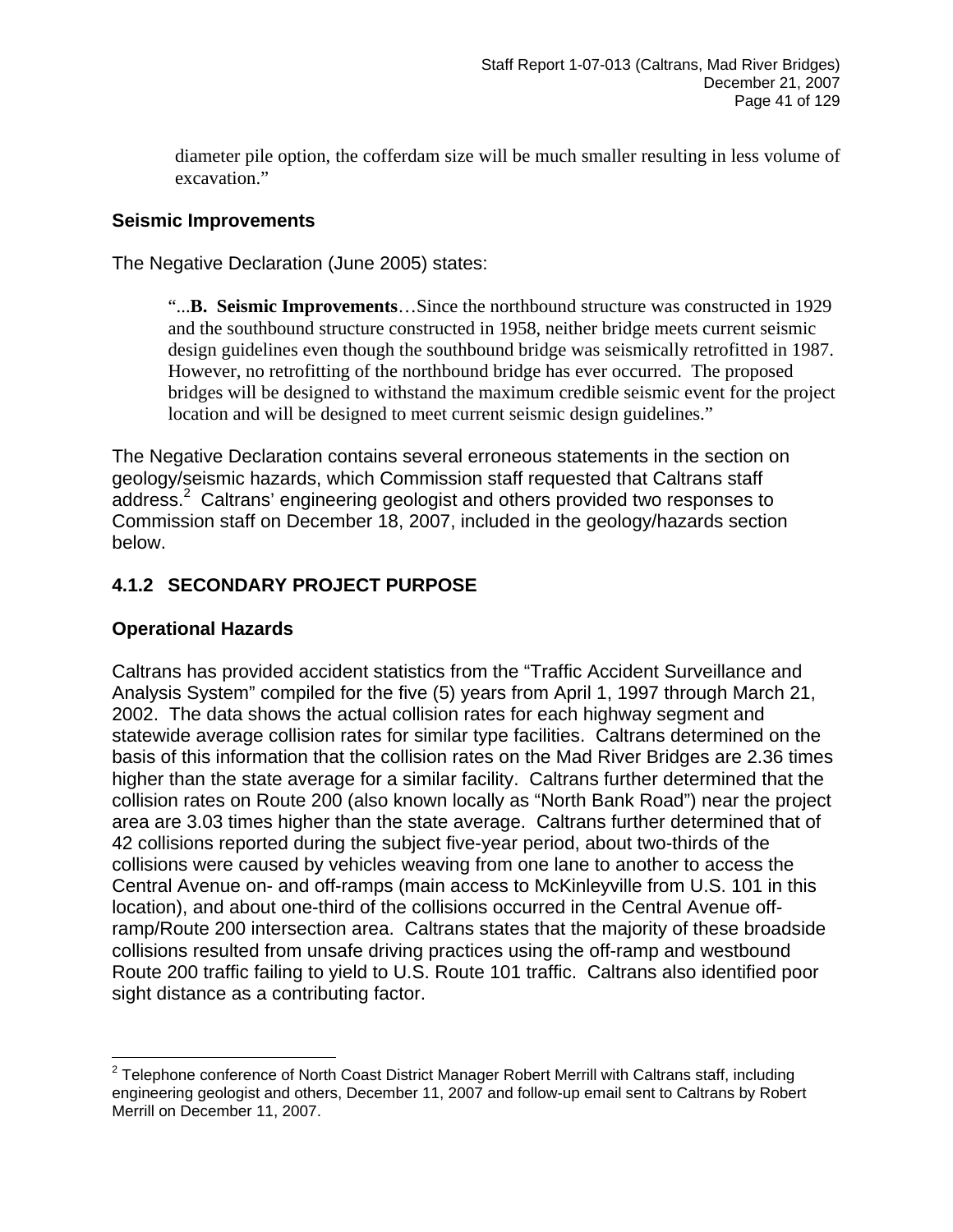### **Improved Operational Safety**

The Negative Declaration (June 2005) states that:

"…the bridges are structurally deficient…and do not meet….geometric (e.g. road curve, lane width, vertical clearance) guidelines. The proposed project is designed to correct these deficiencies…"

Caltrans has explained that when work is undertaken on a section of road or highway, that section is upgraded to meet current safety guidelines, even if the changes are beyond the primary purpose and need of the proposed project. For this reason, Caltrans has expanded the scope of the proposed project to include a new configuration of the on- and off- ramps. The new design requires that the northbound off-ramps that presently takeoff north of the bridge be incorporated into the new northbound bridge, adding significantly to the width of the portion of over-water footprint of that structure. In addition, the existing shoulders will be widened to ten feet on the outer shoulders and five feet on the inner shoulders of each bridge – adding approximately 20 feet of total width (more if the off-ramp is included), to the new bridges.

## **4.2 PROJECT DESCRIPTION**

### **4.2.1 Background**

While the primary purpose of the proposed project may be expressed simply as the replacement of an aging pair of highway bridges, the scope of the proposed project includes substantially more than this. The new bridges will be wider than the existing bridges, as will the off bridge new highway elements to the point of conformity with the existing highway features. New on and off-ramps will be constructed, and ST-20 guard rail topped by a bicycle rail will be included in the new bridge designs. A new multimodal corridor primarily for pedestrians will be provided on the eastward side of the proposed northbound bridge. As many as ten culverts will be installed or replaced, and substantial hydrologic changes will occur in the area surrounding the proposed project footprint after construction is completed.

Caltrans has also revised and expanded the project description since publishing the Mitigated Negative Declaration certified by Caltrans in June 2005 – primarily in response to new information about the project's potentially significant adverse impacts on listed salmonids. Many components of the revised project have not yet been fully described (particularly aspects of the project related to the construction and management of fish exclusion devices, fish management structures, and fisheries/environmentally sensitive habitat mitigation) and some essential baseline studies of riverine habitat and fish populations have not been completed. This information will be provided through compliance with the pertinent Special Conditions set forth herein (See Special Conditions 2, 3, 4, 5, 15, and 21 in particular).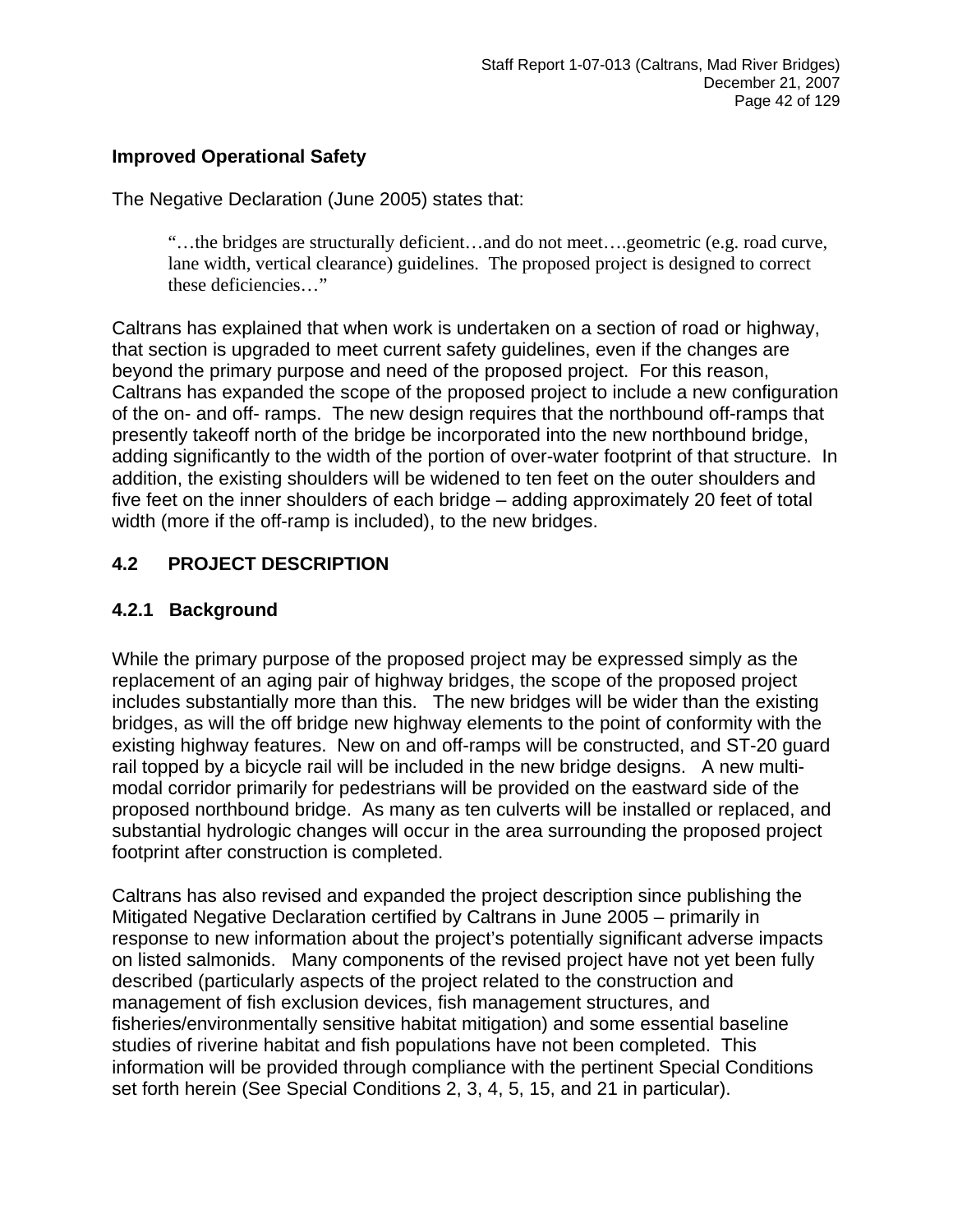In addition, project cost estimates have increased significantly since publication of the estimates in the June 2005 Negative Declaration (project costs at \$35 million for construction and \$600,000 for right-of-way). Project costs have risen to \$50 million for construction, and \$2 million for right-of-way as of December 2007.<sup>3</sup>

## **4.2.2 Environmental Context of the Proposed Project**

### **Prime Agricultural Lands**

As the aerial photograph of the proposed project site shows, below, the rural setting of the subject site is marked by broad expanses of farmed coastal terrace lands. The topography is broken by the ascent into the marine terraces that mark the southerly end of outer McKinleyville, to the northeast.

The lands in the area of the project site tend to be large, relatively flat parcels with prime soils, dedicated to livestock grazing and forage production. A goat farm and dairy with a historic Victorian farmhouse is located immediately east of the project site. Most of these lands are zoned Agriculture Exclusive, with 60-acre minimum parcel sizes. Planning documents prepared by Humboldt County for the pending General Plan update identify the lands in the Mad River floodplain and environs as being among the most productive agricultural lands in the County.

The proposed project would permanently convert 3.58 acres of prime agricultural lands to highway use. An additional area of approximately ten (10) acres of prime agricultural lands would be temporarily impacted over the approximately five (5) years of construction in various locations. Caltrans further proposes to convert up to approximately ten (10) acres (total) acres of non-prime grazed wetland pasturelands to riparian wetland habitat for mitigation of the loss of riparian vegetation at the Mad River project site that cannot be achieved on site. The off-site mitigation location is a fortyacre grazed wetland pasture located along Old Samoa Road, south of Arcata (see Exhibits BB, CC), purchased by Caltrans in 2007.

<span id="page-42-0"></span> 3 Personal communication of Richard Mullen, project manager, by e-mail December 13, 2007.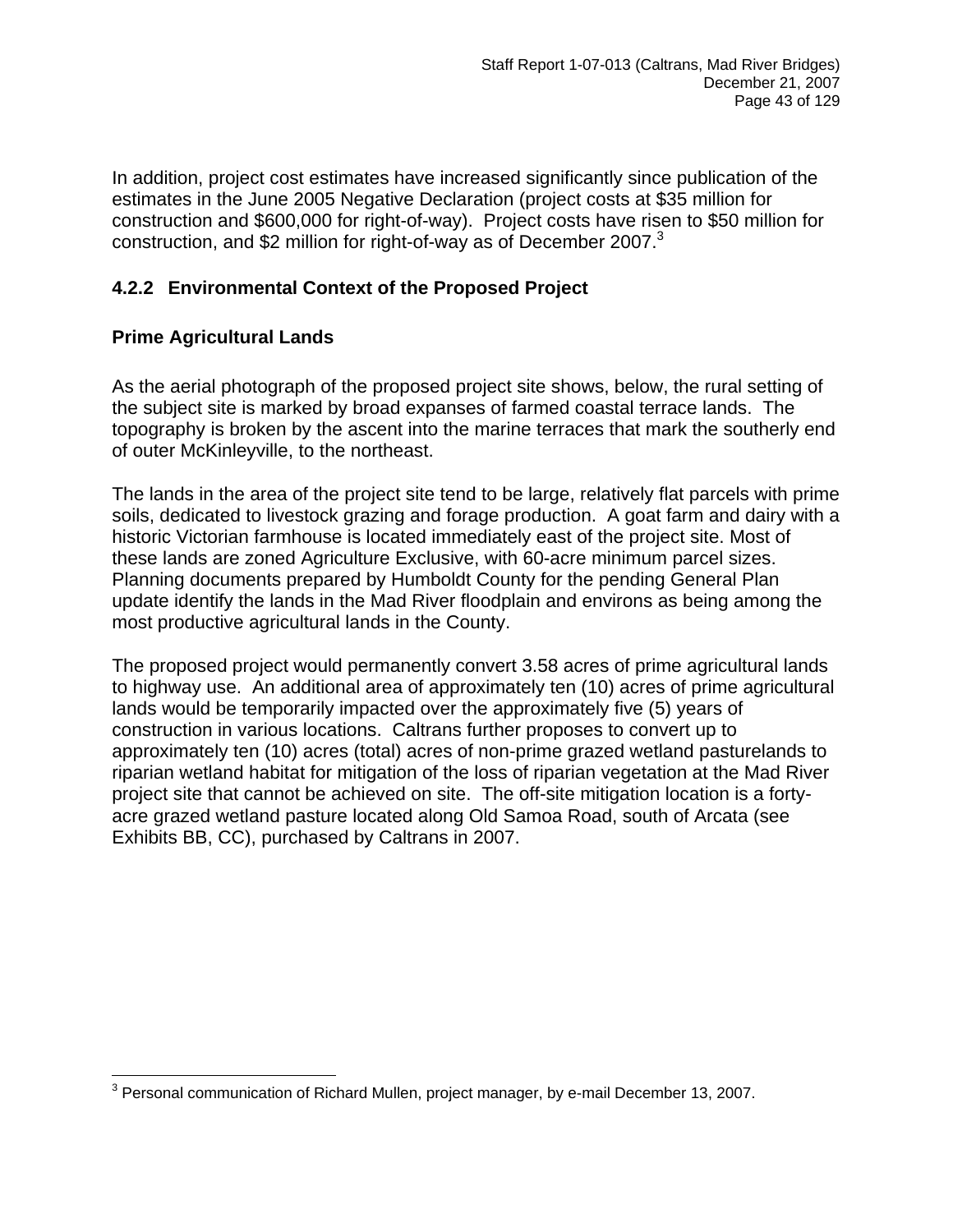

### **Figure 1. The Mad River Bridges, U.S. Route 101, unincorporated Humboldt County. Source: Google Earth.**

#### **Scenic corridor, community character**

U.S. Route 101 in Humboldt County is eligible for Scenic Highways designation (such designation must be proposed by Humboldt County, but the County has not pursued Scenic Highways status). The highway corridor within the project bounds offers expansive views toward the coast, up the river corridors, and across the wide swath of pasture bottomlands west of the site. The vista from the bridges is of pasturelands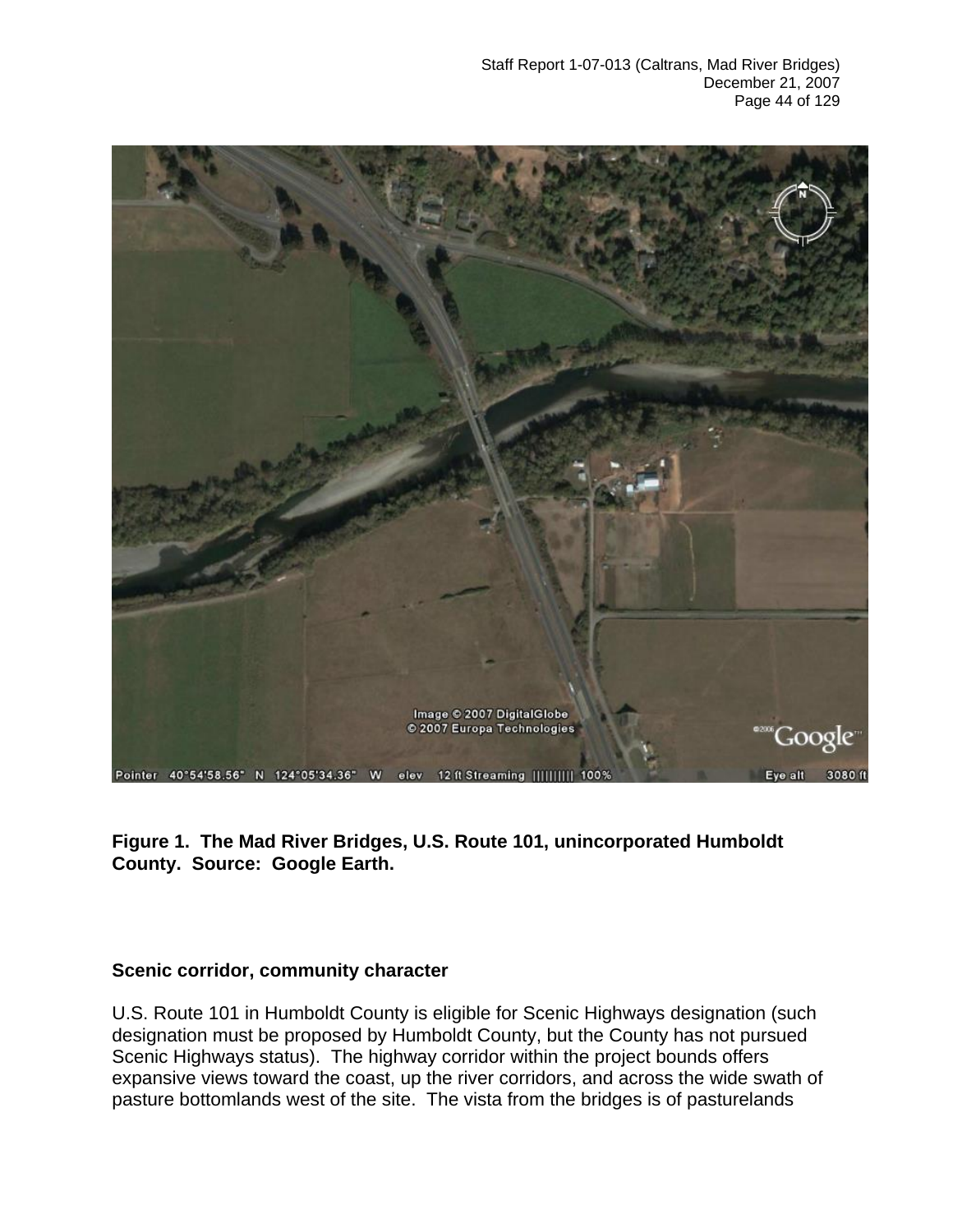dotted with older farmhouses and barns – the iconic rural landscape idealized in Humboldt County. Caltrans indicates, however, that the most of the seven latenineteenth-century gabled-farm houses and mid-twentieth century homes near the project site fail to meet the technical requirements for inclusion in the National Register of Historic Places because the structures:

"…lack association with significant historic events or persons, architectural quality or rarity, or integrity."

However, many of these structures nevertheless mark the rural, historic feeling of the pastoral scenes of Humboldt County in recognizable, enduring ways and the gabled farm house associated with the dairy east of the bridges is a local landmark. Caltrans proposes to demolish and remove an existing older farm house that was previously moved to the property, southwest of the proposed new bridges. Caltrans has verified, as noted above, that the farm house does not have particular historical significance.

#### **Landscape setting, Mad River riparian corridor, visual resources**

The banks of the Mad River on both sides of the proposed project contain mature willows, alder, cottonwoods and water birch. Many of these trees are of specimen size and have fully developed understory vegetation. The overhang of the riparian canopy provides shade and important fish habitat along the river. The project would require substantial grading of the river banks on the west side of the existing bridges, both north and south of the river, and significant vegetation removal on the east side of the river crossing.

A stand of fourteen mature Monterey pine trees will be removed adjacent to the southbound Central Avenue on-ramp. Caltrans originally planted these trees as landscape elements and proposes to replace the trees with a native species such as Bishop Pine (Pinus muricata). Caltrans landscape architects have verified that this species will mature to the same mass as the existing Monterey pines.

The loss of the mature trees would have an adverse visual impact during the time required for growth of new plantings to full maturity. The alignment of the new bridges on the west side of the existing bridges will, however, result in the permanent removal of the large billboard on that side of the highway, which will be a significant visual benefit. The billboard slated for removal is located on the northwest bank of the Mad River immediately south of the southbound onramp. County planning staff verified upon the request of Commission staff that the billboard could not be legally relocated or replaced elsewhere on the parcel, because billboards are not a permitted use on the agriculturally-zoned lands. Caltrans has also confirmed that it has purchased the full development rights to the billboard as part of the right-of-way issue resolution. Thus, the removal of the billboard will be a permanent benefit to visual resources and will therefore help to off-set the visual impacts caused by removal of the Monterey pine trees in the northwest quadrant of the proposed project.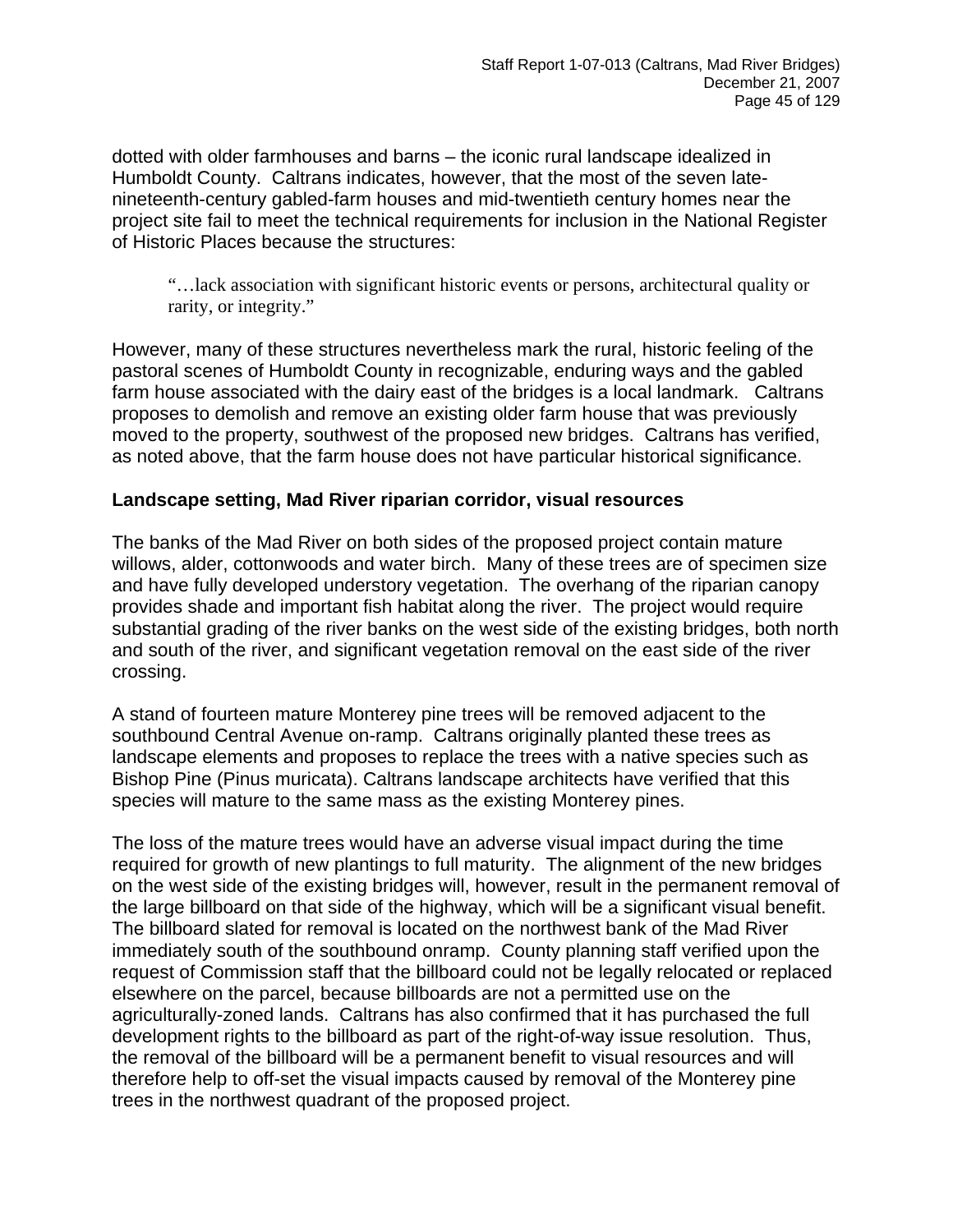The proposed new bridges will be substantially wider than the existing bridges, however the new bridges will be of similar designs and will be constructed at the same finished deck elevations, which will improve river views for drivers. Caltrans has additionally agreed to revise the proposed project to delete architectural lighting on the bridge (and thereby limit lighting to the minimum safety signage necessary by law) and to reduce the height of the outermost rail on the northbound bridge (that rail on the outer edge of the proposed multi-modal corridor would have been eight feet in height and would have interfered substantially with public views of the river corridor) and to replace the proposed plain k-rail barrier between the multi-modal corridor and the adjacent 10-ft. wide highway shoulder with a see through barrier rail matching the proposed ST-20 rail that will be used elsewhere on the proposed new bridges.

#### **Sensitive species and habitat**

Caltrans currently proposes to permanently impact approximately four (4) acres of total wetlands in various categories, which Caltrans proposes to mitigate at approximately a 1:1 ratio on site and an approximately 3:1 ratio off site for a total ratio of 4:1 (four acres of mitigation per acre of impact) and to temporarily impact eight to ten (8 to 10) acres stream channel wetlands due to annual construction and access disturbance within the stream corridor over the course of four (4) to five (5) years of such activities. No mitigation is proposed for the impacts within the river channel.

Mature riparian vegetation on the river banks west of the bridges includes willows, alder and birch, including some specimen trees and thick undergrowth. The waters of the Mad River in the vicinity of the project provide critical habitat for rare or endangered fish species, including California Coastal Chinook salmon (*Oncorhynchus tshawytscha*), Central California Coast coho salmon (*Oncorhynchus kisutch*), Central California Coast steelhead (*Oncorhynchus mykiss*), and Coastal cutthroat trout (*Oncorhynchus clarki clarki*), a California Species of Special Concern. The biologists of the National Marine Fisheries Service and the California Department of Fish and Game indicate that the portion of the Mad River that will be affected by the proposed project contains some of the richest fish habit for listed salmonids within the Mad River watershed.

Adult salmonids are known to rest and seek refuge in a permanent deep scour pool that has formed at the southbound bridge pier within the river channel. Caltrans proposes to construct a replacement scour pool on the west side of the new bridge, about 100 feet downstream, after pile-driving that could affect fish is completed (if the scour feature is constructed earlier, as previously contemplated by Caltrans, it could become an attraction to fish within the hydroacoustic impact hazard footprint generated by piledriving), and before September 15 of the pertinent year, as advised by the National Marine Fisheries Service. The new scour pool will not remain permanently, in comparison to the scour pool that will be lost to bridge demolition. Most scour pools that are not supported by a permanent feature within the river flow (such as the bridge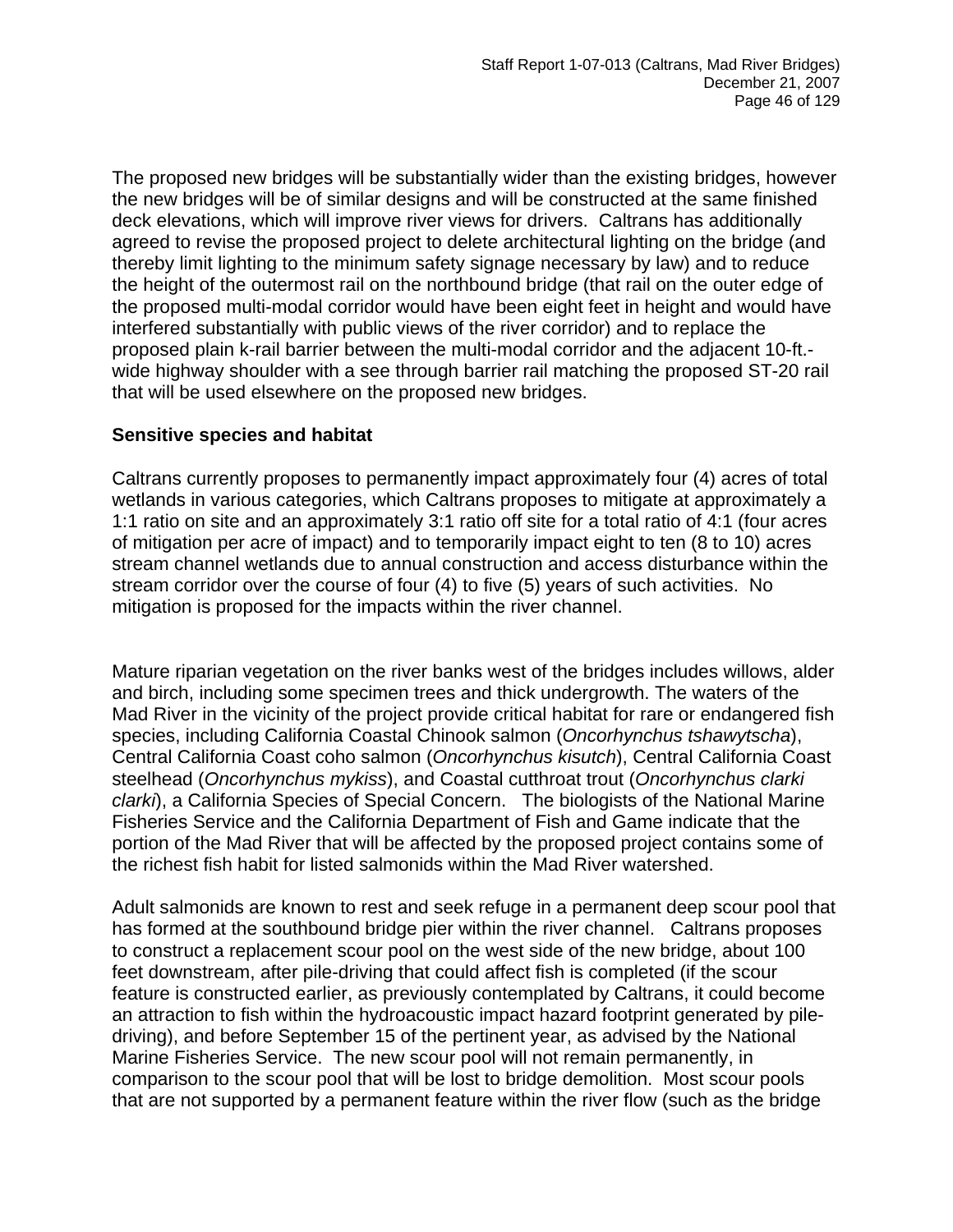pier) are filled in or altered by the forces of high water flows and typically disappear within a few years.

Caltrans biologists have also noted that the Mad River riparian corridor serves as a wildlife migration corridor out to the Mad River Dunes, and that the corridor may be of particular importance to mountain lions, a California mammal of special significance. The continued availability of the corridor during the anticipated five (5) years of project construction is important to the maintenance of the species in this area, according to the Caltrans project biologist. $4$  Caltrans staff clarified on request that: $5$ 

"…there are no plans for night work in the river corridor. The scheduled night work is for roadway work. During certain phases of construction Central Avenue will be closed and traffic will be re-routed to School Road. During this time, work will be at night and focus on the southbound 101 on ramp from Central Avenue. There will also need to be night work at the Route 200 (North Bank Road) intersection for similar reasons. Both locations are out of the river corridor. There also may be night work at the south end of the project in preparation for shifting traffic to the new alignments. "

No federal- and state-endangered plant species have been identified in the project area, according to the Negative Declaration.

### **Migratory bird nesting on bridges**

<u>.</u>

The Negative Declaration noted that some migratory bird nesting has been detected by Caltrans on the existing bridges during several surveys. The 2005 Negative Declaration stated that nesting during the applicable years of construction and demolition activities would be prevented through the deployment of exclusionary netting under the bridge decks. Staff determined that this netting has been associated with the entrapment and death of birds attempting to access nesting sites. Caltrans has since altered the project description to require the seasonal discouragement of nesting through physical removal of attempted nests before nest completion or through the timing of demolition activities by the contractor to avoid nesting season (nesting season is considered concluded by August 31 annually or after birds in existing nests are fully fledged). Caltrans indicates that no bat roosting occurs on the bridges because the bridges do not contain openings that bats can enter.

<span id="page-46-0"></span><sup>&</sup>lt;sup>4</sup> Personal communication of Caltrans project biologist Kelley Garrett to Commission staff on December 12, 2007.

<span id="page-46-1"></span><sup>&</sup>lt;sup>5</sup> Personal communication of Caltrans lead environmental planner for the Mad River Bridges project, Gary Berrigan, in e-mail message of December 18, 2007.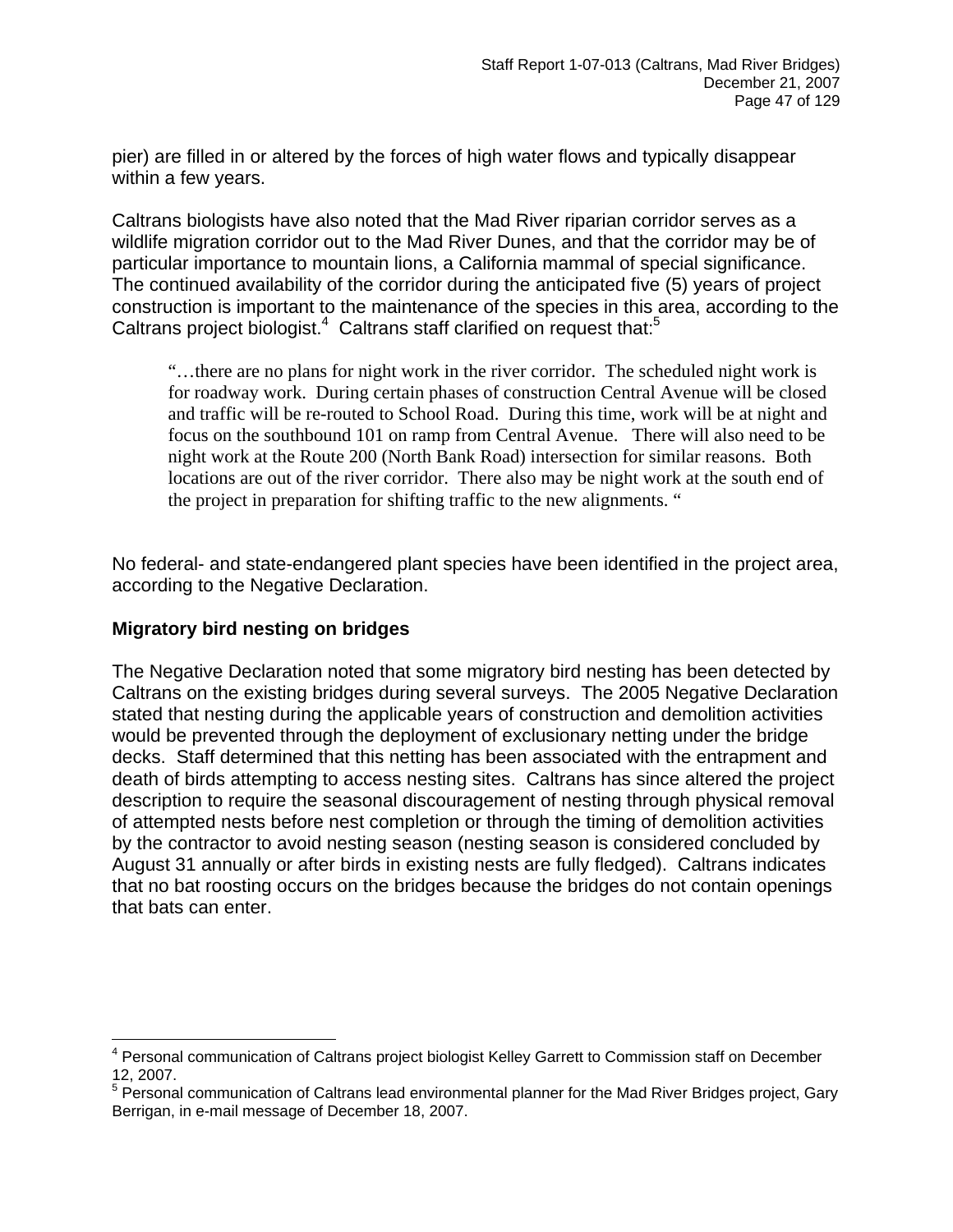#### **Cultural resources**

Caltrans has stated that cultural remains are not known to occur within the area of the proposed project. However, the 2005 Negative Determination states in pertinent part that:

"… The project area is located one mile up the Mad River which has a long history of human use associated with the river including Native American and later with European settlers beginning around 1850. The project area has been one of three areas historically used for crossing the Mad River. The project is within the ethnographic territory of the Wiyot and the general area has high potential for archaeological sites."

"…. Although reference documents indicate a village site is in the vicinity, field surveys conducted October 3-4, 2002 did not result in the observation of any cultural resources within the project limits."

"… In the event that archaeological materials are encountered during construction activities, Caltrans' policy requires that work be immediately halted in the area of the find until a qualified archaeologist can evaluate it."

### **4.2.3 Project Elements**

Caltrans has provided a series of revised project descriptions that have culminated in the following comprehensive description, which is substantially different from the description set forth in the Mitigated Negative Declaration certified by Caltrans June 17, 2005, and differs in important ways from the project description submitted by Caltrans in support of the application for CDP 1-07-013. The following elements of the proposed project description were submitted by Caltrans on December 7, 2007 and Caltrans submitted further corrections on December 13, 2007. Information set forth below that is quoted directly from the most recent project description is shown below Times New Roman font (as are other direct quotations taken from Caltrans documents within this report).

### **4.2.3.1 Overview of the proposed project description**

"The existing northbound bridge over the Mad River was constructed in 1929. Lane widths on the existing northbound structure are 11 feet (ft) and shoulder widths are one ft. The southbound structure was constructed in 1958 as part of the Route 101 freeway construction. Lane widths on the southbound structure are 12 ft and shoulder widths are two ft respectively. Each of the new proposed structures would consist of two 12 ft lanes, a five ft inside shoulder and a 10 ft outside shoulder. The new northbound structure would also include an additional eight ft multi-purpose pathway."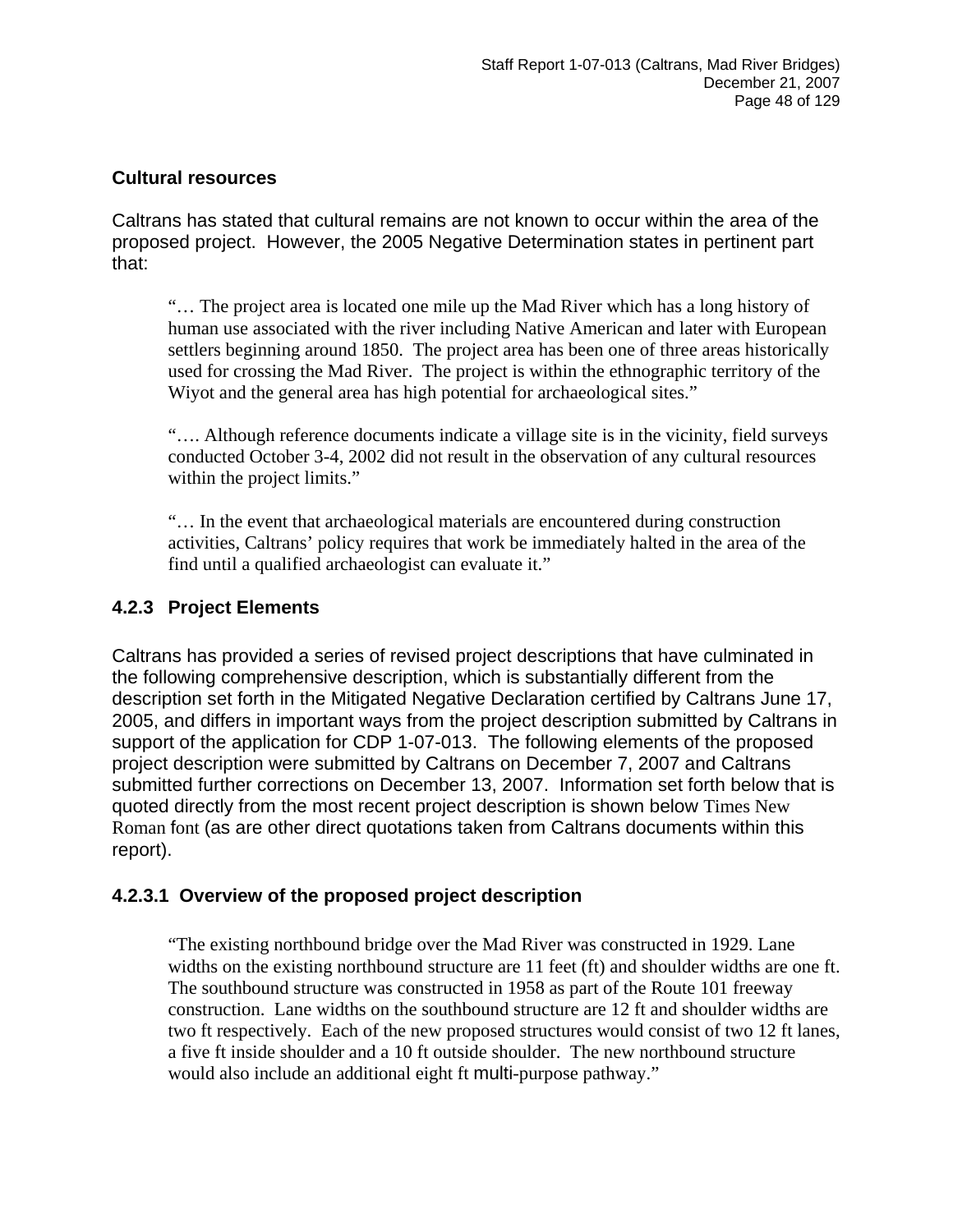"The existing north and southbound bridges (proposed to be replaced) have four piers apiece within the banks of the river (piers 6, 7, 8, and 9), covering a total area of approximately 2930 sq. ft. (per Lewis Shen, Caltrans Structures Design, 8/16/07). The new bridge structures will have two piers apiece within the river. (Previous documents were incorrect in stating that the proposed new bridges will have three piers apiece within the river.) The proposed bridge design shows Pier 2 well outside the river's top of bank, Pier 3 falls within the river's average ordinary high water (OHW) elevation, while Pier 4 appears just below the river's top of bank and is presumed within the OHW. Cumulatively, new pier piles will cover an area of 366 sq. ft. (based on 7-ft diameter pile; total of 9 piles). Replacement of the existing bridges with the proposed bridge structures is anticipated to result in a net permanent gain in river channel area of 2564 sq. ft. (0.06 acre)."

As stated above, the proposed southbound bridge varies from 42.3 feet at its south end to 57.5 feet at its north end. The northbound bridge varies from 51.2 feet at its south end to 86.8 feet at its north end. At the widest combined point, including a gap between the bridges, Caltrans estimates that the overall outside to outside deck will be about 152 feet wide at the northern end. By comparison, Caltrans estimates that the combined width of the two existing bridges totals about 90 feet in width at the widest (northern) part of the combined bridges.<sup>[6](#page-48-0)</sup>

"The proposed project will realign Route 101 to the west of the existing structures. In addition, modifications to the southbound Central Avenue/101 onramp and to the northbound 101 off ramp where it intersects with Route 200 (North Bank Road) will be necessary. Construction of the project is expected to take four years."

## **4.3.3.2 Construction Summary**

"Existing structures will be used for traffic handling while new structures are constructed; allowing two lanes of traffic in each direction during construction. It is anticipated that detours and/or lane closures will be required between construction stages as traffic is shifted from the existing bridges to the new bridges. Construction lead-time will be required for the procurement of steel pipe piling on this project. The timeline for steel pipe piling procurement as estimated during the General Plan Estimate is approximately six to eight months."

Caltrans indicates that it is essential to Caltrans' annual "contract with the director" - a project management/delivery schedule imposed internally within Caltrans – that the proposed project be "ready-to-list" (RTL) – that is, with all state and federal permits or authorizations approved and issued -- by March 1, 2008.

<span id="page-48-0"></span> 6 Personal communication of Caltrans lead planner Gary Berrigan by e-mail to Commission staff May 30, 2007.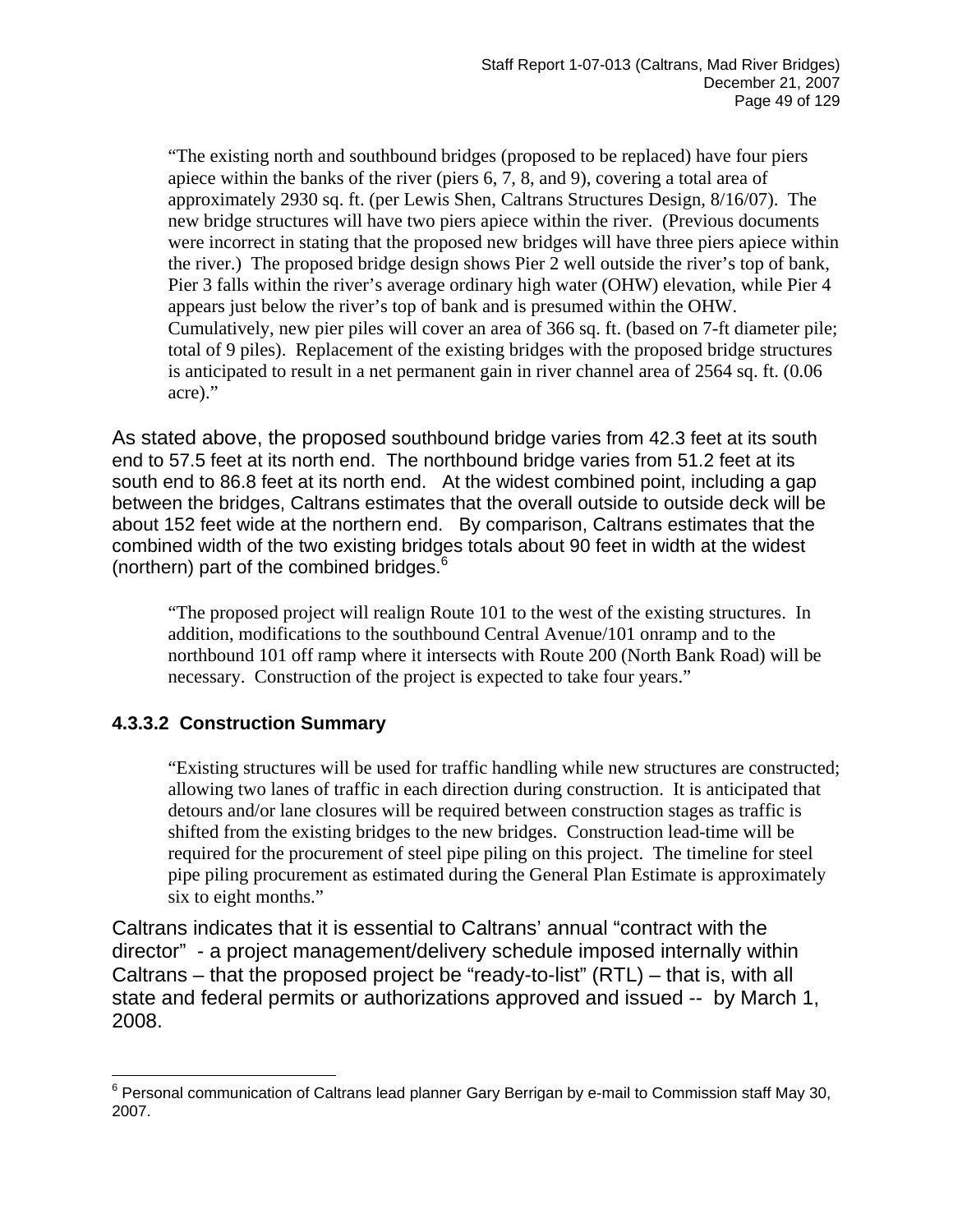However, Caltrans also notes that it will take up to the six to eight months (or more, possibly up to a year according to other Caltrans engineers with experience in the procurement of heavy steel shell piles in the 7-foot-diameter size range) for procurement of steel piling. There will also be further review by state and federal agencies, and the in-water construction season for pile-driving activities will not commence until July 1 of 2009. Thus, the project will likely be a five-year project (possibly six years) with pile load testing at Pier 2 potentially commencing in the summer of 2008. For this reason, the "pile load test" referred to below as being performed during Construction Year 1 will actually be performed during Construction Year 1A for a total of five construction years (1A plus years 1-4) if a sixth "overrun" year does not become necessary. Pile 2, the pile load test site, is located well south of the southerly western bank of the Mad River in pasturelands and would have little, if any affect on the river habitat according to Caltrans.

Because of these limitations, it is not necessary for a temporary bridge crossing to be constructed during the summer of Year 1A and this crossing, plus the removal of riparian canopy within the river corridor during 2008, would be deleted pursuant to the requirements of Special Condition 14 (Revised Plans).

"A pile load test will be performed at the proposed Pier 2 location during Construction Year 1. The purpose of the pile load test is to verify the geotechnical capacity of the piles. The result of this test will also help in developing the pile acceptance criteria for this project. Also, a temporary bridge crossing may be utilized and would be constructed over the active river flow in accordance with the applicable permits and work windows." (See discussion above)

"Scour at the existing bridges' pier footings, have caused the formation of a backwater pool below the bridges, on the rivers' north bank. This pool is utilized as holding habitat by adult salmonids during fall migration…

July 2007 surveys of the Mad River fisheries undertaken by Caltrans biologists indicated that adult steelhead were also observed in the subject scour pool.

…To ensure that construction activities do not alter migratory behavior, a new scour feature will be constructed….

The existing bridge pier that sustains the scour pool will be demolished and removed before the new scour pool is constructed, depending on the progress of the construction schedule, and the scour pool habitat will be rendered unavailable during the summer construction seasons, as will a large area of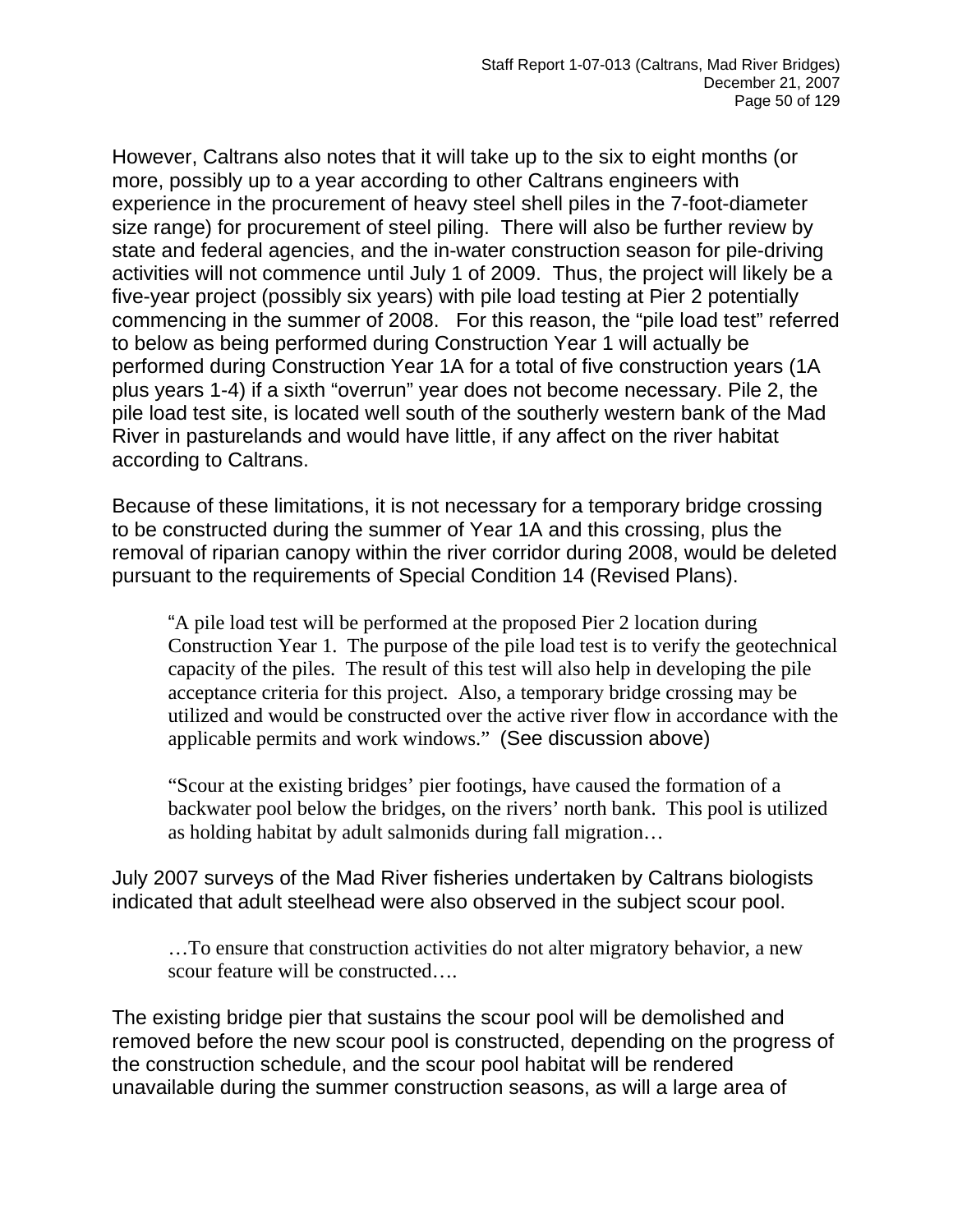stream habitat that will be excluded from fish use for a substantial period each summer according to the most recent Caltrans proposal. Caltrans plans to remove the fish exclusion structures by September 1 in the years the structures are in place, reducing the potential that the fall migration of adult Chinook would be affected specifically by the exclusion features.

… To avoid impacts to salmonids, the scour feature will be constructed after all pile driving activities have been completed at piers 3 and 4. Because the scour feature also must be constructed prior to September 15, it would not be constructed until Year 3 or Year 4. This feature is anticipated to create new holding habitat.

As discussed elsewhere in this report, however, the proposed scour feature is unlikely to last for more than a few years. Caltrans has indicated that leaving any portion of the pier footing in the river for the permanent preservation of the existing scour pool feature is not an option, however, as the structure may create a hazard within the river.

… Construction of the scour feature may cause short-term turbidity increases and other disturbance of the riverbed, bank and channel."

"Construction – Year 1

"The new southbound Mad River Bridge will be the first bridge constructed and it is anticipated that this will take two years to complete. In the first year of construction, earthwork for the approach fills at both ends of the bridge will be constructed. These fills will conform the new roadway elevation to the new bridge elevation. These fills are above the high water elevations. The bridge abutments (beginning and end supports for the bridge) can be constructed outside of a work window, as they also are located outside of the river channel."

"Some excavation will be necessary prior to driving or drilling abutment piles for the bridge footing. Before driving or drilling abutment piles, a cofferdam consisting of interlocking sheet piles will be constructed in the area to be excavated in order to minimize environmental impact and to provide structural stability to the excavated area. Driving or drilling of piles will commence the moment the cofferdam is excavated to the desired level. Once pile driving is completed, a concrete tremie seal will be placed to seal the bottom of the cofferdam for safe and dry access, then, the footing formwork will be set and bar reinforcing steel will be placed. The steel will require either a crane or a truck and forklift to place the steel near the footing. The concrete will either be poured by the use of a concrete pump located near the footing, or by crane and bucket or by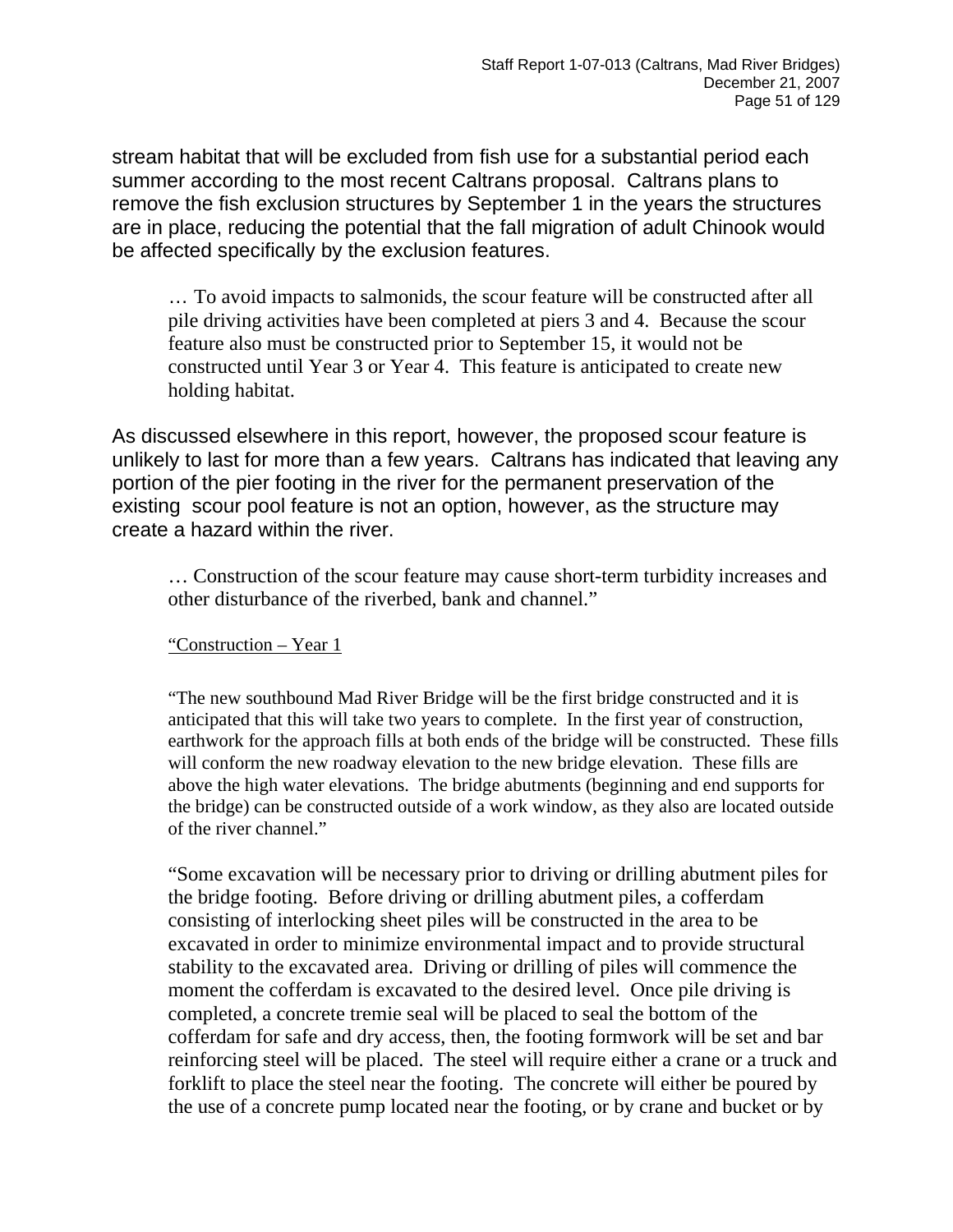having concrete trucks pour directly through use of a chute. Once the footing concrete has reached specified strength, the footing forms will be removed. The steel reinforced concrete abutments will be placed in the same manner that the abutment footings are placed. Once completed, the abutment and abutment footings will be back-filled."

"Prior to work at the piers, which are below ordinary high water, cofferdams will be placed according to the methodology for de-watering as described within this report. (See pages 8-9, In Channel Work Windows and Standard Impoundment/Channel Dewatering). Bridge piling will be driven or drilled into the ground by use of a diesel, hydraulic hammer or drill rig. Other equipment that may be within the work area includes: excavators, cranes, concrete pumps and large trucks. The pier will be constructed using reinforcing steel and cast-in-place concrete. A concrete truck wash-out location will be provided on site, outside of the river channel. Once the concrete is cured to the specified strength, the base of the pier will be back-filled with native material and the cofferdam sheet piles will be removed."

 "All equipment and construction material will be removed from the channel by October 14<sup>th</sup> of each year. Gravel bars disturbed by project construction will be graded to prevent fish impoundment. For piers located outside of ordinary high water, construction will be similar as to that described above, though without the use of a water diversion."

#### "Construction – Year 2

"Year 2 construction will focus on bridge superstructure, or deck, for the new southbound bridge. Generally, false work is built using wood or steel beams for horizontal members, wood posts or steel pipe for vertical members, wood or pre-cast concrete pads to support posts and wood joists and plywood to form the superstructure. The false work is a temporary, wooden bridge that will span the wet channel, and is used to form the bridge and hold its superstructure loads during construction."

"When the false work is completed, bar reinforcing steel, along with ducts for post tensioning steel cables will be placed, along with the additional form-work on the false work of the bridge. Next, concrete will be poured by use of concrete pumps for the bottom of the bridge (soffit), the vertical support members (stems/girders) and for the driving surface (bridge deck). The false work will then be removed and any gravel bars altered for the purposes of construction will be graded to conform to natural gravel bar structure to prevent fish impoundment."

Any earthwork that may have not been completed for the bridge approach would be completed at this time and the asphalt concrete pavement for the new bridge would be laid and compacted. Approach slabs will be formed at either end of the new bridge to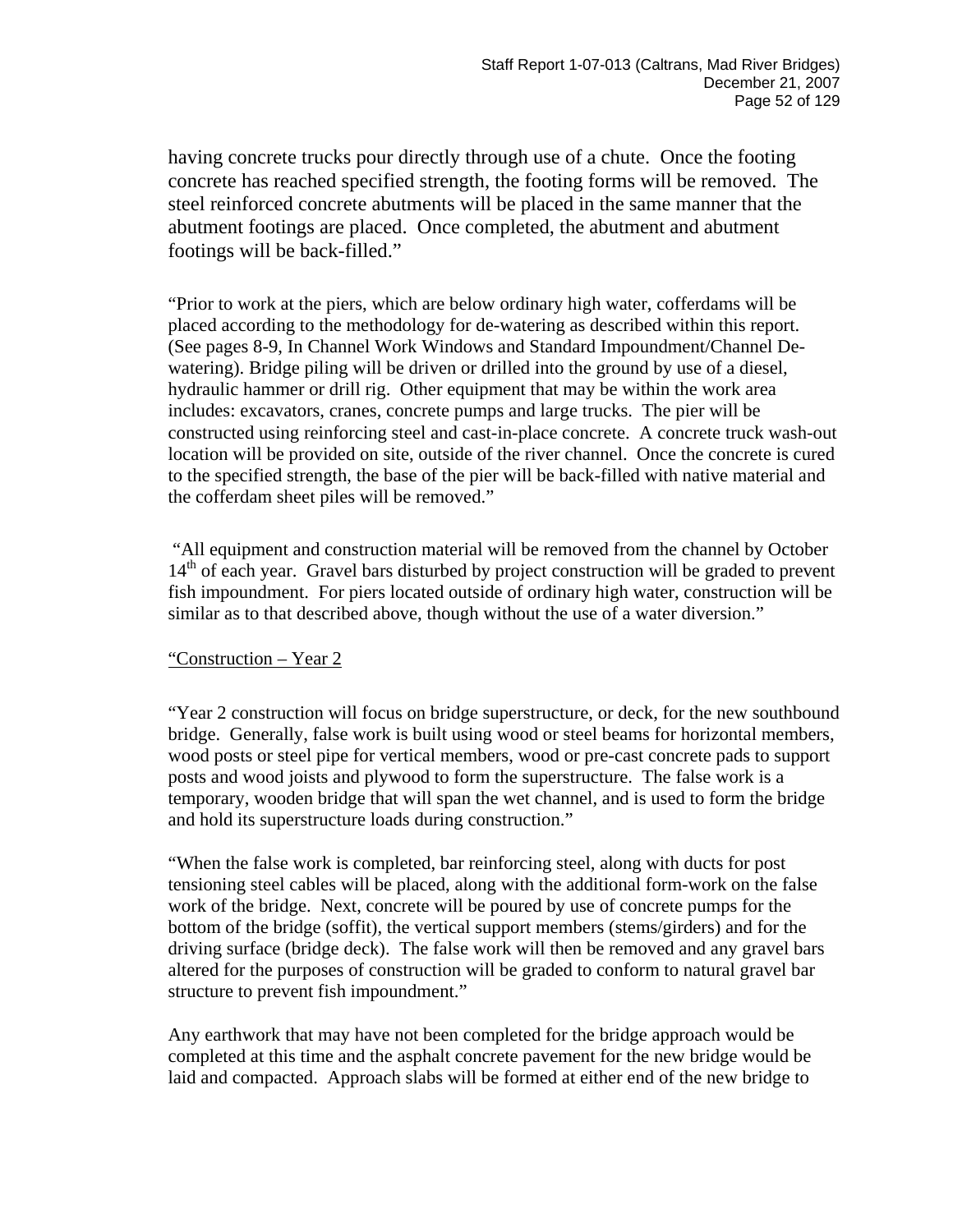provide a smooth transition between the bridge and pavement at either end of the bridge. Finally, guardrails will be installed and traffic striping will be completed.

Connection of the southbound on-ramp from Route 200 and Central Avenue will most likely require a construction time of 24 hours a day, 7 days a week. This connection will occur after the new southbound structure is complete.

Caltrans has previously stated, and has confirmed on December 18, 200[7](#page-52-0) $^7$  that no night construction will occur within the Mad River corridor. The corridor is a wildlife corridor and contains habitat for numerous sensitive species. In addition, Caltrans biologists have noted that mountain lions (a California mammal of special significance), and other wildlife rely on the cover of the riparian canopy, and adjacent habitat of the river corridor, to reach the Mad River Dunes.

#### Construction – Year 3

The third year of construction will involve removal of the existing southbound bridge as well as the construction of the new northbound bridge. A Bridge Removal Plan for removal of the existing southbound bridge will include a Debris Containment Plan for all work over the waterway, and be in accordance with all applicable permits. Construction activities for the northbound bridge are consistent with the methodologies for construction of the southbound bridge (described in Construction Years 1 and 2). Explosives will not be used to dismantle the existing bridge and no portion of the bridge will drop into the live channel. The concrete deck surface, girders and remaining superstructure will be removed in sections. All containment for concrete debris and paint removal will be in place before any removal activities occur.

Due to possible future scour concerns, and since the existing concrete footings are fairly shallow, it is proposed to completely remove the existing concrete footing, excluding the piles. At this construction stage, the river will be diverted for the proposed construction of the new northbound bridge. The demolition of the southbound bridge will occur within the confines of this existing water diversion, containing any sediment or turbidity due to the bridge removal.

#### "Construction – Year 4

"Remaining superstructure work for the new northbound bridge will be completed as well as the asphalt concrete paving, approach slabs, guardrail installation and traffic striping. The traffic will be moved over to the new bridge and removal of

<span id="page-52-0"></span><sup>————————————————————&</sup>lt;br><sup>7</sup> Personal communication by e-mail of Gary Berrigan, Caltrans, to Commission staff dated December 18, 2007.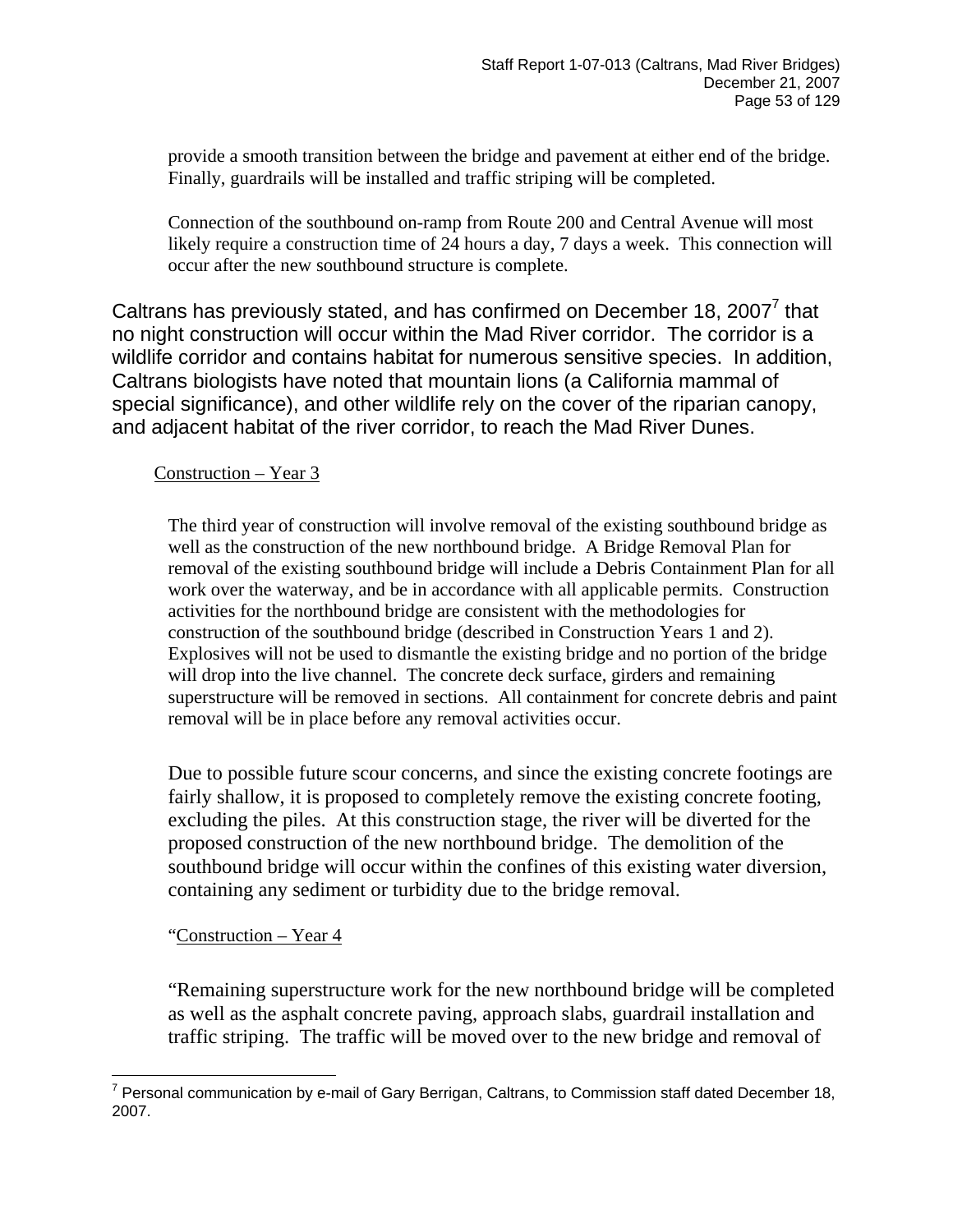the existing northbound bridge will be performed. The removal of the old northbound bridge will be accomplished the same way as proposed for the southbound bridge (see Construction – Year 3)."

"The river will be diverted in order to remove the existing piers and footings and the debris containment system will be placed over the waterway to ensure compliance with water quality regulations during demolition. Once the northbound bridge is removed, the water diversion will be graded to conform to the natural gravel bar structure. In addition, staging areas and access roads will be removed and re-vegetated."

### **4.2.3.3 Other Elements of the Proposed Project**

Caltrans provided the following information regarding the proposed project activities on December 7, 2007:

#### **"Removal of Vegetation**

"Removal of trees and other riparian vegetation will be required to realign the bridges. The majority of vegetation removal will be to the west side of the existing bridge structures within the footprint of the new alignment. While access for construction will be necessary on the east side of the existing structure, access roads in these areas currently exist. All vegetation removal will take place during the period September 1 through March 1, prior to construction, to avoid impacts to migratory nesting birds."

This is a change from the use of exclusionary netting established as a mitigation measure in the certified Negative Declaration to prevent migratory bird nesting during construction.

#### **"Pre-construction Site Preparation Prior to March 1 of Construction Year One (1)**

"In preparation for the first year's construction activities, vegetation removal will be necessary prior to March 1, 2008, to avoid impacts to migratory nesting birds. Demolition of an existing residential structure also will be necessary prior to beginning construction. "

As stated, Caltrans has revised the construction schedule to include a pile load testing phase, or what is being referred to as "Construction Year 1A" – in part because the contractor eventually selected (once the project is declared "Ready-to-List" and bids are solicited and the project awarded) will need as much as a year to order the 7-footdiameter steel sheet piles and have the pile sections shipped to the construction site.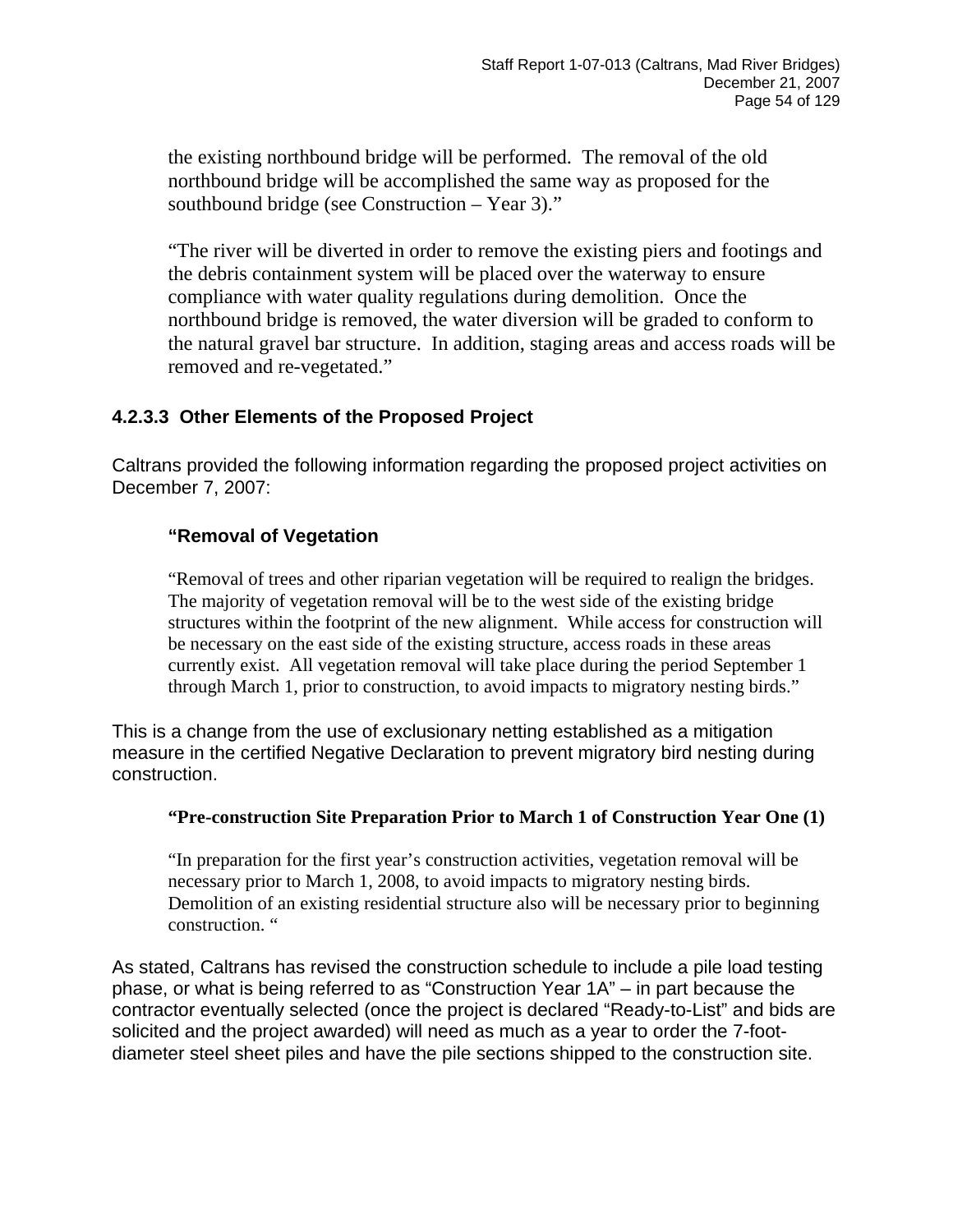Caltrans notes that In the case of a bridge project constructed for Caltrans by MCM Construction between 2003—2005 at the Stony Creek Bridge, one of the few other locations in California where Caltrans has called for steel shell piles as large as the proposed for the Mad River project (See Exhibit 3), the contractor required a year to have the sheet metal for the piles specially fabricated in the eastern United States, then shipped by rail to southern California where the sheets were formed into cylinders and then shipped (in 80-foot sections for that project, but likely in 40-foot sections for the Mad River Bridges according to Caltrans staff ${}^{8}$  ${}^{8}$  ${}^{8}$ ) to the project site.

"Vegetation Removal: The trees will be limbed by a climber or from a bucket truck, then cut at the base and fallen. Limbs 4" or smaller can be chipped for later use as mulch. Tree removal equipment may consist of a boom truck, 10 yd. dump truck, chain saws, and chippers. In the southeast quadrant, limbing and brush removal would occur between the existing fence lines. No vegetation removal would be needed in Year 1 for the northeast quadrant."

"Residential Structure Demolition and Clearance Work: The work to be done, in general, consists of the removal and disposal of asbestos containing material and peeling/flaking lead paint, demolition, removal and disposal of a residential home site and six chicken coops. Site-specific demolition activities are outlined as follows:

• The disconnection and capping of utilities including: gas, water, septic and electricity.

• Abatement of all asbestos containing material, friable and non-friable as well as lead containing material according to GEOCON Site Survey Report, Project #8875-06- 13, with consideration given to state and local regulations and all environmental laws prior to beginning demolition work.

• The removal of a 1,456 square foot house of wood construction on post and pier foundation including walls, siding, foundation and footings.

Removal of six chicken coops and fencing surrounding said chicken coops.

Storm Water Pollution Control:

The Contractor must comply with the water pollution control requirements as described in the National Pollutant Discharge Elimination System (NPDES) and the NPDES Permit for General Construction Activities.

License Requirements:

• Contractor must possess a C-21 Building Moving/Wrecking, Asbestos Removal Certification and Hazardous Waste Removal Certification.

<span id="page-54-0"></span>\_\_\_\_\_\_\_\_\_\_\_\_\_\_\_\_\_\_\_\_\_\_\_\_\_\_\_\_\_\_\_\_\_\_\_\_\_<br><sup>8</sup> Communication of Caltrans Project Manager Richard Mullen and other Caltrans project staff at meeting with Commission staff, December 4, 2007.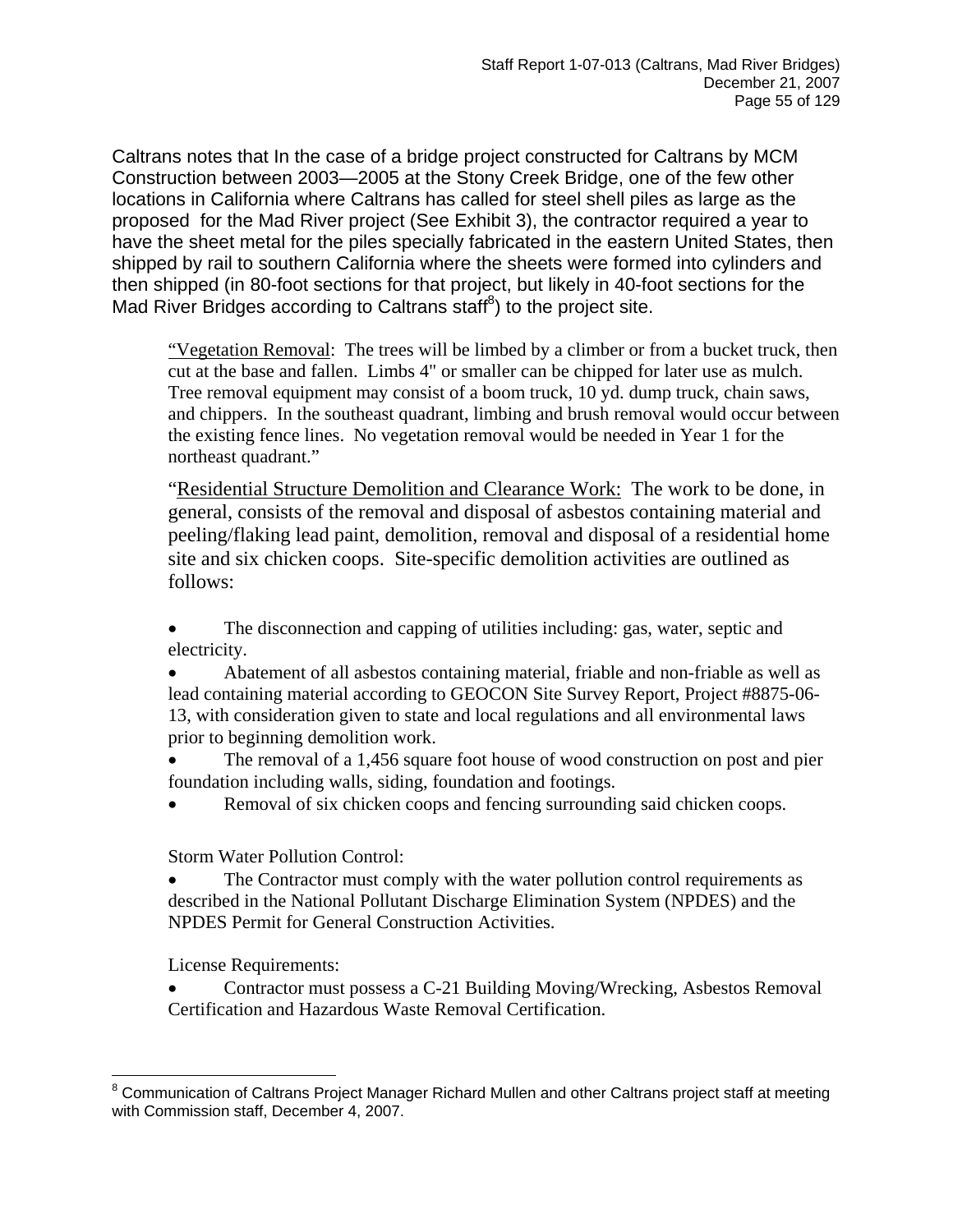Insurance Requirements:

• The Contractor shall furnish to the State a certificate of insurance stating that there is general liability and automobile liability insurance presently in effect.

Special Provisions:

• The Contractor shall make written notification to the nearest Cal/OSHA district office 24 hours prior to the asbestos related work and certain lead-related work in accordance with Tile 8, CCR 341.9 and Title 8, CCR, Section 1532,1 (p) respectively.

• The Contractor shall make written notification to the U.S. EPA Region IX and the California Air Resources Board ten working days prior to commencement of demolition activities.

Method of Demolition:

• The methods used for the demolition and clearance of the residence will be dependent on how much of the residence can be salvaged. It is common for contractors to salvage and recycle the portions of a residence that have value as a means of offsetting demolition costs and reducing disposal costs. Items that may be salvaged or recycled include: windows, doors, wood and wiring.

The materials used in the construction of the chicken coops will probably not be salvaged due to the low quality of the materials employed and their exposure to the elements, which have led to their premature decay.

#### **Exclusion of Nesting Birds Prior to Bridge Demolition**

"During field reviews conducted in the spring/summer of 2005, less than 20 nests in total were found on the two existing bridge structures. Nests were of several types (barn swallow – mud cup, cliff swallow – mud "gourd", as well as grass nests) and were found widely spaced. Existing bridges are slated for demolition in project construction years 3 and 4. The construction contractor will be required to remove nests on the existing structures during the period September 1 through March 1, prior to demolition of bridge structures and then maintain the bridges nest free through daily monitoring and removal activities through the end of the breeding season or demolition of the structure, whichever comes first."

"As an alternative the contractor may choose to demolish the structure(s) during the period September 1 through October 14. (This window avoids impacts to both nesting birds and salmonid species)."

### **Proposed Low-water Crossing (Summer Bridge)**

"The low-water summer bridge crossing is as previously described and approved by NOAA-Fisheries except that water diversion is likely to occur as described below."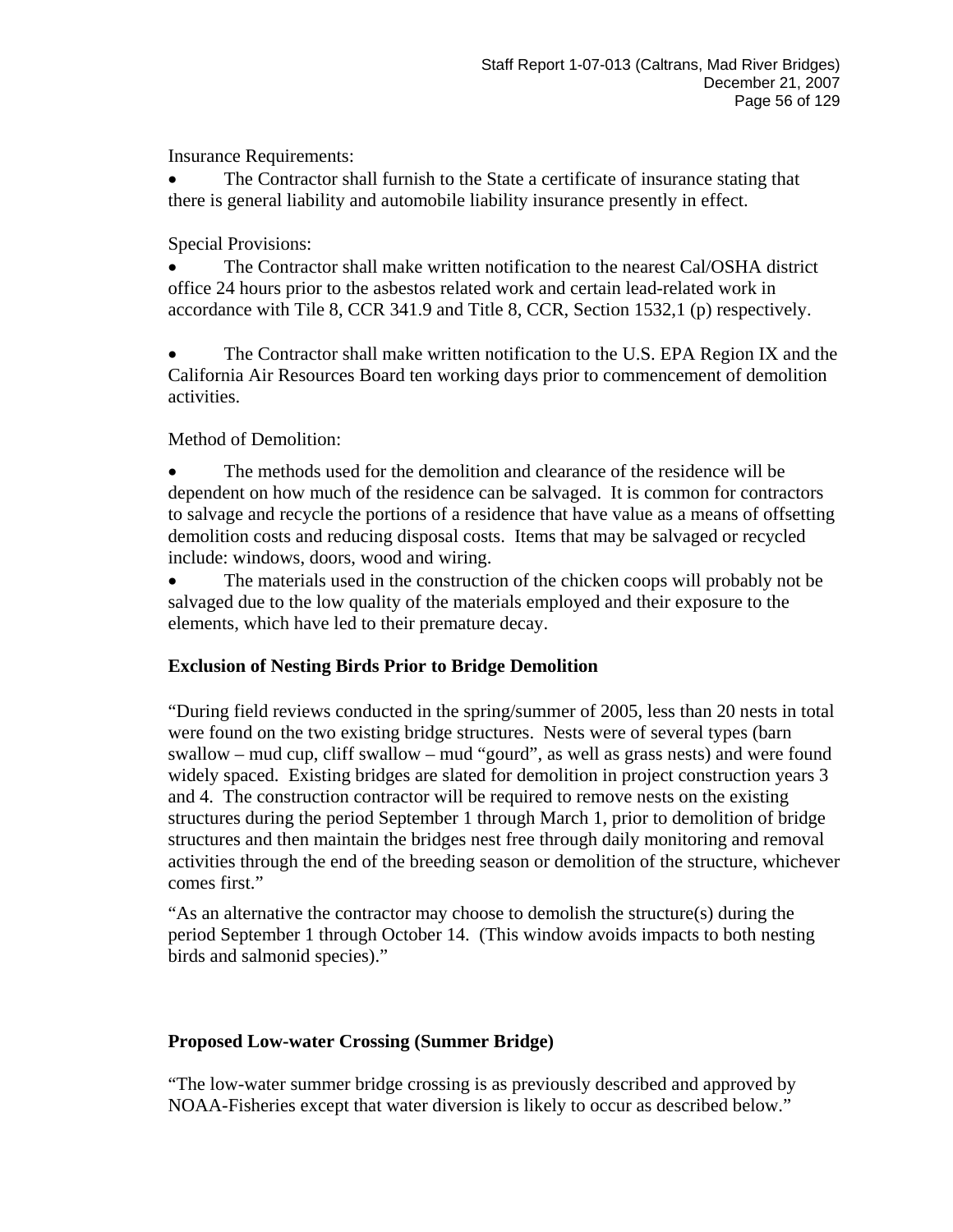#### **In-Channel Work and Windows**

"Work \within the river channel will include construction of cofferdams, false work, bridge piers, existing pier/footing removal, summer crossing, temporary construction access, water (river) diversion and possible settling basins (see page 15 for description of Fish Exclusion During Pile Driving). To minimize bio-acoustic impacts, pile driving of CISS piles at piers 3 and 4, as well any cofferdam construction around the existing piers on the river's north bank that requires the in-water installation of sheet piles, will be limited to the period of July 1 – September 1. Construction will be allowed on gravel bars below the level of ordinary high water but above the wetted channel (active flow) during the period May 1 to June 16 with the following conditions:

1) A ten-foot buffer will be implemented from the waters' leading edge to the edge of any construction activities;

2) Best management practices (controls) will be on-site, ready to be deployed in the event of summer storms, and

3) The contractor will be required to button-up the site if there is a forecast of 30% or greater chance for precipitation. Work shall not resume until precipitation ceases, the forecast for potential precipitation decreases below 30%, and soils are not saturated as defined by pooling and running off the site."

"A work window of June 16 to October 14 will be utilized for all in-stream (wetted channel) project activities. Caltrans will specify the use of water bladders only below the level of active flow for the purpose of diverting water for construction. Clean gravel may be utilized above the elevation of the active flow for diversion purposes."

"Installation of a stream diversion to allow necessary construction activities will occur at the beginning of the in-stream construction season (beginning June 16) and will be kept in place throughout the entire construction season (ending October 14) in each construction year. When the diversion is deconstructed at the end of each season, the dry gravel bar will be graded to prevent fish impoundment."

#### **Standard Impoundment/Channel De-watering**

"Proposed impoundments and channel de-watering have been revised to afford more practical construction than previously proposed methodology (use of water bladders within elevation of live-flow, and clean gravel above elevation of live-flow)."

"Dewatering for low-water summer crossing: Water bladders will be used to isolate an area from the live stream flow to facilitate construction of the summer bridge abutment fills. Fish rescue will be performed. River-run gravels will be backfilled into isolated area. Stream will be necked down to no less than 50-ft."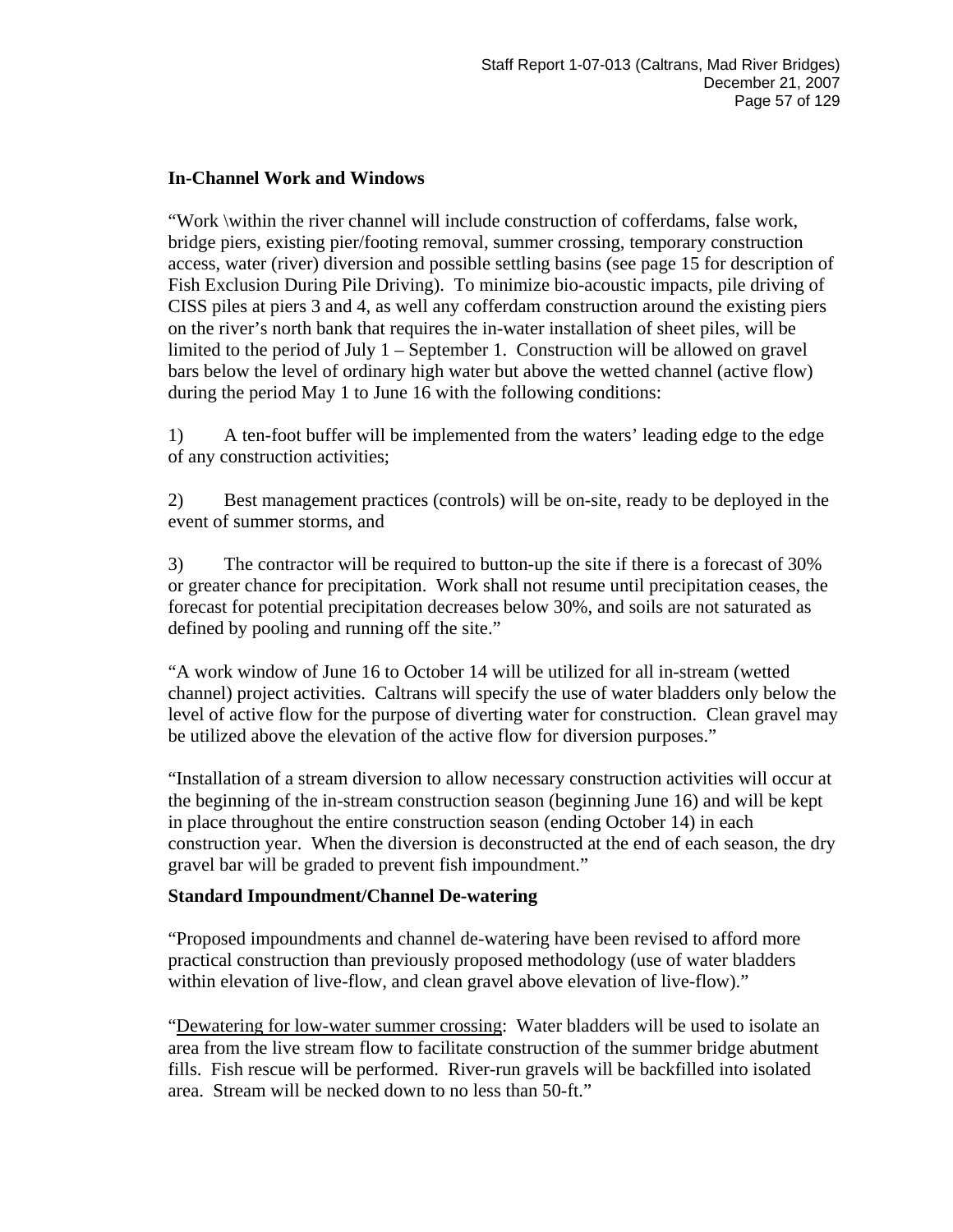"Dewatering for pier construction: Water bladders will be used to isolate an area from live flow. Fish rescue will be performed. A cofferdam will be installed. At all dewatered pier locations (other than the new Pier 4) river-run gravels<sup>[9](#page-57-0)</sup> will be backfilled into isolated area around the cofferdam. (At Pier 4, only clean washed gravels will be used to back fill isolated area around the cofferdam.) Piles will be driven."

"Dewatering for existing bridge pier/footing removal: Water bladders will be used to isolate an area from live flow. Fish rescue will be performed. Sheet piles will be vibrated in to form the cofferdam. Pier removal will proceed. Concrete footings at piers 6, 7, 8 and 9 will be completely removed."

"Dewatering for construction of scour feature: Water bladders will be used to isolate an area from live flow. Fish rescue will be performed. "Wet" work will then proceed. In all instances where water bladders are proposed for use, Caltrans proposes alternatively pushing out clean gravel if river conditions are too deep for installation of the water bladders. (According to Caltrans) the National Marine Fisheries Service (Dan Free) and the California Department of Fish and Game (Scott Bauer) would not require removal of such gravel fill if used."

#### **Staging Areas/Access Roads**

"Construction staging areas will be located on the west side of Route 101, on the north and south sides of the river. The edge of the staging areas will be at least 50 feet from the waterway (top of river channel bank). It is anticipated that principal access to the Mad River channel will be from Staging Area 1 located on the South Bank, west of SR101. The lower portion of the existing access on the South bank, east of SR101 will also need to be widened for demolition of the existing NB structure. Staging areas will be used by the contractor to store equipment and construction material, as well as to gain access to the construction area in the channel. All applicable best management practices for site access would be implemented in accordance with the most current Storm Water Pollution Prevention Plan (SWPPP)."

"Access is proposed as follows:

<span id="page-57-0"></span> $\overline{a}$  $9$  (Caltrans states that) River-run gravels are necessary for construction because of their greater compaction strength (fines included). All river-run gravels used in construction will be removed from the channel, prior to October 15.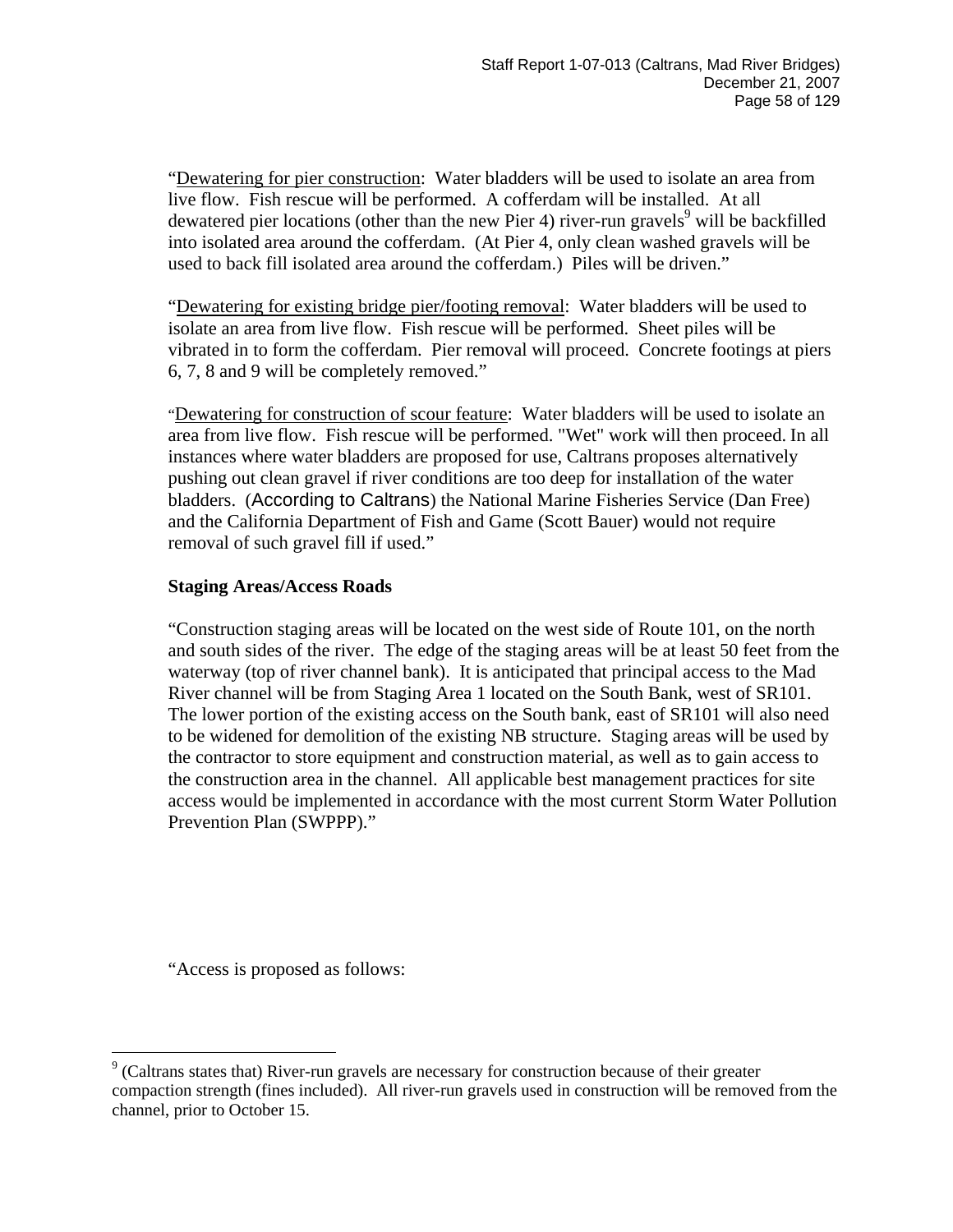"In the southwest project quadrant, proposed access is off the existing southbound 101, just south of the bridges. Construction of a temporary access road will be necessary. Access may utilize an area proposed for a temporary construction easement to facilitate large equipment mobilization, thereby avoiding out-of-direction travel by large equipment on the highway itself. At the river's S/W bank, temporary fill within the channel will be required to facilitate construction of a temporary road allowing access into the channel."

"Access at the southeast project quadrant will be off Wymore Road, along an existing road under Route 101, which would be used by smaller construction vehicles. Demolition of the existing northbound bridges will require that an area of existing riparian vegetation be cleared to 40-feet off the existing northbound edge-of-deck. Also, at the river's S/E bank, temporary fill within the channel will be required to facilitate temporary access into the channel for bridge demolition."

"In the northwest project quadrant access will be off the existing southbound Route 101, just north of the bridges; utilizing newly acquired right-of-way, west of the highway. Access will follow the proposed new fill slope, accessing the staging and construction area; stopping short of the river's top of bank."

"In the northeast project quadrant access to the construction site will be through a private parcel off North Bank Road (Route 200). A new temporary access road will provide access to the north staging and the construction/demolition area."

#### **River Access**

"River Access from Staging Area 1: Disturbance of vegetation for access construction will be limited to the clearing limits defined for construction of the new SB structure. The bank will be cleared of vegetation with as little disturbance to the bank material as possible. Minor grading of high spots in the upper vegetated area of the bank may be needed to reduce steepness and fill volumes. No grading of the native bank material will be done below OHW. All imported material will be river run gravel. Fill material will be placed, graded, and compacted to create an access road approximately 25 feet in width. The "footprint" of the access road will be 75 feet wide or less."

"River Access from the South Bank, East of SR 101: It is anticipated that the principal use of this access point will be to facilitate demolition of the existing North Bound Bridge. This additional access is required because the proximity of the new NB structure will preclude crane picks from the west of the existing NB bridge. Providing adequate working area adjacent to the structure for a crane minimizes the need for temporary falsework supports and in place dismantling of the truss structure. Crane access also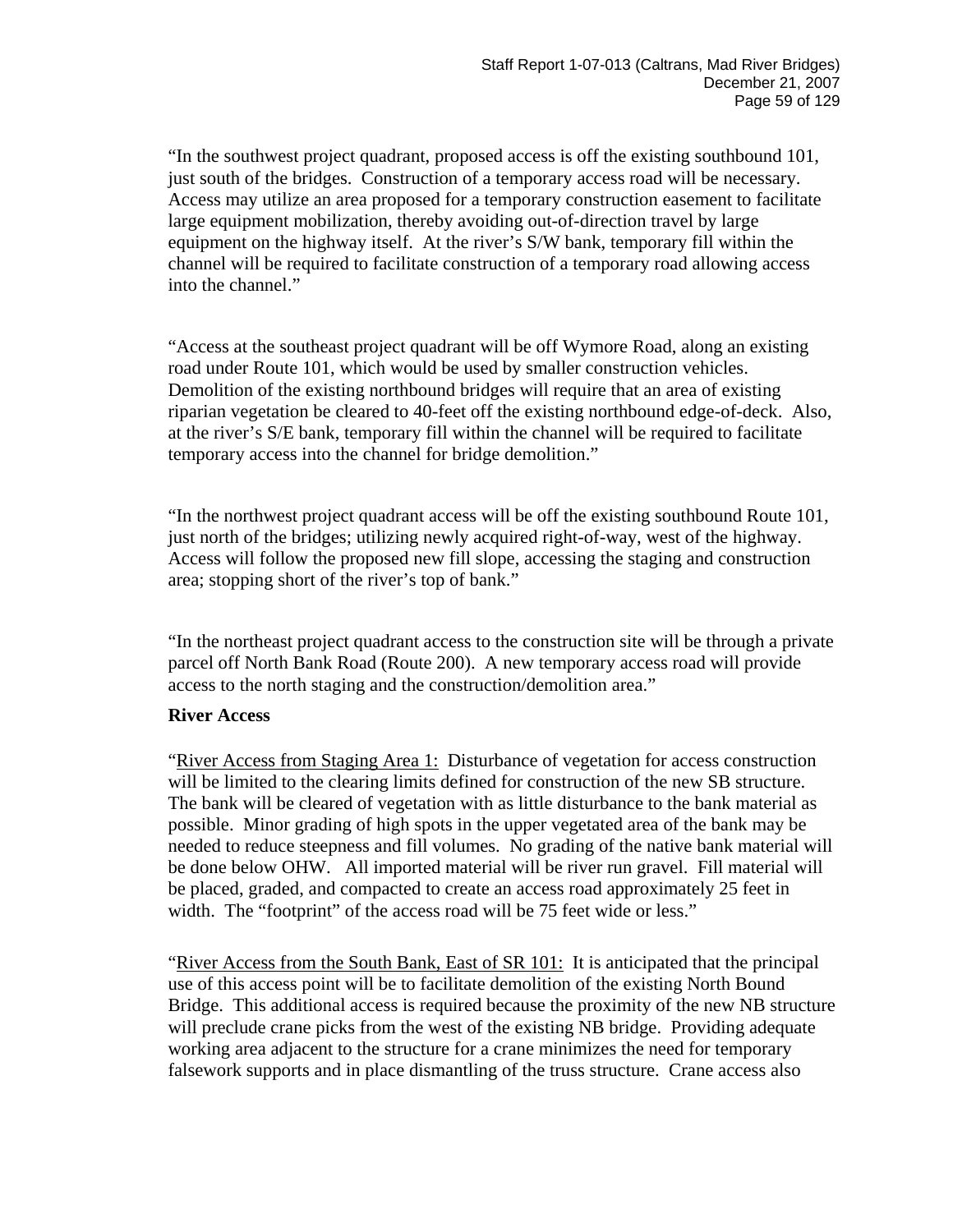enables the Contractor to disassemble the truss in a way that will yield reusable steel members."

"This is an existing gated access location that has been used in the past for Caltrans Maintenance and Geotechnical equipment to access the river bar. In addition to clearing grass and brush from the existing road, widening would be performed on the portion of the bank riverward of Pier 6 of the existing NB Bridge. Vegetation removal for widening will be limited to a 40-foot wide section parallel to the eastern edge of the existing North Bound Bridge. Minor grading may be done to eliminate high spots and existing tire ruts. Imported material may be needed to stabilize the access area. All imported material will be river run gravels. Fill material will be placed, graded, and compacted to create an access road and working surface approximately 40 feet in width. The "footprint" of the access road will be 50 feet wide or less. Note: some fill material may extend under the existing bridge."

"River Access Road Removal: Prior to October  $15<sup>th</sup>$  of each year the river run gravel fill used for the temporary access roads will be completely removed. Disturbance of the underlying native material will be minimized. The banks above OHW will be treated with the temporary erosion control. The bank below OHW will be cleaned of all loose earthen material and left untreated unless bank areas need protection against scour by placement of temporary rock slope protection."

#### **Re-Fueling of Cranes on the Gravel Bar**

"The project proposes the servicing of slow-moving, essential, track-mounted equipment on the gravel bar, within the river channel, provided that the following conditions are strictly adhered to:

a. The fueling operator will be commercially licensed to fuel over water with all necessary Best Management Practices (BMP'S) in place to provide fuel to the necessary equipment.

- b. The fueling operator will adhere to the following BMP's:
- All fueling will occur on level ground.
- The crane body will be oriented such that any fuel spill would land between the tracks.

The crane will have a permanent secondary containment around the motor and fueling neck.

• Additional absorbent sheeting will be immediately available adjacent to the crane weight deck.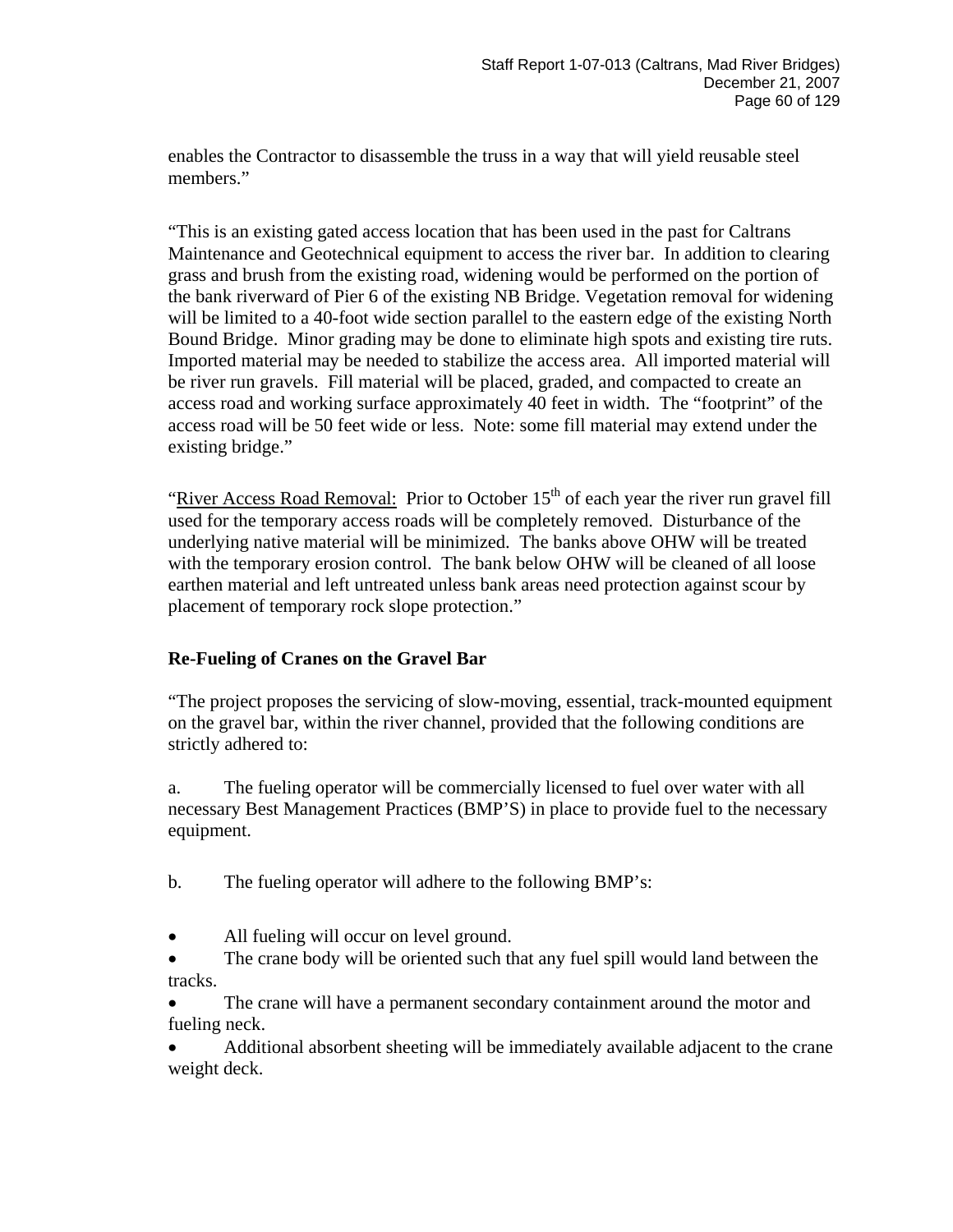• Absorbent pads and boom will be placed in the crane's secondary containment surrounding the motor and fueling neck, and will be capable of absorbing a minimum of 15 gallons of fuel.

• Absorbent sheeting, approximately 3.5-foot by 8-foot will be placed on the ground under the openings from the weight deck.

• Fueling personnel will be located at the fuel shut off switch on the fuel truck and at the fuel nozzle on the crane.

• The operator manning the fuel shut off switch will have visual contact with the person operating the fuel nozzle.

• Fuel "blowback" will be prevented by reducing the flow rate of fuel delivery.

• A portable secondary containment (60 gallons minimum) will be placed on top of the absorbent sheeting, on the ground, between the tracks.

All equipment not in use will be stored within the designated staging areas."

### **Dewatering to Uplands**

"Irrigation of upland agricultural lands adjacent to the Caltrans right-of-way may be used to provide areas for infiltration of water from dewatering operations. Water will be distributed by pipe networks placed at grade and will be designed and sized such that no surface runoff will occur."

### **Drainage Features/Culvert Work**

"Proposed drainage feature work differs from that described in the projects' Negative Declaration and Initial Study, however these changes will not adversely affect additional biological resources. Drainage work has been renumbered. Culvert work is proposed as shown on attached Drainage Layouts, as identified by drainage systems #1 through #10. Site photos are also attached.

"Culverts at drainage system #1, #3 and #6 will affect jurisdictional wetlands; impacts have been previously quantified (see the Mad River Bridges Supplemental Coastal Wetland Delineation [July 2007] for Impact Mapping and tables 1 and 2). Culverts at drainage systems #2, #4, #5, and #7 through #10, are within uplands and function to convey highway run-off only.

"Drainage System  $#1 - A$  new 450mm (18") by 29.5m (97") culvert will be installed underneath the proposed pedestrian path (PED 12). This culvert will tie into the existing 450mm cross drain at Station "W4" 7+43.5. This system will drain roadside drainage north of Route 200. See Drainage Profile and Layout sheet D-1. Proposed work will permanently affect an area of United States Army Corps of Engineers (USACE)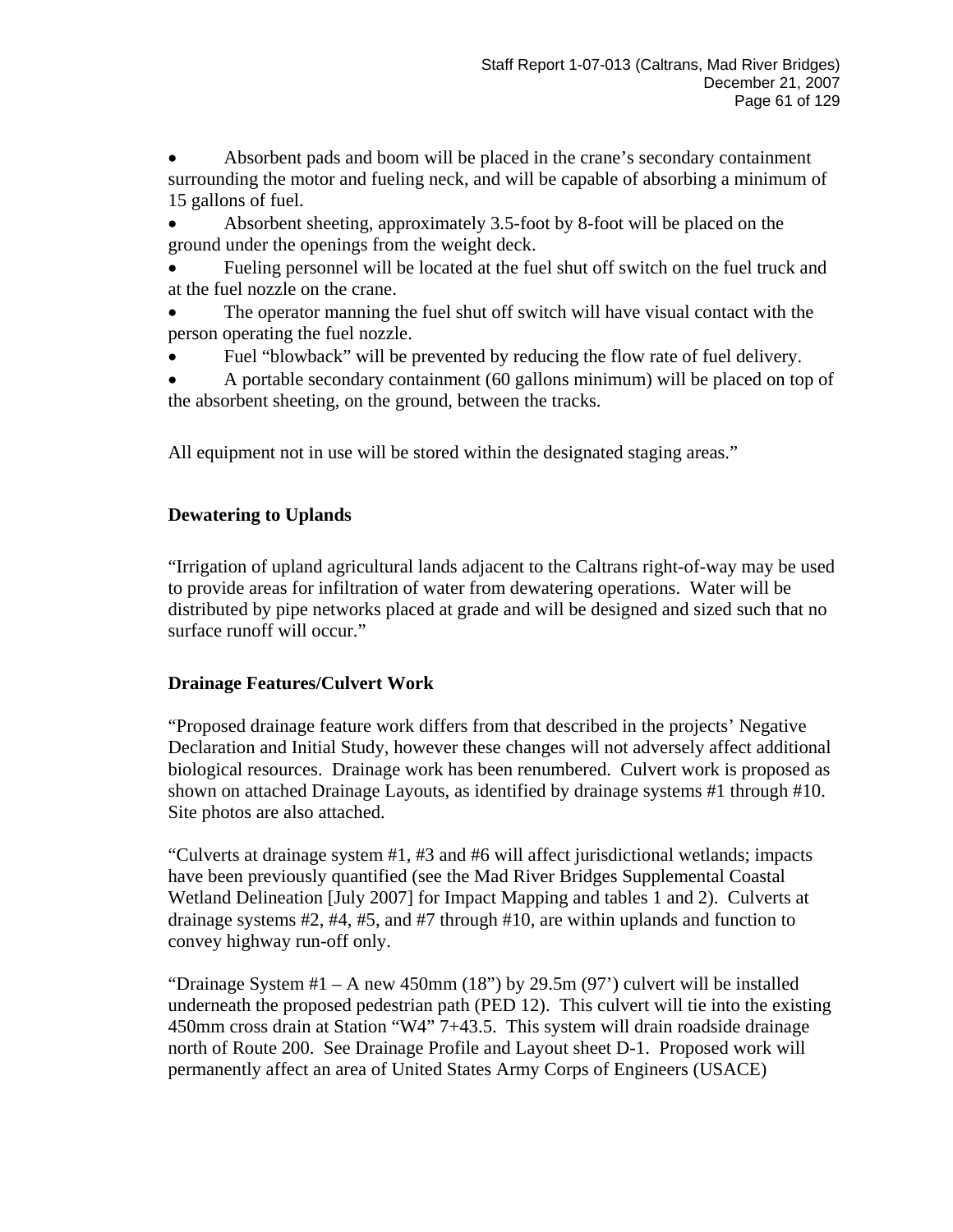jurisdictional wetland (Polygon 4). See Impact Mapping contained within the Supplemental Coastal Wetland Delineation.

"Drainage System  $#2$  – The existing Drainage Inlet (DI) at Station "W6"  $0+59$  will be raised approximately .4m (16") to match the new profile of Alignment "W6". See Drainage Profile and Layout sheet D-1. This is a non-jurisdictional work area.

"Drainage System  $#3 - A$  new 1050mm  $(42")$  by 13.0m  $(43')$  culvert will be installed underneath the proposed pedestrian path to convey water from the two existing 600mm (24") culverts which cross under Route 200. Drainage System #1 will also be connected to this system, which will all drain into the proposed wetland. See Drainage Profile and Layout sheet D-1. Proposed work will permanently affect an area of USACE wetland (Polygon 4 – see Impact Mapping).

"Drainage System  $#4 - A$  new 300mm  $(12)$ " slotted culvert will be placed along with an asphalt concrete (AC) paved ditch at this location on Route 200. This system will drain into the existing drainage inlet (DI) at Station "W4" 7+43.5 and be tied into Drainage Systems #1 and #3. See Drainage Profile and Layout sheet D-1. This is a nonjurisdictional work area.

"Drainage System  $#5 - A$  new 900mm  $(36)$ " by  $38.3$ m  $(126)$ " culvert will be connected onto an existing 600mm culvert to allow for drainage under the new alignment on Route 101 at Station "W1" 50+25. See Drainage Profile and Layout sheet D-2. This is a nonjurisdictional work area.

"Drainage System  $#6 - A$  new 450mm  $(18")$  by 92.8m  $(305")$  culvert will be installed to drain roadside drainage between the new ramps "W2" and "W5". A new DI will be installed in this system at Station "W2"6+66.6 for collection of drainage from the proposed bio-swale along ramp "W2". This system will outlet at station "W2" 6+35.1. See Drainage Profile and Layout sheet D-2. This system will be mostly constructed in uplands but will outlet into a USACE wetland. Construction of the drainage will result in temporary impacts to an area of USACE wetland (Polygon 3 – see Impact Mapping).

"Drainage System #7 – A rock energy dissipater (constructed of rock slope protection) will be placed at the outlet of an existing 600mm (24") down drain at Station "W2" 9+09.0 to reduce scour caused by roadside runoff draining at a steep angle. See Drainage Profile and Layout sheet D-3. This is a non-jurisdictional work area.

"Drainage System  $#8 - A$  new DI and 450mm  $(18")$  by 15.5m  $(51')$  culvert will be place on the new ramp, at Station "W7" 0+60.0 to drain roadside drainage from Ramp "W2" and Ramp "W7". See Drainage Profile and Layout sheet D-4. This is a nonjurisdictional work area.

"Drainage System  $#9$  – Three new DI's, two 450mm  $(18")$  by  $20m (66')$  culverts, and one new 600mm (24") by 31.2m (102') culvert will be placed at Station "W1" 53+20.0 to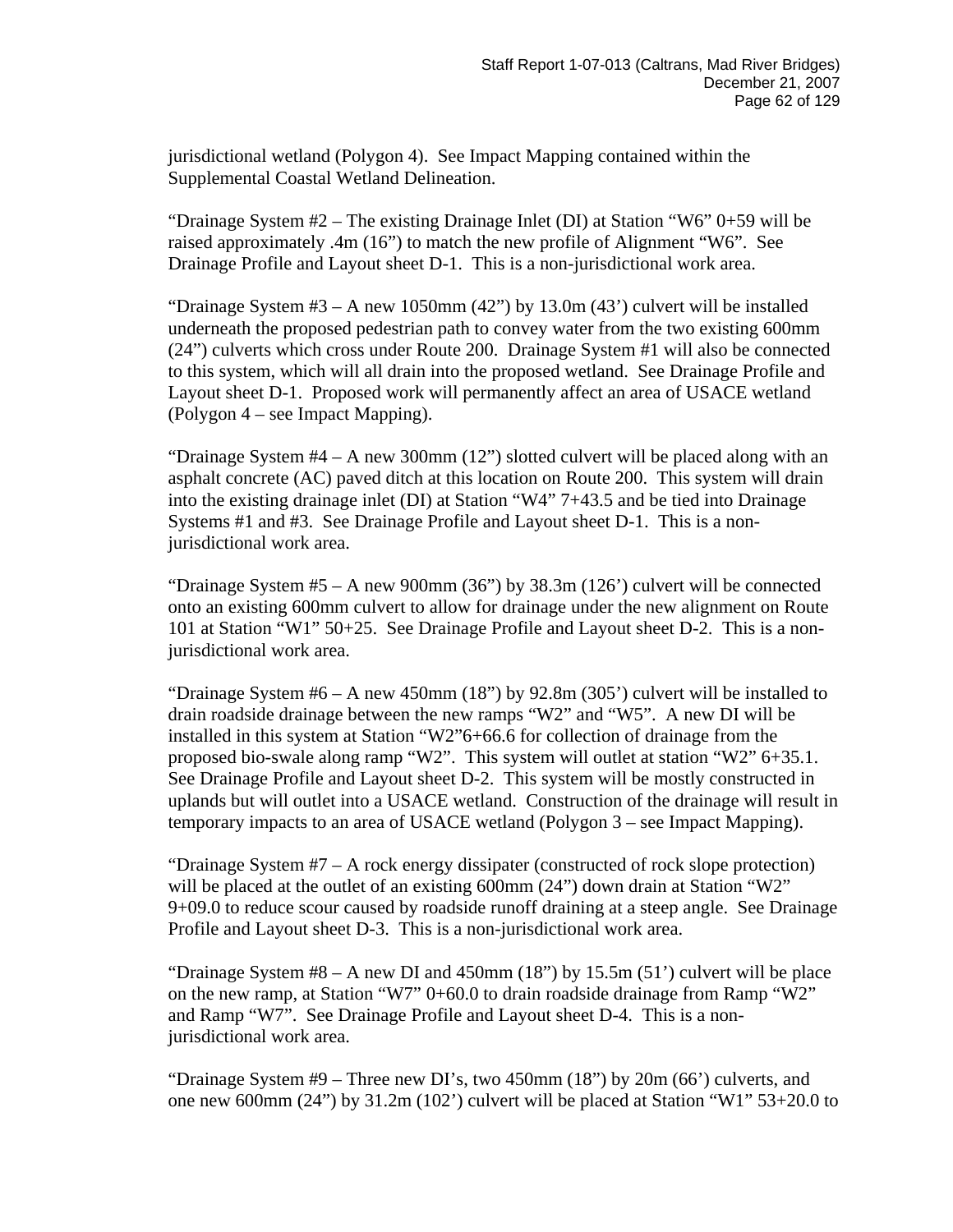drain the median for the new main line. See Drainage Profile and Layout sheet D-5. This is a non-jurisdictional work area.

"Drainage System  $#10 - A$  new DI will be installed in the existing 600mm (24") culvert to drain roadside drainage between ramps "W2", "W4", and "W7" at Station "W4" 7+88.7. See Drainage Profile and Layout sheet D-1. This is a non-jurisdictional work area.

#### **Agricultural Mitigation at the Shively Education Center**

"Construction of the Mad River Bridges project will result in the permanent loss of 3.58 acres of prime agricultural land. Caltrans also has two other pending projects in the coastal zone that would have impacts to agricultural lands (HUM 101 Alton Interchange of up to 41.98 acres of prime agricultural land; and the DN 101 Klamath Grade Raise of up to 2 acres of non-prime agricultural land). Caltrans is proposing to mitigate for these agricultural losses by supporting the agricultural program of College of the Redwoods and its Shively Education Center."

"The Redwoods Community College District (RCCD) accepted the estate of John M. Bianchi at his passing. The estate included approximately 35 acres of agricultural land located in the community of Shively, California. At this time, the property is managed for the use of the Sustainable Agriculture class and its Community Supported Agriculture (CSA) projects. The will of Mr. Bianchi specifies that RCCD use the site "to have students to study agriculture and any other matters;" and that "they should live on the little ranch if al [sic] all possible while they are studying." The mission of the Shively Educational Center is to provide educational support and leadership for agricultural, horticultural, and related industries, in support of communities within the district."

"The mitigation proposal is to establish an endowment with the College of the Redwoods Foundation. The \$2 million endowment would be used by College of the Redwoods solely for the following purposes:"

"\$1.5 million would be set aside, and the annual accrued interest would be used to support a full-time agriculture faculty position at College of the Redwoods specifically for the support of the agriculture program and Shively Education Center."

"The remainder of the endowment would be used for agricultural program enhancement and facility support services at the Shively Center, such as new or improved infrastructure at the Shively Center and transportation needs from the main campus to the Shively Center."

"This mitigation proposal would not be transferable to other applicants or agencies or to other Caltrans projects. The funds provided to the College of the Redwoods Foundation would not be refundable if one or both of the other projects (Alton Interchange and Klamath Grade Raise) are not completed."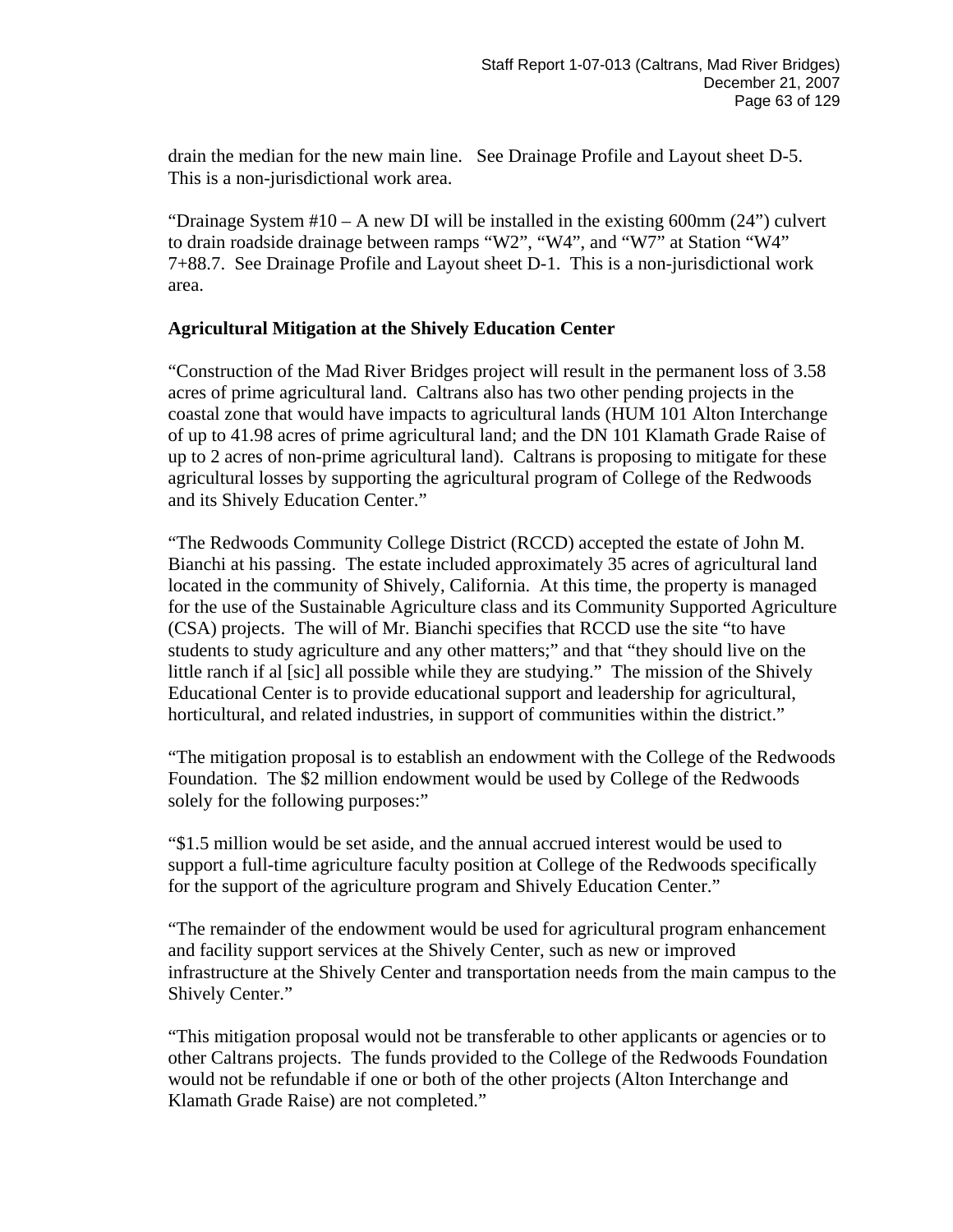#### **Fish Exclusion During Pile Driving**

"Caltrans, in consultation with National Marine Fisheries Service (NOAA-Fisheries) and the California Department of Fish and Game (CDFG) propose to exclude, to the extent feasible all federally and state listed juvenile and adult salmonids from the areas potentially impacted by acoustic noise from pile driving activities during construction of the replacement of the Mad River Bridges. The area of potential disturbance from acoustic noise (187 dB SELaccumulated) is currently projected to occur within the project area both upstream and downstream of pile driving activities. Fish exclusion will commence prior to the pile driving work window, which begins July 1 during the construction of Pier 3 and Pier 4. The fish exclusion project described here is being undertaken in direct consultation with NOAA-Fisheries and CDFG in order to avoid and minimize potential harm to juvenile salmonids and other aquatic life forms, and was determined to be the most prudent to reduce potential sublethal and lethal impacts during pile driving activities."

"Fish movement into the area of potential bioacoustic disturbance will be restricted via a fish weir structure that will be placed upstream and downstream of pile driving activities to establish a fish exclusion zone (FEZ). In addition to the weir structure at each end of the FEZ, a migration channel will be constructed to allow fish passage when it is determined by Caltrans and the contractors that there will be a sufficient hiatus (1-2 weeks) in pile driving to allow fish access to habitats located upstream and downstream of the FEZ. Once the fish weir and migration channel are in place, fish and other aquatic organisms (e.g., amphibians) will be removed from the FEZ using techniques approved by professional fisheries biologists in consultation with NOAA-Fisheries and CDFG. The net-weir will be monitored on a regular basis both above and below the water surface to ensure its integrity and clear any debris that may be present while it is in place. Fish exclusion structures and fish removal operations will begin with sufficient time (approximately 5 days) each season prior to pile driving to ensure that the maximum number of fish and other aquatic organisms are safely re-located to suitable habitats outside of the FEZ."

"Several temporary stream habitat alterations will be necessary to assist in the removal of fish from the FEZ and also to augment stream habitat downstream of the FEZ. There is a deep scour hole located near the southbound bridge within the FEZ(s) that was identified as too complex to facilitate the efficient removal of fishes. As a consequence, it was determined in consultation with NMFS and CDFG that the deep scour hole be filled with a water bladder each year prior to fish removal. (This deletion was submitted by Caltrans December 14, 2007) In an effort to mitigate for temporary habitat losses within the FEZ, stream habitat downstream will be augmented with structures in accordance with an approved Mad River Bridge Replacement Project Fish Exclusion and Monitoring Plan. This plan will include provisions for an adaptive management process to allow flexibility in order to ensure efficient construction of all structures that will provide a maximum level of protection to sensitive species as well as a contingency plan in the event of structural failure. Currently, it is anticipated that a complete description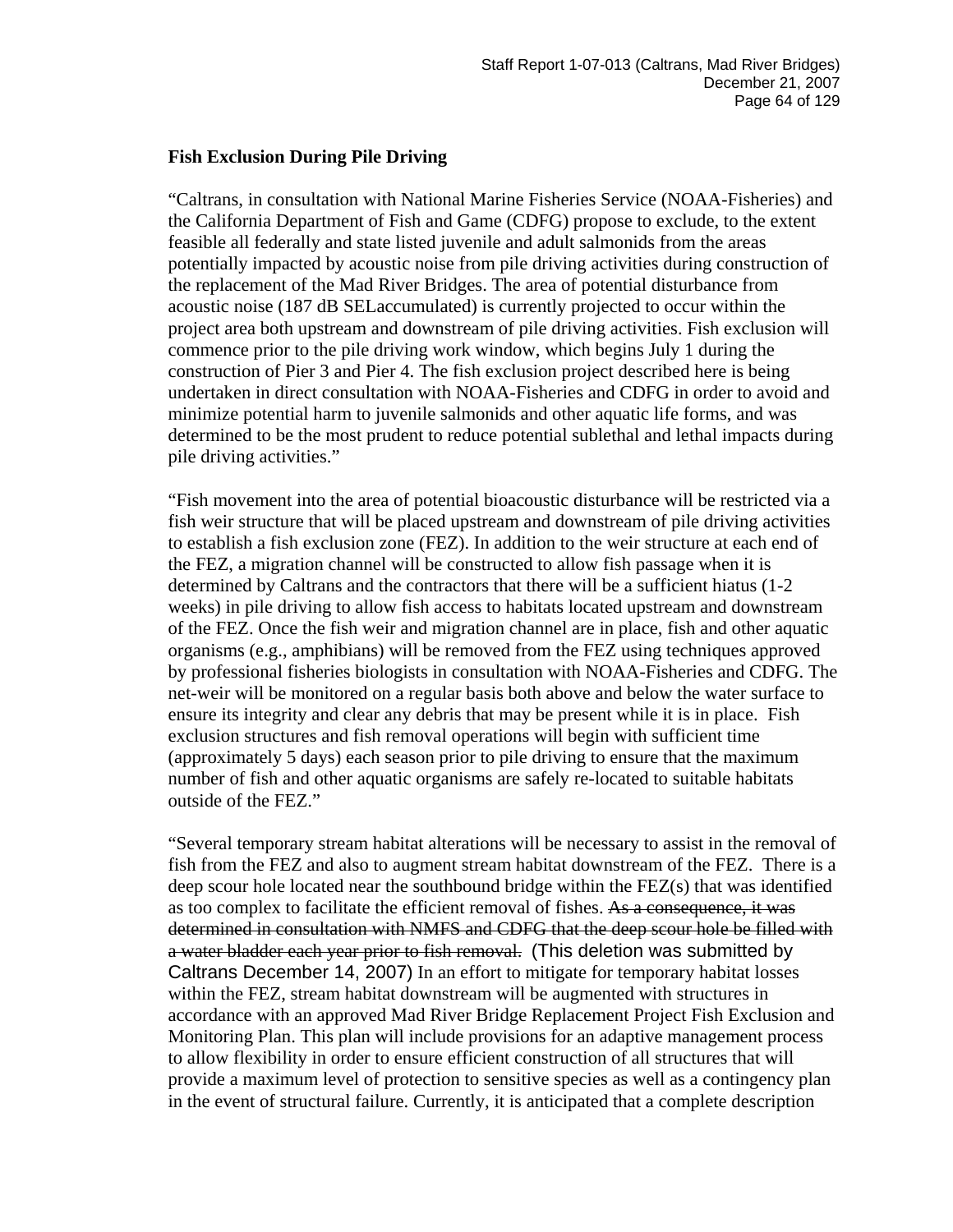and analysis of all components of the fish exclusion project will be required per a CDFG Lake and Streambed Alteration Permit term and condition."

Caltrans has deleted a previous proposal to extinguish existing channel habitat that attracts fish by dumping extensive amounts of gravel "icing" on the subject channel locations to "simplify habitat" as noted in strike-through font:

"Please see enclosed document titled Fish Exclusion to Avoid and Minimize Bioacoustic Impacts to Salmonids During Pile Driving During the Construction of Mad River Bridges for a more detailed description and analysis of the project." (Attached as Exhibit I)

"All work associated with this element of the project will occur within the work windows previously mentioned in this document. Channel access to construct and maintain FEZ structures have been identified. Work associated with the habitat simplification of RSP on the north bank of the channel will be done within the Caltrans right-of-way and occur with minimal disturbance to the riparian vegetation (i.e., no vegetation removal is anticipated)." (Caltrans submitted this deletion on December 14, 2007)

"Potential conflicts between FEZ structures and recreational boaters may occur due to the location of the fish weirs, which will temporarily (approximately late-June to September 1) restrict upstream and downstream river access in the vicinity of the project area. In order to minimize any potential conflicts, Caltrans will issues public notices both onsite and offsite (e.g., local media, signs at popular boating put-ins and take-outs) to inform the public of the need for these temporary closures. In addition, if site conditions are feasible, Caltrans will provide portage locations around the fish exclusion weirs to allow boaters (e.g., rafts, kayaks, and canoes) to pass through the FEZ."

Caltrans additionally states that an amended or new lease from the California State Lands Commission may be necessary in light of the exclusion measures (boating and fishing would be restricted from the FEZ as well) and more extensive work within the river corridor than had previously been disclosed by Caltrans at the time the existing lease was granted.

#### **Supplemental Reports and Exhibits**

"The reports listed below have been submitted that provide more detailed information in support of this project description."

(The listed reports are included as Exhibits to the staff reports: See Exhibits A - & and AA—EE)

"Construction Access Map Marine Mammal Monitoring Plan Fish Exclusion to Avoid and Minimize Bioacoustic Impacts to Salmonids During Pile Driving During the Construction of Mad River Bridges, December 6, 2007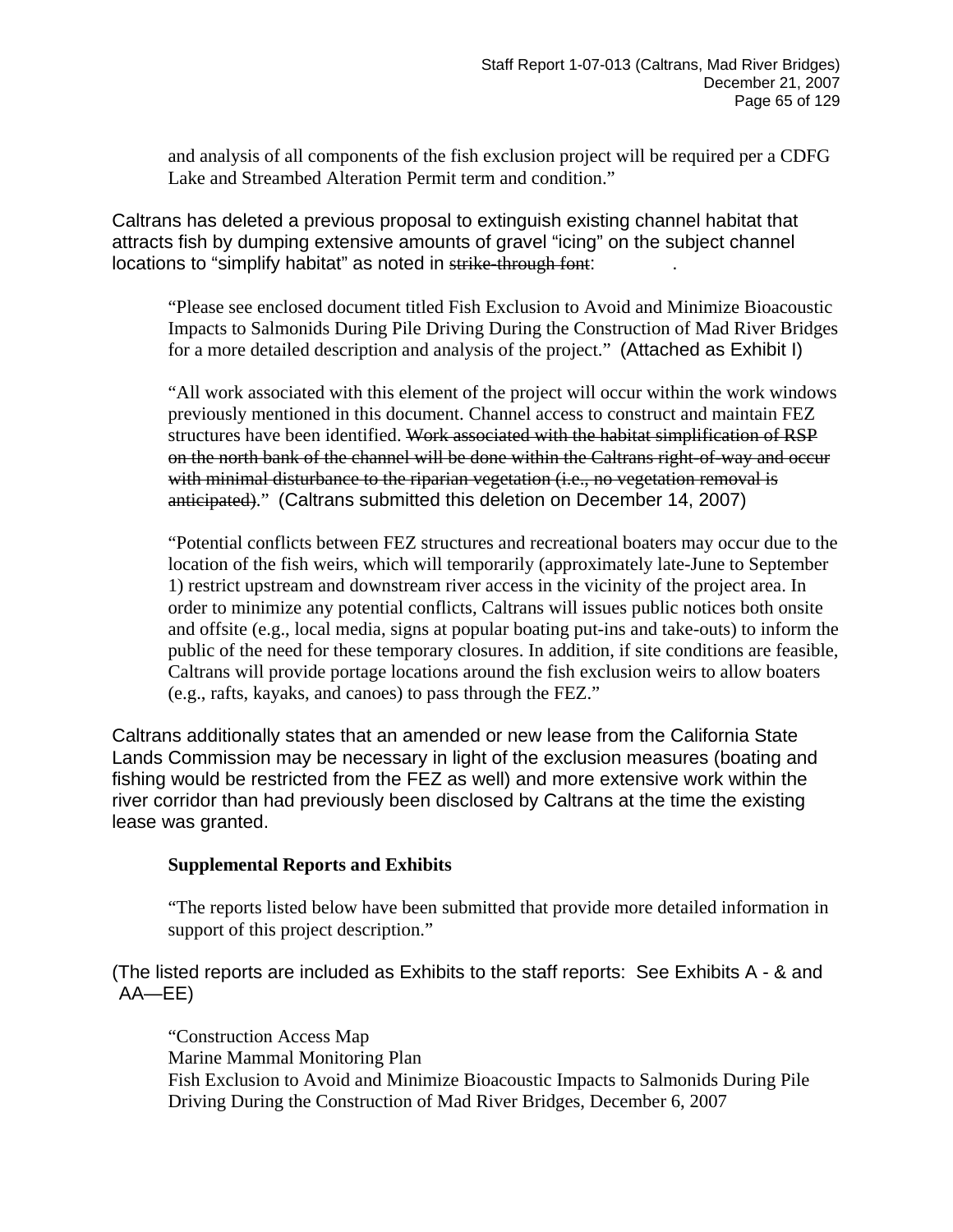Bioacoustic Footprint and Proposed Fish Exclusion Zone Map Constructibility Alternatives Analysis Fish Weir Background Information ADL Mapping Analysis of Pile Driving Noise Impacts to Listed Salmonids for the Mad River Bridge Replacement Project. August 23, 2007 (Revised November 5, 2007) Supplemental Pile-Driving Noise Analysis for the Mad River Bridge Replacement Project – DRAFT: November 2, 2007 Mad River Bridge Replacement Project: Evaluation of Underwater Noise Generated by Use of Smaller Piles (30-inch-Diameter) – DRAFT: November 6, 2007 Mad River Bridges Replacement, On-Site Wetland and Riparian Mitigation and Monitoring Plan, November 2007 Old Samoa Parcel Conceptual Mitigation Plan, November 2007 Water Pollution Control Program for Mad River Bridge – Brushing Only" (and Mitigated Negative Declaration, Mad River Bridges, Caltrans June 17, 2005)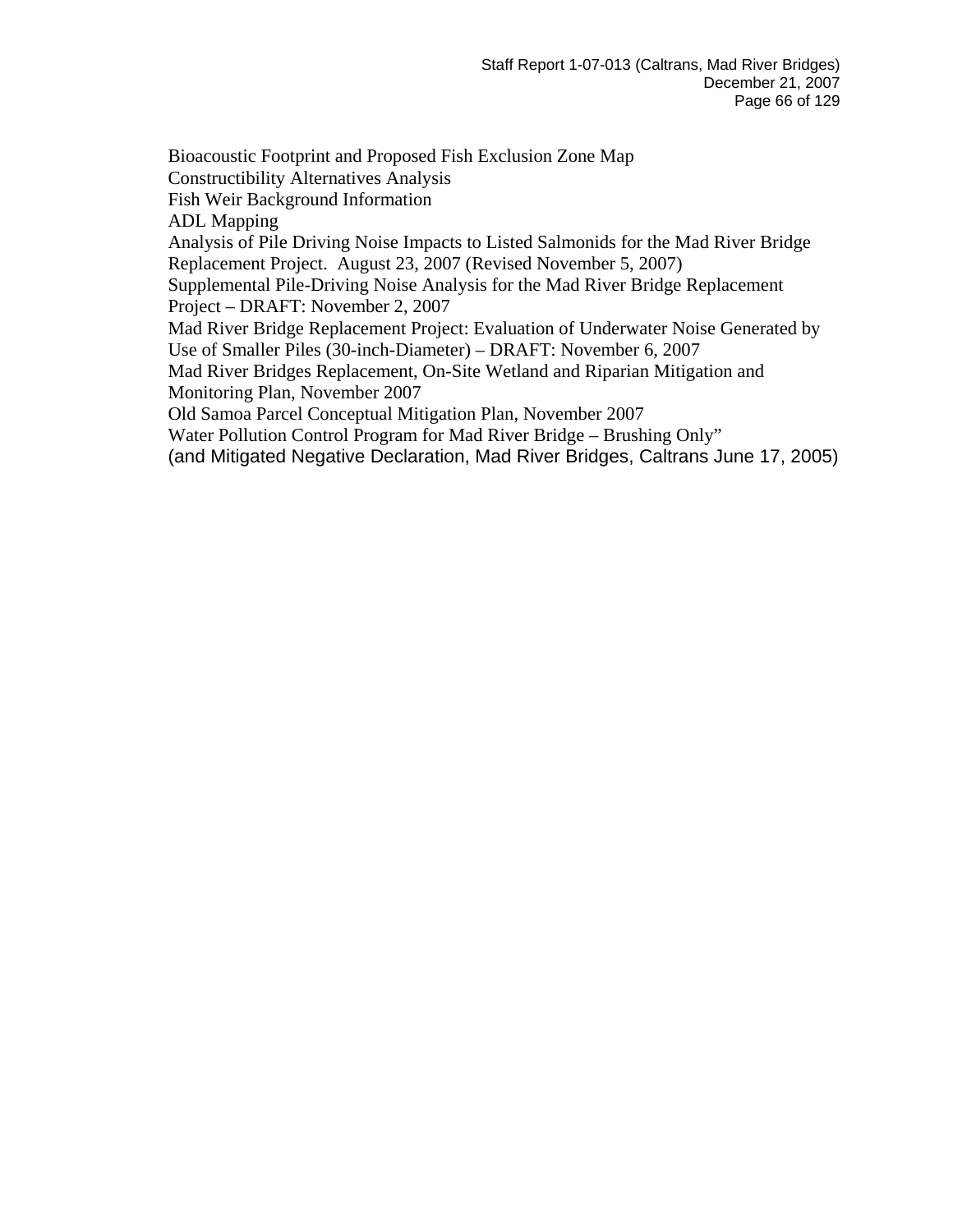# **4.3 CONFORMITY TO THE COASTAL ACT, CHAPTER 3**

## **4.3.1 WETLAND FILL, WATER QUALITY, STREAM ALTERATION, and ENVIRONMENTALLY SENSITIVE HABITAT/SPECIES**

### **4.3.1.1 Standard of Review: Applicable Coastal Act Definitions and Policies**

Chapter 2 of the Coastal Act establishes the following pertinent definitions:

Section 30106 of the Coastal Act defines development, in part, as:

"removing, dredging, mining, or extraction of any materials."

Section 30108.2 of the Coastal Act defines fill as:

"the placement of earth or other substance or material in a submerged area*.*"

#### Section 30107.5 Environmentally sensitive area

 "Environmentally sensitive area" means any area in which plant or animal life or their habitats are either rare or especially valuable because of their special nature or role in an ecosystem and which could be easily disturbed or degraded by human activities and developments.

#### Section 30108 Feasible

 "Feasible" means capable of being accomplished in a successful manner within a reasonable period of time, taking into account economic, environmental, social, and technological factors.

Chapter 3 of the Coastal Act sets forth the following pertinent policies and provisions:

Sections 30230 and 30231 of the Coastal Act address the protection of coastal water quality and marine resource:

#### Section 30230 states:

Marine resources shall be maintained, enhanced, and where feasible, restored. Special protection shall be given to areas and species of special biological or economic significance. Uses of the marine environment shall be carried out in a manner that will sustain the biological productivity of coastal waters and that will maintain healthy populations of all species of marine organisms adequate for long-term commercial, recreational, scientific, and educational purposes.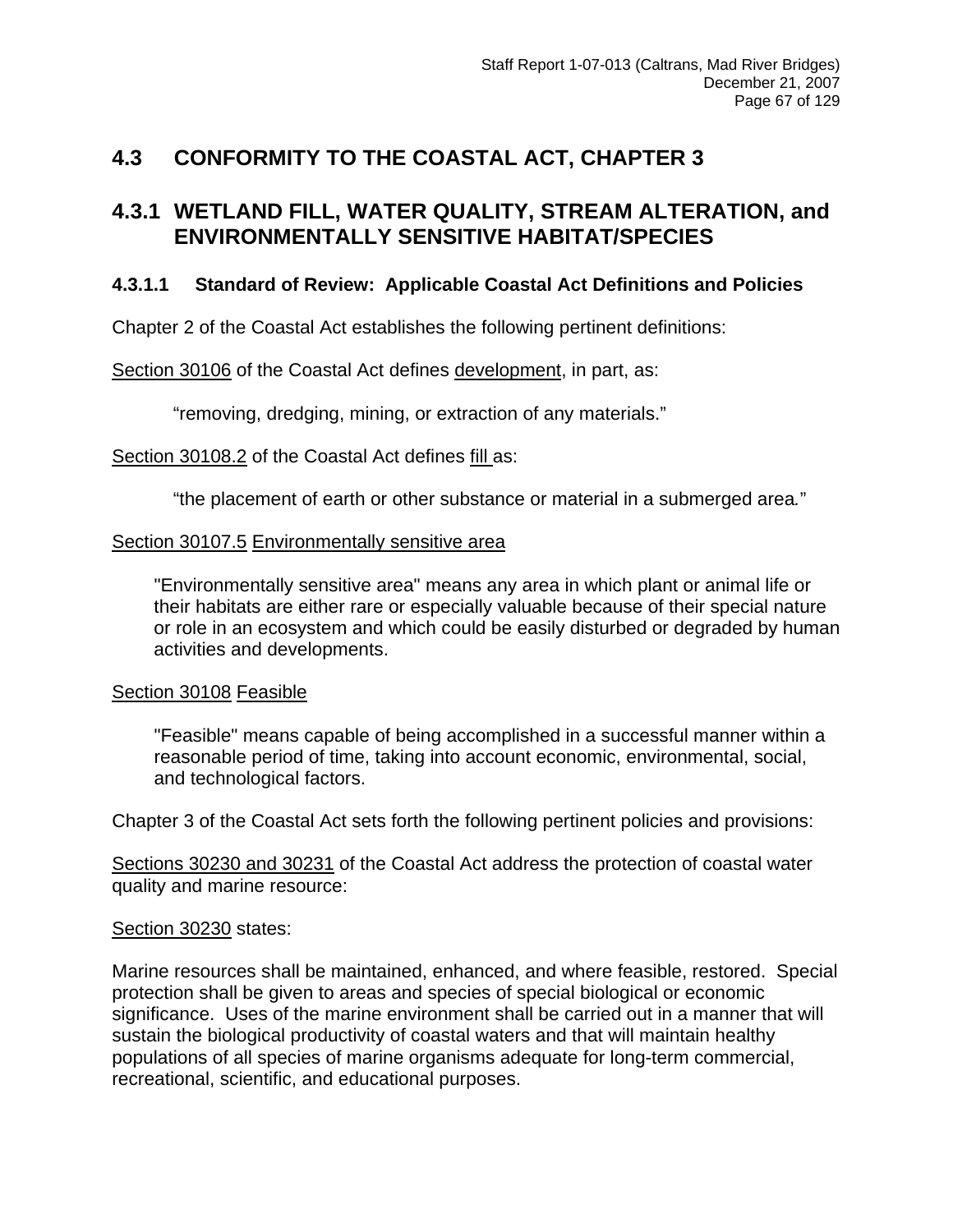Section 30231 states:

The biological productivity and the quality of coastal waters, streams, wetlands, estuaries, and lakes appropriate to maintain optimum populations of marine organisms and the protection of human health shall be maintained and, where feasible, restored through, among other means, minimizing adverse effects of wastewater discharges and entrainment, controlling runoff, preventing depletion of ground water supplies and substantially interference with the surface water flow, encouraging, wastewater reclamation, maintaining natural vegetation buffer areas that protect riparian habitats, and minimizing alteration of natural streams*.* 

Section 30233 of the Coastal Act provides as follows, in pertinent part:

(a) The diking, filling, or dredging of open coastal waters, wetlands, estuaries, and lakes shall be permitted in accordance with other applicable provisions of this division, where there is no feasible less environmentally damaging alternative, and where feasible mitigation measures have been provided to minimize adverse environmental effects, and shall be limited to the following: (*emphasis added)*

**Market Additional Contract Additional Contract** (5) Incidental public service purposes, including but not limited to, burying cables and pipes or inspection of piers and maintenance of existing intake and outfall lines.

Section 30240 of the Coastal Act addresses the protection of sensitive habitat and species, and states in pertinent part:

 (a) Environmentally sensitive habitat areas shall be protected against any significant disruption of habitat values, and only uses dependent on those resources shall be allowed within those areas.

(b) Development in areas adjacent to environmentally sensitive habitat areas and parks and recreation areas shall be sited and designed to prevent impacts which would significantly degrade those areas, and shall be compatible with the continuance of those habitat and recreation areas.

The Coastal Act additionally recognizes the importance of, and protects, fishing:

Section 30234.5 Economic, commercial, and recreational importance of fishing

The economic, commercial, and recreational importance of fishing activities shall be recognized and protected.

Section 30235 Construction altering natural shoreline

Revetments, breakwaters, groins, harbor channels, seawalls, cliff retaining walls, and other such construction that alters natural shoreline processes shall be permitted when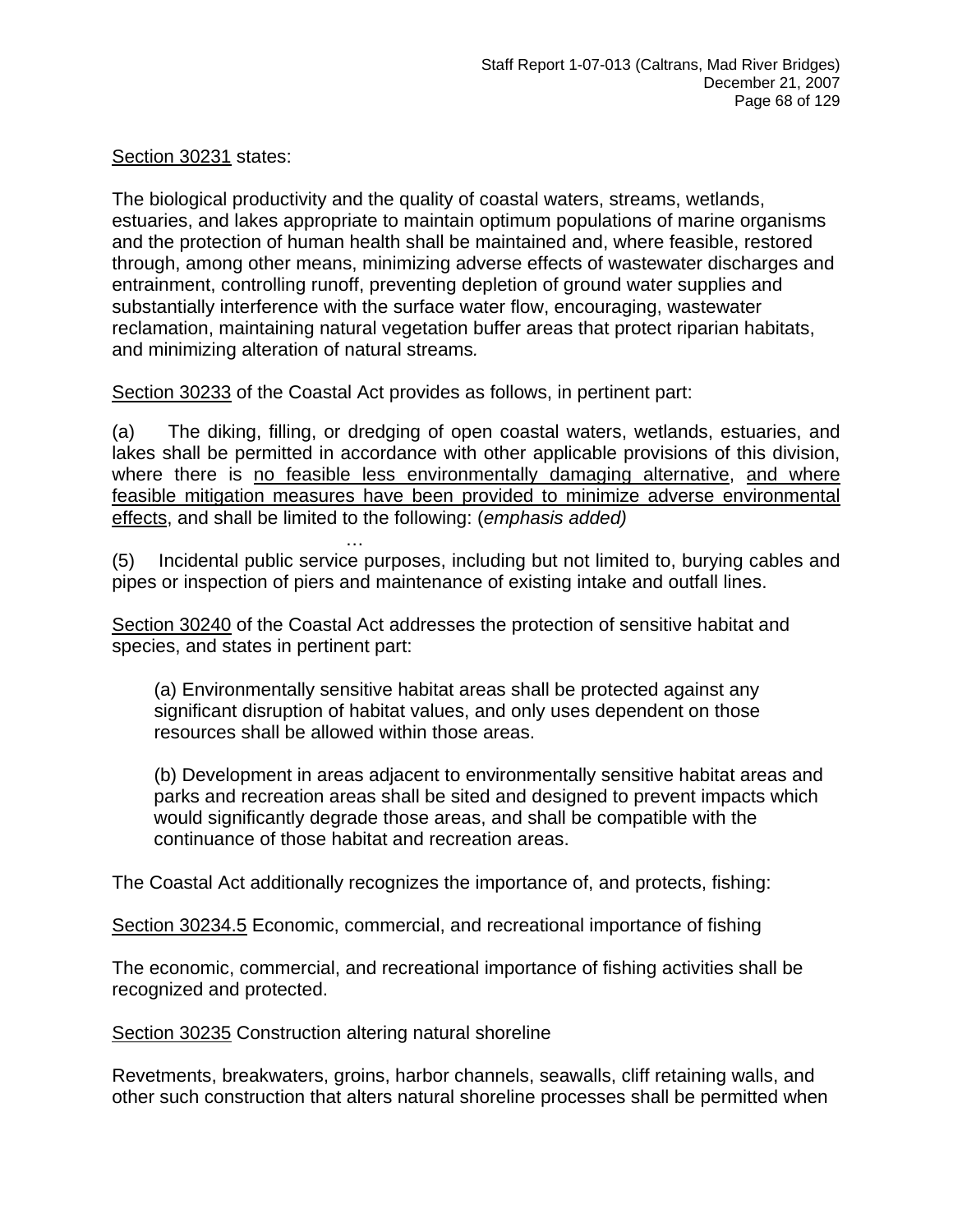required to serve coastal-dependent uses or to protect existing structures or public beaches in danger from erosion, and when designed to eliminate or mitigate adverse impacts on local shoreline sand supply. Existing marine structures causing water stagnation contributing to pollution problems and fish kills should be phased out or upgraded where feasible.

### Section 30236 Water supply and flood control

Channelizations, dams, or other substantial alterations of rivers and streams shall incorporate the best mitigation measures feasible, and be limited to (l) necessary water supply projects, (2) flood control projects where no other method for protecting existing structures in the floodplain is feasible and where such protection is necessary for public safety or to protect existing development, or (3) developments where the primary function is the improvement of fish and wildlife habitat.

Section 30240 Environmentally sensitive habitat areas; adjacent developments

(a) Environmentally sensitive habitat areas shall be protected against any significant disruption of habitat values, and only uses dependent on those resources shall be allowed within those areas.

(b) Development in areas adjacent to environmentally sensitive habitat areas and parks and recreation areas shall be sited and designed to prevent impacts which would significantly degrade those areas, and shall be compatible with the continuance of those habitat and recreation areas.

### **4.3.1.2 Analysis**

The above policies set forth a number of different limitations on what development projects may be allowed in coastal wetlands, sensitive habitat areas, and coastal waters, or that may affect sensitive species. In situations, as here, where the impacts occur in a wetland area that is also ESHA, the more specific provisions of section 30233 control over the more general provisions of 30240. For analysis purposes, the limitations can be grouped into four general categories or tests. These tests are:

- **that the purpose of the filling, diking, or dredging is for one of the specific uses allowed (Section 30233);**
- **that the project has no feasible less environmentally damaging alternative (Section 30233);**
- **that feasible mitigation measures have been provided to minimize adverse environmental effects (Section 30233); and**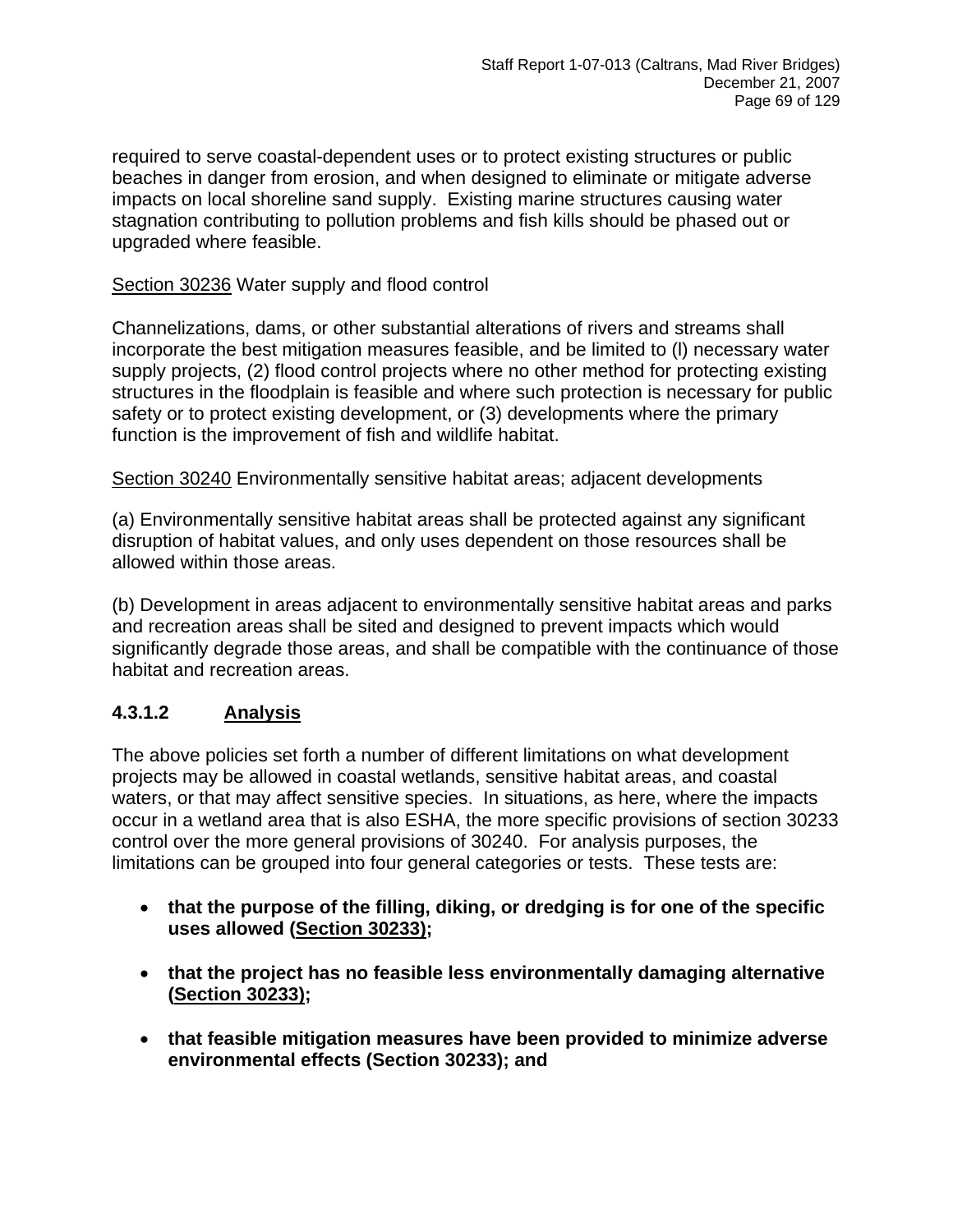• **that the biological productivity and functional capacity of the habitat shall be maintained, enhanced and restored (Sections 30230, 30231)**.

#### **Permissible Use for Fill of Wetlands**

Caltrans proposes to install the foundations for the proposed bridges within the Mad River corridor, in areas delineated as wetlands. Therefore, the proposed project constitutes the dredging and filling of wetlands as defined by the Coastal Act and is subject to review by the Commission for consistency with the requirements of Coastal Act Section 30233 and other applicable policies and provisions of the Coastal Act.

The **first test** under Section 30233 for such a project is whether the fill/dredging is for one of the allowable uses under Section 30233(a). The relevant category of use listed under Section 30233(a) that relates to the proposed bridge replacement is subcategory (4), stated as follows:

(4) Incidental public service purposes, including but not limited to, burying cables and pipes or inspection of piers and maintenance of existing intake and outfall lines.

Thus, the Commission must determine whether the fill associated with the proposed project is for a use allowable under Section 30233(a)(5), i.e., that it is for a public purpose, and in addition, that it is for an "incidental" public purpose.

The Commission has in the past determined that the fill for certain highway safety improvement projects that did not increase vehicular capacity was considered to be for an "incidental public service" pursuant to the requirements of Coastal Act Section 30233(a)(4). In reaching such conclusion, the Commission has typically determined that a bridge replacement is a public safety project – and thus is undertaken for a public purpose -- and further, that the project is incidental to "something else as primary." That is, the project is a public safety project incidental to the primary transportation service provided overall by the existing highway. This finding is supported in part on the basis that the subject bridge project is not part of new route or highway expansion.

As such, the proposed project – the replacement of the existing bridged crossing of the Mad River on Highway 101 – is for an incidental public purpose within the meaning of Section 30233(a)(4).

#### **Conclusion: first test under 30233 (allowable use)**

Therefore, for the reasons set forth above, the Commission finds that the proposed project constitutes an incidental public service, and thus **is an allowable use** for placement of fill within a wetland, pursuant to Section 30233(a)(4) of the Coastal Act.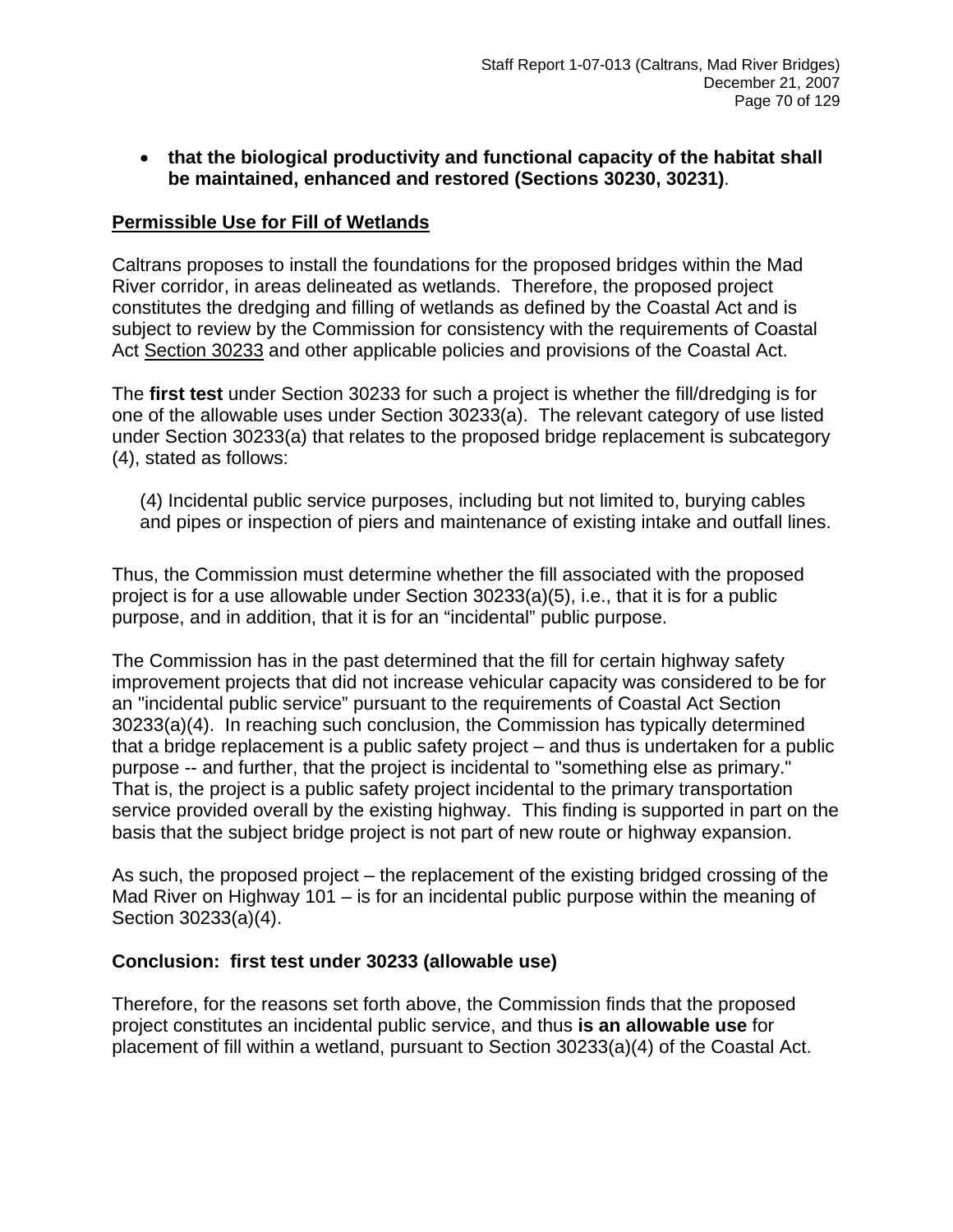#### **Feasible, Less Environmentally Damaging Alternatives to the Proposed Project**

The **second test** of Section 30233(a) is whether there are **feasible less environmentally damaging alternatives** to the proposed project. Coastal Act Section 30108 set forth above defines "feasible" as follows:

'Feasible' means capable of being accomplished in a successful manner within a reasonable time, taking into account economic, environmental, social, and technological factors.'

The Coastal Act requires, and widely accepted principles of sound environmental planning – including those principles incorporated into the California Environmental Quality Act (CEQA) additionally dictate-- that adverse impacts on the environment be avoided if possible as a first priority when considering a proposed project.

Where a searching analysis determines that adverse impacts on the environment posed by the proposed project cannot be feasibly avoided through the selection of a different alternative, the Coastal Act, CEQA, and environmental planning principles further require the further consideration of alternatives that would reduce the unavoidable adverse impacts on the environment posed by the subject project.

Only after determining that a proposed project's adverse impacts on the environment cannot be feasibly avoided or further reduced does the consideration of mitigation for adverse impacts arise, as discussed below.

Therefore, the Commission must undertake a hierarchal alternatives analysis that would: a) avoid adverse impacts on the environment, and b) reduce adverse impacts. If the Commission cannot, through such analysis, conclude that the proposed project is one for which "there is no feasible less environmentally damaging alternative" then the Commission must deny the proposed application for the subject coastal development permit and the further review required under Coastal Act Section 30233 is terminated.

If, however, the Commission analyzes the alternatives to the project and determines that there is no feasible less environmentally damaging alternative, then the Commission review of the subject project proceeds through the remaining tests of Section 30233 and the other applicable policies and provisions of the Coastal Act.

Thus, the second test of Coastal Act Section 30233 - the alternatives analysis -requires that the Commission examine all feasible alternatives to the proposed project that would avoid or reduce the project's adverse impacts on coastal resources, as set forth below.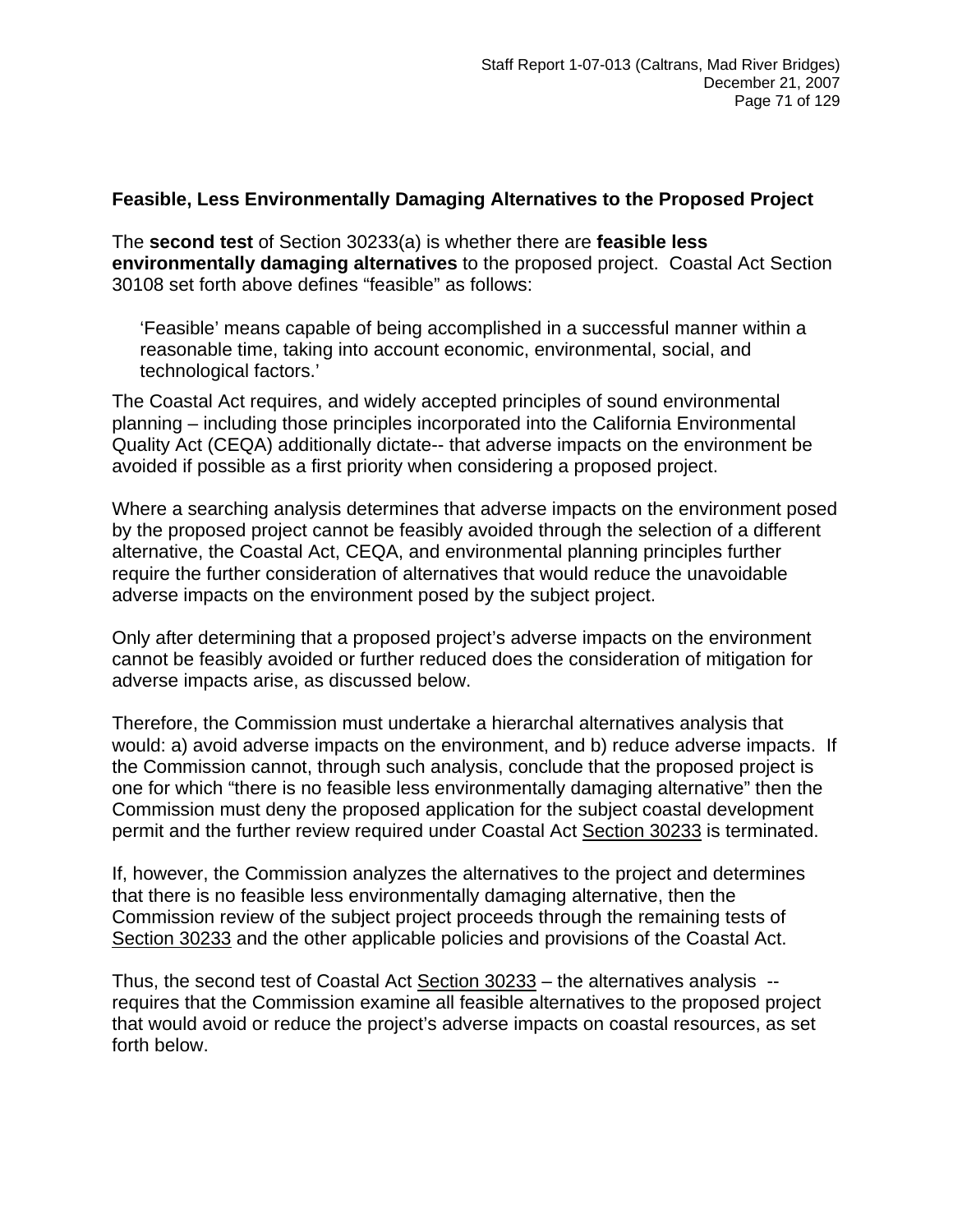Proposed Project: The applicant has submitted a series of revised project descriptions for the proposed project, but the fundamental proposal to replace the two existing bridges with a new, wider pair of bridges west of the existing crossing remains more-orless the same since it was identified as the leading alternative by Caltrans in 2003 (see also the Mitigated Negative Declaration, June 17, 2005, approved by Charles C. Fielder, Director, District 1, Caltrans, and attached hereto as Exhibit A).

Based on the most recent information submitted by Caltrans, the four most significant adverse impacts that the proposed project would have on coastal resources include:

**1. Disturbance of the Mad River channel habitat**, which includes essential fish habitat, and potential water quality impacts.

 - 2.1 acres (8.5 acres total) of disturbance within the river channel annually for approximately four construction years for temporary crossings and construction areas sufficient for the pair of large cranes and massive diesel impact hammer necessary to drive 7-foot-diameter steel shell piles. (previously scoped by Caltrans as 0.6 acres).

 - Caltrans did not previously, and does not presently propose any mitigation for this impact.

**2. Permanent Impacts to wetlands**, including riparian habitat within the Mad River corridor.

- approximately 2 acres of wetlands would be permanently impacted. (previously scoped by Caltrans as less than one acre).
- Caltrans presently proposes to mitigate 1:1 by replanting wetland vegetation on-site and to mitigate an additional 3:1 offsite; Caltrans previously proposed to mitigate off-site by planting riparian species around stormwater runoff ponds owned by the McKinleyville Community Services District.

## **3. Permanent conversion of prime agricultural lands**

- 3.58 acres of prime agricultural lands would be permanently converted to highway use, slightly more than Caltrans originally estimated.

**4. Hydroacoustic impacts to fish and other species associated with piledriving** 7-foot-diameter steel shell piles (as well as smaller temporary piles) for the bridge foundations.

- Caltrans biologists estimated in July 2007 that 10,000 to 50,000 state and federally listed salmonids could be killed directly by two seasons of the proposed pile-driving if conducted as proposed by Caltrans, without any additional protective measures.
- Caltrans did not identify this impact in the Mitigated Negative Declaration or the application for the subject coastal development permit, or in any state or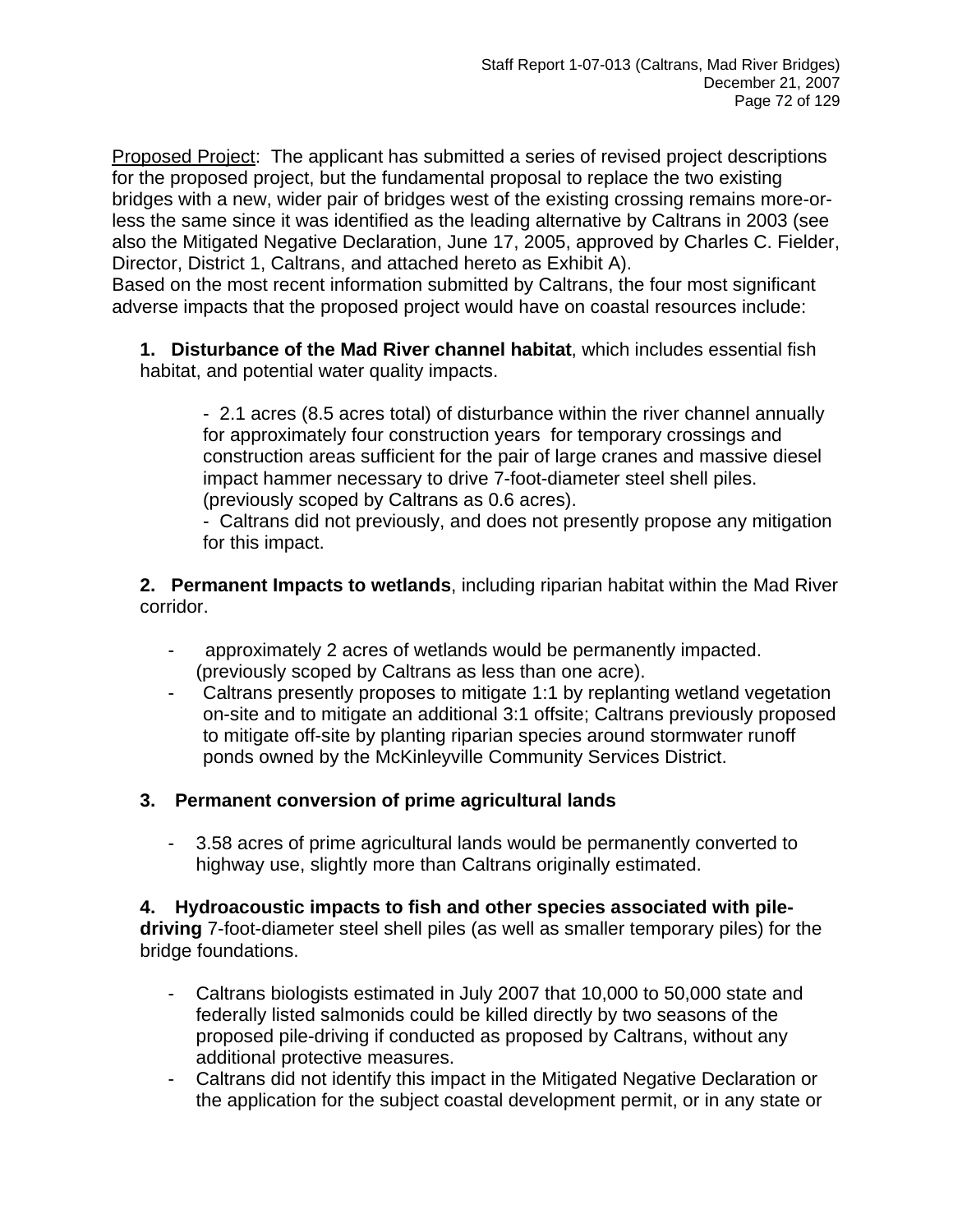federal applications for project review, and therefore proposed no mitigation prior to a series of iterative proposals submitted and refined between August 2007 and the present.

- Caltrans presently proposes to reduce the impacts to salmonids by building a "Fish Exclusion Zone" of weirs and nets up and down river as much as 200 linear meters (1,312 linear feet) from the pile-driving source, and to install a 3 foot-wide fish migration passageway down the center of the stream corridor for intermittent fish passage when pile-driving is interrupted. These measures are somewhat experimental (but would be monitored and managed adaptively), and the installation and de-population will result in take of species.

Depending on the extent of the exclusion area, fish take for the exclusion alone would range from 858 listed salmonids to 4,926 listed salmonids (based on preliminary rough estimates prepared by Caltrans in December of 2007, that do not take future lost reproductive contributions into consideration, but which also rely on preliminary worst-case estimates that could be revised as the result of baseline surveys that will be performed in 2008).

- Scenario 1: Drive one pile section per day: Exclusion area 90 meters (180 total linear meters) up and down stream from pile-driving (590 linear feet x 200-foot-channel = 118,000 sq. ft. exclusion area)
- Scenario 2: Drive more than one pile section per day Exclusion area 200 meters (400 total linear meters) up and down stream from pile-driving (1,312 linear feet x 200-foot-channel = 262,400 sq. ft. exclusion area)

The four key impact areas do not represent the only project impacts, but the most significant impacts, and thus the impacts of most interest for purposes of the **second test** under Coastal Act Section 30233: that is, **whether there are feasible alternatives to the proposed project that would avoid or reduce the project's adverse impacts on coastal resources.** 

## **Evaluation of Potential Alternatives**

The following potential alternatives to the proposed project have been identified, evaluated for potential to avoid or reduce the project's adverse impacts on coastal resources, and tested for feasibility by Caltrans:

**Alternative 1: No project (retain existing bridges).** The no-project alternative would retain the two existing bridges, which, as explained in the "purpose" section of this report, would not provide the scour and seismic remediation deemed necessary by Caltrans to ensure public safety. The existing bridges are aging, unstable, outdated,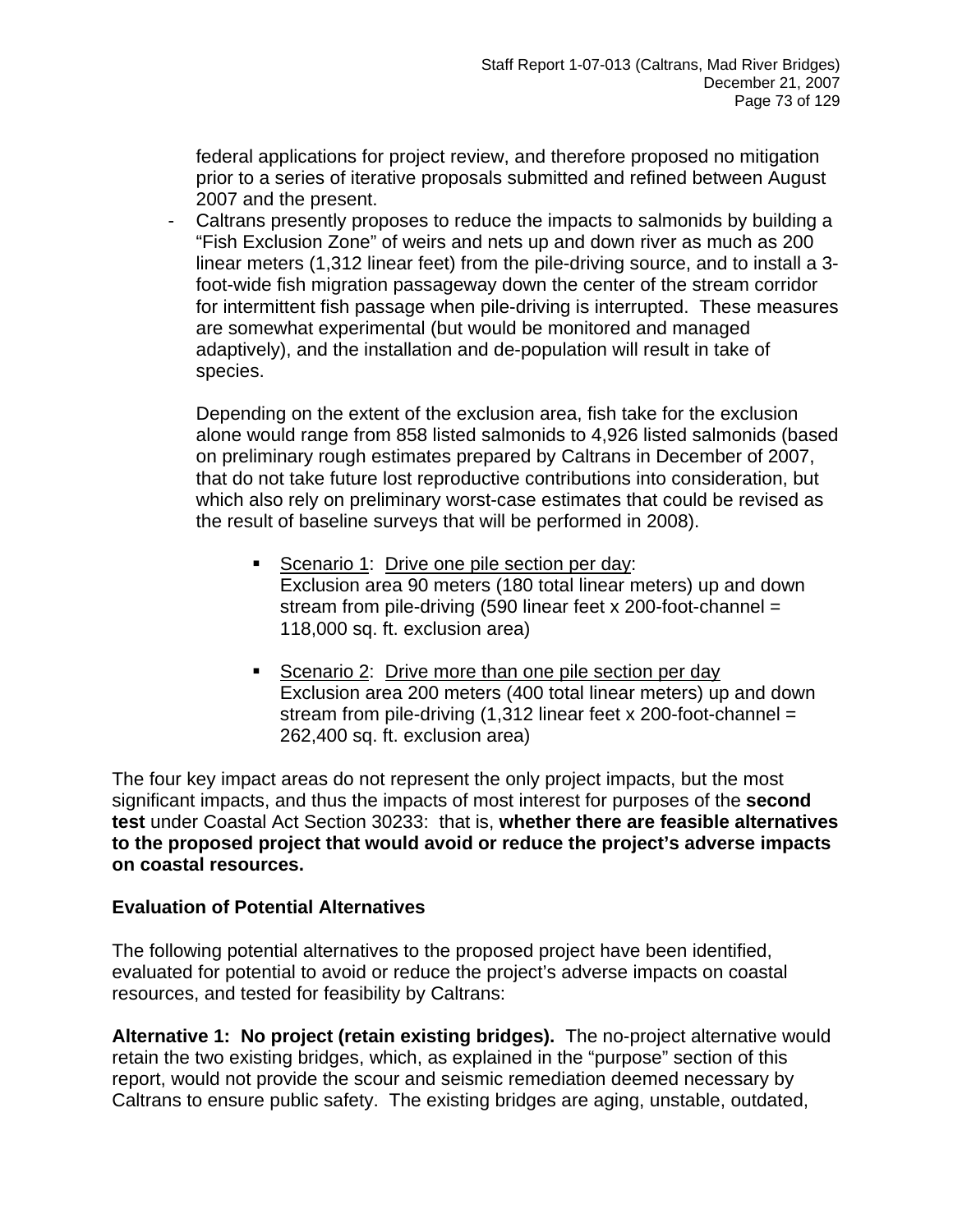and structurally deficient according to Caltrans. Therefore, although the "no project" alternative would avoid most of the significant, adverse impacts to coastal resources that are posed by the project presently proposed, this apparent benefit would disappear if the bridges ultimately fail. Such failure would result in the need for emergency replacement of the bridge(s) and the subject construction would almost certainly take place within the sensitive habitat of the Mad River corridor without the detailed advanced planning and mitigation that would otherwise occur through the customary regular permitting process. Further, Caltrans determined that this alternative was infeasible as it did not meet the stated purpose and need of the project. Therefore this alternative is not a lesser environmentally damaging feasible alternative to the proposed project as conditioned.

**Alternative 2: Build a single bridge on one foundation system, instead of a pair of bridges as proposed.** This alternative would recycle most of the footprint of the bridges in the existing crossing locations through some form of the construction technique known as "half-width construction." This is a common method of bridge installation where space is severely constrained for some reason, and is technically possible at the subject location. Conserving the footprint of disturbance of the existing bridges would reduce the total extent of agricultural impacts and the removal of wetland vegetation, but would likely not change the extent of stream channel impacts during construction. If it is assumed that the pile sizes would be the same as presently proposed, this alternative would likely have impacts on listed salmonids and other aquatic organisms similar to those posed by Caltrans' proposed project.

Half-width construction typically requires one-way traffic control, detours, or both. The proposed project is projected to require at least four (4) years – and possibly five (5) years to complete construction. Caltrans has determined that one-way traffic control or shrinking the U.S. Highway 101 down to even one lane in each direction, for such an extended period of time, would cause significant traffic back-ups and/or would induce drivers to seek alternative routes, thereby overcrowding frontage roads that are not designed to safely handle such significant overflow. This means that the safety risks of traffic management necessary to undertake half-width construction and build the new bridge as one wider bridge rather than two separate bridges would be unacceptable. For this reason, Caltrans determined that this alternative is infeasible. Therefore this alternative is not a lesser environmentally damaging feasible alternative to the proposed project as conditioned.

**Alternative 3: Build the new bridges on the east side of the existing crossing, instead of the west side as proposed.** Caltrans considered this alternative, but determined that the impacts on agriculture and wetlands would be the same as, or potentially worse than, the project as proposed. Stream channel impacts and impacts to fisheries, etc., would otherwise be similar to those posed by the proposed project. Caltrans rejected this alternative because it represented no savings in environmental impacts and could have required removal of an architecturally significant farmhouse, and a dairy, and would not have favorably resolved the geometric (alignment) issues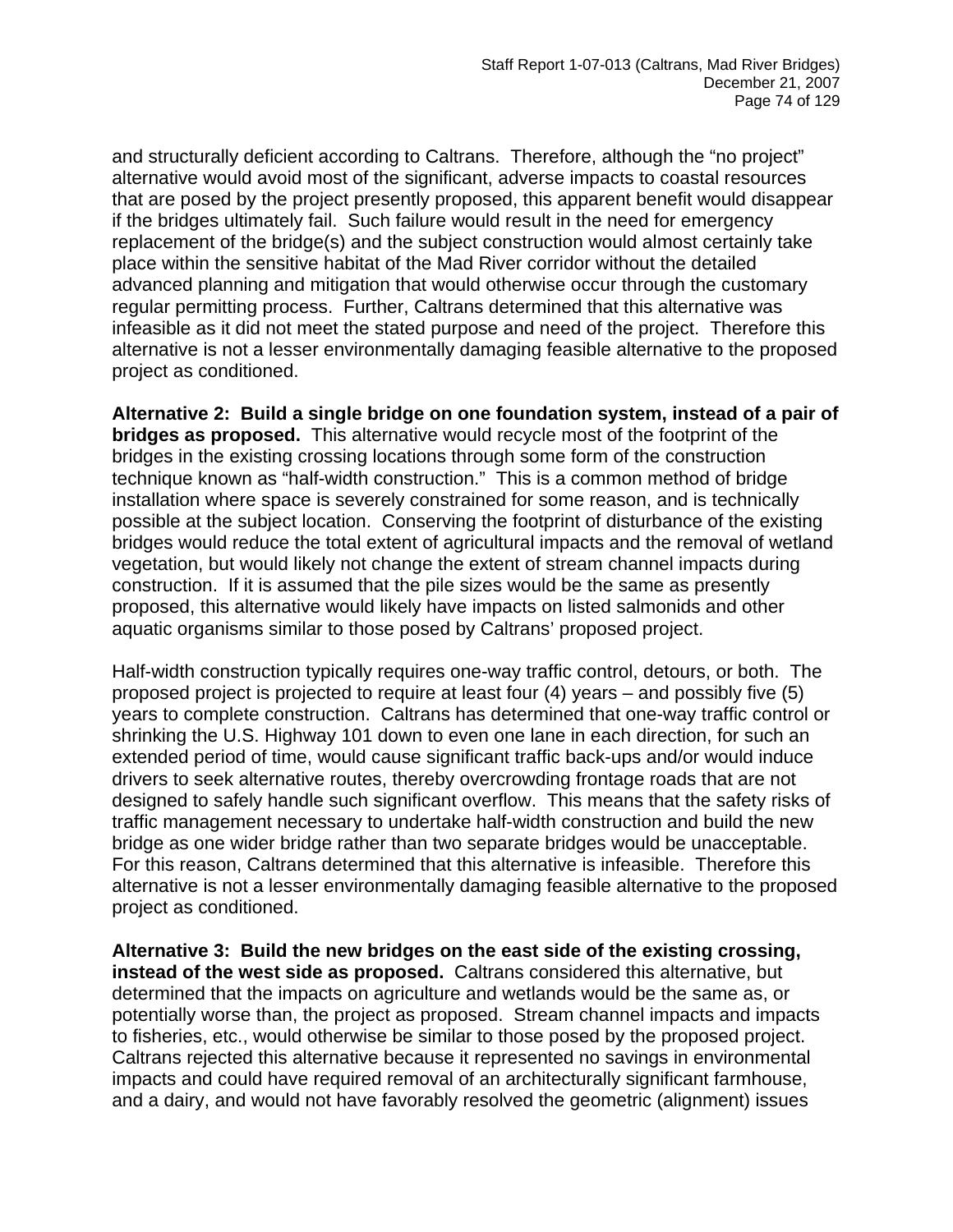that Caltrans finds necessary to improve operational conditions and thus protect public safety. Caltrans determined that the impacts of this alternative would likely be worse than those posed by the proposed project and that this alternative would not fully meet the operational improvements Caltrans seeks. Therefore this alternative is not a lesser environmentally damaging feasible alternative to the proposed project as conditioned.

**Alternative 4: Build the new bridges with more, but smaller piles grouped together in concrete footings excavated below the river bottom/covered up by river gravels after construction** (Caltrans is currently using this method to build new highway bridges over the Van Duzen River, on Highway 101 in Humboldt County near Fortuna, and over the Ten Mile River on Highway 1, in Mendocino County, north of Ft. Bragg). This alternative relies on conventional pile-driving techniques but with the use of a smaller diesel impact hammer that could be rigged with a conventional one-crane system (thus reducing the footprint of impacts associated with heavy-sized construction equipment in the channel and reducing the amount of access grading and vegetation preparation necessary to get the equipment in place).

The primary potential benefit of this alternative centers on the reduced size of the piles necessary to construct the bridges under this option and resultant potential reductions in the related hydroacoustic impacts on fish. The smaller piles can also be installed through the use of one ordinary crane, rather than the two large cranes that are required just to lift the oversized impact hammer that is necessary to drive 7-foot-diameter heavy piles (to drive 8-foot-diameter piles for Stony Creek Bridge in Glenn County, the Caltrans contractor used a hammer that weighed about 250,000 pounds- See Exhibit 3).

The difference in scale between the equipment necessary to install 30-inch-diameter piles versus 7-foot-diameter piles would reduce the extent of impacts within the stream channel (see Exhibit 3 for a series of photographs of a Caltrans bridge installation that used the heavy piles – staging and construction footprint is proportional to the number and size of the pieces of equipment necessary to undertake the work).

On the other hand, the use of smaller piles requires that many more piles be installed. Caltrans estimates that twenty 30-inch-diameter steel shell piles would be necessary to replace one of the 7-foot –diameter piles that Caltrans proposes to use for the Mad River Bridges.

The agricultural and riparian wetland impacts of this alternative are unlikely to be reduced significantly compared to the extent of the impacts to these resources posed by the proposed project. The principal difference between Alternative 4 and the proposed project is that Alternative 4 would have a lessened in-channel physical disturbance footprint due to the reduced size and number of cranes, etc., that would be required. Peak decibels generated by pile-driving would also be reduced through Alternative 4 because of the likely reduction in sound impacts associated with hammering a more slender steel shell pile with a smaller impact hammer. As discussed below, however, Caltrans maintains that the increased number of smaller piles would result in a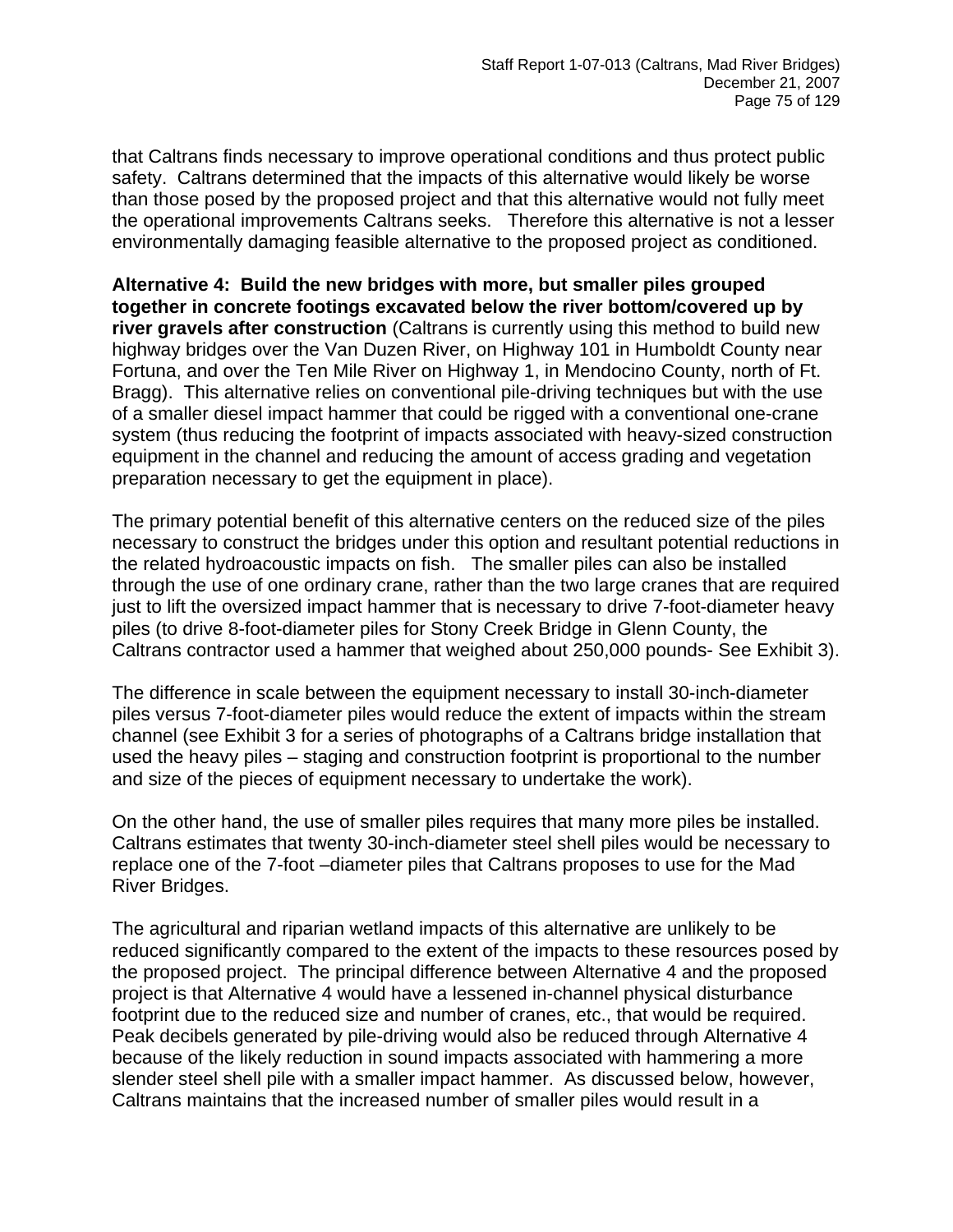cumulative sound impact footprint that exceeds the cumulative sound impact footprint for the larger piles due to the increased number of total pile strikes Caltrans assumed would be required for the installation of the smaller piles.

Caltrans retained consultants to prepare a draft hydroacoustic impact analysis of this alternative at the request of Commission staff (Exhibits E, F, and G contain the hydroacoustic impact reports and supplement). The consultants concluded that while peak decibels would be reduced through the use of the smaller piles, cumulative sound impacts would be increased under this alternative because it would require more hammer blows to set the smaller piles.

Commission staff and the staff of the National Marine Fisheries Service questioned the Caltrans' consultants' conclusions, however, because among other issues, the consultant's conclusions were based on a limited sample of pile-driving data generated on the Ten Mile River project during 2007, where pile driving difficulties have resulted in the need to use far more total hammer strikes per pile in some locations than even Caltrans previously predicted. This is not likely to be a normal pile-driving outcome, but rather represents site-specific problems at the Ten Mile location. Caltrans determined, however, that only empirical data drawn from riverine pile-driving could be used to estimate the cumulative hydroacoustics footprint. This restriction makes the analysis difficult because although Caltrans has numerous examples of projects where such piledriving has occurred, Caltrans rarely monitors the hydroacoustic impacts produced by these projects, and thus there is a dearth of empirical evidence that meets the standard Caltrans imposed. The standard of only relying on empirical data, therefore, can have the consequence of skewing the data because the limited sampling available has been taken from a context that may not likely to represent other sites (such as the Mad River) accurately.

However, without prejudice to the ultimate resolution of whether a higher number of smaller piles would produce greater cumulative pile-driving impacts compared with fewer, but much larger steel shell piles (driven at the same location), Caltrans eliminated this alternative from further consideration for unrelated reasons. Caltrans determined in September 2007 that pursuing the ultimate answer to the hydroacoustics comparison question was not important (and thus Caltrans did not direct that the draft reports for the smaller piles be finalized) because Caltrans had other reasons, amounting to dismissal for feasibility, that are more fully explained in the five-page "Caltrans District 1 Response to California Coastal Commission Staff Request for More Information on Mad River Bridges – Constructibility/Alternatives Analysis" attached hereto as Exhibit M.<sup>10</sup>

 $\overline{a}$ 

<span id="page-75-0"></span> $10$  Caltrans notes that Exhibit M was principally prepared by Matt Brady, a licensed professional engineer and the Assistant Director of Caltrans District 1. Mr. Brady indicates that his contribution to Exhibit M was specifically the "constructability" analysis.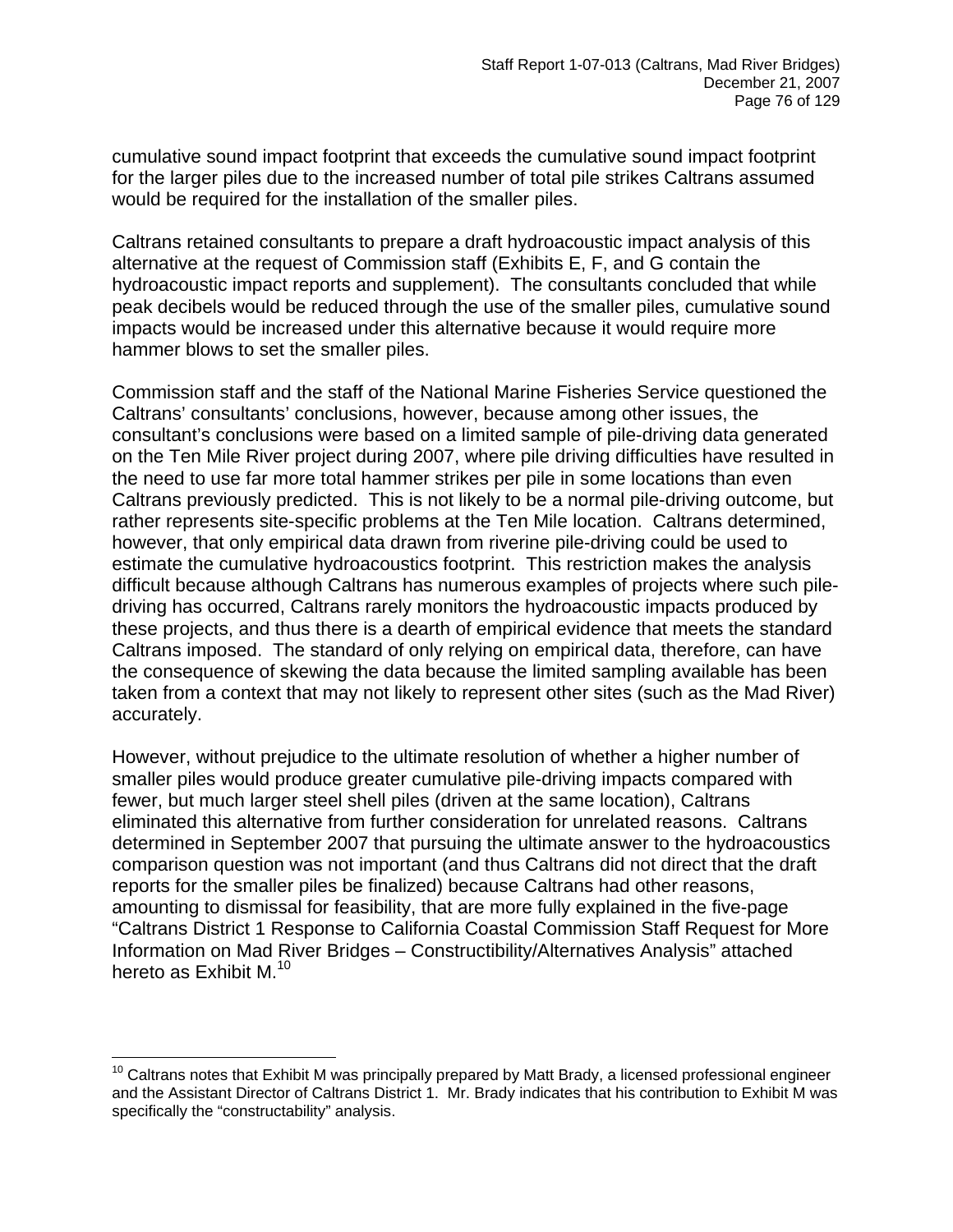The primary reason that Caltrans deems the use of smaller piles to be infeasible does not relate directly to hydroacoustic issues. The smaller piles require the installation of a concrete footing to spread bridge load among the group of piles, and although this footing would be finished at an elevation completely covered afterward by the natural river channel (and thus would be "ecologically invisible"), Caltrans believes that river scour is still occurring in the Mad River and that such a footing could eventually be exposed. Although others dispute that scour is continuing in the Mad River, Caltrans points to site-specific evidence that scour is continuing within the Mad River at the very location of the Mad River bridges (Exhibit M). Therefore, based on this site-specific evidence and Caltrans' bridge analysis expertise, Alternative 4 is infeasible. Therefore, this alternative is not a less environmentally damaging feasible alternative to the proposed project as conditioned.

**Alternative 5: Build the new bridges with smaller piles as above, but install the piles via the use of "Silent Piler Technology"** that, where deployed, virtually eliminates hydroacoustic impacts at levels of biological concern. (See Exhibits 4 and 5). This alternative would rely on a different type of pile installation system that does not require impact hammering to drive in piles. The principal benefit of this would be the elimination of most – if not all -- of the biologically significant levels of hydroacoustic impacts that arise from impact hammer driving of even smaller piles.

Commission staff requested that Caltrans evaluate the alternative of using the "Silent Piler" technology, which relies on hydraulic installation as an alternative method of pile installation. Caltrans provided a supplemental alternatives analysis thereafter, (Exhibit M, November 2007) but the analysis was silent about the potential use of this technology. Additional information submitted by Caltrans in December 2007 provided no other consideration of Silent Piler technology (See Exhibits 4 and 5). However, other evidence in the record indicates that the reason Caltrans dismissed the Silent Piler without further analysis is because the Silent Piler may not have the capacity to drive the heavy 7-foot-diameter piles that Caltrans intends to use for the Mad River Bridges project. The Silent Piler technique has been approved for use by Caltrans (Exhibit 4) and has been deployed successfully (Exhibit 5) in actual projects, but appears to be a technology more suitable to the 30-inch-diameter piles. The Silent Piler for the same reasons that Alternative 4 was dismissed: the smaller piles would require a concrete footing that Caltrans deems unsuitable for the conditions in the Mad River and thus the method of installing the smaller piles, whether by impact hammer or hydraulic techniques, is rendered moot. The Silent Piler technique is considered to be infeasible on this basis. Therefore, this alternative is not a less environmentally damaging feasible alternative to the proposed project as conditioned.

**Alternative 6: Build the new bridges with 5-foot-diameter steel shell piles** (as used on the Humboldt Bay Bridges) instead of the proposed 7-foot-diameter steel shell piles. Construction could be managed with conventional single crane system, piledriving acoustic impacts would be reduced but by an unknown amount. This alternative would not reduce the agricultural or riparian wetland impacts of the proposed project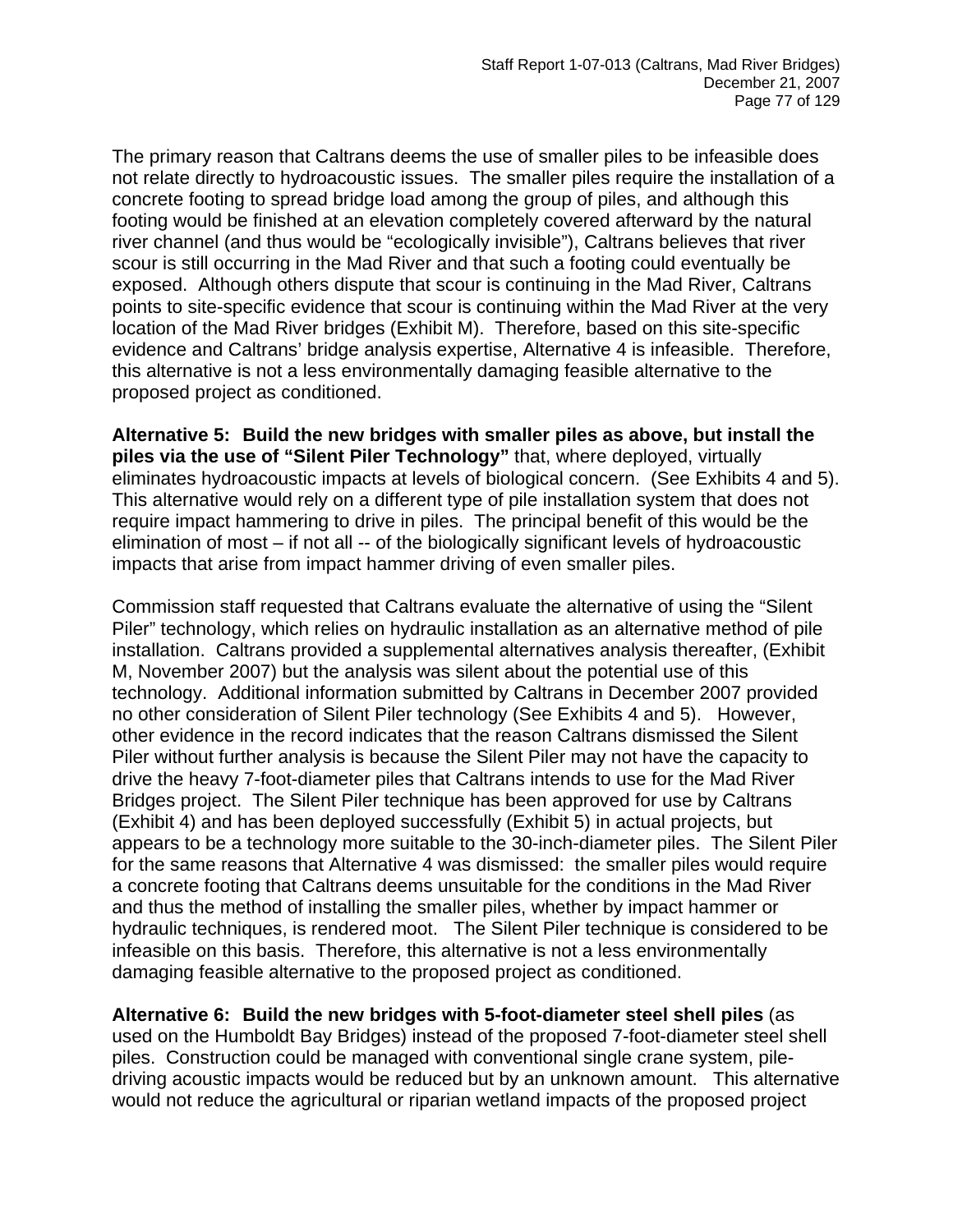significantly, but is an alternative that relies on relatively heavy piles that can be installed with a relatively conventional crane-and-impact-hammer combination.

This alternative was demonstrated locally because on the Humboldt Bay Bridges, Caltrans initially considered using the 7-foot-diameter steel shell piles, but reduced the pile sizes to 5-foot-diameter. The reason that Caltrans made this change, according to District 1 staff, was because the oversized cranes and hammer that are necessary to install the larger piles would not fit into the space available to stage construction at the Humboldt Bay Bridges site. Caltrans therefore reduced the specified pile size to 5-footdiameter, demonstrating that the alternative of using the smaller (but still relatively large piles, compared to the 30-inch piles presumed in Alternative 4 above) steel shell piles could accomplish similar bridge foundation strength objectives and save on the construction footprint impacts through the use of smaller/fewer pieces of equipment.

However, Caltrans rejects Alternative 5 as infeasible: Exhibit M, page 5 of 5 states in pertinent part:

"The Humboldt Bay Bridges (HBB) project was a seismic retrofit project only, whereas the Mad River Bridges project also addresses scour. The HBB project was designed by a consultant engineering firm who initially designed the additional retrofit piles using 8 foot diameter piling. Upon plan review by in-house Caltrans engineers, Caltrans discovered that the consultant design team had designed the bridge for 1-hour serviceability after the maximum credible earthquake was experienced. It was supposed to have been designed for no catastrophic failure (big difference). Caltrans engineers, using 3-foot and 5-foot diameter piles so that the bridge could withstand the maximum credible earthquake without having catastrophic failure, redesigned the foundations."

This analysis indicates that since the Mad River Bridges are already designed to the catastrophic failure standard (the lesser of the two standards), 7-foot-diameter piles cannot be reduced to a smaller size – even to 5-foot-diameter piles, without compromising the already-downscaled "no catastrophic failure" standard to which the proposed Mad River Bridges are presently designed. Thus, the above citation supports the infeasibility of substituting Alternative 6 for the proposed project, despite a savings in the footprint of the project within the stream channel, as well as a potential reduction in the extent of hydroacoustic impacts that would result from the use of 3-foot or 5-footdiameter steel shell piles instead of the 7-foot-diameter steel shell piles that Caltrans presently proposes. Therefore, this alternative is not a less environmentally damaging feasible alternative to the proposed project as conditioned.

**Alternative 7: Build the bridges with piles made of other materials or installed by other methods.** Anecdotal information suggests that there may be other materials (concrete piles) and other installation methods ("screw-in-the-ground" types of piles) that could reduce the hydroacoustic impacts of the proposed 7-foot-diameter piles. It is unlikely that these alternatives would significantly reduce other adverse impacts the proposed project poses on agriculture, riparian vegetation, or stream channel habitat,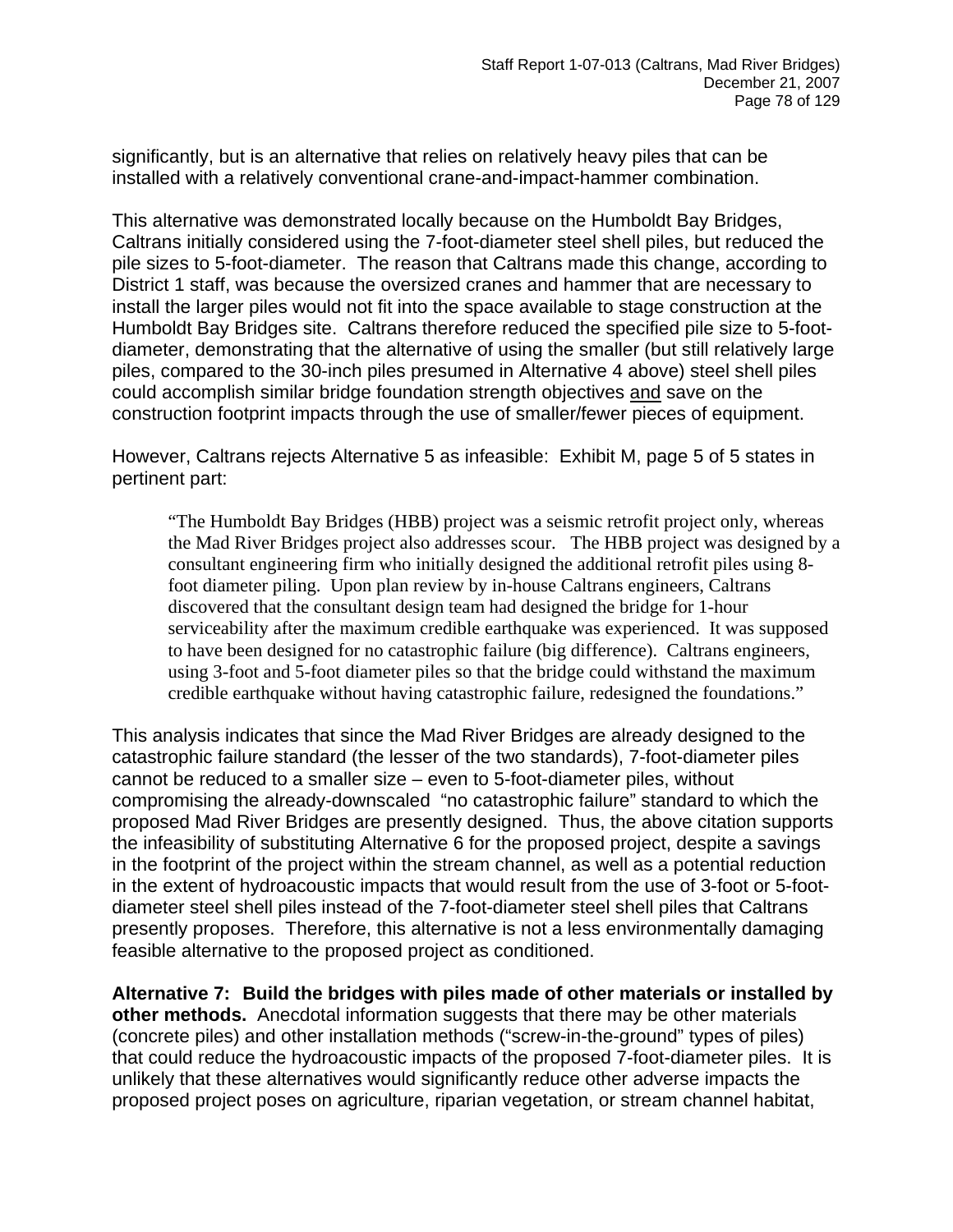however. Caltrans states that no other feasible materials or installation methods of these kinds that would satisfy the requirements of the proposed Mad River bridges (Exhibit M, page 4):

> "Screwed in piles, better known as "oscillated piles," such as Fundex Piles, were given consideration for the pier piles at Mad River Bridges. However, these types of piles do not have the capacity to withstand the bridge loads that will exist on the new Mad River Bridges. Each of the new bridges is designed to be supported on two piers that bear huge loads at all but one support location. The bridges were designed this way to better resist the maximum credible earthquake for this area and to better pass the 100-year flood. Caltrans has only utilized this type of piling to date for casings, but not load bearing. According to Caltrans Geotechnical Engineers, the torque required for the top drive rig would also need to be well beyond what is currently available to reach design capacities."

Therefore, this alternative is not a less environmentally damaging feasible alternative to the proposed project as conditioned.

**Alternative 8: Build the bridges as proposed by Caltrans but restrict pile driving to one pile section per day and implement Fish Exclusion Zone Scenario 1.** As described in Exhibits H and I, this restriction reduces the area of the total Fish Exclusion Zone (FEZ) to 118,000 sq. ft. compared with an exclusion zone of at least 262,400 sq. ft. if two sections of pile are driven per day, during each pile-driving season. If limited to two pile driving years, this alternative would take an estimated 858 listed salmonids, comparced with an estimated 4,926 listed salmonids for an exclusion zone sized for driving two file sections per day. The restricted pile-driving schedule, particularly in the second pile-driving year, would be tight enough to produce some risk of extending piledriving to a third year, though Special Condition 2 (C) contains provisions to moderate this risk. In addition, Caltrans District 1 staff and their selected contractor will gain significant installation experience during pile-driving during Year 1, a year with fewer piles to install than pile-driving Year 2. This sequence argues that the experience gained will enhance efficiency the second year, thus adding confidence that an alternative limiting installation to one pile section per day could be feasibly implemented. Moreover, the projections of Caltrans provided on December 7, 2007 indicate that for the second pile-driving year, the days needed for pile-driving only exceed the available window by 3 to 5 days, underscoring the likelihood that the experience gained during pile-driving Year 1 could be applied to the goal of shaving off those extra days from the pile-driving schedule.

Alternative 8 offers no differential reductions in impacts to three of the four key coastal resource impacts categories described above (agriculture, stream channel, riparian/wetlands), as compared with the proposed project. However, Alternative 8 would reduce fish exclusion impacts by reducing the accumulated hydroacoustic impacts that drive the spatial extent of the competing fish exclusion scenarios. Alternative 8 would substantially reduce the area of Mad River habitat that would be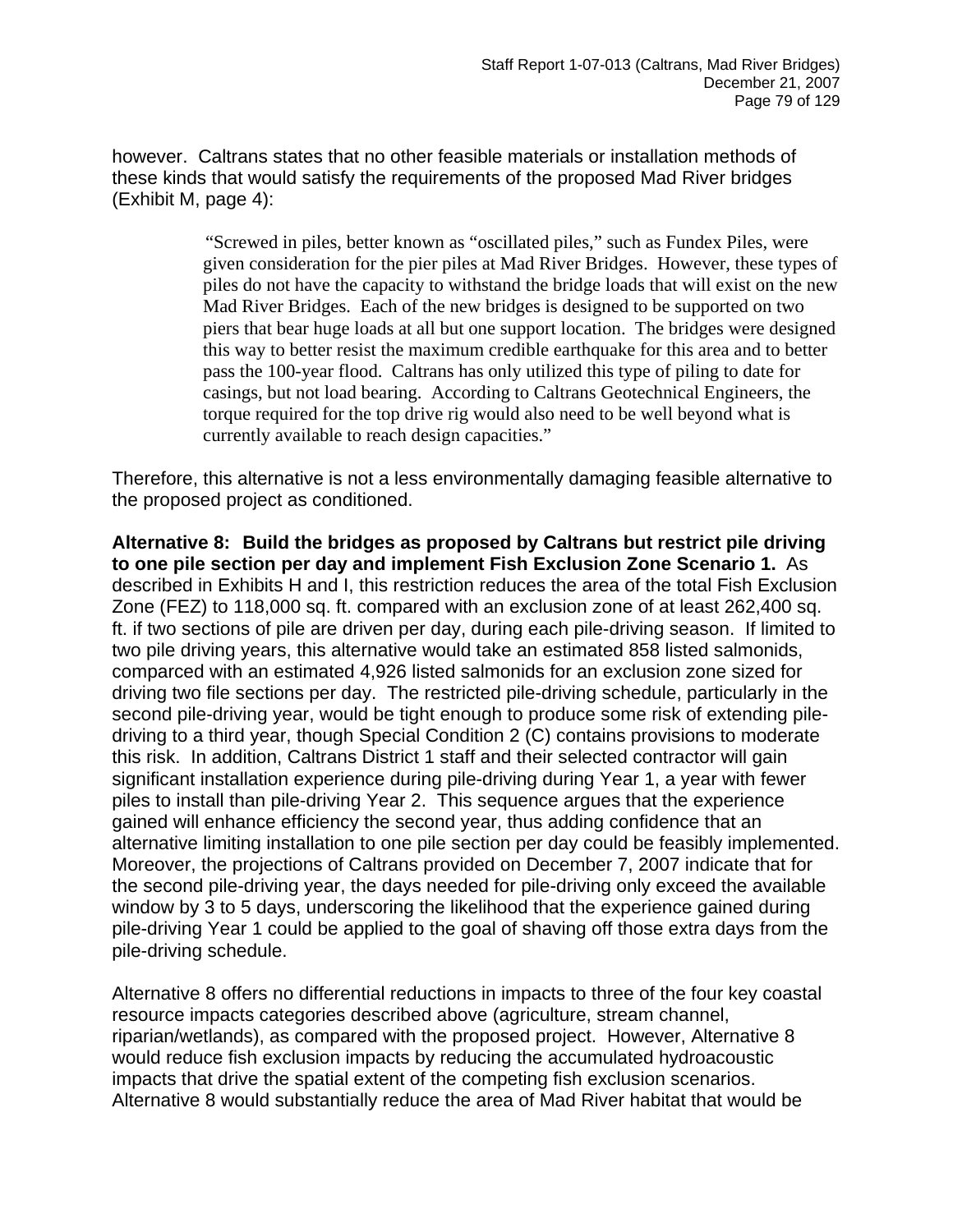affected by the hydroacoustic hazard footprint associated with pile-driving the proposed 7-foot-diameter steel shell piles, and would also substantially reduce the number of listed salmonids that would be taken to establish the larger FEZ needed for the multiplepile-section-per-day pile driving scenario that Caltrans presently proposes.

FEZ Scenario 1 (discussed above), under Alternative 8, affects only about 17% of the listed salmonids that would otherwise be taken by implementation of FEZ Scenario 2 pursuant to Caltrans' presently proposed project.

Caltrans has stated that the agency prefers to leave decisions such as the number of pile sections that can be driven in a day to the choice of the eventually-selected contractor. Caltrans has stated that this is because the contractor may come up with a cost-savings idea when given maximum flexibility and allowed to implement a variety potential options. Alternative 8 represents a significant reduction in the number of listed salmonids that would be harmed to establish the larger fish exclusion zone that would otherwise be required, however, and in addition, the smaller FEZ would be easier to manage, less of a challenge to clear of fish, and would avoid particularly fish-rich habitat that lays just outside of the smaller FEZ but would be cleared to establish the larger FEZ. Thus, implementation of Alternative 8 would increase the chances for success of the FEZ method of protecting fish within the river, would reduce direct and indirect adverse effects on fish and other species, and would thus reduce the adverse effects on coastal resources as compared with the impacts that would result from the project as presently proposed by Caltrans (with larger FEZ).

The Commission finds, therefore, that it would be a feasible, environmentally preferable alternative to require that pile-driving be limited where it could affect the river habitat, to a maximum of one section per day as required by Special Conditions 2 (Pile Driving) and 14 (Revised Plans). The Commission further finds that it is reasonable for Caltrans to require its eventually selected contractor to abide by this restriction, and that Caltrans would have sufficient notice of this limitation to include it in the appropriate bidding documents and eventual contract as required by Special Condition 7 (Construction Responsibilities). In this way, the bidders would be fully appraised of this limitation, and any loss of potential financial windfall the state and the contractor might secure from retaining unfettered flexibility to select other options would be offset by the protective effects of selecting Alternative 8 discussed above.

In addition, the Commission finds that Caltrans' desire to provide cost-saving incentives in construction projects does not override the applicability of the Chapter 3 policies of the Coastal Act in reviewing potential development within the coastal zone. That is, as previously stated, Coastal Act Section 30233 requires a searching analysis for feasible, least environmentally damaging alternatives. As discussed herein, Alternative 8 would feasibly reduce impacts on listed salmonids and environmentally sensitive habitat. In addition, and as is also discussed above, Special Condition 2 contains a limited exception provision for the Executive Director to grant relief from absolute pile-driving restrictions upon request and in light of an adequate showing of an environmentally-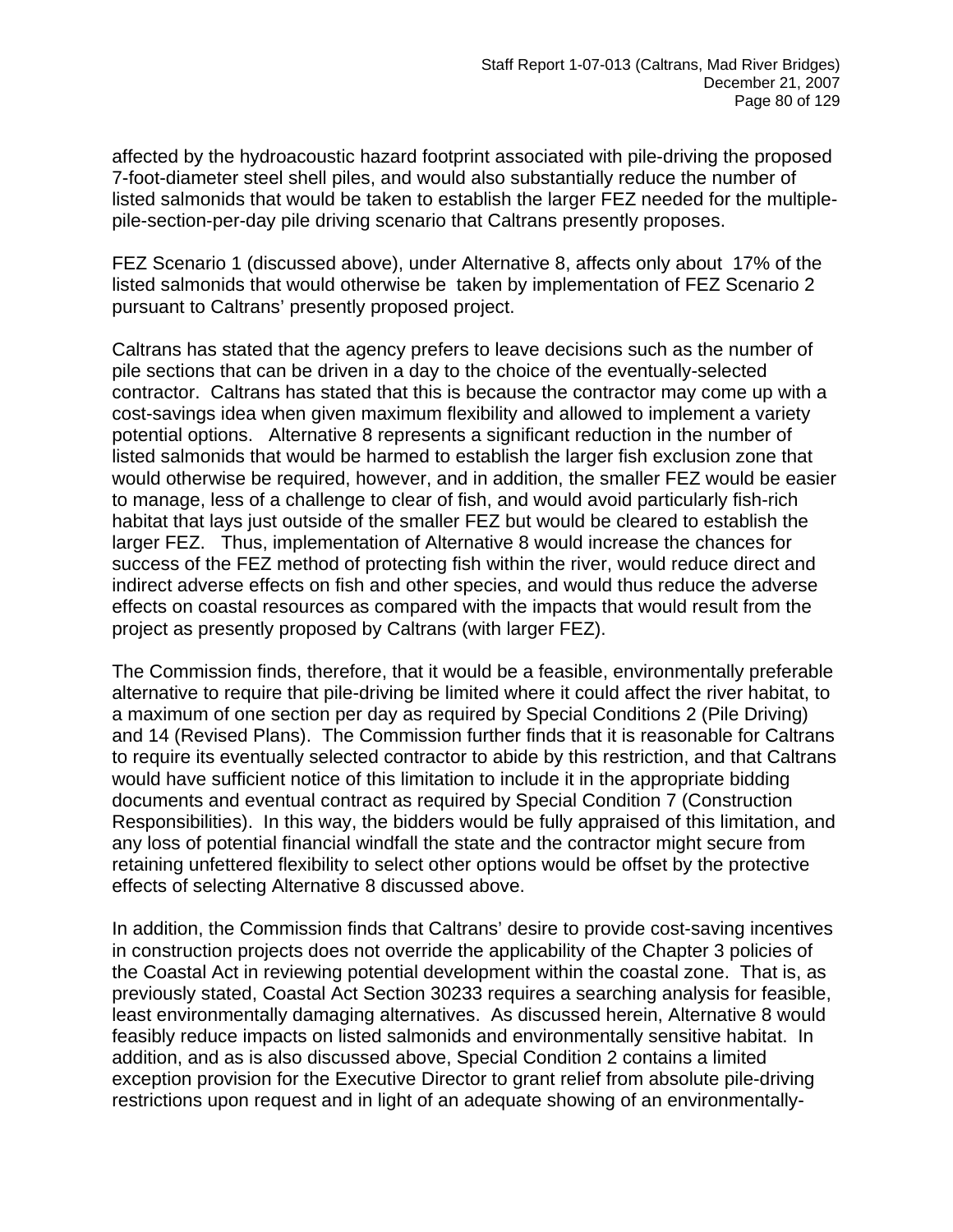protective basis for the request. This provision reduces the risk that Alternative 8 could render the project infeasible or force a third year of pile-driving. Therefore, for all of these reasons, the Commission finds that Alternative 8 would reduce the adverse impacts on coastal resources posed by the proposed project, and that the revision of the proposed project to limit the project to the construction of one pile section per day/ FEZ Scenario 1 is feasible and **represents a less environmentally damaging feasible alternative** when compared to the presently proposed project.

## **Conclusion: second test (alternatives)**

Therefore, as discussed extensively above, the Commission has considered eight alternatives, including the no--project alternative and the proposed project. The Commission finds for the reasons set forth above that the no--project alternative is not a feasible, less environmentally damaging alternative to the proposed amendment. The Commission also finds, however, that there is one alternative, identified as Alternative 8 above, that would meet the purpose and need of the proposed project, and would also reduce the project's hydroacoustic impact-related footprint on the listed salmonids and other species that inhabit the waters of the Mad River. Alternative 8 is virtually identical to the proposed project except for one feature: pile-driving would be limited to one section of 7-foot-diameter pile (which may be 40 to 60 feet in length) per day instead of the multiple-pile-section-per-day option that Caltrans presently proposes. Therefore, Alternative 8 is feasible, and demonstrates that less damaging feasible alternative to the proposed project exists. Special Condition 2 requires that Caltrans limit installation of pile sections to one pile section per day for pile-driving of piers that may produce hydroacoustic impacts of biological concern. Special Condition 2 also provides the means of securing a limited exception to this restriction, for cause, if a third year of piledriving would thereby be avoided. In addition, Special Condition 3 requires that Caltrans revise the proposed project to incorporate Alternative 8 (that is, undertake pile driving pursuant to Fish Exclusion Scenario 1). **Thus, the Commission has identified a feasible, less environmentally damaging alternative to the proposed project.** 

#### **Feasible Mitigation Measures**

The **third test** set forth by Section 30233 is whether feasible mitigation measures have been provided to minimize significant adverse environmental impacts.

Caltrans has determined that the Mad River bridges are structurally deficient: neither bridge conforms to contemporary scour, seismic, or geometric guidelines. Replacement of the structures is proposed to prevent further degradation of the bridges and to increase highway safety in the project area.

The project site is within the coastal floodplain, adjacent to the marine terraces of McKinleyville. (See Exhibits AA—EE, and the vegetation map/aerial photo in Exhibit B).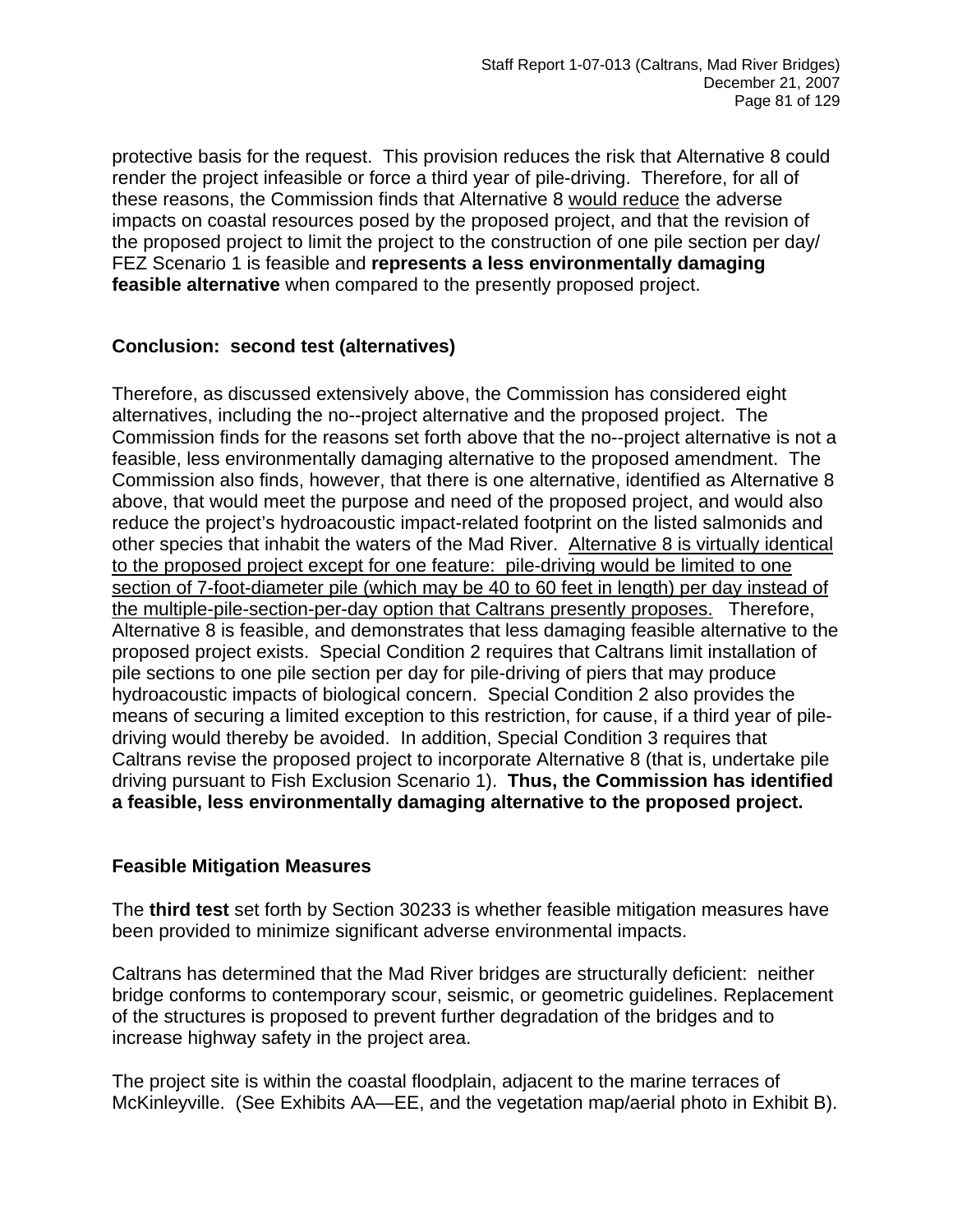The Mad River bridges span the Mad River approximately two miles upstream of the river's terminus at the Pacific Ocean. In this section of rural highway, much of the landscape has been developed for agricultural use, with scattered rural residential housing and some inclusions of commercial uses. The greater project vicinity has been extensively manipulated such that natural vegetation and habitat types have become extirpated or fragmented. A well-developed riparian corridor exists adjacent to the river, which is primarily vegetated by red alder, Hooker's willow, and Pacific willow. A few mature black cottonwood trees and Oregon ash exist up and downstream of the existing bridges. The majority of riparian vegetation underneath the existing bridges is comprised of low-growing, shade-tolerant shrubs and herbs. Native species dominate the area under the existing bridges at the south bank, while non-native species are prevalent under the bridges on the north bank (primarily velvet grass and Himalayan blackberry). The riparian corridor is a component of designated critical habitat for the Southern Oregon/Northern California Coast ESU coho, as well as the California Coastal ESU Chinook and Northern California ESU steelhead.

Depending on the manner in which the proposed project is undertaken, as discussed above, the project may have significant impacts on a variety of coastal resources, including but not limited to wetlands/riparian habitat, agricultural lands, stream channel habitat, water quality, and anadromous fish. The potential impacts have been generally identified and discussed in this staff report and in the attached Exhibits (Exhibits AA-EE and Exhibits A—Y) and where potential impacts have not been fully identified due to the need to collect baseline information or mitigation has been deferred to await collection of pertinent impact data necessary to appropriately scope eventual mitigation, the attached Special Conditions have provided the means to evaluate the adequacy of mitigation measures through condition compliance.

The 21 attached Special Conditions, if fully implemented by Caltrans, will ensure that: project timing and implementation are undertaken consistent with a full range of measures to avoid or minimize adverse impacts to agriculture, wetlands, water quality, sensitive species, and cultural resources to the maximum extent feasible (Special Condition 1 – Timing of Construction Other Than Pile-Driving), that pile-driving is undertaken in the most protective manner feasible to reduce impacts on listed salmonids and other species in the Mad River compared to the impacts that would otherwise occur if the project were constructed as previously proposed (Special Condition 2 - Pile-driving); that all pertinent requirements imposed on the subject project by other state and federal agencies are considered (Special Condition3: Final State and Federal Authorizations; Incorporation by Reference; Responsibility); that a fully developed hydroacoustic monitoring plan is prepared and implemented to protect listed salmonids and other species present in the Mad River environs (Special Condition 4: Hydroacoustic Monitoring Plan; Dual Metric Exposure Criteria); that Caltrans prepares an adequate mitigation plan for fish and other affected species, and a monitoring plan, and implements a fish exclusion zone protective of species in the river during pile driving (Special Condition 5: Mad River Fish and Other Affected Species Monitoring & Mitigation Plan); to ensure that project compliance with permit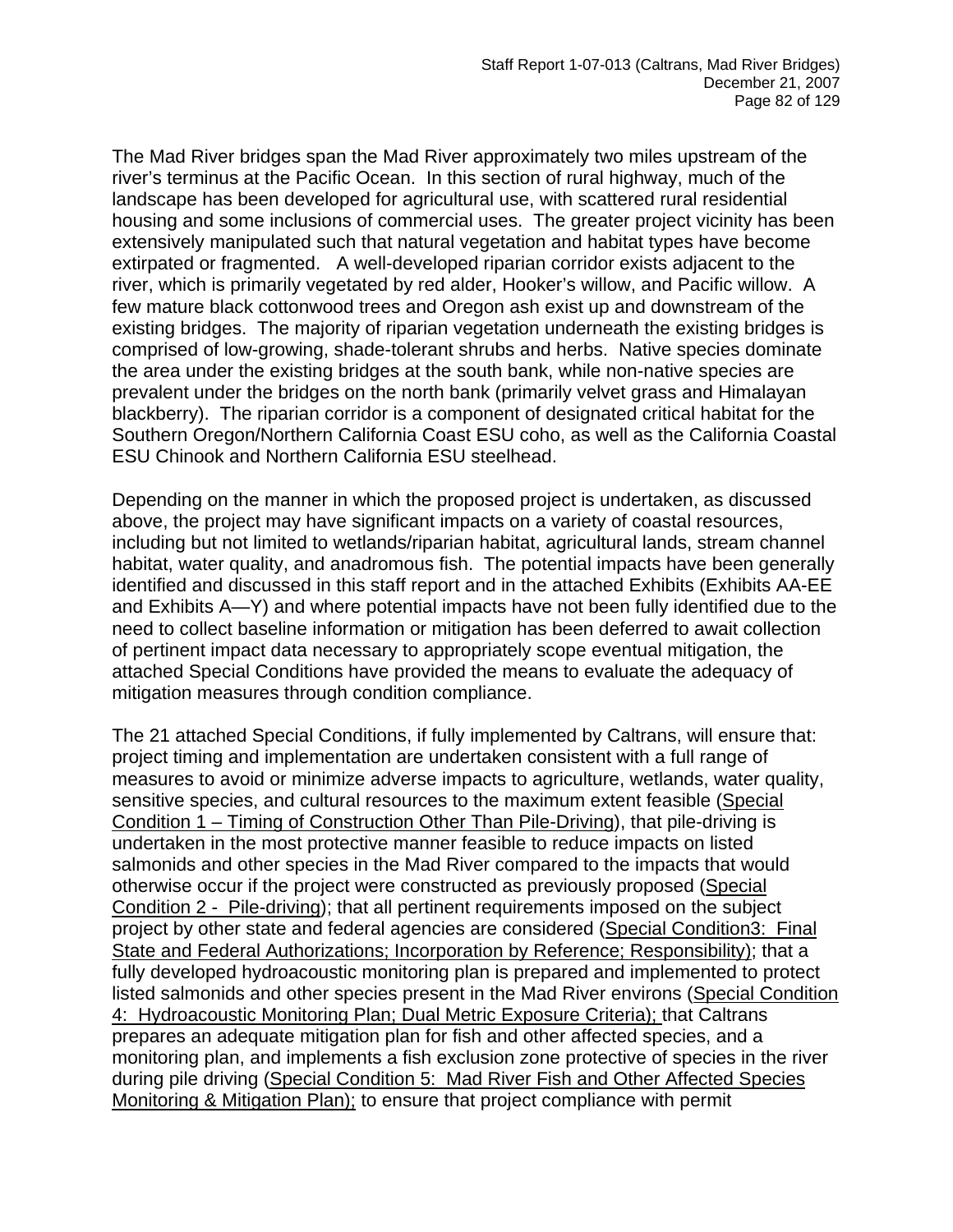requirements protective of fisheries are monitored by a qualified biologist (Special Condition 6: Biological Monitoring: Fisheries); that a wide range of construction responsibilities protective of water quality and habitat, including measures to require that lead-contaminated soils be adequately collected and properly disposed of as hazardous wastes, river channel activities be restricted and monitored to limit adverse impacts that may otherwise result to sensitive habitat and species, that fueling, materials storage, concrete pours, demolition, and numerous other specific aspects of project staging and construction be undertaken in a manner protective of coastal resources (Special Condition 7: Construction Responsibilities); that all disturbed areas of the site be successfully revegetated with locally appropriate and genetically compatible native plants and that non-native invasive species be controlled within the project boundaries and the cattle crossing presently causing water quality impacts be appropriately managed in the Caltrans right-of-way/below the proposed bridges (Special Condition 8: Final Revegetation and Erosion Control Plan); that drainage structures and culverts be designed to be wildlife compatible and to reduce the infiltration of pollutants from highway runoff into the Mad River (Special Condition 9: Drainage Structure Final Plan; Maintenance Responsibility); that Best Management Practices and other measures protective of water quality, such as limiting vegetation removal that could result in erosion, and providing for Executive Director review of the Storm Water Pollution Prevention Plan for adequacy to protect the water quality of the Mad River and nearby habitat, and to limit de-watering activities to pastureland areas for the protection of coastal waters and fisheries (Special Condition 10 – Water Quality Protection); to ensure that project activities are compliant with the requirements of the CDP 1-07-013 that protect coastal resources not specifically identified as fisheries (Special Condition 11: Biological Monitoring (non-fisheries); to provide for site inspections, future public access and assumption of risk provisions that thereby ensure improved compliance, protect multi-modal public access to the transportation amenities approved herein, and to limit liability for risk management that is within the agency charge and expertise of Caltrans and upon which the Commission relies in approving this coastal development permit (Special Condition 12: Site Inspections; Special Condition 13: Protection of Future Public Access; Special Condition 17: Assumption of Risk); to require through a special condition for revised plans that the least visually-intrusive design of bridge elements, including bike rails and lighting, be chosen, require proper disposal of leadcontaminated soils; ensure that adverse affects on fisheries and aquatic habitat/species that may arise from the hydroacoustic impacts of pile driving are limited to the maximum extent possible by limiting the installation of pile sections to one per day (Special Condition 14: Revised Plans); to provide for a revised wetland plan that would not impermissibly convert excessive amounts of non-prime agricultural lands to nonagricultural uses and ensure that an alternative location for approximately 3 acres of compensatory riparian mitigation is undertaken at an ecologically appropriate location within the Mad River watershed and at a ratio of at least 4:1 (Special Condition 15: Revised Wetland/Stream Channel Mitigation Plan); provide that cultural remains, though not expected to be unearthed during project construction, would be appropriately evaluated through an amendment of CDP 1-07-013 should cultural remains be discovered during the course of construction (Special Condition 16: Cultural Remains);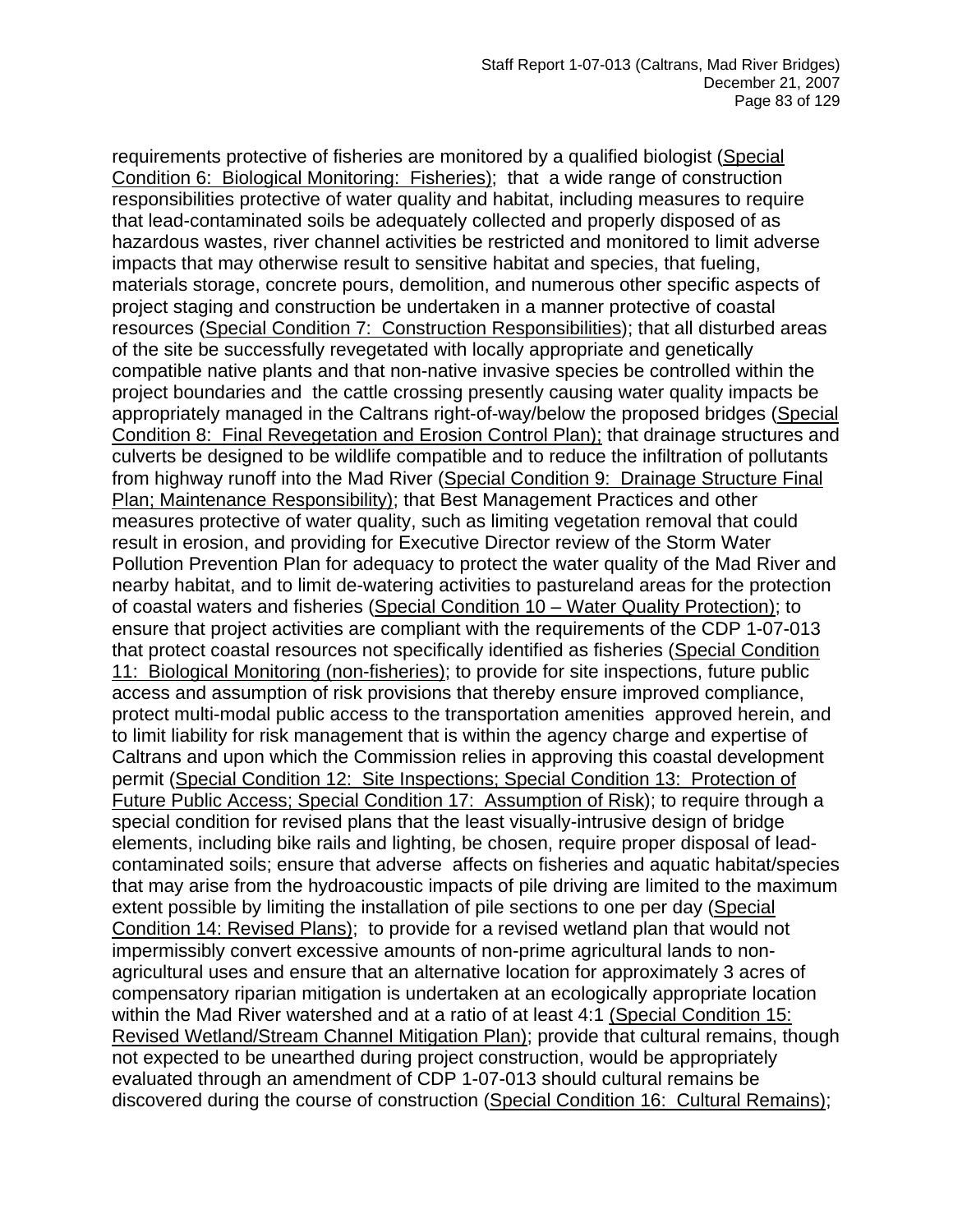provide that Rock Slope Protection sought by Caltrans in 1999 for placement along approximately 150 linear feet for the purpose of protecting the existing bridges that will be demolished pursuant to CDP 1-07-013 shall not cause undue erosion of the Mad River Corridor if it weathers out, fails, or causes end effects and further require that if evidence of any of this emerges, Caltrans will be responsible for processing an amendment to remove the RSP and restore the natural river bank (Special Condition 18: Future Debris Exposure Due to River Scour or Erosion); to require that the conversion of prime agricultural lands is mitigated to the degree possible through a \$2 million endowment fund for the College of the Redwoods agricultural education program focused on support for the college's Shively Education Center sustainable agricultural program (teaching farm) (Special Condition 19: Agricultural Mitigation); to provide for implementation of revised bridge foundation plans should this become a concern on a short timeline, consistent with affirmative environmental review (Special Condition 20: Future Revised Plans to Reduce the Impacts of the Proposed Bridge Foundation); and to provide for the protection of marine mammals that may otherwise be affected by the hydroacoustic impacts of pile-driving (Special Condition 21: Marine Mammal Monitoring Program)

## **4.3.1.3 Conclusion**

For all of the reasons set forth above, the Commission thus finds that the proposed project herein recommended for approval is an allowable use, that although the applicant--Caltrans--asserts that there is no feasible less environmentally damaging alternative to the subject proposed project that the Department of Transportation is willing to pursue, there is an alternative (See Alternative 8) above that would reduce the project's potentially significant adverse impacts on listed salmonids and other species by limiting the effects of pile-driving through revised plans and restricting pile-driving to a maximum of one section per day (Special Conditions 2 and 14); that feasible mitigation is required to minimize all significant adverse impacts associated with the implementation of the project as proposed by the applicant (see discussion of special conditions, above), and that coastal water quality will be protected against degradation as the result of the proposed project (see applicable special conditions protective of water quality, above), provided the project is constructed in full accordance with the approved project description, and in accordance with all standard and special conditions imposed by the Commission. Therefore, the Commission finds that the proposed project, if implemented in full compliance with the standard and special conditions set forth above, and as conditioned as discussed in this section of the Commission's findings and other pertinent sections by reference, will be consistent with the applicable sections of the Coastal Act.

# **4.3.2 GEOLOGIC STABILITY; HAZARDS**

**4.3.2.1 Standard of Review: Applicable Coastal Act Policies and Standards**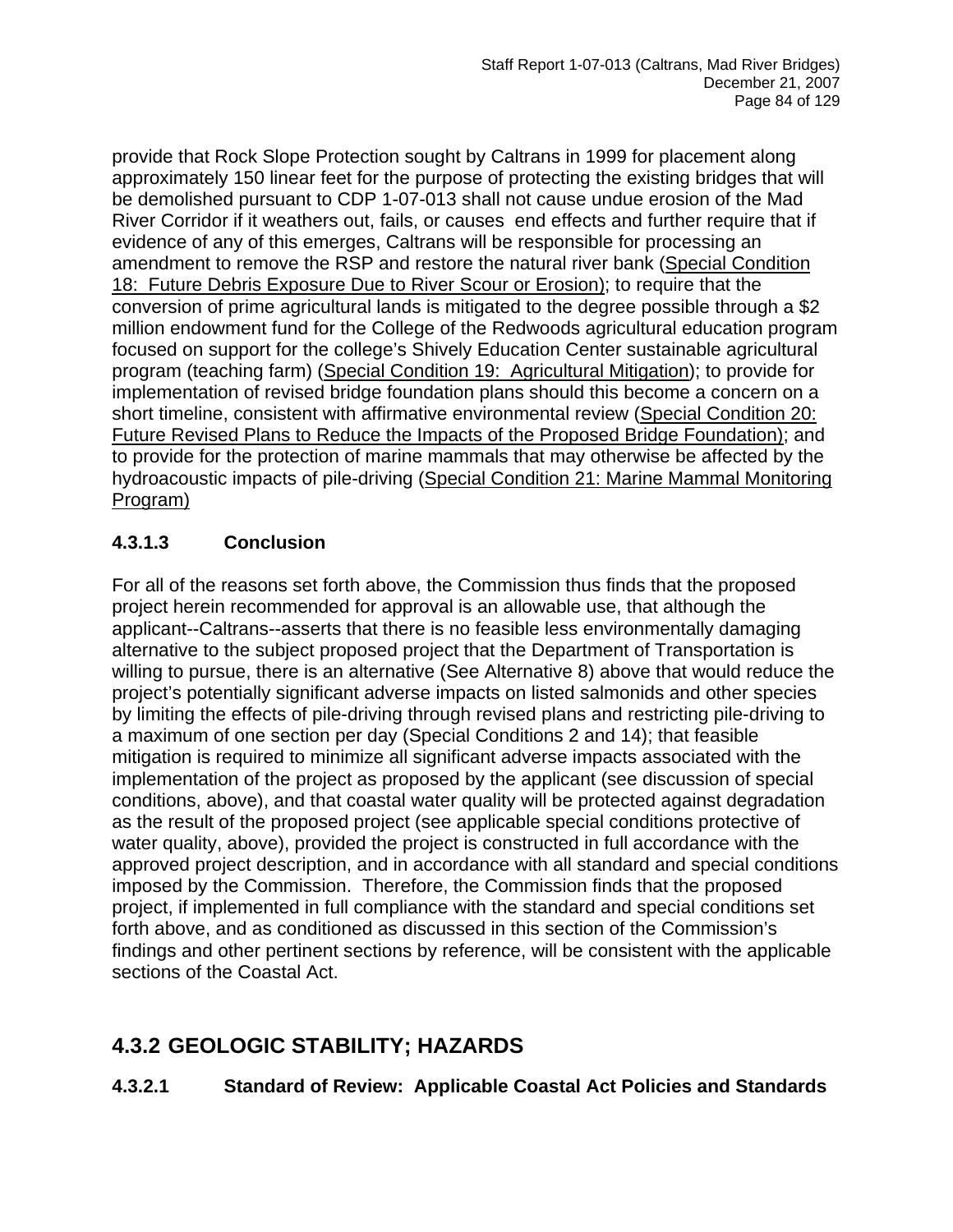The Coastal Act contains policies to assure that new development provides structural integrity, minimizes risks to life and property in areas of high geologic, flood, and fire hazard, and does not create or contribute to erosion. Section 30253 of the Coastal Act states in pertinent part that:

## New development shall:

 (l) Minimize risks to life and property in areas of high geologic, flood, and fire hazard.

 (2) Assure stability and structural integrity, and neither create nor contribute significantly to erosion, geologic instability, or destruction of the site or surrounding area or in any way require the construction of protective devices that would substantially alter natural landforms along bluffs and cliffs.

## **4.3.2.2 Analysis**

The applicant proposes to construct two new bridges on the west side of the U.S. Highway 101 crossing of the Mad River, north of Arcata and south of McKinleyville, in unincorporated Humboldt County. As part of the proposed project, the applicant would demolish the existing two-bridge crossing of the river. The applicant acknowledges that the project is located in an area of high geologic hazard, and states that the "purpose and need" for the replacement of the existing bridges is to address a) scour activity in the river that has exposed the footings of bridge piers in the water and b) to provide seismic improvements.

#### Seismic Hazards

The applicant prepared and certified a Negative Declaration (California Environmental Quality Act) dated June 17, 2005, which contains sections summarizing the project (page 1), explaining the project's "purpose and need" (page 2) and evaluating the hazard/geology/floodplain context of the proposed project (page 25) (Exhibit A). Pertinent excerpts from the subject environmental document state:

## "**SUMMARY**

 …The bridges are structurally deficient and do not meet current scour (pier footing erosion), seismic or geometric (e.g., road curve, lane width, vertical clearance) guidelines. The proposed project is designed to correct these deficiencies."

## **"III. PURPOSE AND NEED**

 "…The north and southbound Mad River Bridges are structurally deficient and are at the end of their useful life. River flows have scoured the pier footings exposing and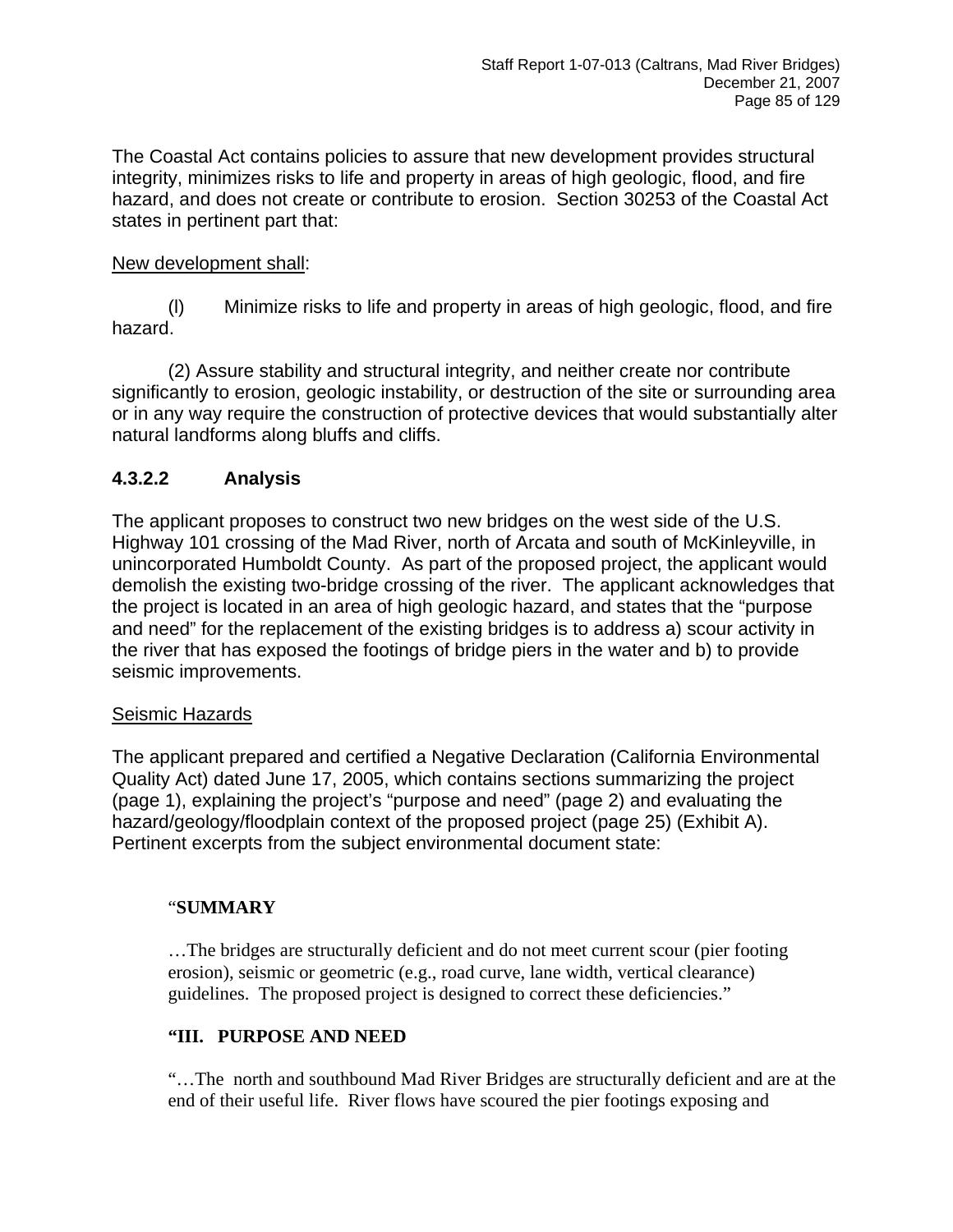undermining the bridge foundations. Additionally, the bridges do not meet current seismic guidelines. Lastly, lane and shoulder widths on both bridges, on- and off-ramp acceleration and deceleration lengths and Route 200 intersection geometrics are substandard and do not meet current design guidelines…"

### **"F. GEOLOGY/FLOODPLAIN**

 $\overline{a}$ 

**"Setting**. The Mad River Bridges are located within the vicinity of the Cascadia Subduction Zone (CSZ) and two local faults, the McKinleyville and Mad River/S (State of California, Department of Transportation, California Seismic Hazard Map 1995 and the State of California, Division of Mines and Geology, Fault Activity Map of California and Adjacent Areas). The two faults are located 0.4 km (0.25 mile) and 2.4 (1.5 mile) respectively north of the site and both can produce a credible maximum earthquake of 6.75 with a peak acceleration of 0.07g (sic). The CSZ is located approximately 70 km (43.5) miles west of the site and can produce a credible earthquake of 8.5 with a peak acceleration of 0.02g (sic). No faults are located within the project limits as delineated on the most recent Alquist Priolo Earthquake Zoning Map issued by the State Geologist."

**"Design Features and Project Effects.** The proposed bridges will be designed to withstand the maximum credible seismic event for the project location. The bridges are sized and designed so as to not impede or redirect flood flows. Structural foundation design features could include deepened piles that can accommodate extra loads from liquefied soils, pile isolation systems that isolate piles from liquefiable soils or soil densification. Abutments and associated rock slope protection are located above ordinary high water and will not impede or direct flood flows. The bridge replacement will not expose people or property to geologic or seismic hazards. Public safety will be improved because the new bridges will be constructed to better withstand seismic, scour and flood events."

While performing preliminary, pre-application review of the proposed project at Caltrans' request in April 2006, Commission staff reviewed information prepared by the Commission's staff geologist for a proposed PG&E facility at Humboldt Bay Power Plant, which is located about 20 miles southwest of the Mad River bridges. The pertinent staff report, dated September 15, 2005 for the Commission's September 2005 hearing, noted that the power plant could be affected by a Cascadia Subduction Zone earthquake of a magnitude of 9.0 or greater.  $11,12$  $11,12$  The Commission staff report stated (E-05-001, PG&E, Agenda Item Th6a, September 15, 2005):

<span id="page-85-0"></span> $11$  An earthquake's magnitude is a measurement of energy released by an earthquake, as expressed on a logarithmic scale measuring the horizontal displacement caused by an earthquake and detected on a seismograph. A magnitude 6 earthquake, for example, produces ten times the amount of ground shaking as a magnitude 5 earthquake.

<span id="page-85-1"></span><sup>12</sup> Staff report dated September 15, 2005 for Agenda Item Th6a, September 2005 Coastal Commission hearing, Eureka, for CDP Application No. E-05-001 (PG&E, Humboldt Bay Power Plant).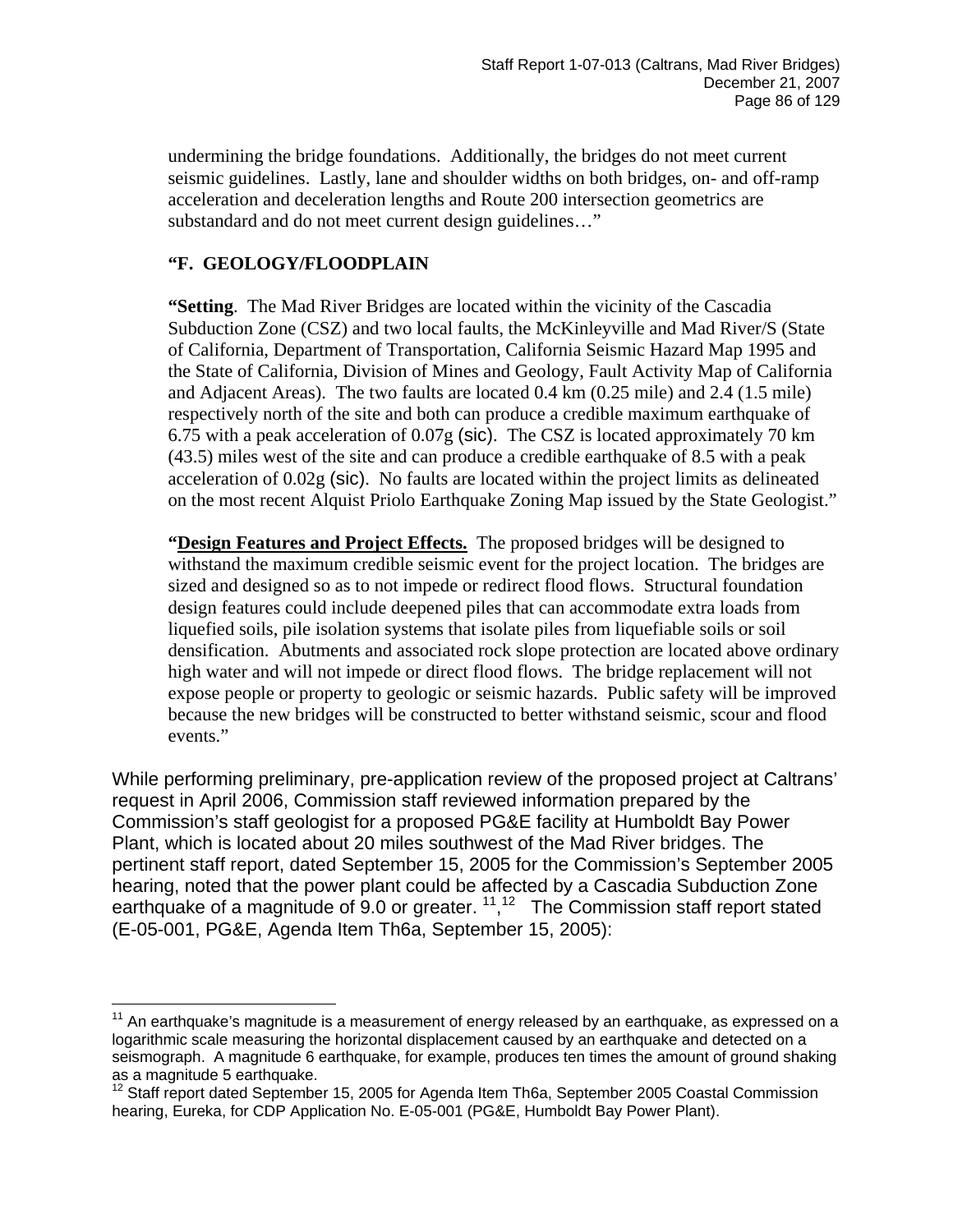"..(the proposed project).. is near the southern end of the Cascadia Subduction Zone and near a location known as the "Mendocino Triple Junction" where three crustal plates converge – the Pacific Plate to the south; the Gorda Plate and its extension, the Juan de Fuca Plate to the north; and, the North American Plate to the east. This area has been subject to very large earthquakes of a magnitude of about 9.0 that occur roughly every 300 to 400 years and usually result in large tsunamis. The last such earthquake occurred in  $1700^{13}$  $1700^{13}$  $1700^{13}$ 

In light of the PG&E report, Commission staff requested in April 2006 that Caltrans confirm that the proposed Mad River bridges are designed to withstand a Cascadia Subduction Zone earthquake of M 9.0. Caltrans staff replied that:

"The Mad River Bridge will be designed to the parameters of a maximum credible earthquake."<sup>14</sup>

Caltrans additionally submitted the following information in November 2007: [15](#page-86-2) 

"The Maximum Credible Earthquake (MCE) Moment Magnitude as the Department of Transportation currently uses in conjunction with Caltrans Seismic Hazard Map 1996 (CSHM 1996), is defined as the "largest earthquake reasonably capable of occurring based on current geological knowledge."

A moment magnitude is used to measure the energy released during an earthquake. As the energy travels through earth, the intensity of shaking generally decreases. The CSHM 1996 displays the estimated shaking as Peak Horizontal Bedrock Acceleration (PHBA) with contours.

In order to provide seismic design recommendations for Caltrans structures, the causative fault is identified (i.e. fault name, moment magnitude, and style of faulting). Depending on where the structure is located, the PHBA is estimated by consulting the aforementioned map. For example, a fault with an MCE of moment magnitude of 7.5 could create a PBHA of 0.72g at a distance of 1 kilometer from the bridge, while the very same fault could generate an estimated PBHA of 0.34g at a distance of 15 kilometers from the source.

In case of Mad River Bridge No. 04-0025 RL, the controlling seismic source is identified to be Mad River fault with an MCE of moment magnitude of 6.75. The estimated PBHA is 0.7g.

<span id="page-86-0"></span> $\overline{a}$  $13$  The subject project site addressed by the staff report is located approximately 20 miles southwest of the proposed Mad River Bridges replacement project site.

<span id="page-86-1"></span><sup>&</sup>lt;sup>14</sup> Source: E-mail message to Commission staff from Richard Mullen, Caltrans Project Manager for Mad River Bridges replacement project, dated April 10, 2006.

<span id="page-86-2"></span><sup>&</sup>lt;sup>15</sup> Source: E-mail message to Commission staff from Richard Mullen, Caltrans, dated November 19, 2007.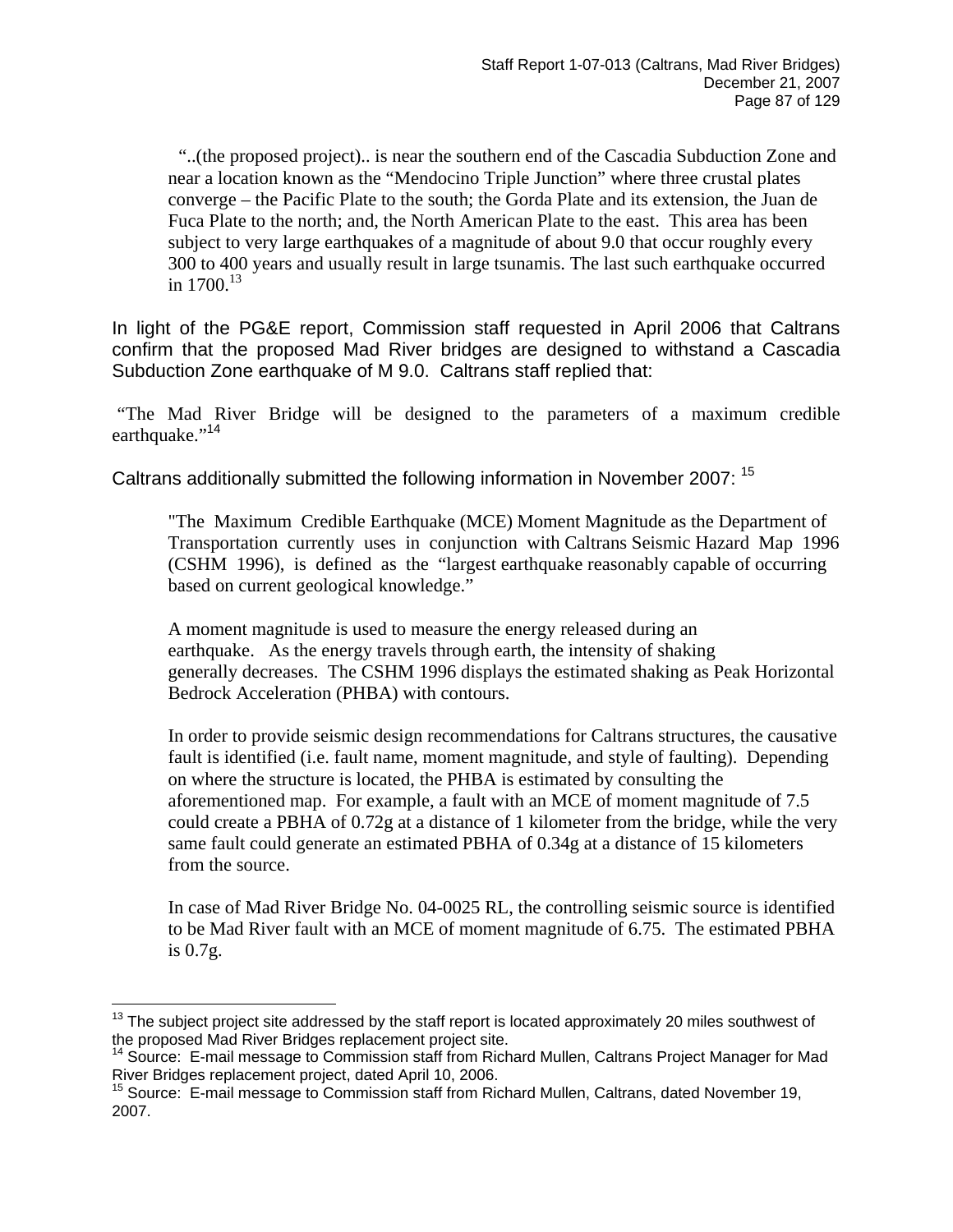The Cascadia Subduction Zone with an MCE of moment magnitude of 8.5 is about 70 kilometers south west of the bridge site, and does not control the ground motions at the site."

Caltrans additionally submitted the following information in further response to questions posed by Commission staff, on December 3, 2007:<sup>[16](#page-87-0)</sup>

#### "**MAD RIVER BRIDGES**

#### **SEISMIC DESIGN CRITERIA**

#### **SUMMARY"**

"It is CalTrans' policy to design our structures to meet a "No Collapse" performance standard under the Maximum Credible Event (MCE). The MCE is defined as largest earthquake reasonably capable of occurring at the bridge site and is based on current geological knowledge. It is determined by the moment magnitude of the fault, the site's distance from the fault, and type of fault. Since most bridge sites have more than one fault that could cause a seismic event, the fault that produces the most severe ground motion (Peak Bedrock Horizontal Acceleration - PBHA) is the governing, or controlling fault."

"In the case of the Mad River Bridge (04-0025R/L), the controlling fault is the Mad River/C fault with a moment magnitude of 6.75. It is 1.5 kilometers from the bridge site and could potentially produce a maximum PBHA of 0.7g. While the Cascadia Subduction Zone has a larger moment magnitude (8.5) than the Mad River/C fault, it is 70 kilometers distant from the bridge site and produces a lower maximum PBHA. As a result, it is not the controlling fault."

The additional information submitted by Caltrans clarified typographical errors contained in the Mitigated Negative Declaration certified by Caltrans in 2005: In the MND, as cited above, the Peak Bedrock Horizontal Acceleration – PBHA – is stated as 0.07 g, but the more recent Caltrans information cited immediately above states the PBHA as 0.70 g. As discussed further below, more recent Caltrans information also clarifies that PHBA for a Cascadia Subduction Zone earthquake would be .2 g not 0.02 g.

In a conference call on December 11, 2007 that included the North Coast District Manager and Caltrans staff from District 1 and headquarters, including Caltrans geotechnical expert staff and bridge engineers, Commission staff requested that Caltrans consider the PG&E geologic studies that examined the risks associated with a Cascadia Subduction Zone earthquake and verify that the Mad River Bridges have been

1

<span id="page-87-0"></span><sup>&</sup>lt;sup>16</sup> The document, titled "Mad River Bridges Seismic Design Criteria Summary" was submitted to Commission staff by attachment to an e-mail message sent by Richard Mullen, Caltrans, December 3, 2007 but no authorship information was provided.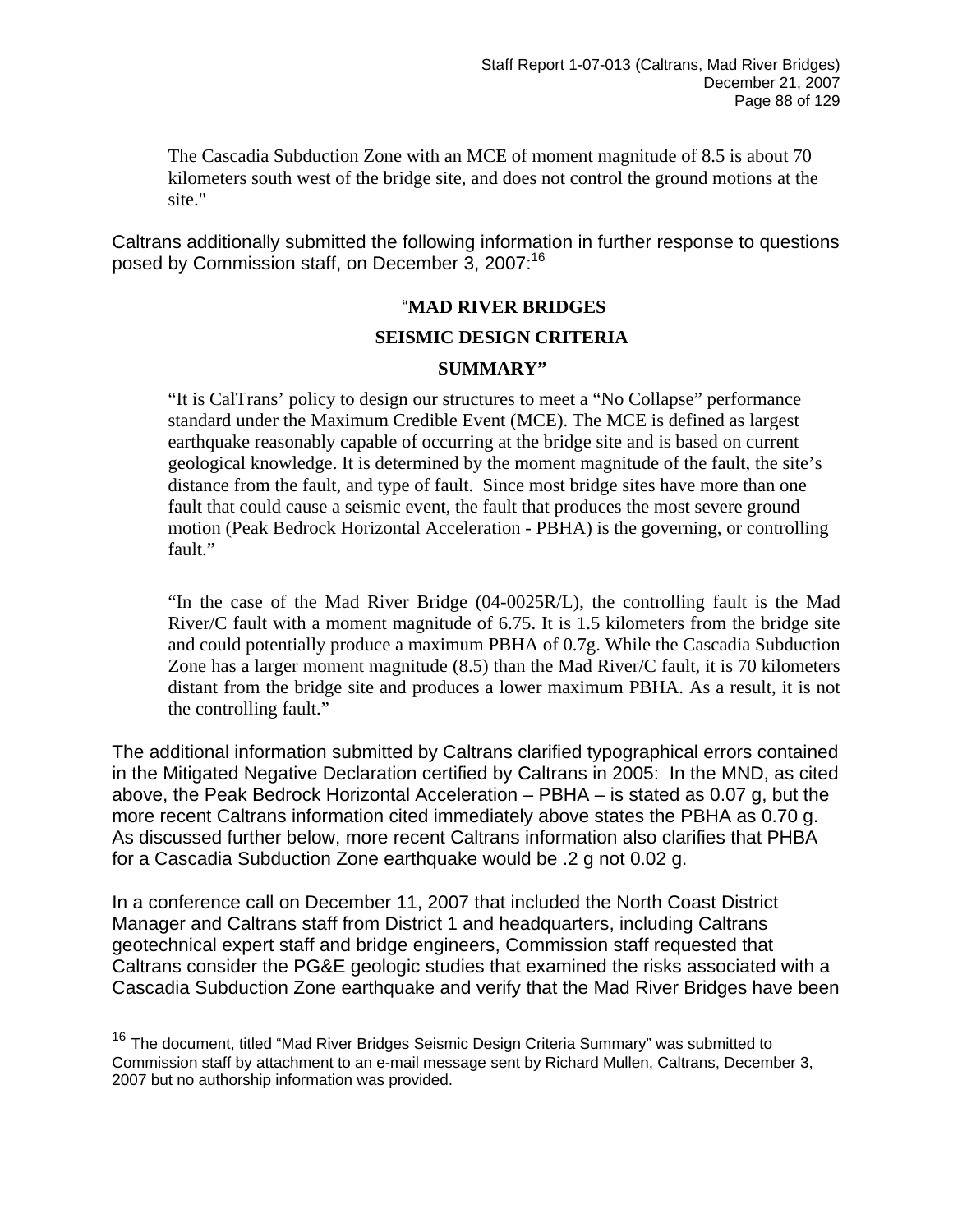designed to withstand such risk. Caltrans requested that Commission staff provide the PG&E studies that the Commission staff geologist relied on in reviewing the PG&E CDP application No. E-05-001. The Commission staff geologist provided the requested information on December 13 and the information was forwarded to Caltrans on December 14, 2007.

On December 18, 2007, Caltrans responded:<sup>[17](#page-88-0)</sup>

#### "**Mad River Seismic Issues:**

- 1. The estimated Peak Horizontal Bedrock Acceleration (PHBA) is 0.7g as reported in the July 18, 2001 Preliminary Seismic Design Recommendations provided by the Office of Geotechnical Earthquake Engineering. Please note that a value of 0.07g was inadvertently used in the Negative Declaration and Initial Study and is incorrect.
- 2. An issue was raised as to why Caltrans used a PHBA of 0.7g, while PG&E used 2.9g for the Humboldt Bay Power Plant (HBPP). Below is what is noted in the report entitled "Geotechnical Review Memorandum" dated August 12, 2005 by Mr. Mark Johnssons, Staff Geologist of California Coastal Commission.
	- Paragraph 1 on page 6 of the memorandum discusses the peak Spectral Acceleration (SA) of 2.9g corresponding to a period of 0.25 second. The reported SA is very unique to the methodology, site characteristics, fault parameters and distance to fault.
- 3. Based on Caltrans Seismic Hazard Map 1996, a Maximum Credible Earthquake of Moment Magnitude of 8.5 was assigned to Cascadia Subduction Zone Fault. In PG&E report, the same fault has been given a mean characteristic magnitude range of 8.5 to 9.1.
- 4. PG&E based its seismic hazard on a synchronous rupture of Little Salmon Fault and the Cascadia Subduction Zone Fault with modification to attenuation relations. However, based on the methodology used by Caltrans, the controlling fault for the design of Mad River Bridge is the Mad River/C fault. The distance of from the Mad River/C fault to bridge is estimated to be about 1.5 kilometers. The distance to Cascadia Subduction Zone fault from the Mad River Bridge (MRB) is about 70 kilometers.
- 5. Due to critical nature and life span of the PG&E project a return period of 2000 years was selected for design analysis. While Caltrans' bridges are typically designed for a life span of less than 100 years with return periods of much less than 2000 years."

<span id="page-88-0"></span> $\overline{a}$  $17$ Submitted as an unsigned attachment dated December 18, 2007 to an e-mail message sent by Richard Mullen, Caltrans, to Commission staff on December 18, 2007.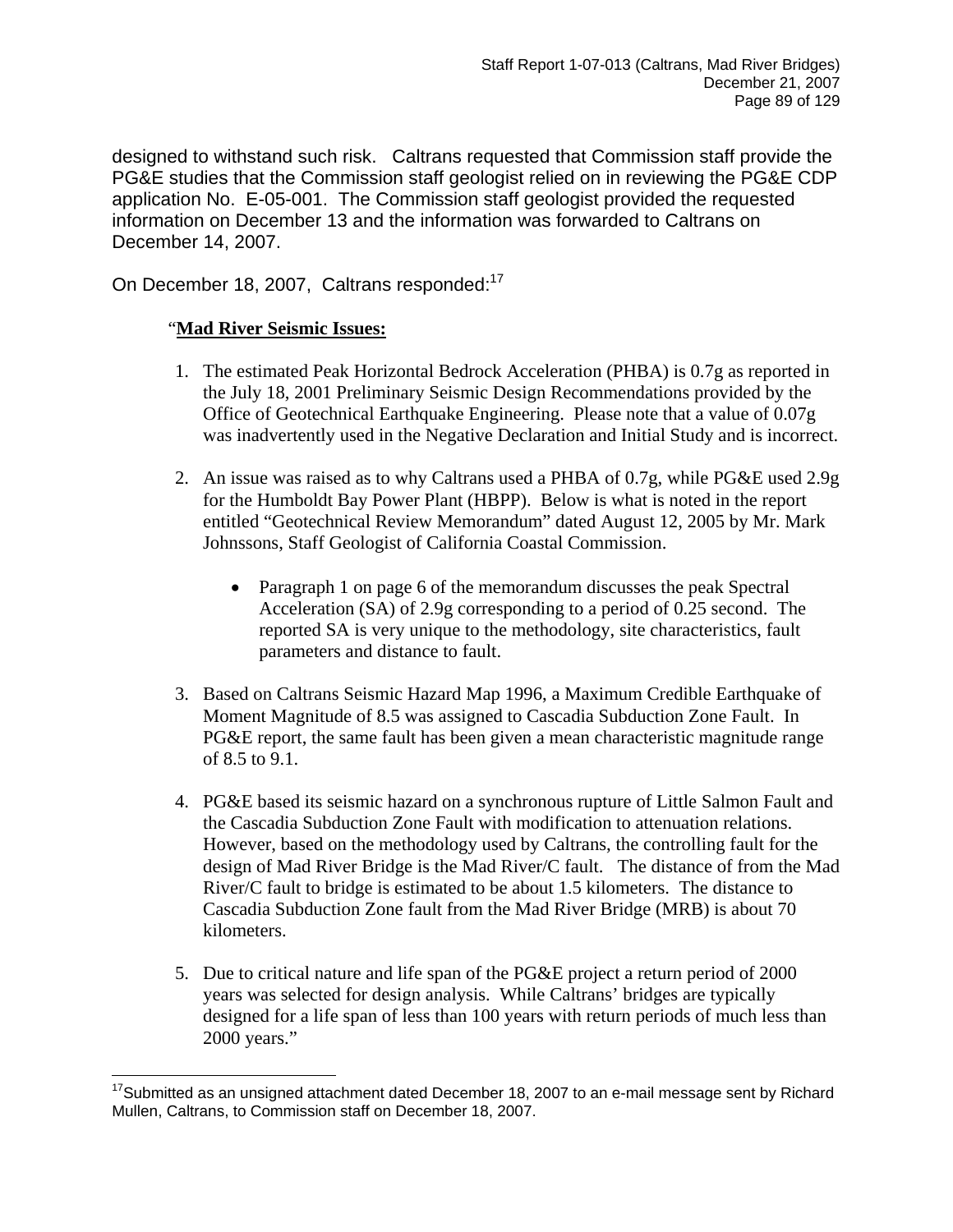#### **"Summary:**

"The Peak Horizontal Bedrock Acceleration (PHBA) used for the MRB is  $0.7 g$ ."

"The Spectral Acceleration (SA) used at the Humboldt Bay Power Plant (HBPP) has a peak of 2.9 g corresponding to a structural period of 0.25 sec and is based on a 2000-year return period. This is not the same as PHBA. Instead, PHBA is the acceleration at the bedrock/soil interface and is not a function of the soil horizons or characteristics of the structure being investigated."

"The peak SA used by PG&E is based upon an analysis that is a function of the specific location of the HBPP, the ground conditions from the bedrock to the ground surface, the return period, the specific location of the facility relative to local faults and the structural characteristics of the facility. All of these are different for the Mad River Bridge location. Consequently, it is not meaningful to compare the two sets of numbers, as each is unique to the locations, site, structural characteristics, design life, and seismic criteria."

"It should be noted that the peak spectral acceleration is not necessarily the most significant attribute for the structure since the spectral acceleration that applies is determined by specific structural characteristics and may be lower than the peak."

"Regarding the magnitude earthquake of the Cascadia Subduction Zone Fault. The value used by Caltrans for this fault was based on the current state of practice and is consistent with data shown in the PG&E report. The critical nature of a nuclear power plant facility leads to incorporating significantly more conservative design philosophy. The impact of structural failure of such facilities is far more significant than bridge failure among the general public. Therefore, the use of an MCE of 9.1 by PG&E was based on seismic criteria specific to the HBPP project and are different than the MRB."

Commission staff also requested on December 18, 2007 that Caltrans staff identify the author of the above citations and the author's credentials, and correct the apparent error concerning the Peak Horizontal Bed Acceleration for a CSZ earthquake that was made in the geology section of Caltrans' Mitigated Negative Declaration (see excerpts above).

Caltrans geotechnical expert Reza Mahallati replied on behalf of Caltrans in an e-mail message to Commission staff on December 18, 2007:

"I am the Senior Seismic Specialist for the Office of Geotechnical Design North who is responsible for providing seismic recommendations for all the projects within the Caltrans Districts 01, 02, 03, 05, 06, 09, and 10. I received a Master Degree in Geotechnical Engineering from the University of New Orleans. I have been directly involved with geotechnical seismic design recommendations and procedures for the last 12 years, ten of which has been as a senior engineer."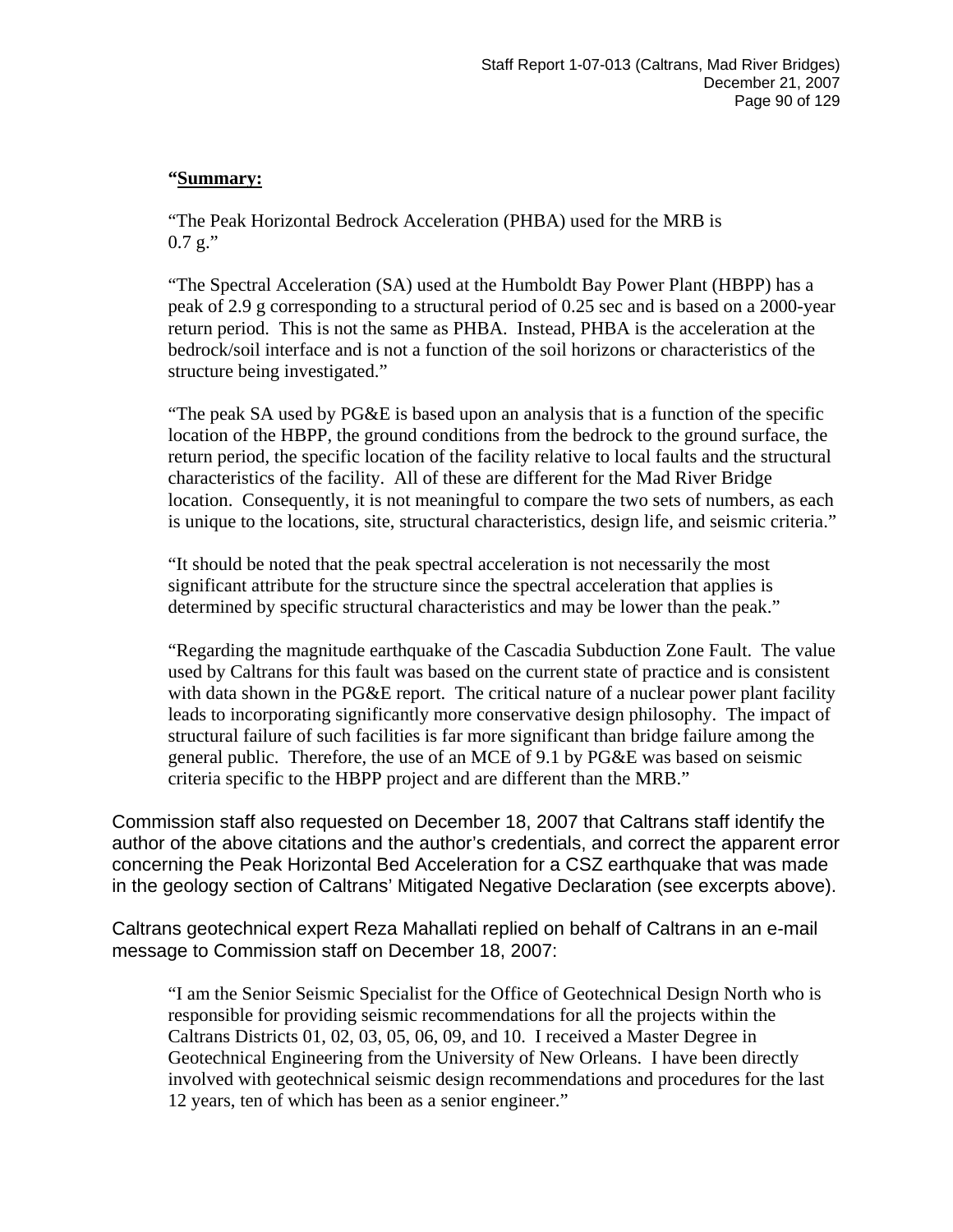"We have just reviewed the 2005 Negative Declaration, page 25. I believe the attenuation relationship that is part of the Caltrans Seismic Hazard Map documentation was used to estimate the peak horizontal bed rock acceleration (PHBA) for the Cascadia Subduction Zone (CSZ) Fault of magnitude 8.5 at a distance of about 70 kilometers from the bridge site. The estimated PHBA was calculated to be 0.2g and should not be 0.02g as reported in the environmental document, i.e. the 0.02 g shown in the Negative Declaration is a typographical error. PHBA values are based upon several factors. Among the factors, distance from the fault, is very significant. With the CSZ at an approximate distance of 70 km the PHBA is significantly reduced from the Mad River/C fault, which generates a PHBA of 0.7 g from a distance of about 1.5 km."

"I hope this clarifies the questions you indicated below."

Thus, Caltrans has provided corrections to the typographical errors in the geology section of the Mitigated Negative Declaration of June 2005 and has also verified that the design of the proposed Mad River Bridges was prepared with full consideration of the accurate and complete information available regarding the extent of seismic risks posed to the bridges by a Cascadia Subduction Zone earthquake.

The Commission relies on these representations of Caltrans staff who are qualified geotechnical engineers and bridge design experts, and have assured that the subject project will be safe from seismic hazards, including the statements of Caltrans senior seismic specialist and engineering geologist to verify that the proposed Mad River bridges will minimize risks to life and property in areas of high geologic risk, as required by Coastal Act Section 30253.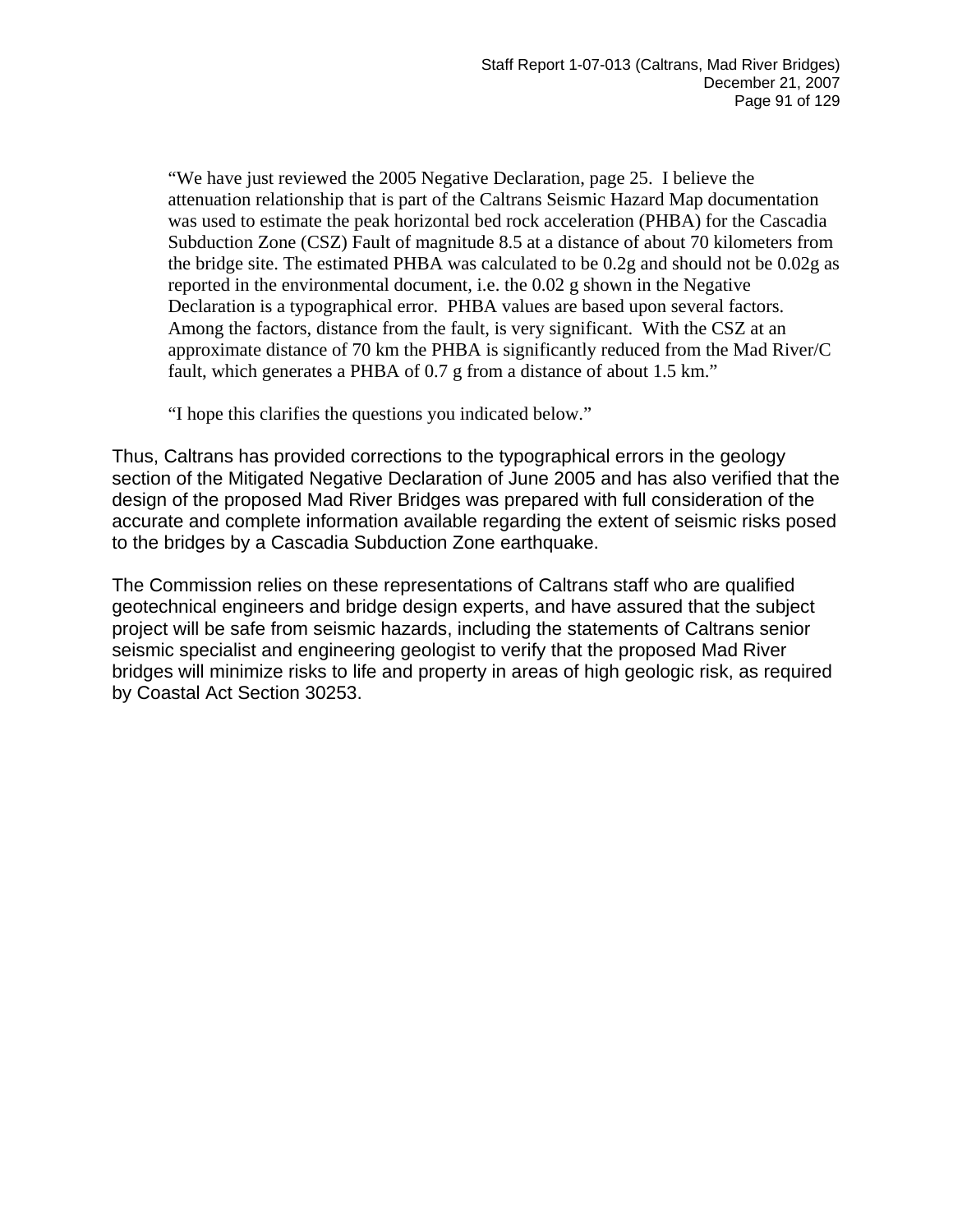### Coastal Erosion Hazards.

As stated above, Caltrans asserts that a primary component of the "purpose and need" associated with the proposed project is to address scour that has occurred in the Mad River channel in the past, and which has exposed the concrete footings of the bridge piers.

Caltrans provided the following additional information at the request of Commission staff, which includes some "constructability analysis" in addition to the geotechnical information, prepared by Matt Brady, Assistant District Director of Caltrans District 1, and a licensed professional engineer: :<sup>[18](#page-91-0)</sup>

"The design of the new Mad River Bridges is controlled by local pier scour induced by the 100-year flood, not by degradation induced by upstream mining operations. In 2004, as part of their biennial inspection of the Mad River Bridge and after investigating and inspecting the bridge while taking measurements of the channel, Caltrans Structure Maintenance and Investigations engineers prepared their latest channel cross-section of the Mad River at the bridge crossing location. The cross sections, which Caltrans has been preparing since 1957, indicate that local bridge scour is still occurring due to the characteristics of the river and the underlying geology at the crossing location regardless of gravel extraction.

The bridge inspection report (the document used to scope and program the replacement project) rated the existing Mad River Bridges as a "3" on a scour scale from 9 to 0. "9" is a bridge on dry land and "0" is a bridge that has collapsed from scour. As defined by Caltrans using Federal Highway Administration (FHWA) criteria, a "3" is described as "bridge is scour critical; bridge foundations determined to be unstable for assessed or calculated scour conditions:

-Scour within limits of footing or piles

-Scour below spread-footing base or pile tips"

Following FHWA methods for calculating future anticipated scour at bridges, which is controlled by the anticipated 100-year flood, the local pier scour elevation was determined to occur in the order of 15 feet below the thalwag (low spot) of the river. The local pier scour elevation defines the elevation as to what depth scour can be anticipated to occur from the 100-year flood. If a pile cap were used, as would be required with the use of 30-inch diameter piles, additional excavation of material would be required within the cofferdam to construct the pile cap below the scour elevation. Approximately 47 feet of excavation would be required at Pier 2, approximately 36 feet at Pier 3 and approximately 41 feet at Pier 4 since the original ground where each of the piers is to be

<span id="page-91-0"></span><sup>1</sup> <sup>18</sup> Source: attachment to email message sent to Commission staff by Gary Berrigan, Caltrans lead environmental analyst for the Mad River Bridges project, dated November 6, 2007.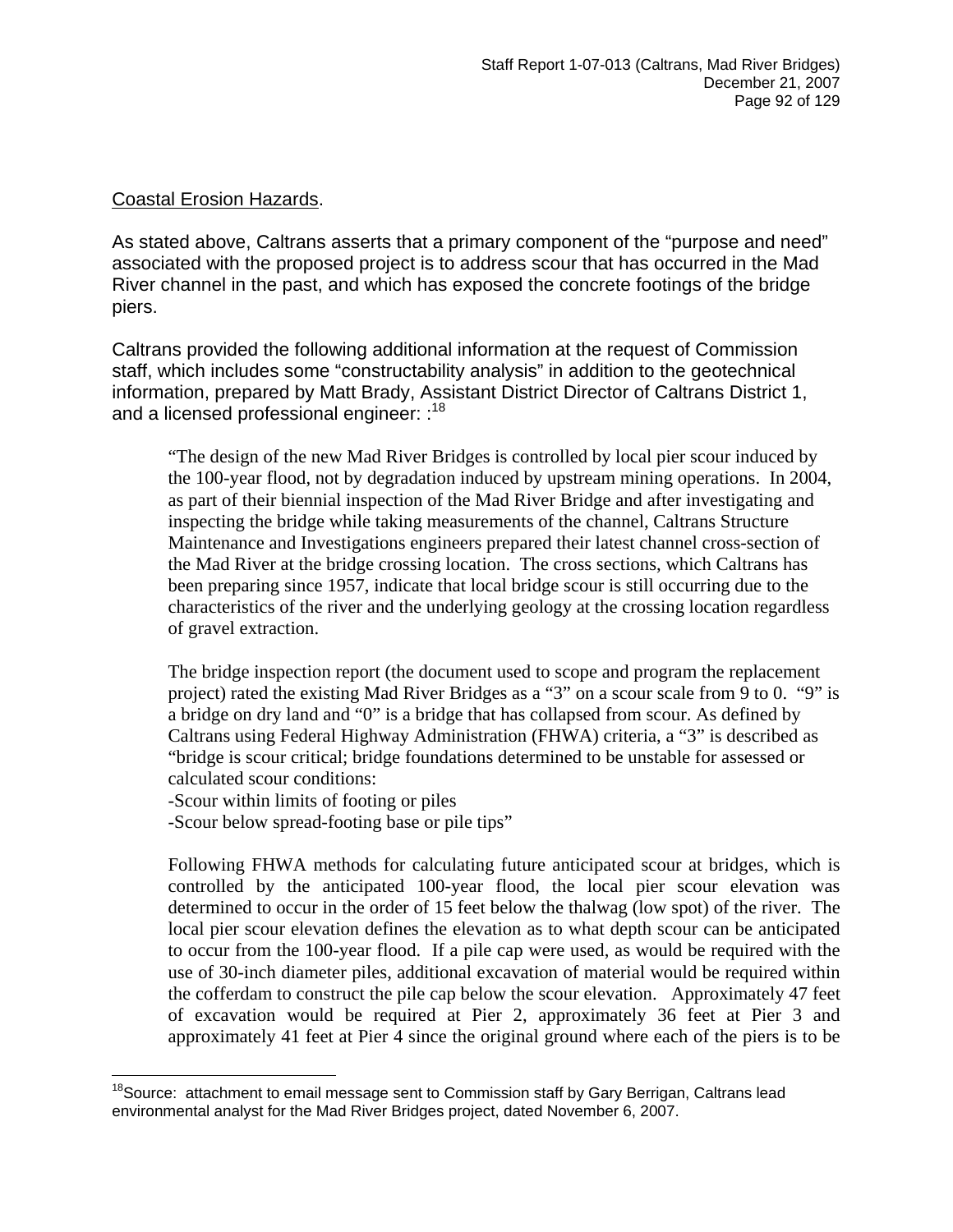constructed is at a higher elevation than the low spot of the river. The depths of excavation take into account the thickness of the footing and seal course (see below for a more detailed explanation), which are placed below the scour elevation line. With a 7 foot diameter pile alternative, approximately 30 feet of excavation at Pier 2, 10 feet at Pier 3 and 20 feet at Pier 4 will still occur below original ground but only to a depth to what is termed the pile cut-off elevation. The bridge design engineer through detailed analysis establishes the pile cut-off elevation. The pile cut-off elevation establishes the location where the support shaft transitions from a pile to a pier with this monolithic piling to pier design. Also, since a footing is not required with the 7-foot diameter pile option, the cofferdam size will be much smaller resulting in less volume of excavation.

A pile cap, also known as a bridge footing, would encroach significantly into the wetted channel of the river with a portion (approximately 40) of the piles being required to be driven in the wetted channel. As the bridge spans are already designed at their maximum lengths for a cast-in-place prestressed box girder bridge, it would not be possible to lengthen the spans to avoid the footing from intruding into the wetted channel. A footing would be approximately 25-feet in length, or 12.5 feet either side of the piers, which would cause the concrete footing at Pier 3 to intrude into the wetted channel by approximately 5 feet at the northerly side of the footing.

For comparison, the Southbound Route 101 Van Duzen River Bridge in Humboldt County was designed using 30-inch diameter piles for the piers. Approximately 36 piles were designed to be used at each pier on the Southbound Van Duzen River Bridge that was recently constructed. The pile cap, or reinforced concrete footing, for each of the piers was approximately 6 feet thick with an additional 4-foot thick concrete seal course, used to deter water from intruding into the cofferdam during construction of the footing. A footing is required to transfer load from the piers into the pilings. Each of these reinforced concrete footings were 30 feet by 30 feet in size. In order for the footings to be below the calculated scour elevation, the following approximate depths of excavation were required at the Southbound Route 101 Van Duzen River Bridge:

Pier 2 39 feet Pier 3 39 feet Pier 4 51 feet

Caltrans Bridge Design Engineers and Geotechnical Engineers designed the Mad River Bridges using 7-foot diameter pilings instead of 30-inch diameter pilings for the following reasons:

• Monolithic piling-to-pier construction for scour and seismic demands for the site; specifically, for structural design superiority related to the analysis and design of the foundation

• 7-foot diameter pilings are located out of the wetted channel, where they would not be exposed to continued scour potential from lower intensity storms and flows; if a footing were used as required for the 30-inch diameter piling, the pilings in the wetted channel would be exposed to this lower intensity scour potential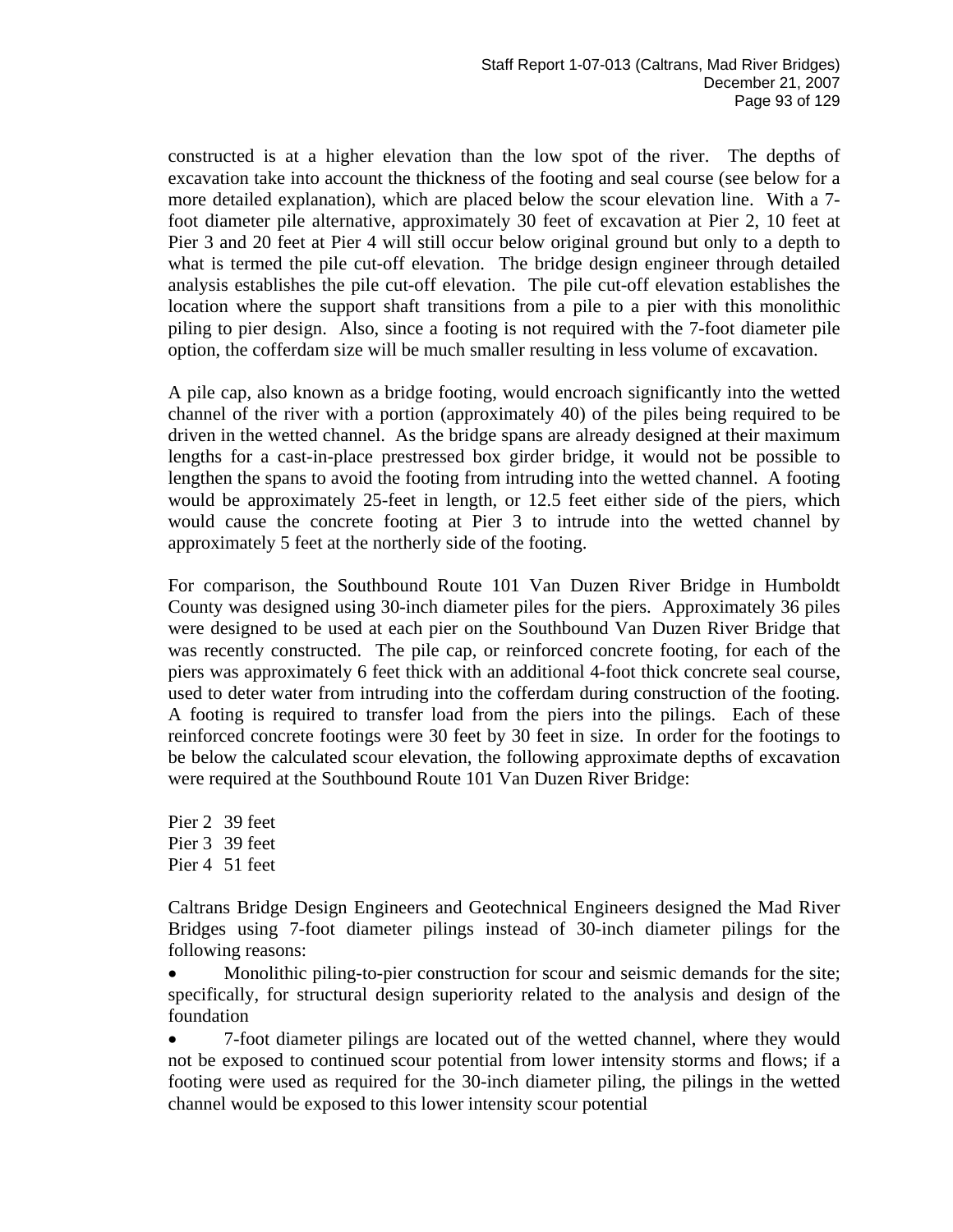• Has a smaller footprint to construct as 30-inch diameter piling requires a reinforced concrete footing that would have to be excavated to at approximately 36 feet below the current riverbed elevation at Piers 3 and 4

- Would avoid having cofferdam located in the wetted channel
- Would require less time to construct as there are approximately 20 times less piles and no footing would have to be constructed"

Thus, Caltrans has demonstrated that specific conditions within the immediate area of the Mad River channel may affect the proposed bridge foundations in a manner that requires that the new bridges be constructed with a footings-free pier system, as Caltrans has proposed. Caltrans states that if the bridges are constructed with the proposed pier design, it will be safe from scour and erosion and will not require the placement of any form of revetment within the channel, along the river banks, or around the proposed new piers.

## Coastal Flooding.

Caltrans certified a Negative Declaration for the subject project on environmental document for the subject project on June 17, 2005. The document states in pertinent part (page 25) that:

 "…The area up and downstream of the bridges is currently mapped and designated as a 100-year floodplain by the Federal Emergency Management Agency (FEMA). The new bridges will not increase the 100-year water surface elevation, and therefore, there will be no impact to the base floodplain."

 "**Design Features and Project Effects.** …. The bridges are sized and located so as to not impede or redirect flood flows…. Abutments and associated rock slope protection are located above ordinary high water and will not impede or redirect flood flows… Public safety will be improved because the new bridges will be constructed to better withstand… flood events.

Maps published by the Humboldt State University geology department for information purposes only show that the location of the Mad River Bridges is subject to moderate tsunami risk. Caltrans staff has acknowledged the risk and note that the engineering geologists and design engineers on the project design team considered this risk along with the applicable seismic risks when designing the proposed new bridges.

#### Assumption of Risk

As stated above, Caltrans acknowledges that the proposed bridge location is subject to potential seismic risks, which may include liquefaction, and that the bridge location could be subject to tsunami hazards as well. Further, the location of the bridge renders it subject to the additional natural hazards posed by storms, floods, and erosion, as is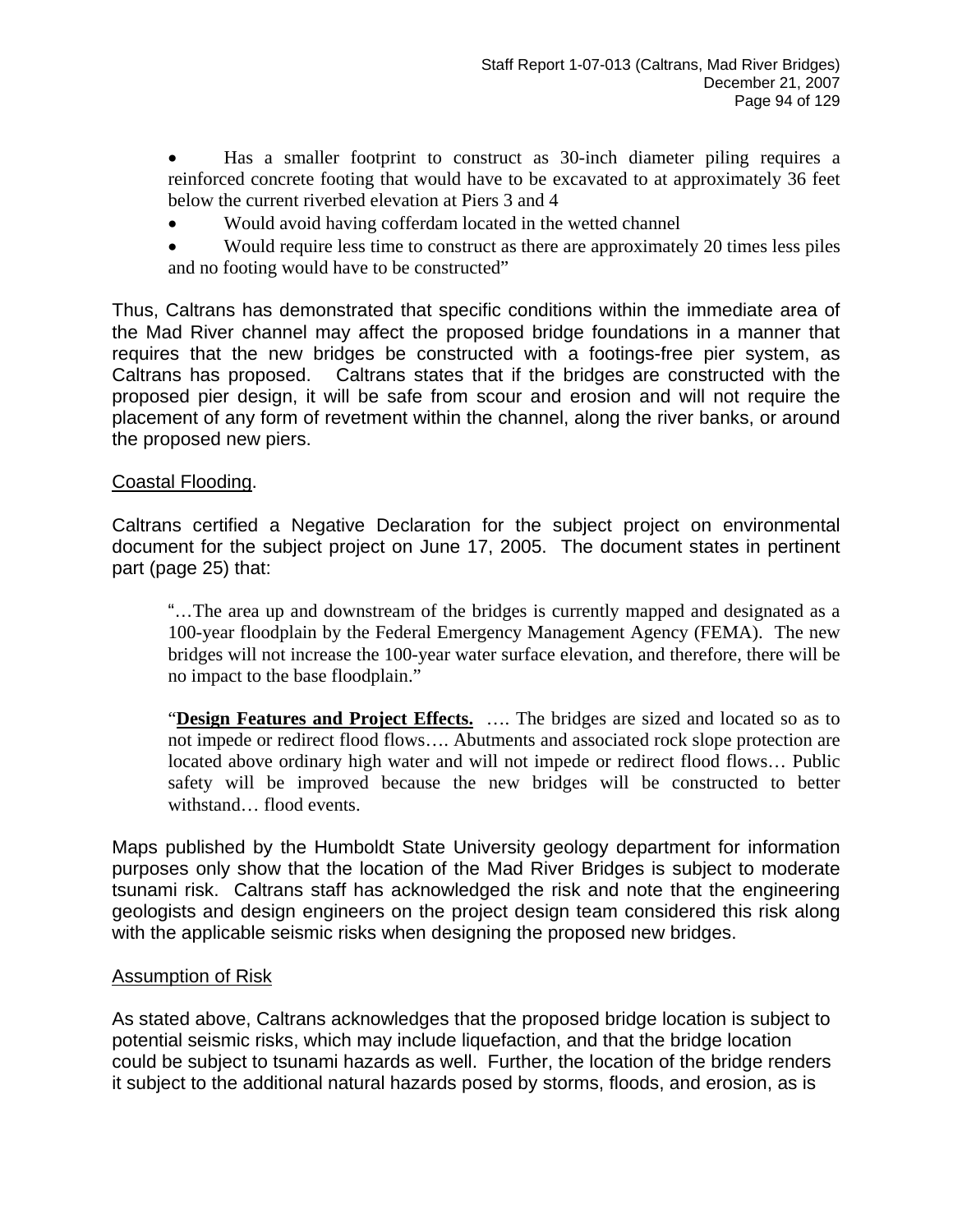true of any bridge located over a river that drains a substantial watershed and is additionally subject to tidal influence due to the bridge's proximity to the Pacific Ocean.

Caltrans has performed geotechnical testing of the Mad River Bridge area and represents that the proposed bridge is designed to withstand the predictable hazards associated with its location to the extent feasible. Nevertheless, it is not possible to remove all associated risk associated with the uncertainties of natural hazards. Residual risks remain.

For these reasons, the Commission finds that even though Caltrans has mitigated predictable risks by engineering the proposed bridge to withstand the associated forces, a degree of risk from natural or human-induced hazards will remain and cannot be fully mitigated. To protect the Commission and its employees from liability for the hazards posed by the subject structures and project features designed and managed by Caltrans, the Commission requires Special Condition 17 (Assumption of Risk).

## **4.3.2.3 Conclusion: Coastal Act Consistency**

Therefore, for all of the reasons set forth above, the Commission finds that the proposed project, as confirmed safe by the Caltrans engineering geologist and bridge designer, as conditioned, is consistent with the pertinent requirements of Coastal Act Section 30253.

# **4.3.3 PUBLIC COASTAL ACCESS & RECREATION**

## **4.3.3.1 Standard of Review: Applicable Coastal Act Policies and Standards**

Section 30210. In carrying out the requirement of Section 4 of Article X of the California Constitution, maximum access, which shall be conspicuously posted, and recreational opportunities shall be provided for all the people consistent with public safety needs and the need to protect public rights, rights of private property owners, and natural resource areas from overuse.

Section 30211. Development shall not interfere with the public's right of access to the sea where acquired through use or legislative authorization, including, but not limited to, the use of dry sand and rocky coastal beaches to the first line of terrestrial vegetation.

#### Section 30212.

(a) Public access from the nearest public roadway to the shoreline and along the coast shall be provided in new development projects except where:

(1) It is inconsistent with public safety, military security needs, or the protection of fragile coastal resources,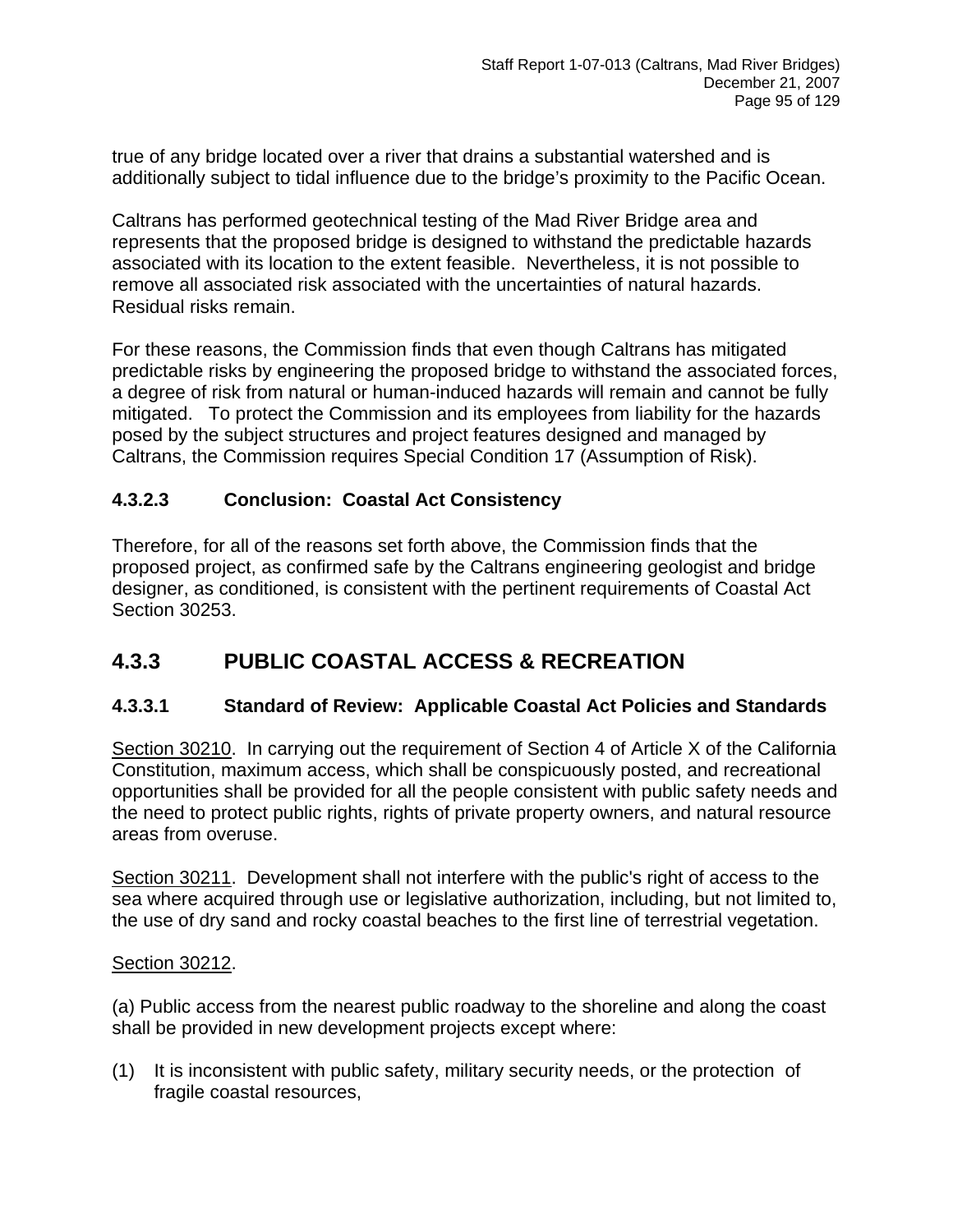(2) Adequate access exists nearby, or, …

(c) Nothing in this division shall restrict public access nor shall it excuse the performance of duties and responsibilities of public agencies which are required by Sections 66478.1 to 66478.14, inclusive, of the Government Code and by Section 4 of Article X of the California Constitution.

Section 30213. Lower cost visitor and recreational facilities shall be protected, encouraged, and, where feasible, provided. . . .

## Section 30214.

(a) The public access policies of this article shall be implemented in a manner that takes into account the need to regulate the time, place, and manner of public access depending on the facts and circumstances in each case including, but not limited to, the following:

- (1) Topographic and geologic site characteristics.
- (2) The capacity of the site to sustain use and at what level of intensity.

(3) The appropriateness of limiting public access to the right to pass and repass depending on such factors as the fragility of the natural resources in the area and the proximity of the access area to adjacent residential uses.

(4) The need to provide for the management of access areas so as to protect the privacy of adjacent property owners and to protect the aesthetic values of the area by providing for the collection of litter.

(b) It is the intent of the Legislature that the public access policies of this article be carried out in a reasonable manner that considers the equities and that balances the rights of the individual property owner with the public's constitutional right of access pursuant to Section 4 of Article X of the California Constitution. Nothing in this section or any amendment thereto shall be construed as a limitation on the rights guaranteed to the public under Section 4 of Article X of the California Constitution . . .

## **4.3.3.2 Analysis: Coastal Act Consistency**

Caltrans proposes to replace the existing bridges that carry highway traffic across the Mad River on Highway 101 for safety reasons, as stated above. The bridges have outlived their design lives, are structurally and seismically deficient, and are being undermined by scour of the riverbed that has lowered the stream channel beneath the bridges as much as fifteen feet in one area, since 1929. All alternatives to the project considered by Caltrans include replacing the bridges with new, wider bridges that incorporate current safety standards. Only the "no project" alternative would preserve the existing bridges. However, if the bridges are left in place, one or both will eventually fail.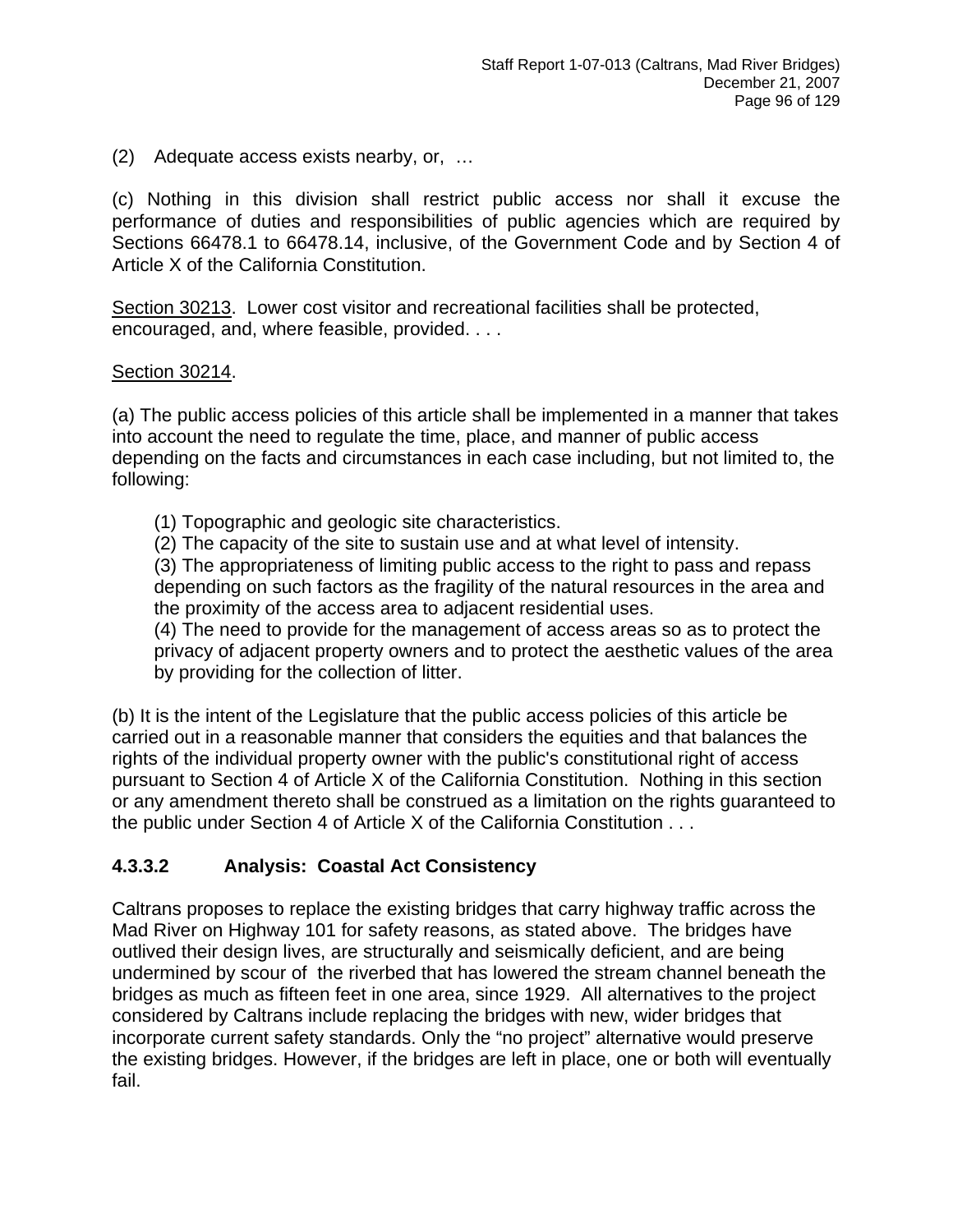The Highway 101 Bridge over the Mad River is approximately two miles inland from the ocean, but is the first, or western-most, road crossing of river. In addition, the next crossing of the river is approximately two miles further upstream from the Highway 101 Bridge. Thus, failure of the Highway 101 Bridge would severely impede the ability of the public to access the coast on opposite sides of the river. In addition, this portion of Highway 101 is classified as a Principal Arterial on the National Highway System. This segment of highway serves interregional and interstate traffic and provides the key transportation gateway for local residents and visitors traveling to a wide variety of coastal access and recreation destinations along the northern California coast. Coastal access opportunities would be severely compromised if the bridge replacements did not occur and the bridges were allowed to fail.

In addition to protecting the integrity of the highway link provided by the bridges, the proposed project would include significant public coastal access amenities. The Coastal Trail is not located within the proposed project site, but this section of Highway 101 is designated as the Pacific Coast Bike Route. The widened shoulders and separate pedestrian pathway proposed on the new bridges would significantly enhance safety for bicyclists using the Pacific Coast Bike Route, and would provide a safe, traffic-separated pedestrian crossing of the bridges for the first time.

Caltrans proposes to construct a pedestrian crossing on the east side of the northbound bridge (see conceptual illustration in Exhibit C). The crossing would be eight feet wide and would be tied to landing areas at each end of the bridge. Caltrans proposes to complete the pedestrian walkway, and to install the guard rail separating pedestrians from the paved shoulder and traffic lanes, outer pedestrian rails, and other safety features, by the end of the construction period. Caltrans staff confirmed on the request that Caltrans proposes to construct the bridge corridor in a manner that will be fully compliant with the requirements of the Americans with Disabilities Act. Caltrans states that the ADA requires that the pedestrian corridor on the bridge be a minimum of five feet in width, to accommodate wheelchair access. Caltrans also confirmed on request that Caltrans will open the pedestrian corridor to the public by the end of the construction period and that the corridor would remain open permanently. Special Condition 13 (Protection of Future Public Access) incorporates permanent protection of the public access assured by Caltrans.

The pedestrian corridor would not only provide a safe pedestrian link between the outskirts of Arcata and McKinleyville, via the river crossing, but would also give pedestrians significant separation and protection from traffic. These features would make it possible for people walking across the bridge to enjoy the eastward views of the Mad River corridor. Aesthetic issues associated with the final design of the rails and other features are discussed in the visual resources section below.

The southbound (coastal side) Mad River Bridge will not have a pedestrian corridor. The proposed bridges will increase the paved width of the bridge crossing significantly, and Caltrans determined that it was not feasible to put the pedestrian corridor on the west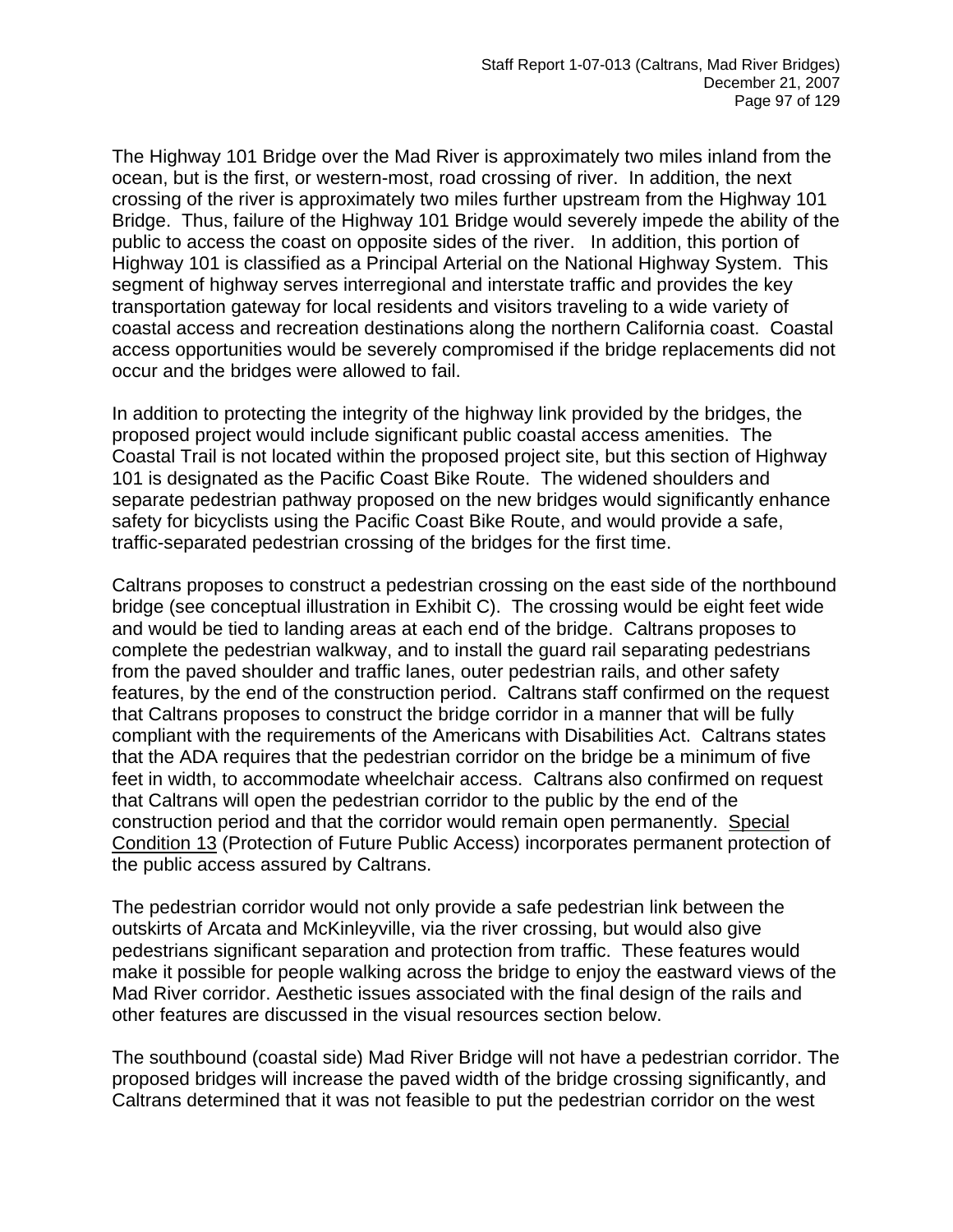side of the crossing or to incorporate a crossing on each side of the corridor due to ingress and egress issues that would have required, among other things, acquisition of additional lands from property owners. Caltrans determined that the landings at each end of the bridge could be better accommodated within Caltrans' existing right of way (the bridge alignment is shifting to the west).

Special Condition 13 requires Caltrans to permanently protect and provide permanent public access for pedestrians and non-motorized vehicles on the proposed pedestrian crossing on the eastward side of the northbound Mad River Bridge crossing. The condition also requires Caltrans to permanently provide access to the 10-ft.-wide paved shoulders on the bridge decks for access by bicyclists. The Commission finds that Special Condition 13 will ensure that public coastal access amenities included in the applicant's proposal will be provided consistent with the pertinent policies and provisions of Chapter 3 of the Coastal Act.

## **4.3.3.2 Conclusion: Coastal Act Consistency**

The Commission finds that as the proposed bridge replacement project, as conditioned, will (a) maintain a critical crossing of the Mad River for providing coastal access to the coastline in the local area, (b) maintain an essential link in the Pacific Coast Bike Route and the key interregional and interstate highway serving the North Coast that provides bicycle and vehicular coastal access to the coastline in the broader region, (c) include a separated pedestrian walkway that will provide safe pedestrian access across the bridge for the first time, and (d) greatly improve safety for bicyclists that use the bridge, and thus that the proposed project, as conditioned, is consistent with the Chapter 3 policies of the Coastal Act concerning public coastal access and recreation.

# **4.3.4 VISUAL RESOURCES**

## **4.3.4.1 Standard of Review: Applicable Coastal Act Policies**

#### Section 30251.

The scenic and visual qualities of coastal areas shall be considered and protected as a resource of public importance. Permitted development shall be sited and designed to protect views to and along the ocean and scenic coastal areas, to minimize the alteration of natural land forms, to be visually compatible with the character of surrounding areas, and, where feasible, to restore and enhance visual quality in visually degraded areas. New development in highly scenic areas such as those designated in the California Coastline Preservation and Recreation Plan prepared by the Department of Parks and Recreation and by local government shall be subordinate to the character of its setting.

Section 30253 states in pertinent part: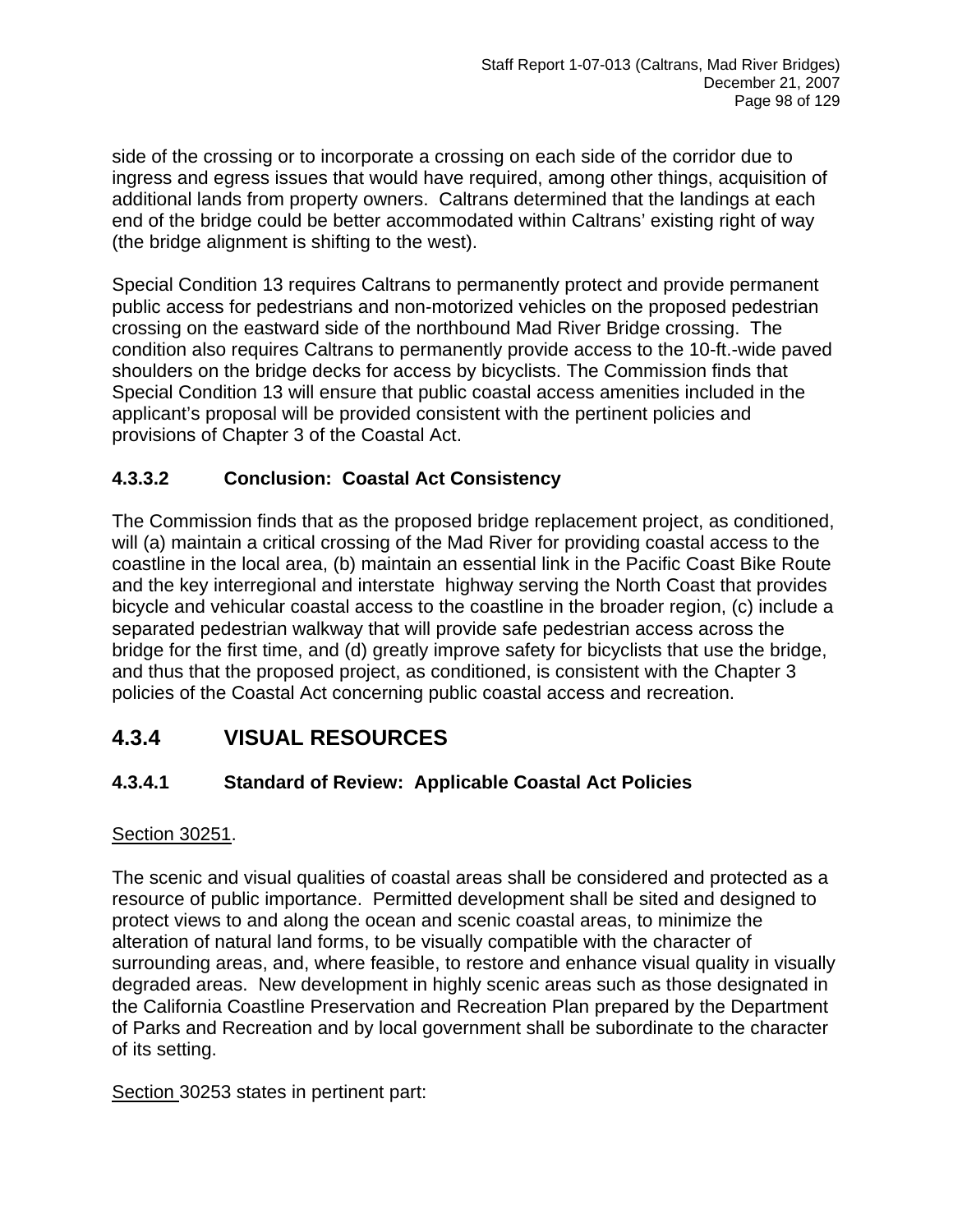New development shall:

(2) Assure stability and structural integrity, and neither create nor contribute significantly to erosion, geologic instability, or destruction of the site or surrounding area or in any way require the construction of protective devices that would substantially alter natural landforms along bluffs and cliffs.

(5) Where appropriate, protect special communities and neighborhoods which, because of their unique characteristics, are popular visitor destination points for recreational uses.

## **4.3.4.2 Analysis**

The proposed bridge replacement will remove the unmatched pair of aging bridges and replace them with a unified design for bridge rails and other features. The new bridges will have a significantly wider total area of bridge and ramp deck (an increase of 32,831 square feet of surface area compared with the existing bridges), and will make it more difficult for drivers to gaze directly down onto the river and its banks. However, the new northbound bridge will have an 8-foot-wide pedestrian corridor that will for the first time offer safe crossing to pedestrians who could enjoy the eastward river views from the bridge deck.

Temporary visual resource impacts will occur during construction due to cut and fill earthwork, vegetation removal, and the presence of equipment in the construction and staging areas. These impacts would be adverse in the short-term, but long term restoration will occur through re-planting with locally native plant materials and stock (except where agricultural operations otherwise occur, and these will be planted in accordance with the property owner's agricultural use) as required by Special Condition 8 (Landscape and Erosion Control).

In addition, the large billboard in the pasture immediately west of the southbound bridge will be permanently removed to make room for the new bridges, and Caltrans has purchased the development rights to the billboard. Caltrans and Humboldt County staff have evaluated whether a replacement billboard could be installed by any surrounding agriculturally-zoned property owners and have determined that billboards are not an authorized use on agricultural lands. Therefore, the removal of the billboard will be a permanent benefit to the visual resources of the project setting.

Caltrans has not proposed final designs for bridge rail, lighting, and signage features, but has agreed to remove architectural lighting that was initially proposed along the walkway. This will reduce the potential light pollution of the night sky, and minimize the illumination of habitat areas near the bridge. Caltrans added a request on December 7, 2007 for unspecified night lighting during the project construction. Such lighting may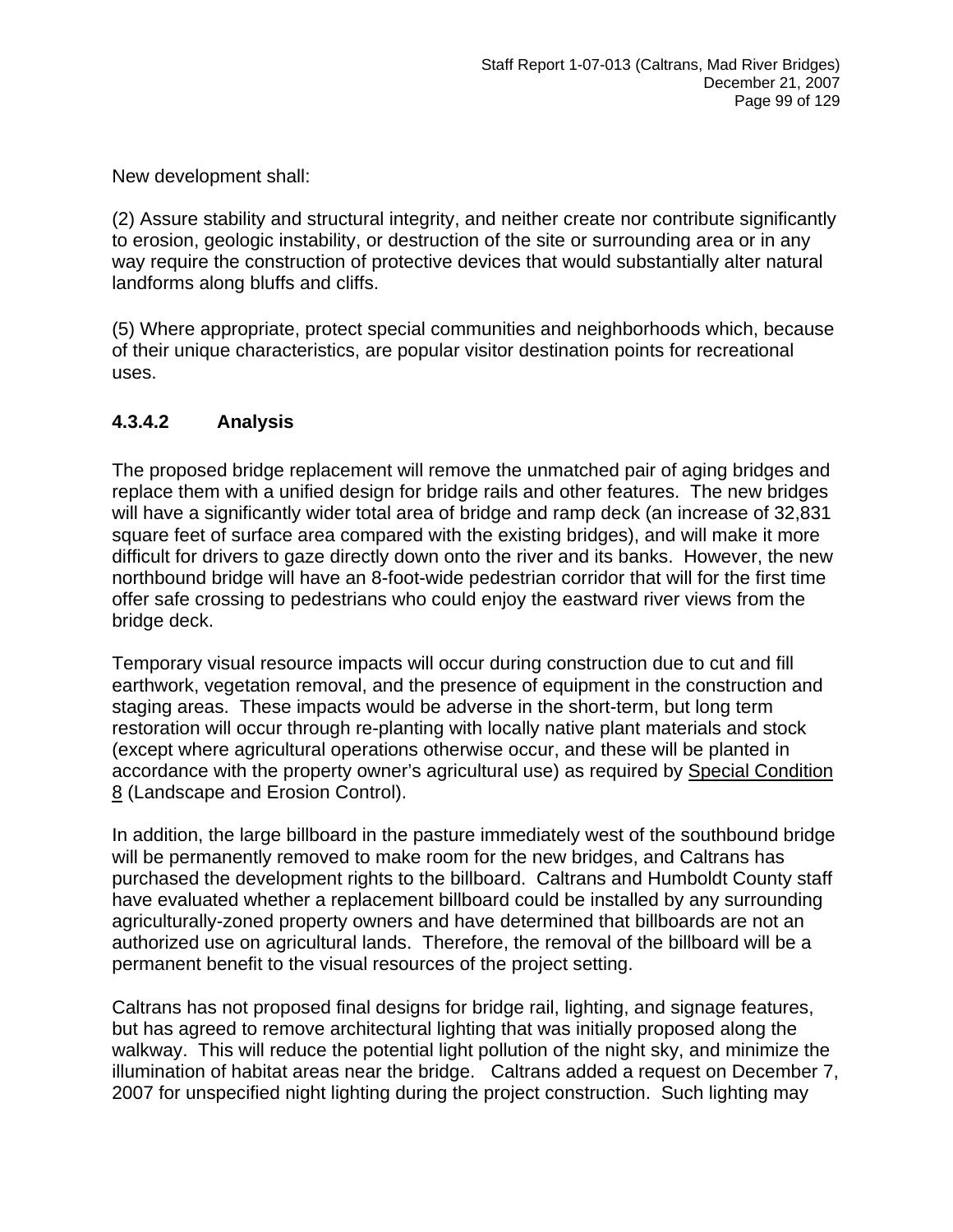create adverse visual impacts by illuminating the coastal night sky, but more importantly may adversely affect the riparian corridor habitat which is also a wildlife migration corridor, over the five or more years of anticipated project construction. Special Condition 14 calls for revised plans to eliminate night lighting, and to eliminate architectural lighting on the bridge that exceeds the minimum necessary for highway safety. Special Condition 14 also calls for elimination of the 8-foot-high "picket" style outer rails on the multi-modal corridor on the eastward-most edge of the northbound bridge and replacement with the lowest ST-20 plus bike rail consistent with bicycle safety.

# **4.3.4.3 Conclusion: Coastal Act Consistency**

The Commission finds that as the proposed bridge replacement project as conditioned will (a) utilize a rail design that maximizes views through the railing; (b) replant construction areas with native plants; (c) permanently remove a billboard; and (d) minimize the illumination of habitat areas and the night sky, the proposed project, as conditioned, is consistent with the Chapter 3 policies of the Coastal Act concerning visual resources.

# **4.3.5 CONVERSION OF AGRICULTURAL LANDS**

# **4.3.5.1 Standard of review: Coastal Act Policies**

## Section 30241:

The maximum amount of prime agricultural land shall be maintained in agricultural production to assure the protection of the area's agricultural economy, and conflicts shall be minimized between agricultural and urban land uses through all of the following:

(a) By establishing stable boundaries separating urban and rural areas, including, where necessary, clearly defined buffer areas to minimize conflicts between agricultural and urban land uses.

(b) By limiting conversions of agricultural lands around the periphery of urban areas to the lands where the viability of existing agricultural use is already severely limited by conflicts with urban uses or where the conversion of the lands would complete a logical and viable neighborhood and contribute to the establishment of a stable limit to urban development.

(c) By permitting the conversion of agricultural land surrounded by urban uses where the conversion of the land would be consistent with Section 30250.

(d) By developing available lands not suited for agriculture prior to the conversion of agricultural lands.

(e) By assuring that public service and facility expansions and nonagricultural development do not impair agricultural viability, either through increased assessment costs or degraded air and water quality.

(f) By assuring that all divisions of prime agricultural lands, except those conversions approved pursuant to subdivision (b), and all development adjacent to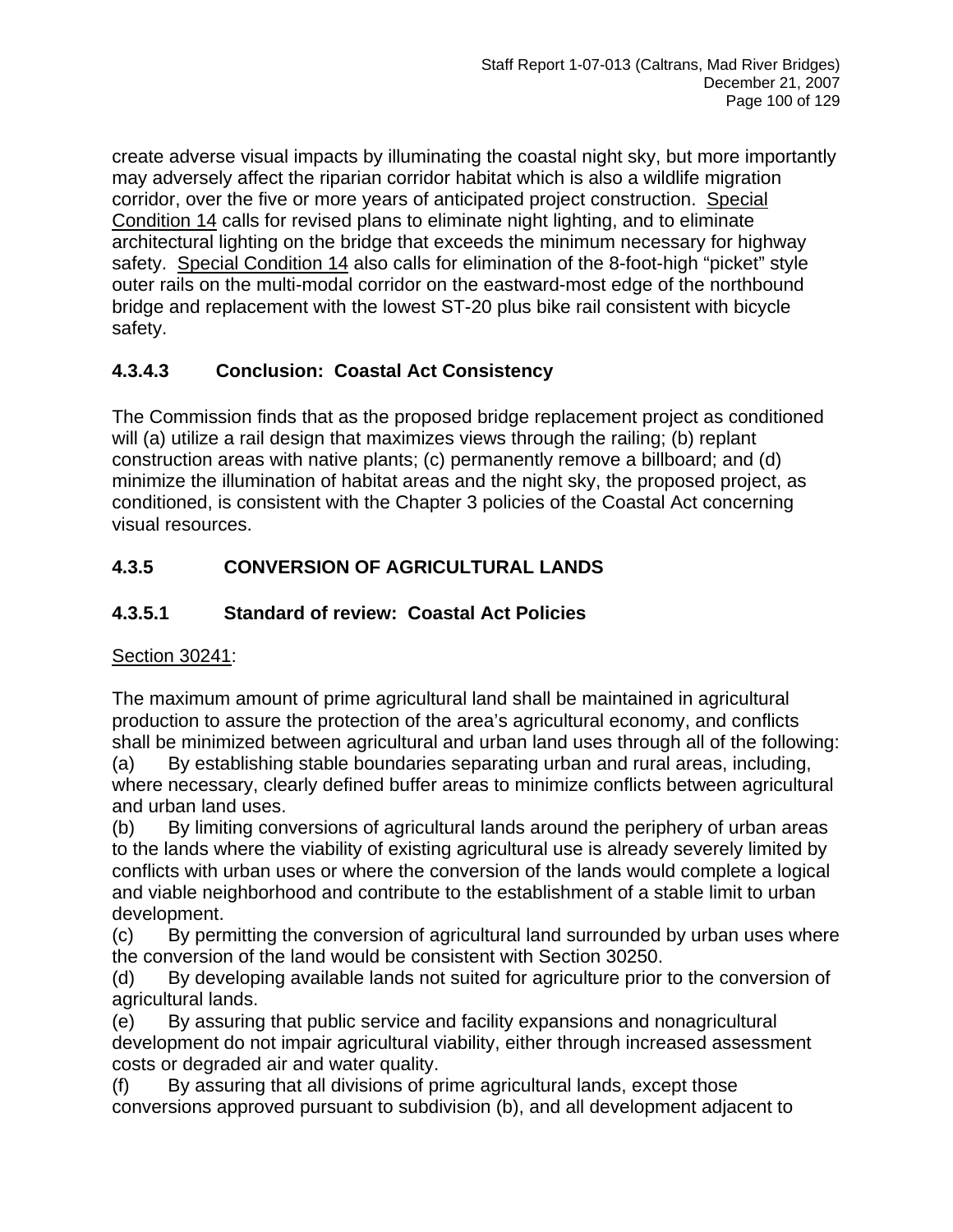prime agricultural lands shall not diminish the productivity of such prime agricultural lands.

Section 30242:

All other lands suitable for agricultural use shall not be converted to nonagricultural uses unless:

(l) continued or renewed agricultural use is not feasible, or

(2) such conversion would preserve prime agricultural land or concentrate development consistent with Section 30250. Any such permitted conversion shall be compatible with continued agricultural use on surrounding lands.

The Coastal Act defines "prime agricultural land" as land that meets one or more of the following, as referenced in paragraphs (1) through (4) of Section 51201(c) of the California Government Code:

(1) a rating as class I or class II in the Natural Resource Conservation Service land use capability classifications;

(2) a rating 80 through 100 in the Storie Index Rating; or

(3) the ability to support livestock used for the production of food and fiber with an annual carrying capacity equivalent to at least one animal unit per acre as defined by the United States Department of Agriculture; or

(4) the ability to normally yield in a commercial bearing period on an annual basis not less than two hundred dollars (\$200) per acre of unprocessed agricultural plant production of fruit- or nut-bearing trees, vines, bushes or crops which have a nonbearing period of less than five years.

In addition, Coastal Act Section 30250 requires consideration of the cumulative impacts of development (defined in Coastal Act Section 30105.5) as follows:

"Cumulatively" or "cumulative effect" means the incremental effects of an individual project shall be reviewed in connection with the effects of past projects, the effects of other current projects, and the effects of probable future projects.

In addition, Coastal Act Section 30250 states in pertinent part:

(a) New residential, commercial, or industrial development, except as otherwise provided in this division, shall be located within, contiguous with, or in close proximity to, existing developed areas able to accommodate it or, where such areas are not able to accommodate it, in other areas with adequate public services and where it will not have significant adverse effects, either individually or cumulatively, on coastal resources.

## **4.3.5.2 Analysis**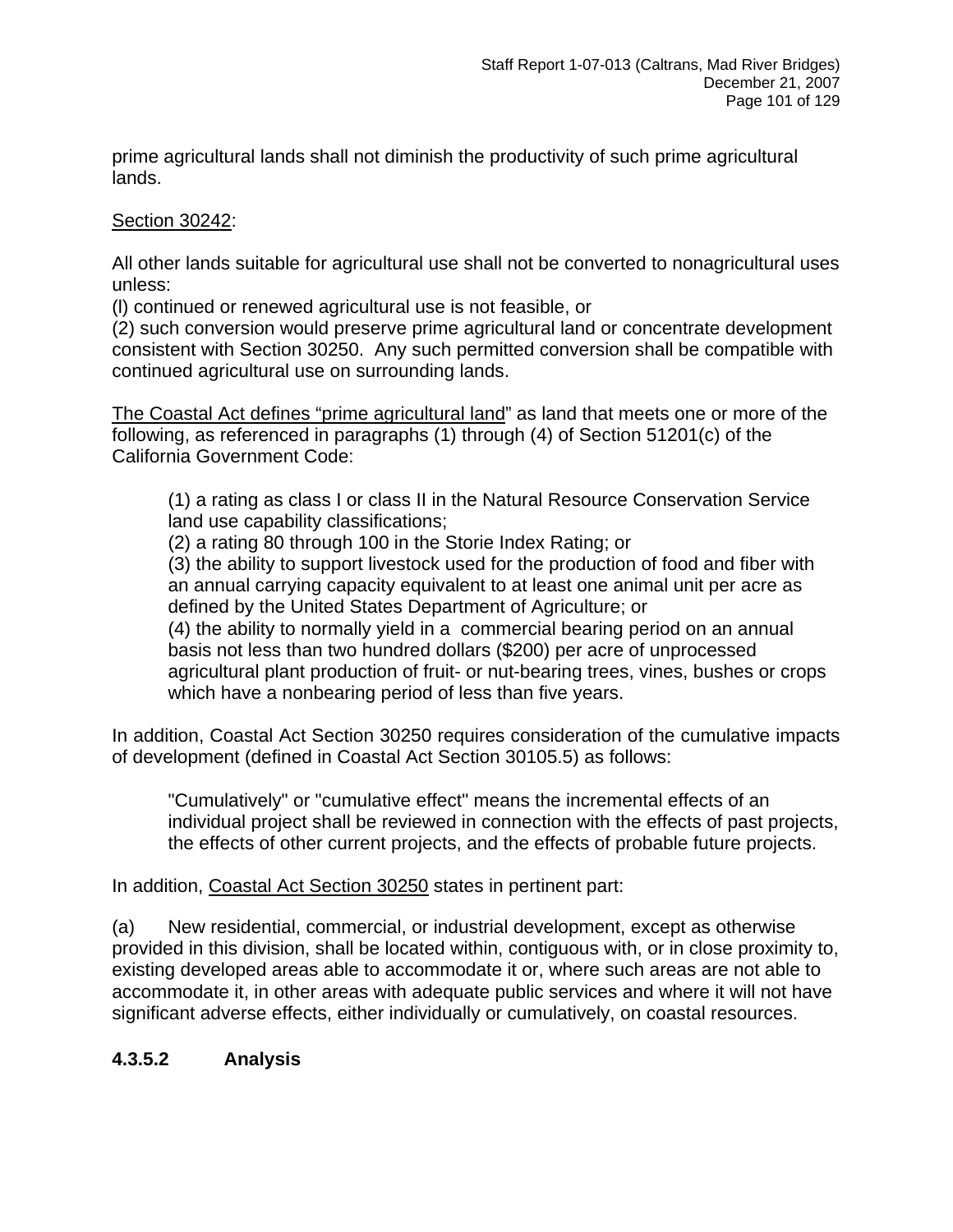Caltrans proposes to construct two new bridges to carry traffic on U.S. Highway 101 over the Mad River, at the crossing north of Arcata and south of McKinleyville, in rural, unincorporated Humboldt County (see Exhibit AA). The new bridges would be constructed on the west side of the existing two-bridge crossing of the highway, and would be significantly wider than the existing bridges. The area freed up by the eventual demolition of the old bridges, which is also proposed by Caltrans, would not be returned to agricultural use. The site of the proposed project is surrounded on all sides by large parcels of prime agricultural lands, and the landscape is one of scenic, expansive coastal vistas and pasturelands dotted with farmhouses and barns. Most of the adjacent and nearby pasturelands are used to graze beef or dairy cattle, or horses, or to produce hay. The terraces of the Mad River contain some of the most productive soils in the county, according to the Humboldt County general plan background documents.

## Permanent conversion of prime agricultural lands

According to Caltrans, the overall construction footprint of the proposed project includes an area of about twenty (20) acres in size. Of this total area, 3.58 acres of prime agricultural lands would be permanently converted to highway use. Caltrans proposes mitigation for the loss of these prime agricultural lands, as discussed below.

#### Riparian mitigation on non-prime agricultural lands

In addition, and as further discussed below, Caltrans proposes to plant at least 5.4 acres of an off-site forty-acre parcel bordering the south side of Old Samoa Road, near Arcata, with riparian trees such as willow and alder, as partial compensatory mitigation for the proposed project's significant adverse impacts on riparian wetlands adjacent to the Mad River. That parcel is a wetland pastureland that is presently grazed by cattle, and cattle grazing would continue as a management practice by California Department of Fish and Game.

#### Temporary impacts to prime agricultural lands

Some temporary and possibly significant adverse impacts on agricultural productivity would result from temporary conversion of additional prime agricultural lands during construction. Large areas of pasturelands that adjoin the north and south sides of the proposed project site will be required during some or all of the five-year construction cycle for access, materials storage, staging, construction, de-watering, and related activities. Livestock would be excluded from the affected areas during project activities, and forage production within these areas would not be possible until the project is completed. The affected lands could be up to fifteen acres in size, and production would be limited to varying degrees for approximately five (5) years.

The affected areas would be fully returned to pre-existing agricultural use after the project is completed, without long-term reduction in productivity or conversion of the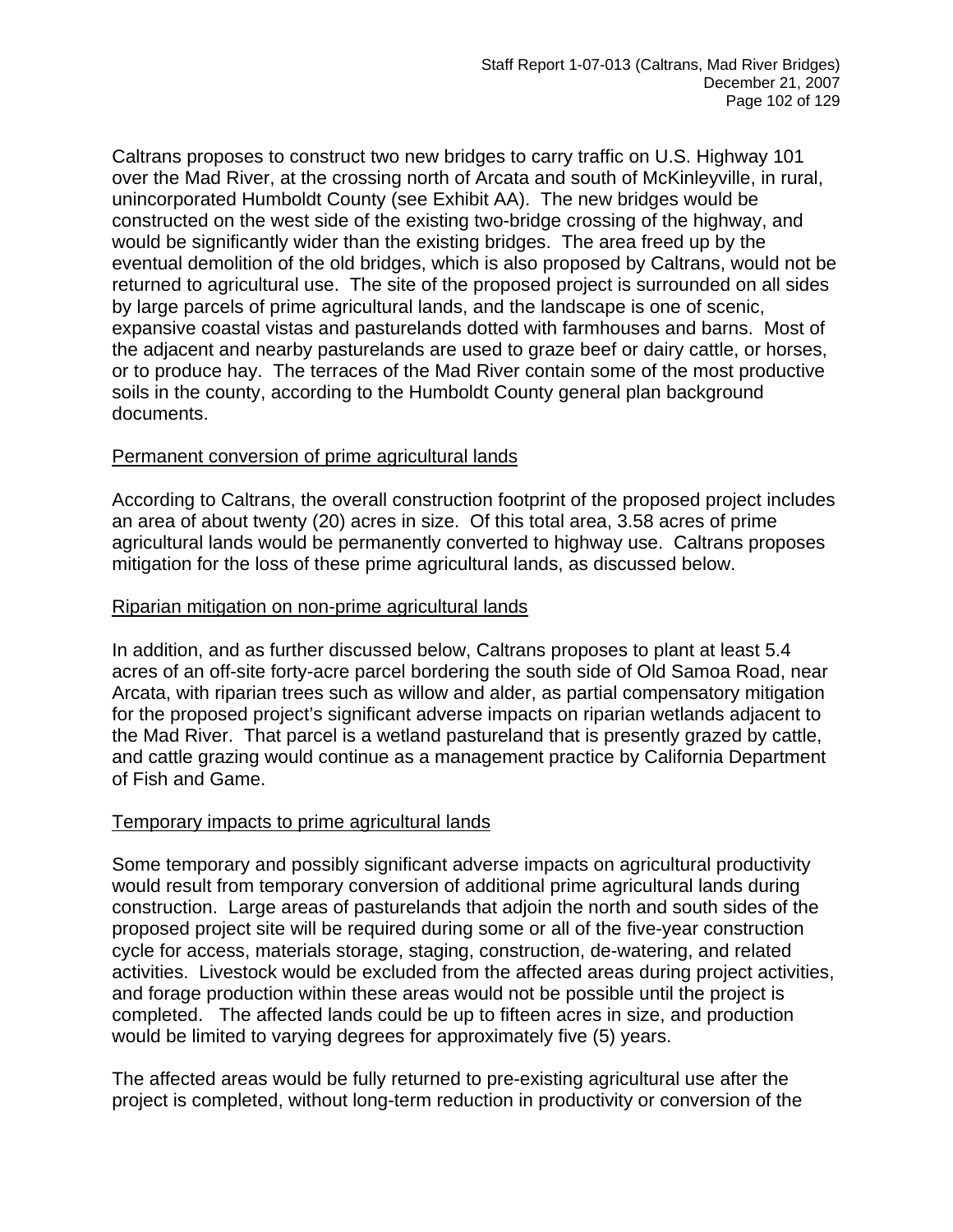subject lands to non-agricultural use. The impacts associated with the temporary loss of agricultural use of the lands would be an economic loss to the County's agricultural economy. Caltrans states that the affected property owners will be financially compensated for the agricultural income lost during construction, thus mitigating the short-term adverse impact on the County's agricultural economy from diminished production revenues that will result from the proposed project.

#### Prime agricultural lands

As stated by the Coastal Act policies set forth above, the maximum amount of prime land shall be maintained in agricultural production to assure the protection of the County's agricultural economy. The definition of "prime agricultural lands" is also set forth above.

The linkage between prime land production and local agricultural economy is directly stated in the first clause of Section 30241: "the maximum amount of Prime agricultural land shall be maintained in agricultural production . . . . to assure the protection of the area's agricultural economy." This precept reflects the fact that the productivity of prime land is a key economic factor in the overall agricultural viability of Humboldt County.

Caltrans has determined that the subject lands are considered prime agricultural land pursuant to the Coastal Act definition set forth above. The "Mad River Bridges Replacement Project, US Route 101, Negative Declaration and Initial Study" dated June 2005, prepared & certified by Caltrans, states on page 17:

*"… The soils within the project limits include Prime agricultural soils, identified in the Soils of Western Humboldt County, California, November 1965. Soils in the project vicinity are mapped as Ferndale 2 with a very small portion mapped as Ferndale 13. The Ferndale series are generally characterized as having medium texture, well-draining soils of recent alluvial origin. The Ferndale 2 soils have a high nutrient capacity and a favorable moisture holding capacity. The soils are rated 100 in the Storie Index, which is categorized as prime agricultural soils. The Ferndale 13 soils are located along the banks of the river and are of mixed textural composition. Most of these areas are subject to frequent annual flooding and the soil material ranges from deep to shallow, normally hummocky or channeled. This soil type is separate from riverwash because of the agricultural potential where flooding can be controlled. The Storie Index rates this soil as Variable."* 

Therefore the Commission concludes that Caltrans has accurately identified the lands in question as prime agricultural land as defined by the Coastal Act.

Impacts of Conversion of Prime Agricultural Lands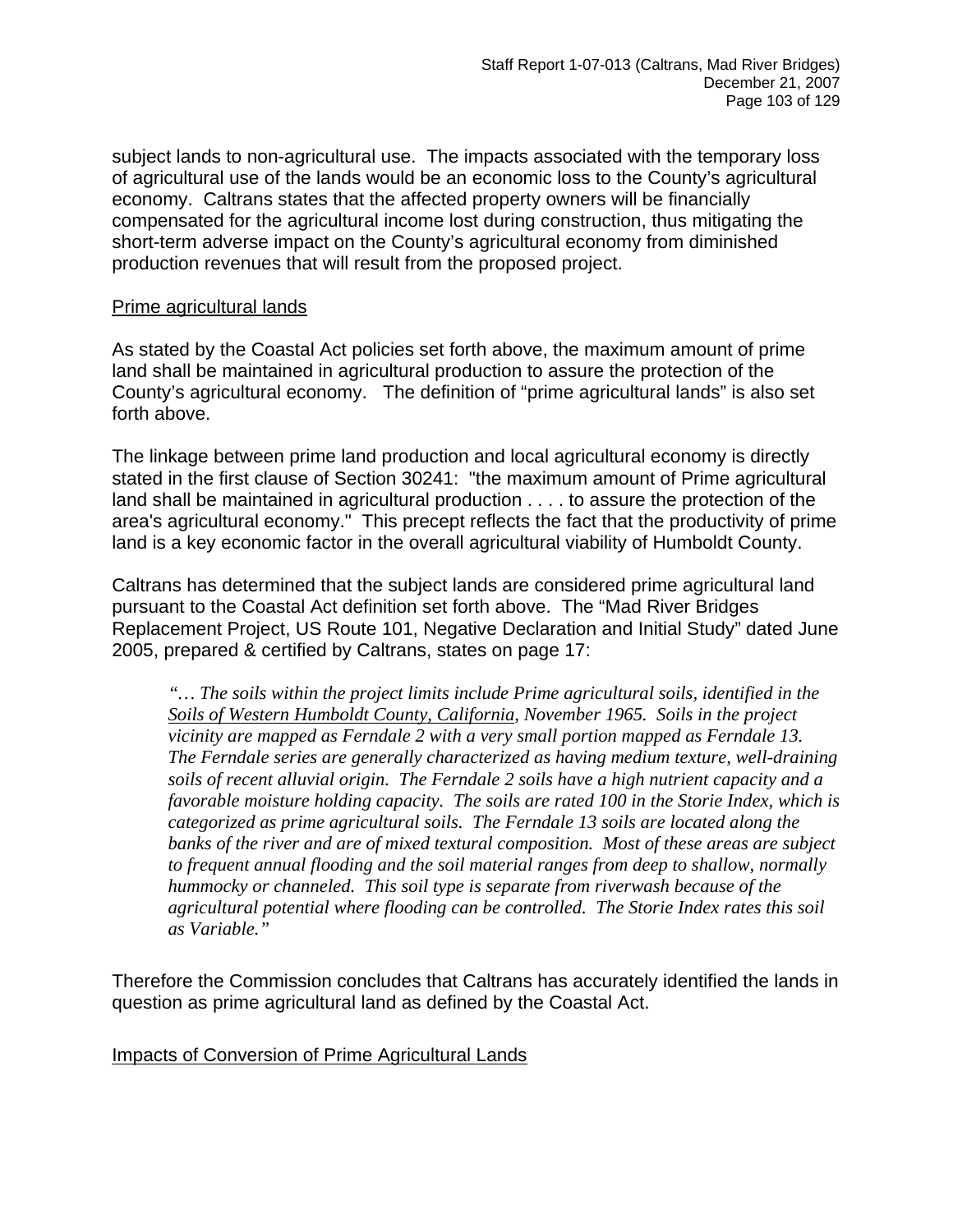Prime agricultural lands are the "engine" of a healthy agricultural economy and typically offer the most return on farming or ranching investment. As noted below in an article written by a Humboldt County farmer in April 2007, one acre of high quality bottomland pasture in Humboldt County, for example (which may not even have soils or other measures that qualify as "prime") is worth 20 acres of rangeland in the hills. An acre of agricultural land with prime soils is potentially more productive than any other kind of open field agricultural property in Humboldt County – particularly if irrigation is feasible.

The project proposed by Caltrans requires the permanent conversion of 3.58 acres of lands with prime soils in the Mad River floodplain. Humboldt County planning documents indicate that the lands in the Mad River flood plain contain some of the richest soils in the County. The lands are located along strips of the highway footprint and are needed to realign the highway toward the west when the Highway 101 bridges over the Mad River are replaced. The lands that would be converted are actively grazed by cattle, or farmed for forage, or both. Seasonal irrigation is feasible on these lands, and has been observed in operation on the parcels on the northern end of the crossing, on both sides of the highway during site visits and Commission field trips over the past two years.

The "Negative Declaration" prepared by Caltrans in 2005 and cited above states on page 16:

"…*US Census of Agriculture (1997) information indicates approximately 650,000 acres, or more than 25 percent of the total acreage in Humboldt County, was in agricultural use (excluding timber) in 1982. The county has experienced the loss of 3,000 to 5,000 acres of farmlands annually since 1964 due to conversion to non-agricultural uses.* 

Based on this information only, Humboldt County may have lost between 99,000 – 165,000 acres of agricultural land in the 33 years from 1964 to 1997. Put another way, by 1997 Humboldt County may have lost as much as 65,000 acres of agricultural lands – or as much as ten (10) percent of the agricultural lands that were in production only 13 years earlier. Considered still another way, the rates of agricultural land conversion in Humboldt County, as disclosed by the US Census of Agriculture data quoted by Caltrans in the "Negative Declaration" suggest that, if agricultural land conversions persisted at the higher range of the rate of conversion, Humboldt County may have lost as much as 50,000 additional acres of agricultural land just in the last ten years.

Considered in yet another way, as projected from the 5,000 acre/year rate of loss at the upper end of the range identified by Caltrans in the 2005 "Negative Declaration" – by 2007 Humboldt County may have lost as much as 215,000 acres of agricultural land since 1964. Of the 650,000 acres of agricultural land that Humboldt County claimed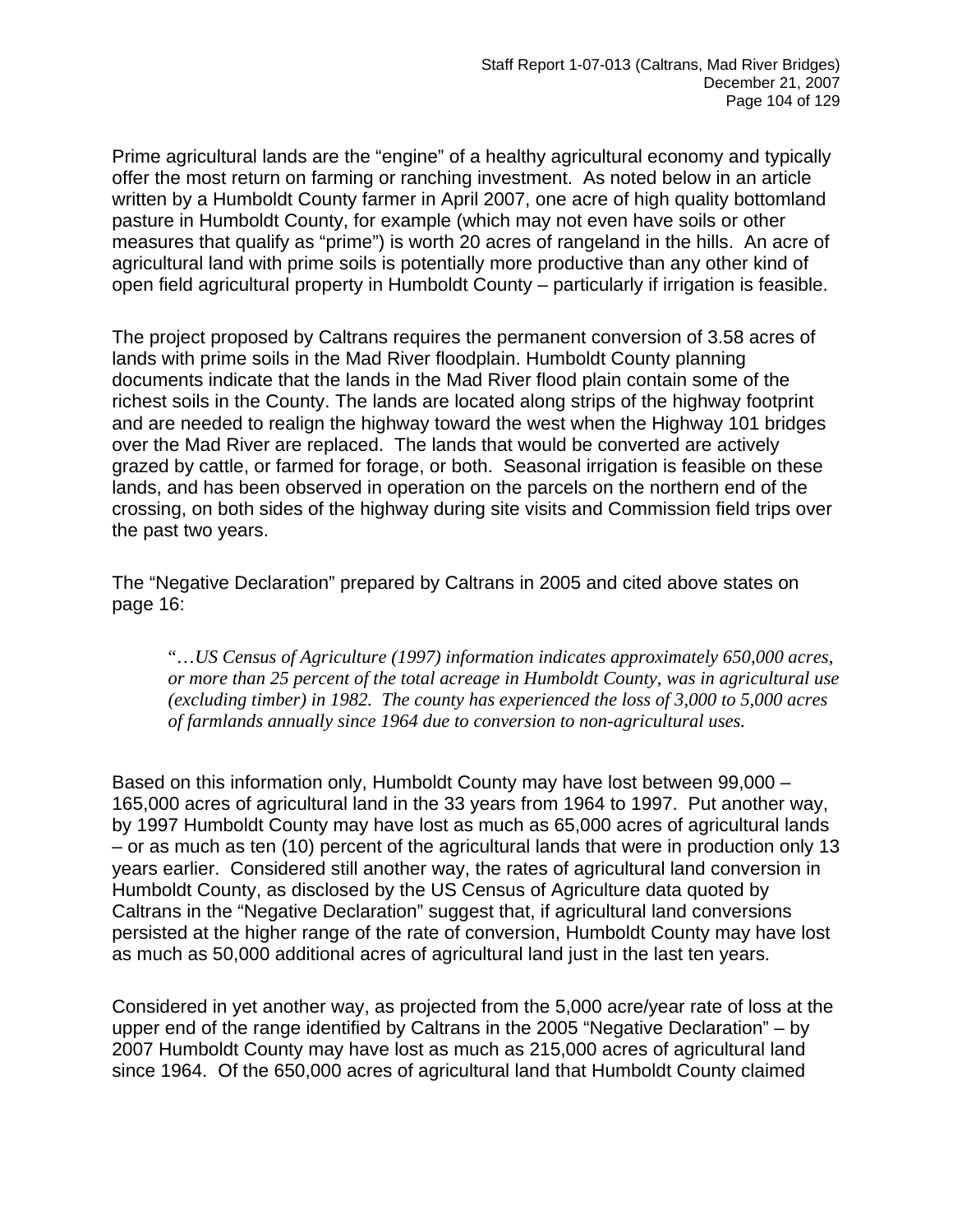back then, fully one-third of these lands may already have been converted to other uses.

The "Negative Declaration" of June 2007 further states (page 16):

 *"…Dairy farming and milk production is the largest industry in Humboldt County, with nursery, livestock, and field crop production following. Humboldt County dairies produce about one percent of the state's total supply of milk. California is ranked number 1 for milk production in the United States."* 

As noted above, the "Negative Declaration" established that Humboldt County has been losing as much as 5,000 acres of farm land *per year* since 1964. While a simple reading of these numbers might indicate that the loss of an acre or two of agricultural land here or there is insignificant, the trend toward conversion of agricultural lands is clearly significant and can best be explained by the cumulative losses of agricultural lands that are in finite supply and subject to increasing demand for conversion to residential and other use.

The "Agricultural Resources Report" prepared in August, 2003 by Humboldt County Department of Community Development Services as part of the Humboldt County General Plan Update, notes that of the applications for subdivisions processed by the County since 1985, 29% (152 applications) have occurred in an agricultural resource zone.

Humboldt County organic farmer John LaBoyteaux, writing on April 10, 2007 in the "Farmer's Almanac" of the Eureka Times-Standard [\(www.times-standard.com](http://www.times-standard.com/)), discussed his view on the adverse impacts of cumulative losses of agricultural land in Humboldt County at a time when agricultural enterprises appear to be experiencing new vitality and need more agricultural resources. The article points out that bottom-land pasture, such as the agricultural land affected by the development, is particularly valuable as an acre of bottom-land pasture, including reclaimed tidelands, has a livestock carrying capacity equal to 20 or more acres of rangeland in the hills. The article indicates that Mr. LaBoyteaux has farmed in the Eel River Canyon since 1980, served five years on the Humboldt County Resource Conservation District, served as president of the Humboldt County Farm Bureau from 2004-2006, and currently chairs the County Williamson Act Advisory Committee:

*… approximately one-third of the feed required by our dairy industry must be imported to Humboldt County. There is simply not enough available cropland to raise the needed feeds for this industry (\$42.5 million gross sales in 2005).* 

*An acre of bottom-land pasture, including reclaimed tidelands, has a livestock carrying capacity equal to 20 or more acres of rangeland in the hills. (Carrying capacity is generally the number of cattle or cow/calf pairs that can be sustained on pasture or rangeland with little or no supplemental feeding.) Our beef and livestock industry (\$24*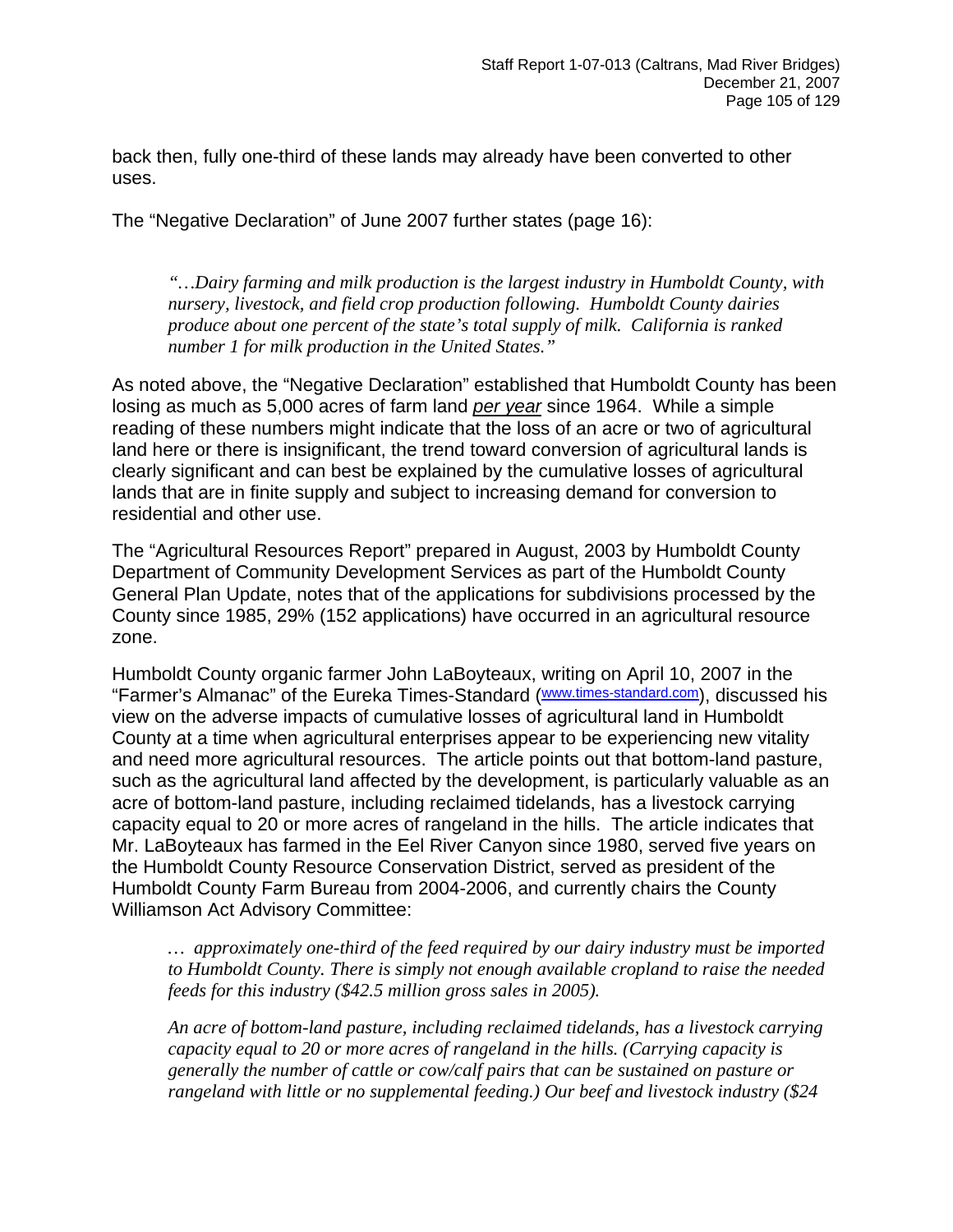*million gross sales in 2005) shares and sometimes competes for the same lands used for dairy or crop production.* 

*Humboldt County's agriculture Industry supports and depends upon an infrastructure of support services, including material suppliers, equipment dealers, transportation providers, processors and marketers. The contribution of these businesses to the economy of Humboldt County and the employment of Humboldt County families is not reflected in the \$326 gross sales of agricultural products.* 

*Humboldt County agriculture is much more, and it's expanding. Nursery production has moved ahead of dairy in gross sales. At the same time, there is a resurgence of dairy production through conversion to organic practices, which provides considerably greater return per unit of milk for the dairymen.* 

*The Humboldt Creamery now sells premium organic ice cream nationally. Cattle ranchers delivering to new local brands such as Humboldt Grassfed and Eel River Organic are developing specialty markets for Humboldt beef. Cypress Grove Chevre distributes Humboldt Fog and other cheeses to every state in the country. Local produce is sold through 15 growing farmers markets throughout the county and retail outlets like Northcoast Coop, Eureka Natural Foods, Murphy's Markets, Ray's Markets and various smaller stores and restaurants.* 

*About a dozen row-crop farmers export produce to regional markets in San Francisco and the Sacramento Valley. The Community Alliance with Family Farmers is linking local farms with schools and institutions to improve the quality of foods our children eat in school.* 

*Unfortunately, a decreasing land base threatens the future of local small farms like mine and every other type of agriculture in Humboldt County. The Humboldt County General Plan Update, Agricultural Resources Report is quoted below.* 

The article points out that there is a tension between the trend in growth of the County's beef and dairy industries, due to competition for the finite supply of the pasture and forage lands to supply feed and pastureland forage. Humboldt County is now a net importer of hay needed to sustain the base of its agricultural economy.

The Humboldt County "Agricultural Resources Report" cited above states (p. 1-3)

"… The highly productive delta soils of the Mad River and the Eel River, north and south of Humboldt Bay respectively, provide the basis for significant agricultural resources….These regions can be characterized as prime agricultural soil, flood plains, deep loam soils ranging in sand and clay content… The cities of Arcata…and the unincorporated area of McKinleyville, are all located on prime agricultural soil. Proximity to market and soil quality spotlight all these regions as prime for small market farms, but land prices are high."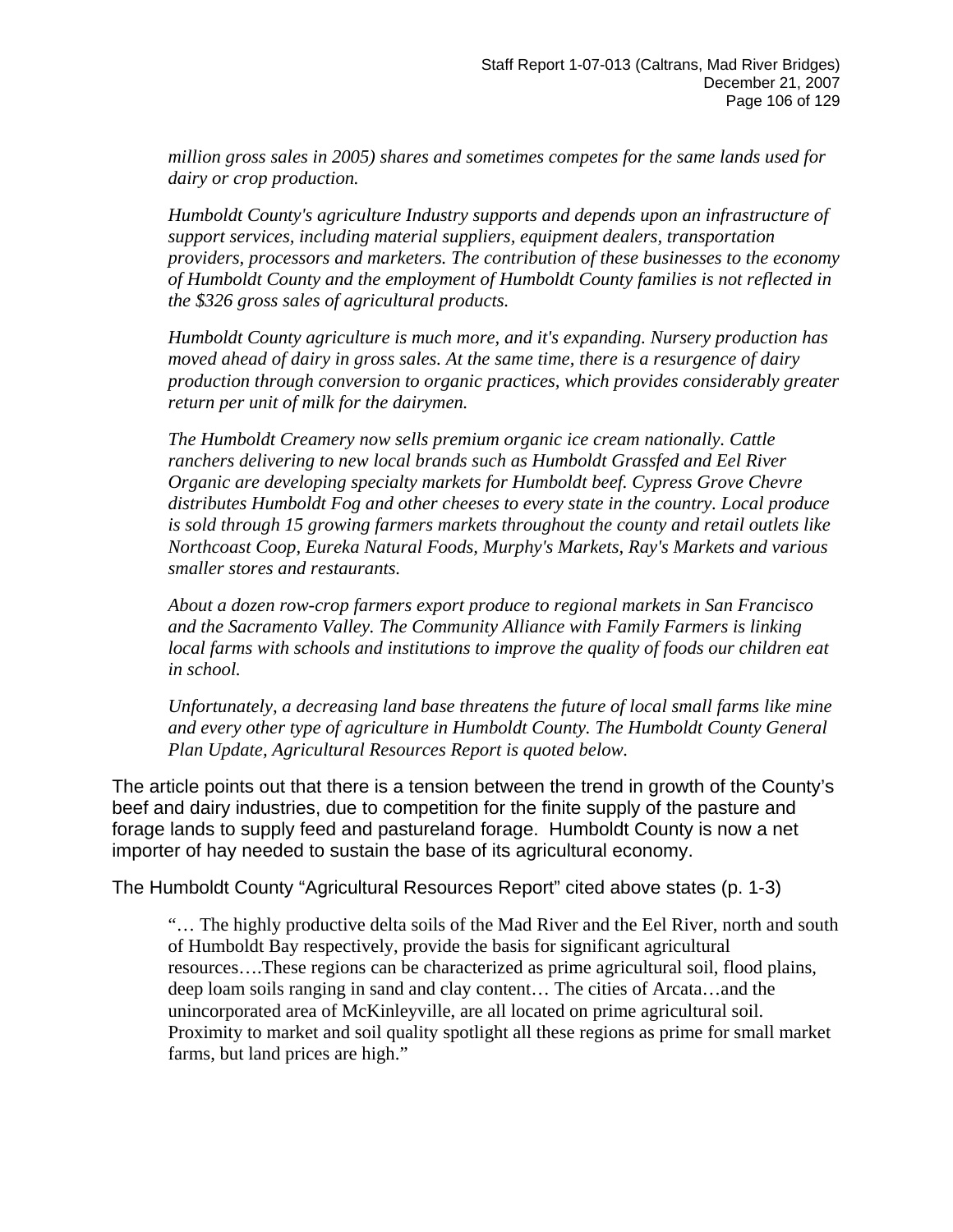The report further notes that issues associated with the agricultural lands near McKinleyville (the subject site is located just south of the southernmost limits of the unincorporated McKinleyville area, outside of the urban/rural boundary) include:

"…Grazing diminished with the expansion of housing and mini-ranches. Protection of AE (Agriculture Exclusive) lands supports the opportunity for specialty ag enterprise and the steady growth of organic blueberries and nursery farms."

Thus, the Commission concludes that agricultural grazing or forage production lands in areas of prime soils (the subject properties are prime agricultural lands), where irrigation is feasible (the subject properties are seasonally irrigated) have very high value for the dairy and beef industries.

The proposed project would permanently convert 3.58 acres of these lands, with prime soils, to a non-agricultural use for the realigned highway and bridges. As noted by the local farmer/author in the article cited above, these lands may have an equivalent value to almost 70 acres of upland rangelands. For every acre of grazing or pastureland lost, the local dairy and beef industries must import more hay from distant sources. As energy prices increase, the cost of transporting tons of hay from distant producers will rise. The share of feed costs represented by the transportation component will continue to rise. Local pasturelands suitable for forage production are in declining supply due to increased pressure for conversion to subdivisions and other land uses. Thus, the value per acre of local grazing and pasturelands will inevitably rise.

The Commission also finds, for the reasons discussed above, that the lands that would be permanently converted by the proposed project contain prime soils considered to be among the most productive in Humboldt County. The article excerpted above (LaBoyteaux 2007) noted that there is more demand for productive land among the small farmers in the County than the available supply can support. Moreover, the long term trends documented since 1964 clearly show that whether by conversion of small acreages or division of large ranches, a strong trend toward the cumulative loss of agricultural land exists in the County and may begin to limit the prospects for expansion of the agricultural economy.

Thus, the 3.58 acres that would be permanently converted to highway use if the project is constructed in the manner that is presently proposed by Caltrans are significant coastal agricultural resources. Further, for all of these reasons stated above, the Commission finds the permanent loss of the subject 3.58 acres of prime agricultural land that will occur if the project is constructed as proposed is significant and adverse both on an individual impact and a cumulative impact basis, within the meaning of the provisions of Section 30250(a) and 30241 cited above.

#### Additional conversion of non-prime agricultural lands proposed for mitigation of riparian impacts.

Prior to publication of the previous staff report for this project in June 2007, Caltrans acquired an approximately 40-acre parcel located on Old Samoa Road, within the City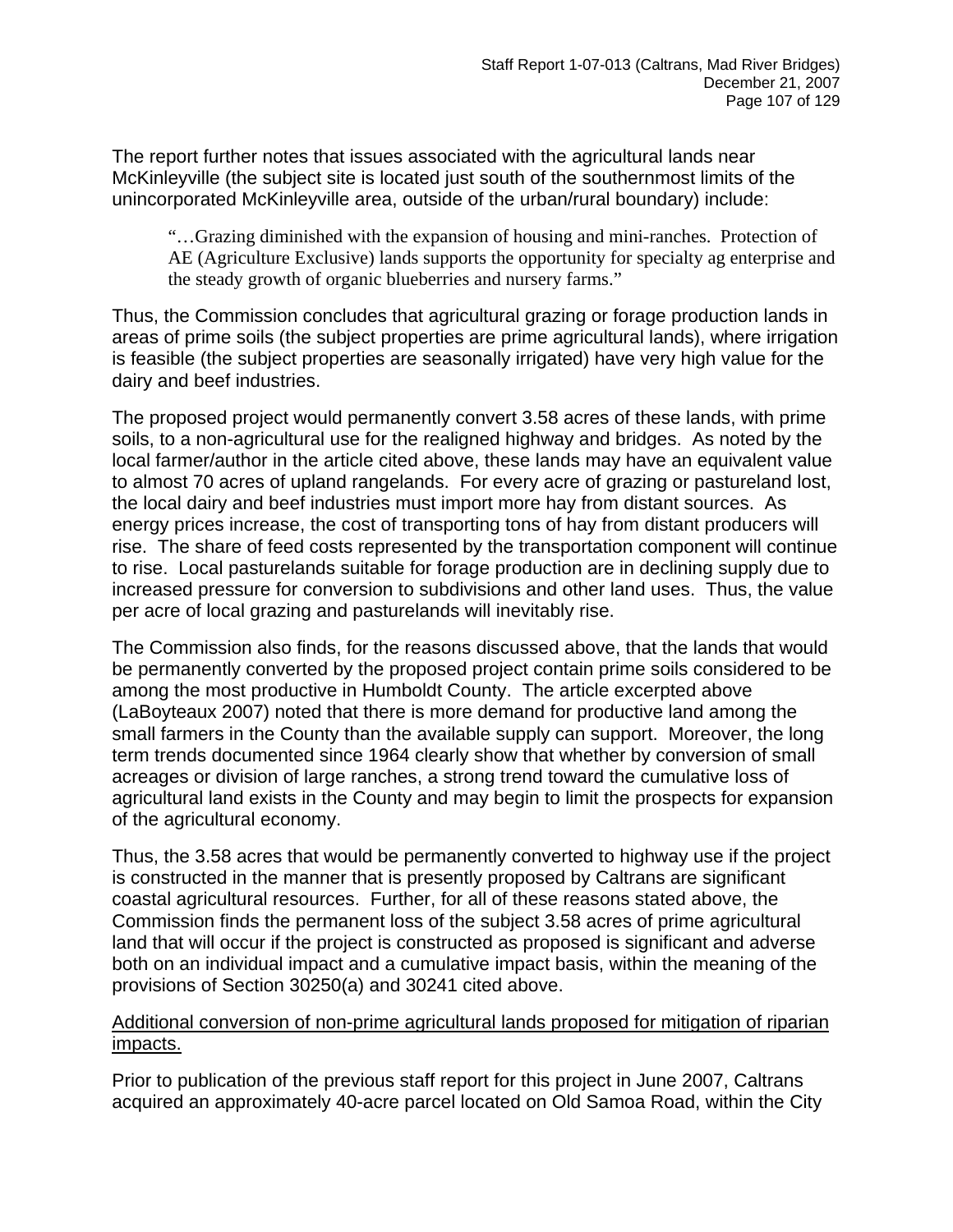of Arcata, for the purpose of undertaking approximately 2 acres of riparian wetland mitigation. This mitigation was proposed as additional compensatory mitigation for temporal and performance losses associated with restoration of riparian wetlands on the proposed project site.

Caltrans previously proposed to perform mitigation on site at the Mad River Bridges location at a 1:1 ratio, and to provide off-site the additional 3:1 mitigation advised by the Commission staff ecologist as necessary to secure an overall 4:1 wetland mitigation ratio deemed necessary to mitigate the loss of high quality, mature riparian canopy that the proposed project would remove from the banks of the Mad River and project environs.

The Commission staff ecologist reviewed the previous proposal and concurred that planting up to two acres of riparian species along the street edge of the property would provide cover and habitat for some species, and would also provide a buffer from disturbance for the remainder of the parcel, which would still be subject to cattle grazing as a management practice when the land transferred ultimately to the management oversight of the California Department of Fish and Game (in conjunction with the McDaniels Slough Restoration project), as Caltrans proposed and as CDFG agreed.

However, in the most recent information submitted by Caltrans in support of the proposed application (November 2007), Caltrans disclosed that a revised delineation of the wetlands impacted by the proposed project showed that an additional two (2) acres of riparian/wetlands would be affected by the proposed project. Caltrans indicated that there was no location on the project site that would afford the underlying 1:1 mitigation on site mitigation that Caltrans had previously proposed as a combination of on – and off- site mitigation of riparian impacts that would result from project construction.

Caltrans now proposes, in light of the revised delineation, to undertake riparian wetland mitigation on two acres of the Old Samoa parcel as previously proposed and to undertake an additional 3.4 acres of wetland mitigation at Old Samoa for a total of about 5.4 acres of wetland mitigation at that site. This would raise the total acreage of existing grazed wetland pasturelands at Old Samoa that would be converted to willow and willow-associate species plantings impermissibly and cause a conversion of agricultural lands that would be inconsistent with Coastal Act Section 30242, as discussed below. Although the Old Samoa parcel is not prime agricultural land, this amount of conversion would be significant, and is avoidable. Caltrans could perform the necessary additional riparian wetland mitigation that will be required elsewhere.

Coastal Act Section 30242 protects lands suitable for agricultural use that are not prime agricultural lands or agricultural lands on the periphery of urban areas from conversion to non-agricultural use unless continued agricultural use is not feasible, or such conversion would preserve prime agricultural land or concentrate development consistent with Section 30250. In the case of the Old Samoa parcel, cattle grazing (though limited by seasonal inundation and general pasture quality) has been the primary use of the subject site for decades, and would likely continue. Bottomland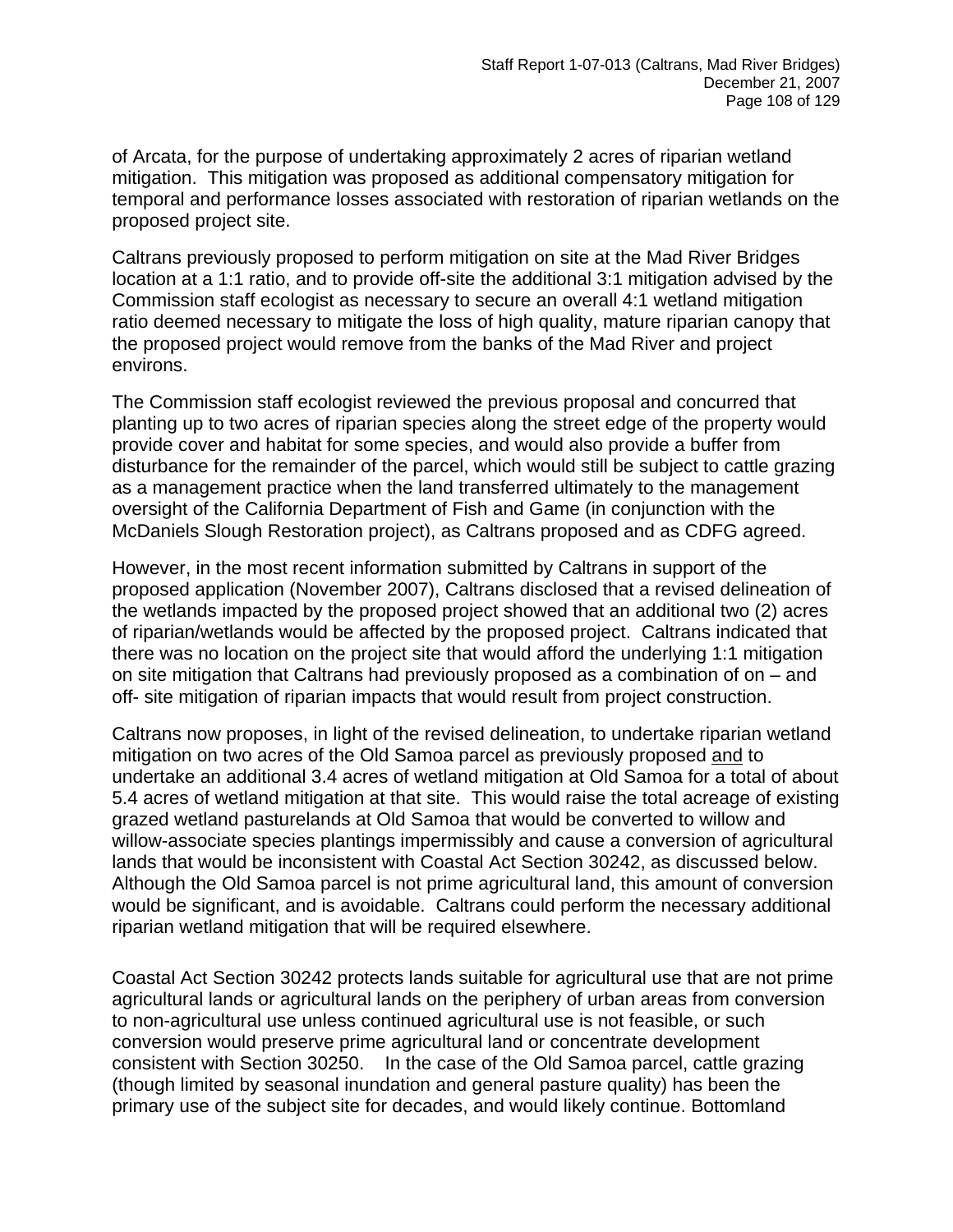pastures are considered relatively nutritious compared to upland pastures. Caltrans delineated the parcel as nearly 100% wetlands and alternative development options appear to be severely constrained. Thus, continued agricultural use appears to be feasible, and conversion of the land to non-agricultural use under Caltrans' proposal for riparian mitigation would not preserve prime agricultural land or concentrate development, which the Coastal Act prescribes as the basis for allowing conversion. For these reasons, the proposed conversion of agricultural lands at the Old Samoa parcel would not be consistent with the requirements of Coastal Act Section 30242.

The Commission notes that the Commission staff ecologist continues to support the planting of up to two (2) acres of the forty-acre Old Samoa parcel with riparian species along the boundaries of the parcel with Old Samoa Boulevard (Highway 255). This planting represents an appropriate management of the site consistent with historic vegetation patterns that show fringe patterns of willow and willow-associate species along the margins of such habitat, as the Commission found in approving CDP 1-06-036 in June 2006 (City of Arcata – McDaniels Slough restoration). In addition, the planting of up to two acres of the parcel with willows, alder, and other compatible riparian species will provide a buffer from the road and provide habitat continuity that will render the site attractive to the CDFG for combined management with the adjacent McDaniels Slough complex. CDFG indicates that continued seasonal grazing will be allowed as part of the overall management plan, and thus the parcel will remain in agricultural use. Additionally, the riparian plantings and management of the site by CDFG will attract Aleutian Goose by providing a more protected sheltered area for the geese during their seasonal migrations to the area. Creating an attractive seasonal grazing area for the Aleutian Goose will benefit nearby livestock enterprises by reducing goose grazing impacts on other pasturelands during the seasonal migration period. Therefore, the plantings of two acres of riparian vegetation around the fringe of the property serves an agricultural purpose and does not represent a conversion of agricultural land.

The Commission finds, however, that planting additional acreage with riparian vegetation at locations other than the perimeter of the parcel serving as a buffer from the road would not only have little or marginal benefit for attracting more geese but would displace grazing area that would no longer be available for livestock grazing. Therefore, planting more riparian vegetation on the site for habitat mitigation purposes than the two acres of riparian vegetation originally proposed to be planted on the margins of the site would represent a conversion of agricultural land inconsistent with Section 30242 of the Coastal Act. Therefore, Special Condition No. 15 requires submittal of a revised wetland mitigation plan that would limit the planting of riparian vegetation at the De Mello site to only two acres along the fringe of the parcel.

#### Alternatives considered for potential reduction in conversion of agricultural lands

Caltrans has evaluated a range of alternatives for the highway project, as discussed in more detail elsewhere in this report, including various alternative alignments.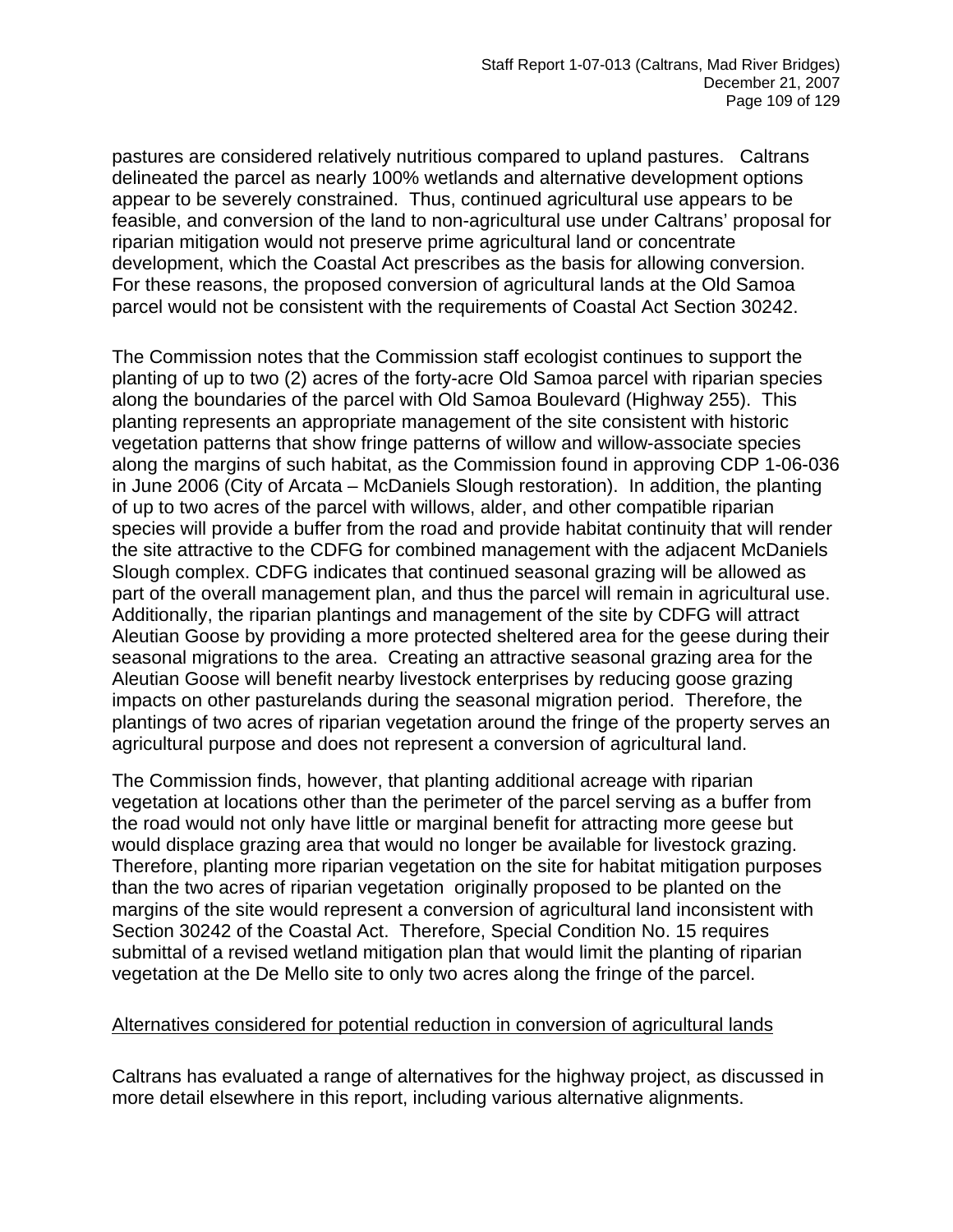To understand the options for reducing agricultural conversion, it is important to note that the project setting is rural, and that the proposed project is surrounded by agricultural properties. The project traverses large agricultural parcels owned by a single owner on the north side of the Mad River and a single owner on the south side of the Mad River.

Shifting the alignment of the new bridges from the proposed location (immediately west of the existing highway bridges) over to the east side of the existing bridges would only shift the footprint of the project to other agricultural lands, including a working dairy with a historic farmhouse/barn complex and prime agricultural soils. In addition, an easterly alignment would not satisfy the safety (geometrics) requirements of the proposed project, which is sited as proposed in part to secure a safer alignment of on- and offramps associated with the highway context of the proposed project.

Caltrans also considered re-using the existing highway footprint through a technique called "half-width construction." This is a common method of installing a new bridge or highway section where space is highly constrained. If Caltrans deployed half-width construction in the footprint of the existing bridges, the overall conversion of agricultural lands would be reduced by the approximate area occupied by the existing bridges.

Half-width construction utilizes traffic control to shift through-traffic to one side of the bridge/highway while the other side is demolished and re-built for the new project. Then traffic is shifted to the new side and work proceeds on the remainder of the footprint. As discussed in this report, Caltrans considered the alternative of half-width construction for the proposed project but determined that one-way traffic could not operate safely during the four- to five-year construction schedule. Highway 101 in the subject area is a heavily traveled main corridor – a lifeline highway – for Humboldt County and the entire North Coast region. Thus Caltrans determined that the volume of traffic that would be backed up in delay, or re-routed to detour routes that are not designed to handle this volume and type of traffic (such as commercial trucks) over a period of years, could result in significant safety problems, so the alternative was rejected.

Commission staff also requested that Caltrans evaluate the option of constructing only one bridge, instead of a two-bridge crossing, thus eliminating the area of land in between the two bridges (and potentially reducing the area bridge piers within the stream bed and banks). Caltrans responded that the problems would be similar to those encountered during half-width construction because the bridge construction would be staggered between new bridge construction, demolition of one direction of the old bridges, new construction, etc., in alternating waves designed to limit interference with traffic and to improve construction safety.

To accomplish either half-width construction, or construction of a new bridge on one foundation (instead of two replacement bridges) Caltrans determined that either option would require closing one bridge at a time and necking traffic lanes down to one lane in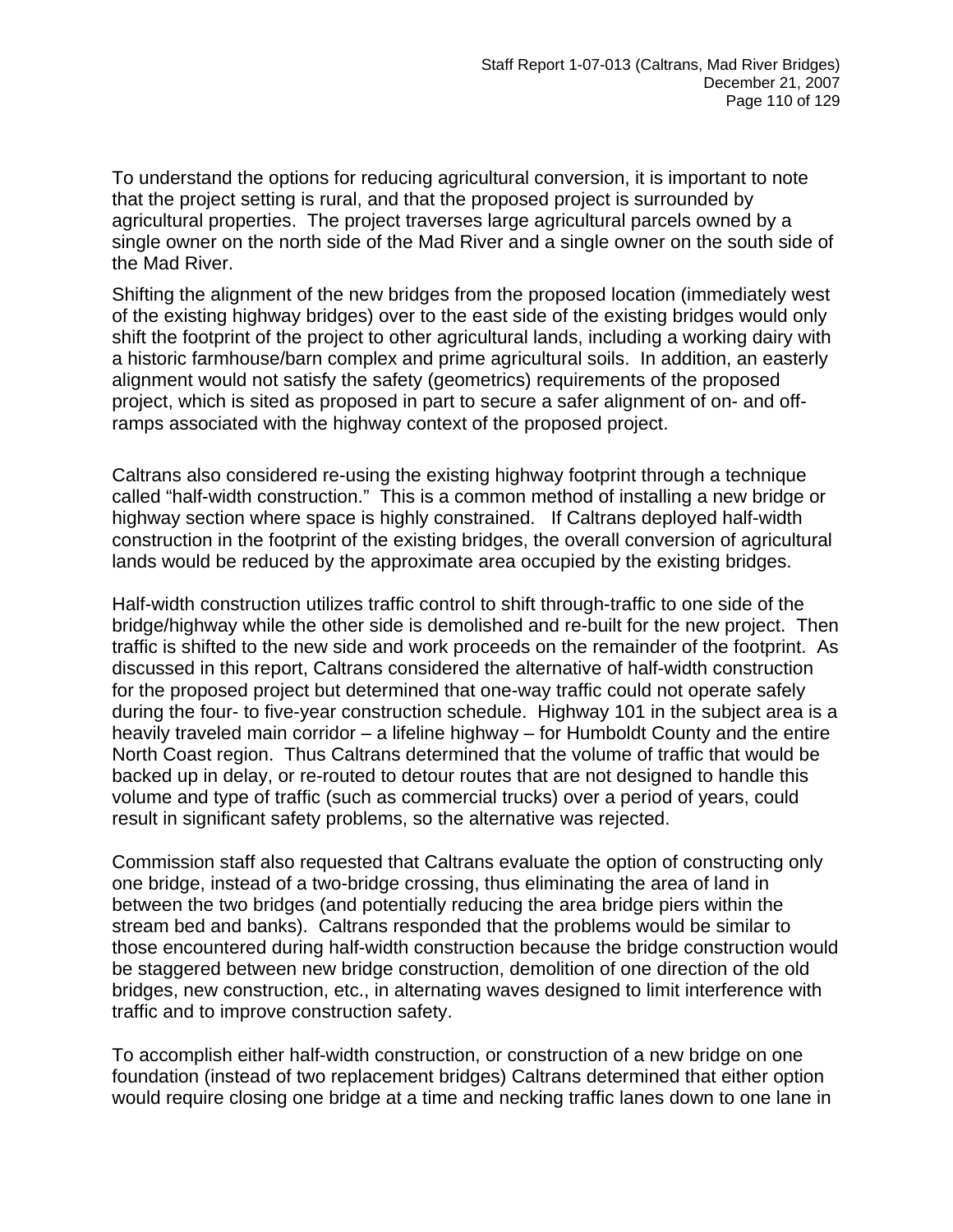each direction during construction. The Caltrans traffic analysis determined that these alternatives would back up traffic for miles at times, and would likely lead to a significant increase in stop-and-go or rear–end collision accidents. In addition, Caltrans considered that drivers seeking alternative routes either on their own or due to implementation of designated detour routes would, in an effort to avoid delays, overwhelm other surface streets that were not designed to carry the increased volumes of traffic, displacing traffic hazards to other locations that might become even more dangerous.

Based on this comprehensive analysis, Caltrans concluded that traffic delays and increased accident risks (when considered over the four- or five-year construction period Caltrans believes will be necessary to complete construction) would be unsafe and therefore infeasible. Therefore, these alternatives were dropped by Caltrans before environmental review of the surviving alternatives commenced (and therefore these alternatives are not discussed in the Mitigated Negative Declaration prepared and certified by Caltrans, June 15, 2005).

Caltrans also considered returning a portion of the lands within the footprint of the existing highway corridor in the project area to agricultural use after demolition and removal of the bridges and roadbed at the time the "Negative Declaration" was published in 2005. Since then Caltrans has determined that the better use of the rightof-way property would be for wetland mitigation on site. In addition, Caltrans has determined that aerially-deposited lead could compromise some areas of the site immediately adjacent to the existing highway footprint, rendering those locations less than ideal for return to agricultural use. Caltrans does not propose a widespread lead remediation project for these lands, but will remediate the locations specifically proposed for wetland mitigation use. Therefore, Caltrans has additionally considered and rejected this alternative that would reduce the net loss of agricultural lands on the subject site because it is not a less environmentally damaging feasible alternative to the proposed project. As a result, the project will permanently convert 3.58 acres of prime agricultural land to highway use without any on-site offsets.

Caltrans developed a range of other potential alternatives, but all required that the highway footprint be realigned outside of the existing highway corridor and onto adjacent agricultural lands, either on the east or west side of the existing corridor. This is so in part because the right-of-way containing the highway footprint in this section of Highway 101 is relatively narrow.

#### **Proposed Mitigation**

Full mitigation for the conversion of prime agricultural lands is not possible. At best, partial mitigation may be accomplished—and significant benefits to the agricultural economy may accrue from such efforts -- particularly through the purchase or other means of preservation of agricultural lands threatened by "on-the-ground" development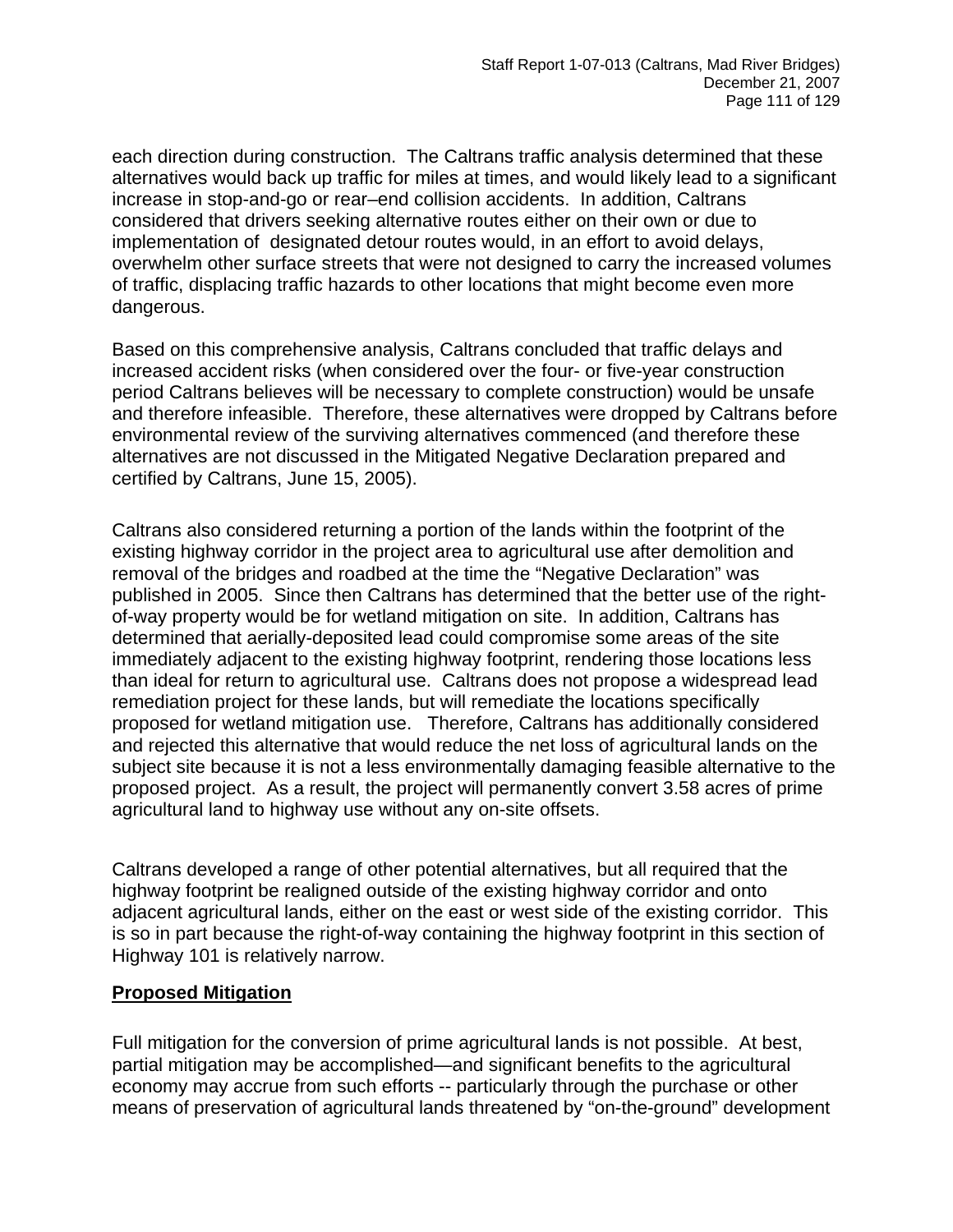pressure to convert such lands to other uses. Examples of such lands would be parcels zoned or used for agriculture – or suitable for return to such use – but demonstrably pressed for conversion to other developed uses by (for example) the recent extension of services such as sewer or water, nearby conversions to other uses, etc.

Caltrans initially proposed to mitigate the loss of the prime agricultural lands that would result from the construction of the project as proposed, through payment of a set fee per acre into a public fund for the benefit of agriculture. Caltrans proposed that the amount paid would be the equivalent assessed value of the lands taken, on a per-acre basis. At the time Caltrans certified its Negative Declaration for the proposed project (June 2005), no per-acre amount had been fixed. By July of 2007, however, Caltrans determined that the approximate amount per acre would be set at about \$10,000. On that basis, Caltrans proposed to mitigate the loss of 3.58 acres of prime agricultural lands by paying the \$10,000/acre equivalent – or \$35,800 – into a public fund for the general benefit of agriculture.

Commission staff considered the Caltrans proposal but determined that the true cost of attempting even partial mitigation for the loss of prime agricultural lands in Humboldt County, within the general area of the proposed project (between Eureka and McKinleyville, generally, within the coastal zone), as measured by the goal of recovering lands that would otherwise likely be converted to non-agricultural use (that is, lands that had non-agricultural development rights) was considerably higher than \$10,000 per acre. As explained in more detail below, staff determined that the cost-per-acre of recovering such threatened lands that were either prime agricultural lands with development rights, or lands that could be farmed as the equivalent of prime agricultural land through amendment and management practices, would cost closer to \$100,000 per acre, plus the costs associated with agricultural management/stewardship (costs would be higher for parcels being returned to agricultural use or converted to enhanced agricultural use).

Since paying a modest in-lieu fee was clearly unlikely to yield even a reasonable level of compensatory agricultural mitigation, staff provided guidance to Caltrans that a specific mitigation property should be identified and purchased for this purpose, and in accordance with the general parameters noted above for identifying suitable properties that could yield agricultural mitigation benefits.

Caltrans thereafter identified a parcel that met the guidance offered by Commission staff. The parcel was a 2.8-acre parcel of land zoned and used for agricultural grazing and forage production but which had recently been identified for extension of water and sewer services and was being actively marketed through a real estate company as being "suitable for estate development." The parcel was located immediately adjacent to the coastal zone boundary, within the City of Arcata limits and adjacent to the City's existing sustainable organic agriculture teaching farm (Arcata Educational Farm), operating as a Community Supported Agriculture (CSA) teaching farm by Humboldt State University staff and students. The site was accessible by a nearby public school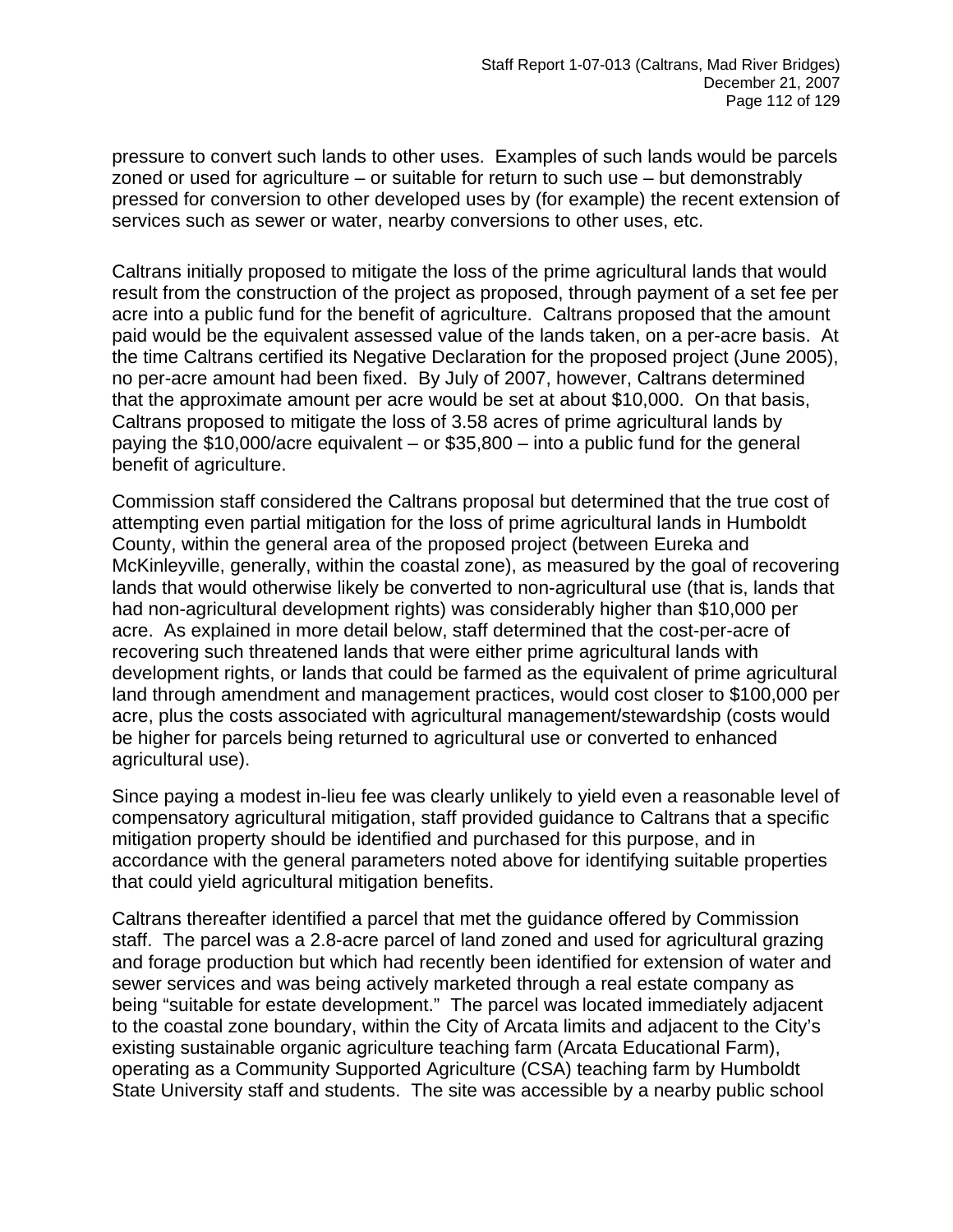via a potential trail that would have allowed students to walk to the farm for visits without crossing any roadways. The existing farm was about two acres in size and the potential mitigation parcel was enough land to more than double the size of the teaching farm, but fit right into the existing stewardship structure. The combination of these factors and the proportionally small size of the potential acquisition seemed like a good overall match for Caltrans' agricultural mitigation needs for the Mad River project.

Caltrans proposed to purchase the property in May 2007 to provide the majority of the mitigation needed for the Mad River Bridges project, and staff prepared a report favorably recommending the project for the June 2007 Commission hearing, partly on the basis of the quality of the agricultural mitigation proposed by Caltrans.

Within days after the staff report was published for the June 2007 hearing, however, Caltrans received disappointing news from the real estate company representing the property owner that the Caltrans purchase offer could not be presented to the owner because another purchase offer had already been accepted for the property. This left the issue of agricultural mitigation unresolved.

### **Search for alternative agricultural mitigation**

The effort to evaluate and secure the Old Arcata Road parcel was not wasted, however. Caltrans staff developed a greater awareness of the assessment of mitigation potential in specific properties, and developed a list of candidate parcels. The price of true candidate parcels with significant non-agricultural development rights became clearer. Instead of \$10,000 per acre (the 2007 general price of acquiring a parcel of agricultural land without development rights for conversion to non-agricultural use, and typically as part of the purchase of a much larger agricultural holding), the price of lands that constituted agricultural mitigation in the pertinent area of Humboldt County appeared to be more like \$100,000 per acre. The search effort for a new mitigation property underscored the value of quality mitigation parcels, and disclosed the comparative rarity of parcels that met a variety of considerations to qualify for agricultural mitigation. In the approximately three months following June 2007, no specific parcel emerged that had all of the qualities and opportunities for successful stewardship that were offered by the Old Arcata Road parcel.

#### **A New Agricultural Mitigation Proposal**

In August 2007, however, the Caltrans project manager notified Commission staff of a new agricultural mitigation opportunity that had come to the attention of Caltrans:

The College of the Redwoods, the local community college, owns a 38-acre "sustainable organic agriculture farm" sometimes referred to as the Shively Farm. The farm was bequeathed to the college in 1995, with the condition that the farm be used for agricultural education. If the college failed to use the farm for this purpose, the donor's will specified that the college would forfeit the land to the Save the Redwoods League,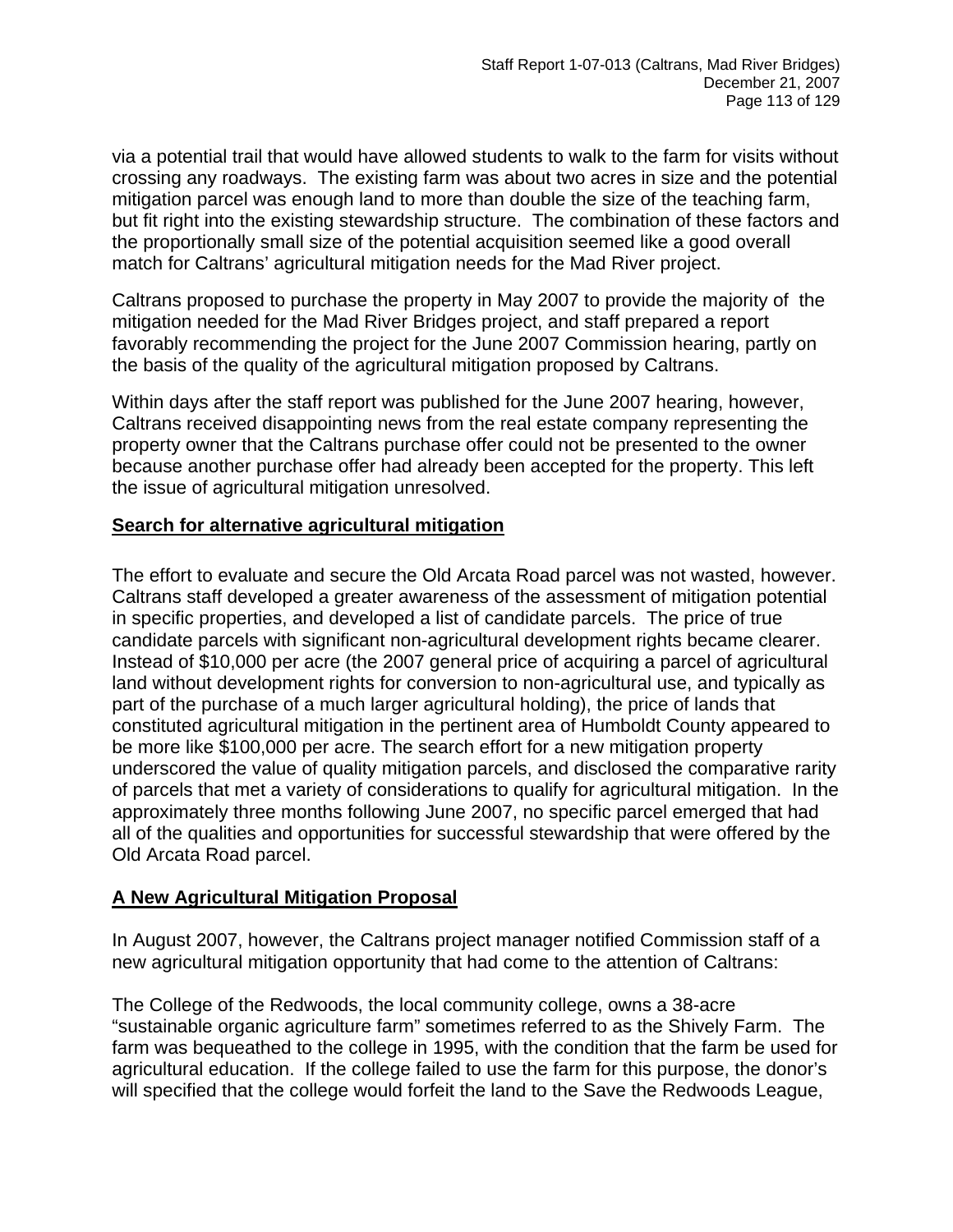and the land would be planted with redwoods and maintained as a park. (see articles published by the North Coast Journal, Exhibits 2 and 3, and Exhibits DD and EE)

According to Caltrans, the college had nonetheless tried to sell the farm to raise money for the school soon after the college received the land, and a protracted legal battle ensued. The lawsuits were resolved, and the college learned that it could not dispose of the land in any other way than to abandon it to the Save the Redwoods League.

Since the courts had determined that College of the Redwoods had to use the land as an agricultural educational facility -- or lose it – the college hired a farm manager and was investing in the improvements the farm needed to be a sustainable organic teaching farm.

However, the College had financial problems sustaining the farm. The funds that had been bequeathed with the land (approximately \$200,000) had been used up, college enrollments had declined overall, agricultural teaching faculty had retired, and on the whole – the agricultural program was under consideration for closure. That would mean that the 38-acre Shively Farm would be permanently converted to a non-agricultural use, and the College's agricultural education program might never recover its former strength.

Given the peril faced by the Shively Farm's funding status and the waning agricultural program at College of the Redwoods, Caltrans proposed that funding the substantial preservation of the Shively Farm through College of the Redwoods be considered as mitigation for conversion of agricultural lands associated with the development of the Mad River Bridge project. Providing funding to maintain the College of the Redwoods Shively Farm program would prevent the agricultural lands from being converted to a non-agricultural use.

The Executive Director and Commission staff, the Caltrans District 1 Executive staff, the Mad River Bridges project team, and College of the Redwoods administrators immediately met to consider the possibilities. From that collaborative effort, a new agricultural mitigation initiative --- to be fully funded by Caltrans – emerged.

#### **The new agricultural mitigation proposal contains three key overall features:**

1. Endowment of a permanent, full-time agricultural education program faculty position, with an emphasis on filling the position with a candidate well qualified to develop agriculture programs at the College of the Redwoods, and to revitalize and maximize the use of the Shively Farm as a key teaching resource laboratory. In addition to the primary mission of teaching College of the Redwoods agricultural program students, the College's agricultural education program, under the leadership of the selected faculty member whose salary would be funded by the endowment, would include community agricultural outreach and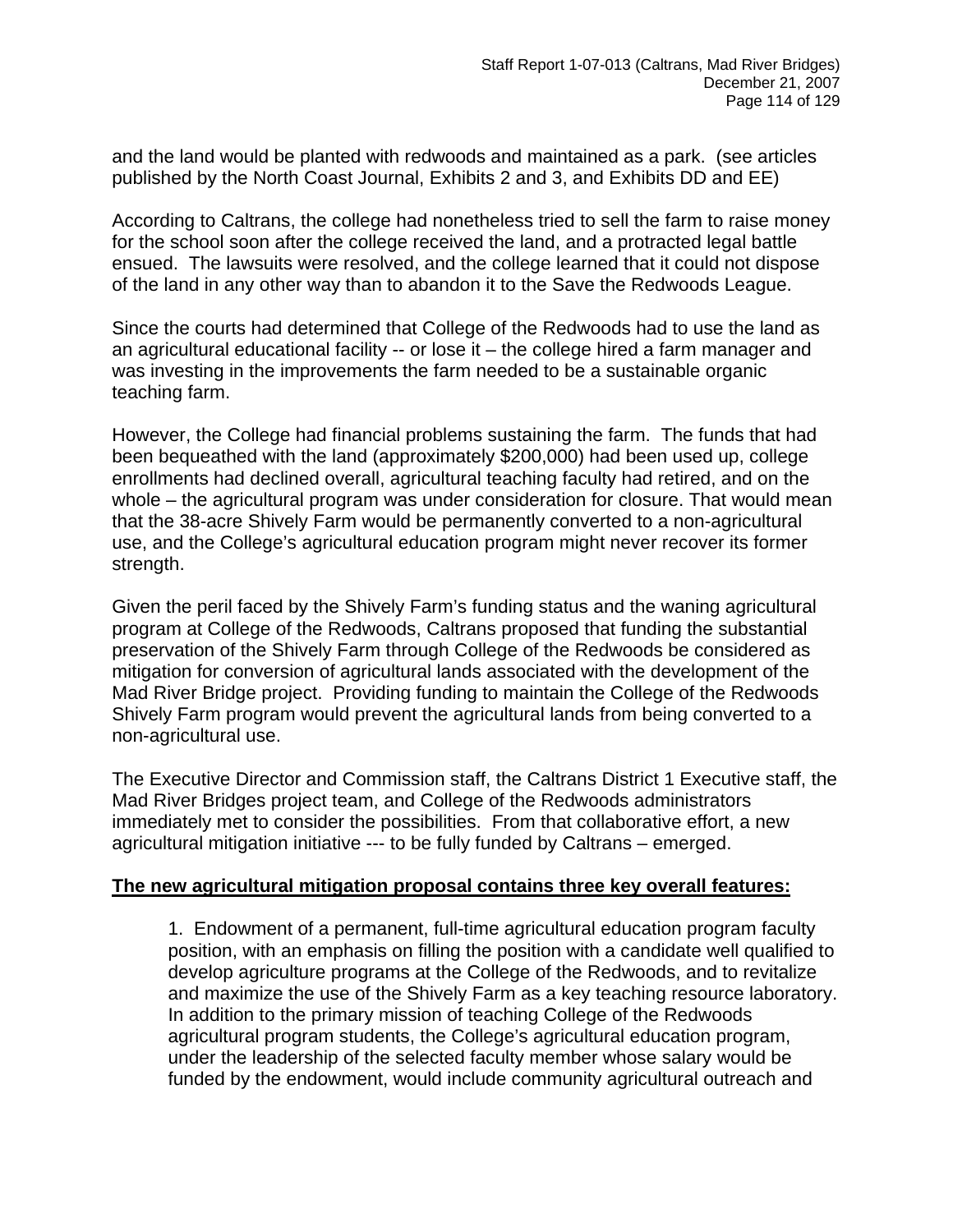education programs to enhance the skills and success of local agriculturalists, and to educate community members interested in these programs.

2. Improvement of the Shively Farm, focusing on replacing or providing new critical infrastructure support for the farm. Such improvements must be considered essential to enhancing the agricultural education function of the farm and the overall productivity of the farm within that context.

3. Provision of enhanced transportation from the college campus in Eureka to the Shively Farm (an approximately 45-minute drive, one way). Currently, students provide their own transportation at considerable personal expense and inconvenience. Consistent with the goal of reducing greenhouse gases, the program would allow the College to purchase at first one, and then as enrollment increases, two, "green" vans – hybrid high mileage versions – for this purpose. The van(s) would be exclusively dedicated for the agricultural education program's use.

As the mitigation proposal would result in saving approximately 38 acres of prime agricultural land, many times more acreage than the acreage that will be converted by development of the Mad River Bridge project, Caltrans proposes that the mitigation proposal also serve as mitigation for two additional future Caltrans projects within the coastal zone of District 1 that would result in the conversion of agricultural land. The two projects include (1) the Alton Interchange project on Highway 101 and Highway 36, near Fortuna in unincorporated Humboldt County, where up to 42 acres of prime agricultural land would be converted, and the Klamath Grade Raise project near the Klamath River in unincorporated Del Norte County, where up to 2 acres of agricultural lands would be converted to highway improvements. Coastal development permit applications have not yet been filed as complete for these two projects and neither project has been scheduled for a Commission hearing.

To achieve the three key components of the revitalized College of the Redwoods agricultural education program, Caltrans proposes to fully fund a \$2 million payment to the College of the Redwoods Foundation for this purpose. The funds would be payable prior to commencement of construction of development authorized by CDP application No. 1-07-013, and would not be refundable if for any reason the other two Caltrans projects for which Caltrans hopes to secure future mitigation consideration by the Commission from the \$2 million payment do not progress.

The payment would not be refundable in whole or in part because without the critical mass of the total funding, no sub-component would be adequate to facilitate the College's ability to hold onto the Shively Farm and to revitalize the agricultural education program sufficiently to secure increased enrollment and thus maintain the farm for the long run. Caltrans staff indicate that they understand and have ensured that as an agency Caltrans understands and accepts the risk that if, for any reason, the Commission does not approve the other two projects "in the pipeline," the \$2 million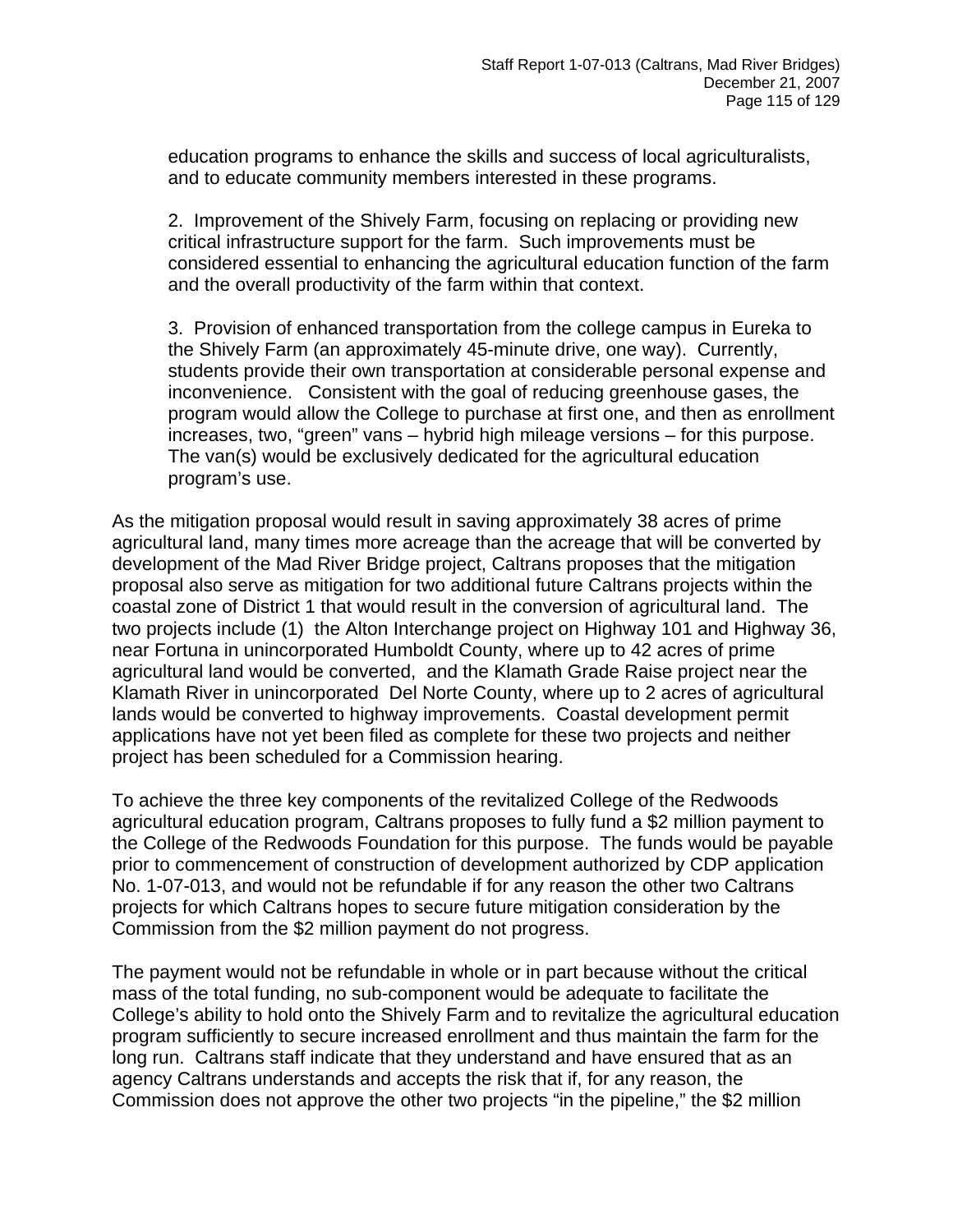would be paid solely toward the mitigation obligation of Caltrans for the agricultural impacts of the Mad River Bridges project alone (3.58 acres of prime agricultural land).

Caltrans determined that the agency could pay \$2 million directly to the College of the Redwoods Foundation for management and distribution in accordance with the proposal discussed herein. The College verified that no administrative costs would be required by the Foundation – every dollar of \$1.5 million of the total funded by Caltrans, plus all interest earned on that money, would go toward the endowment of the agricultural education program permanent faculty position; \$0.5 million of the total funded by Caltrans, plus all interest earned on that money, would go toward the essential infrastructure needs of the Shively Farm and up to two hybrid, high-mileage vans for the transport of students from the college to the farm.

The Caltrans proposal to endow the agricultural education program at the College of the Redwoods in a manner that is focused on vitalizing the Shively Education Center (Shively Farm) provides additional benefits to the broader community of the north coast as well. The College's program would protect and enhance the agricultural teaching function of the Shively Farm; the permanent teaching position would anchor faculty continuity and long term planning of the educational program to maximize the use of the Shively Farm and to provide outreach to the community in matters of agricultural sustainability.

# **4.3.5.3 Conclusion: Coastal Act Consistency**

Even with the proposed mitigation, the conversion of agricultural lands resulting from the development is inconsistent with Coastal Act Sections 30241 & 30242.

The proposed bridge and highway development will permanently convert 3.58 acres of prime agricultural land. Section 30241 limits the conversion of prime agricultural lands and requires that conflicts between urban and agricultural land uses be minimized through all of the following:

- (a) Establish stable boundaries separating urban and rural areas, including, where necessary, clearly defined buffer areas to minimize conflicts between agricultural and urban land uses;
- (b) Limit conversions of agricultural lands around the periphery of urban areas to the lands where the viability of existing agricultural use is already severely limited by conflicts with urban uses or where the conversion of the lands would complete a logical and viable neighborhood and contribute to the establishment of a stable limit to urban development;
- (c) Permit the conversion of agricultural land surrounded by urban uses only where the conversion of the land would [be located within, contiguous with, or in close](#page-0-0)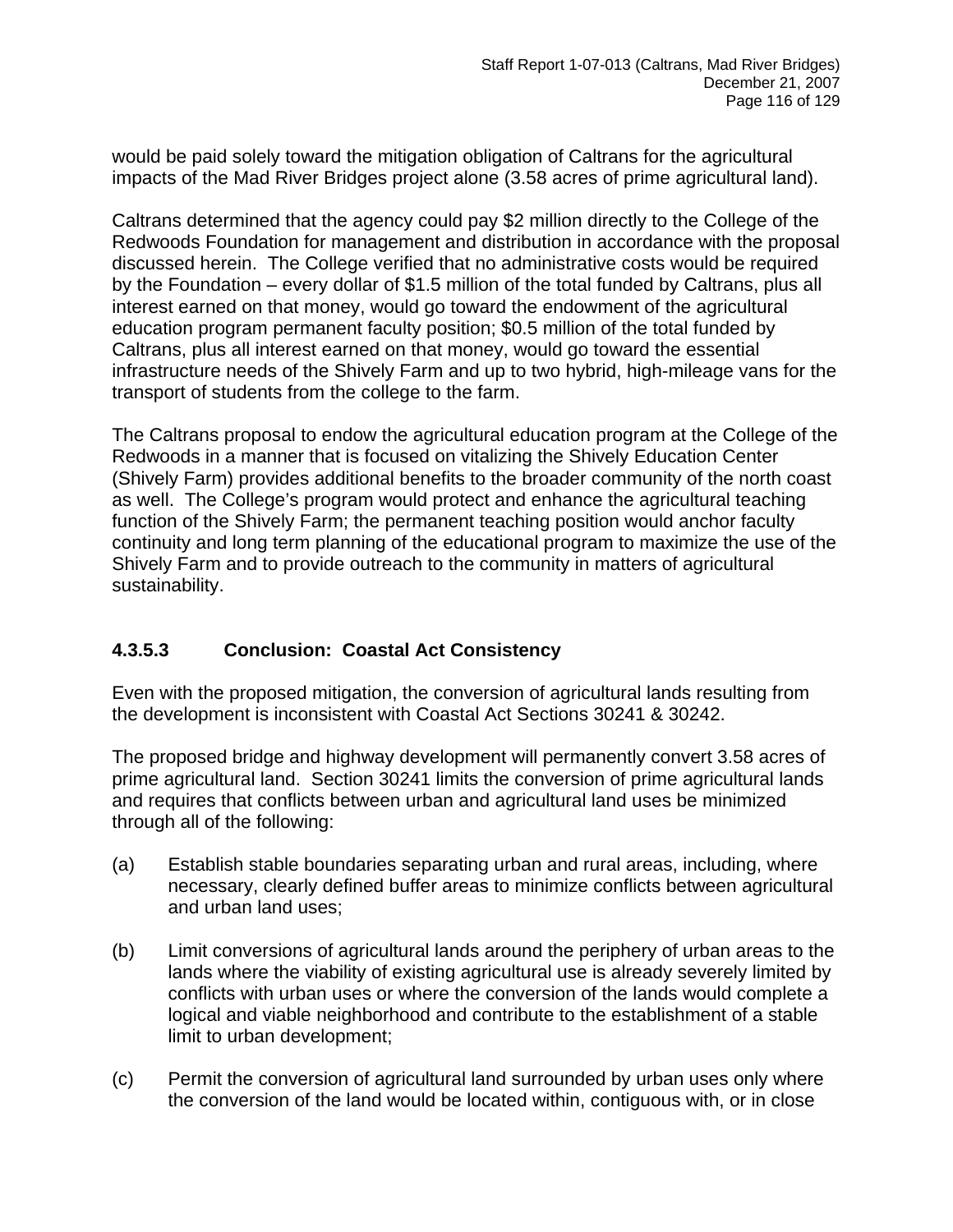[proximity to, existing developed areas able to accommodate it or, where such](#page-0-0)  [areas are not able to accommodate it, in other areas with adequate public](#page-0-0)  [services and where it will not have significant adverse effects, either individually](#page-0-0)  [or cumulatively, on coastal resources](#page-0-0);

- (d) Develop available lands not suited for agriculture prior to the conversion of agricultural lands;
- (e) Assure that public service and facility expansions and nonagricultural development do not impair agricultural viability, either through increased assessment costs or degraded air and water quality; and
- (f) Assure that all divisions of prime agricultural lands, except those conversions approved pursuant to subdivision (b), and all development adjacent to prime agricultural lands does not diminish the productivity of such prime agricultural lands.

The Commission finds that the conversion of grazing lands to the proposed highway improvements is inconsistent with the above criteria on Section 30241 for minimizing conflicts between urban and agricultural use for several reasons. First, the conversion of grazing land would not occur in an area that is either surrounded by urban uses or on the periphery of an urban area as required by criteria (b) and (c) above. To the contrary, the bridge and highway development would be performed in the middle of an agricultural area, surrounded on all sides by lands locally zoned for agricultural use and used as agricultural grazing lands. The nearby communities of McKinleyville an Arcata are separated from the project site by the agricultural lands that surround the development site. Second, the conversion of agricultural lands resulting from the development would not establish a stable boundary separating urban and rural areas and provide a clearly defined buffer between potentially incompatible uses as required by criteria (a) above. As previously discussed, the bridge and highway development does not separate any urban areas from agricultural areas. Instead, the development merely divides existing agricultural areas from each other. Finally, the development does not develop lands unsuited for agriculture use prior to the conversion of agricultural lands, as affected grazing lands are currently in agrictultural use.

As discussed previously, the applicant also proposes to mitigate impacts to riparian habitat in part, by planting a total of 5.4 acres of riparian vegetation on a 40-acre agricultural parcel. Although two acres of the proposed riparian plantings would be planted along the margins of the parcel and would facilitate agricultural use for reasons explained previously, 3.4 of the acres would result in the direct conversion of agricultural lands for a non-agricultural use. The 40-acre parcel does not contain prime agricultural lands but is subject to Section 30242 of the Coastal Act which requires that all lands suitable for agricultural use that are not prime lands or lands along the periphery of urban areas unless continued agricultural use is not feasible or such conversion would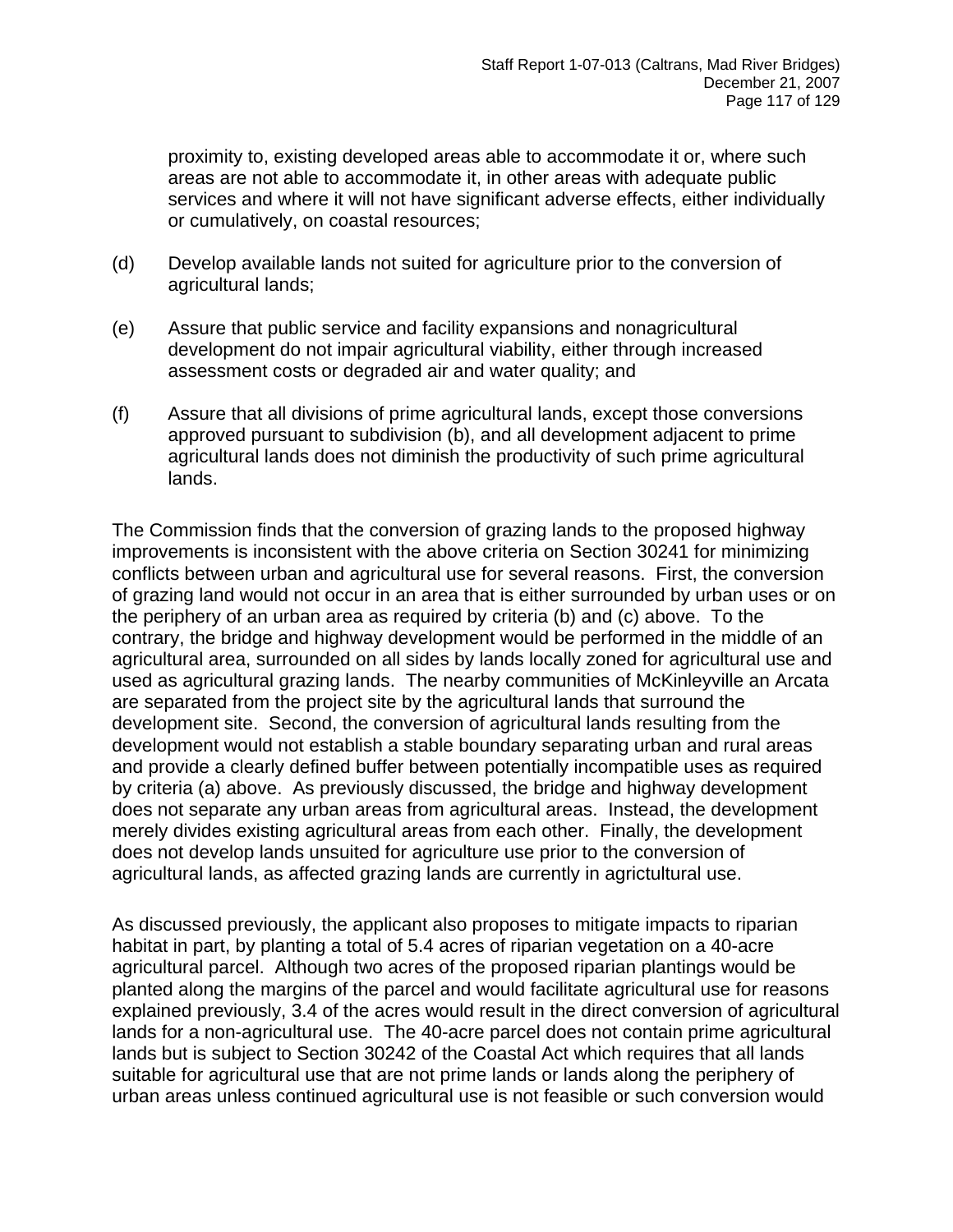preserve prime agricultural land or concentrate development consistent with Section 30250 of the Coastal Act. As continued use of the 40-acre parcel for agricultural grazing is feasible and is planned by CDFG, and as the mitigation proposal for the site would not concentrate development in any form, the proposed conversion of 3.4 acres of the site from agricultural use to riparian habitat is not consistent with Section 30242. Moreover, it is feasible to mitigate impacts to riparian habitat elsewhere without impermissibly converting agricultural land. Therefore, Special Condition No. 15 requires submittal of a revised wetland mitigation plan that would limit the planting of riparian vegetation at the De Mello site to only two acres along the fringe of the parcel.

However, as discussed further in the following section of this report, although the project proposes to impermissibly convert 3.58 acres of agricultural lands with prime soils, the project ensures and enhances continued public access and recreation along the highway at this essential crossing of the Mad River and to the coastal regions beyond. The eventual failure of the existing bridges that Caltrans states will inevitably occur if the existing bridges are not replaced would severely impede public coastal access and recreation, in conflict with the policies of the Coastal Act protective of these public coastal resources.

# **4.3.6 RESOLVING POLICY CONFLICTS**

# **4.3.6.1 Standard of Review: Coastal Act**

### Coastal Act Section 30007.5 states:

The Legislature further finds and recognizes that conflicts may occur between one or more policies of the division. The Legislature therefore declares that in carrying out the provisions of this division such conflicts be resolved in a manner which on balance is the most protective of significant coastal resources. In this context, the Legislature declares that broader policies which, for example, serve to concentrate development in close proximity to urban and employment centers may be more protective, overall, than specific wildlife habitat and other similar resource policies.

### Coastal Act Section 30200(b) states:

Where the commission or any local government in implementing the provisions of this division identifies a conflict between the policies of this chapter, Section 30007.5 shall be utilized to resolve the conflict and the resolution of such conflicts shall be supported by appropriate findings setting forth the basis for the resolution of identified policy conflicts.

# **4.3.6.2 Analysis**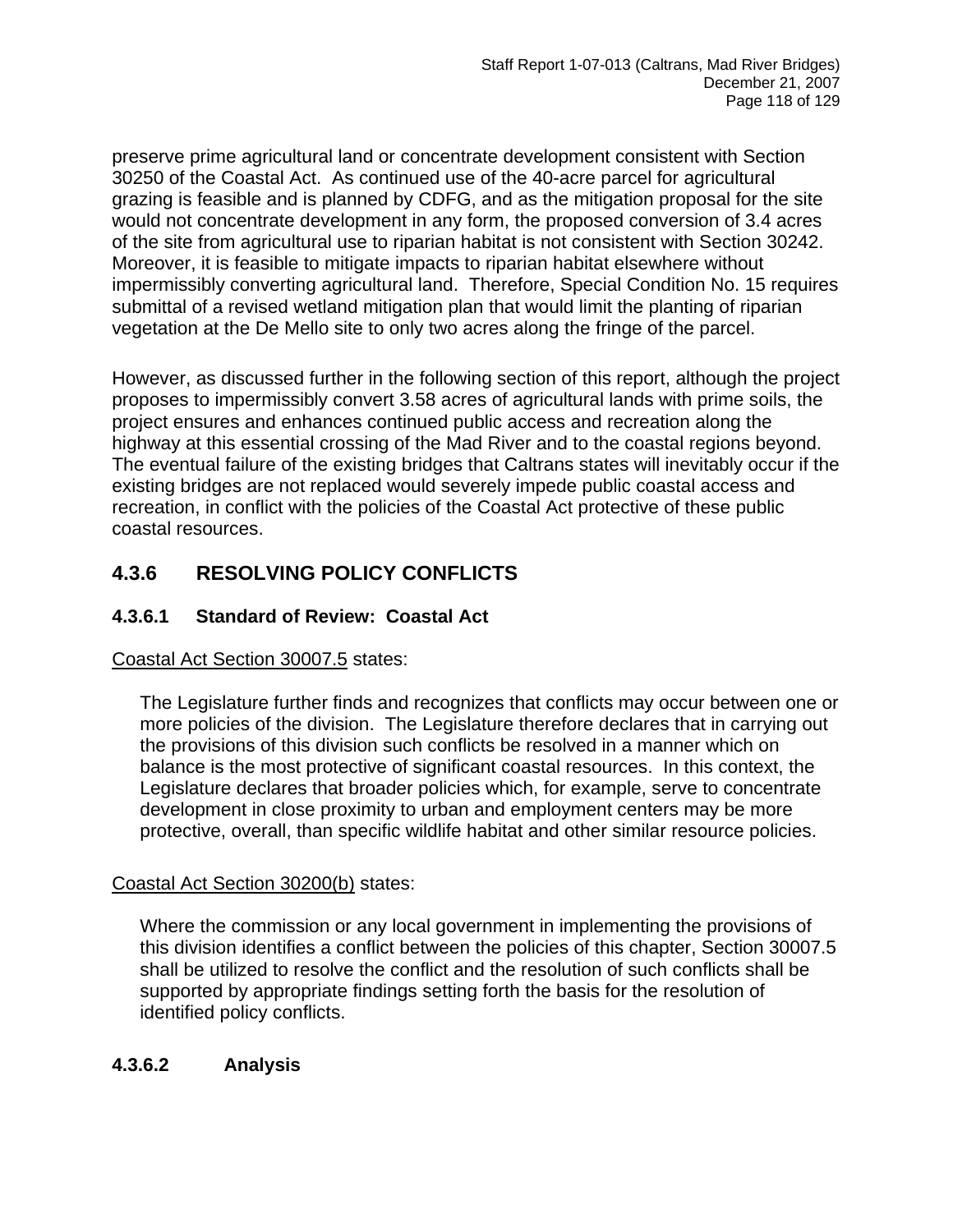As noted previously in this report, the proposed project is inconsistent with pertinent provisions of Sections 30241 and 30250 of the Coastal Act. However, as explained below, denying or modifying the proposed project to eliminate these inconsistencies would lead to nonconformity to other Coastal Act policies, namely policies protective of public coastal access and recreation.

Regarding its inconsistency with Section 30241, even though the new Mad River Bridges replacement proposed location is the most suitable of the feasible and available sites for reducing operational hazards of existing traffic and for reducing seismic and scour risks that have affected, or may affect the existing, aging pair of bridges presently in use for the highway crossing of the river, approving the construction of the new bridges at the proposed location would not be fully consistent with the requirements of Sections 30241 and 30250 to preserve the maximum amount of prime agricultural land and to avoid cumulatively adverse impacts of development on coastal resources. The proposed location of the new bridges would require the permanent conversion of 3.58 acres of prime agricultural lands with highly productive soils to nonagricultural use for highway purposes.

However, denying the proposed Mad River Bridges replacement project on the basis of these inconsistencies would result in the continued presence of the existing bridges, which Caltrans has determined to be substandard and unsafe due to scour in the river channel that has exposed some bridge footings to risk of further erosion and instability according to Caltrans, and also due to the seismically substandard design of the existing, aging bridges. If a bridge collapse were to occur, safe and effective public access to the coast, and particularly to areas of coastal recreation, including areas that offer lower cost visitor services and recreational opportunities, would be cut off for a significant period of time. This would significantly affect public coastal access and recreation opportunities on the entire north coast as the Highway 101 is a primary "lifeline" link for north coast transportation and to almost all coastal access and recreation destinations north of the proposed bridges location. In such a situation, when a proposed project is inconsistent with a Chapter 3 policy, and denial or modification of the project would be inconsistent with another policy, Section 30007.5 of the Coastal Act provides for resolution of such a policy conflict.

### **Applying Section 30007.5**

As indicated previously, the standard of review for the Commission's decision on a coastal development permit in the Commission's retained jurisdiction is whether the proposed project is consistent with the Chapter 3 policies of the Coastal Act. In general, a proposal must be consistent with all relevant policies in order to be approved. If a proposal is inconsistent with one or more policies, it must normally be denied or conditioned to make it consistent with all relevant policies.

However, the Legislature recognized through Sections 30007.5 and 30200(b) that conflicts can occur among those policies. It therefore declared that when the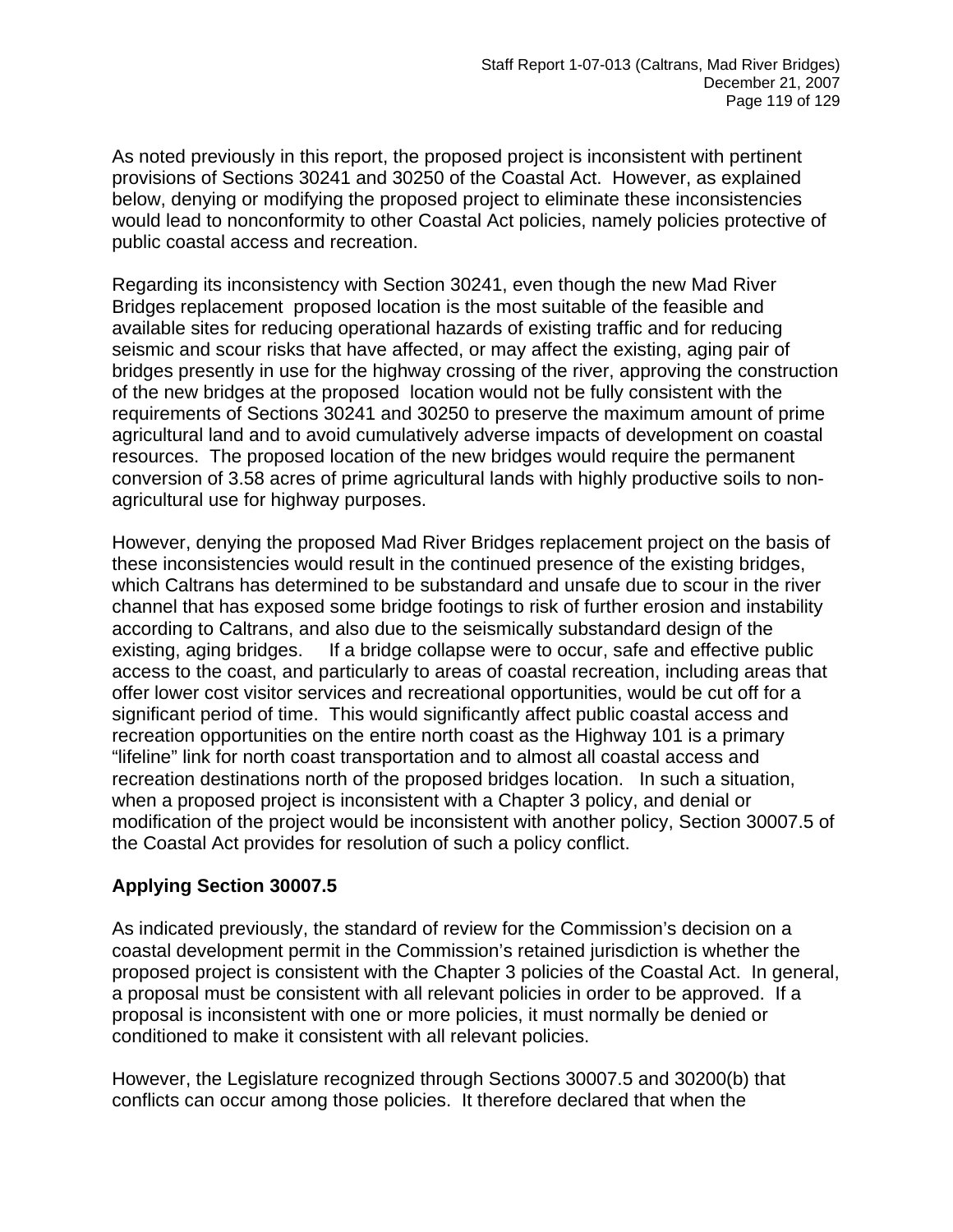Commission identifies a conflict among the policies of Chapter 3, the conflict is to be resolved "in a manner which on balance is the most protective of significant coastal resources", pursuant to Coastal Act Section 30007.5.

That approach is generally referred to as the "balancing approach to conflict resolution." Balancing allows the Commission to approve proposals that conflict with one or more Chapter 3 policies, based on a conflict among the Chapter 3 policies as applied to the proposal before the Commission. Thus, the first step in invoking the balancing approach is to identify a conflict among the Chapter 3 policies.

#### **1) The project, as proposed, is inconsistent with at least one Chapter 3 policy:**

For the Commission to apply Section 30007.5, a proposed project must be inconsistent with an applicable Chapter 3 policy. In the case of this proposed project, the inconsistency is with Sections 30241 and 30250 as discussed previously.

#### **2) The project, if denied or modified to eliminate the inconsistency, would affect coastal resources in a manner inconsistent with at least one other Chapter 3 policy that affirmatively requires protection or enhancement of those resources:**

A true conflict between Chapter 3 policies results from a proposed project which is inconsistent with one or more policies, and for which denial or modification of the project would be inconsistent with at least one other Chapter 3 policy. Further, the policy inconsistency that would be caused by denial or modification must be with a policy that affirmatively mandates protection or enhancement of certain coastal resources. Denial of the proposed replacement of the Mad River Bridges on U.S. Highway 101 would be inconsistent with Section 30210 of the Coastal Act.

Section 30210, which requires, in part, that "maximum access shall be provided for all the people" (the Mad River Bridges are part of the key U.S. Highway 101 "lifeline" corridor of the north coast region and beyond and if the bridges fail, coastal recreation opportunities would be cut off for a substantial period of time while the bridges are eventually rebuilt under emergency conditions). The Highway 101 Bridge over the Mad River is approximately two miles inland from the ocean, but is the first, or western-most, road crossing of river. In addition, the next crossing of the river is approximately two miles further upstream from the Highway 101 Bridge. Thus, failure of the Highway 101 Bridge would severely impede the ability of the public to access the coast on opposite sides of the river. In addition, this portion of Highway 101 is classified as a Principal Arterial on the National Highway System. This segment of highway serves interregional and interstate traffic and provides the key transportation gateway for local residents and visitors traveling to a wide variety of coastal access and recreation destinations along the northern California coast.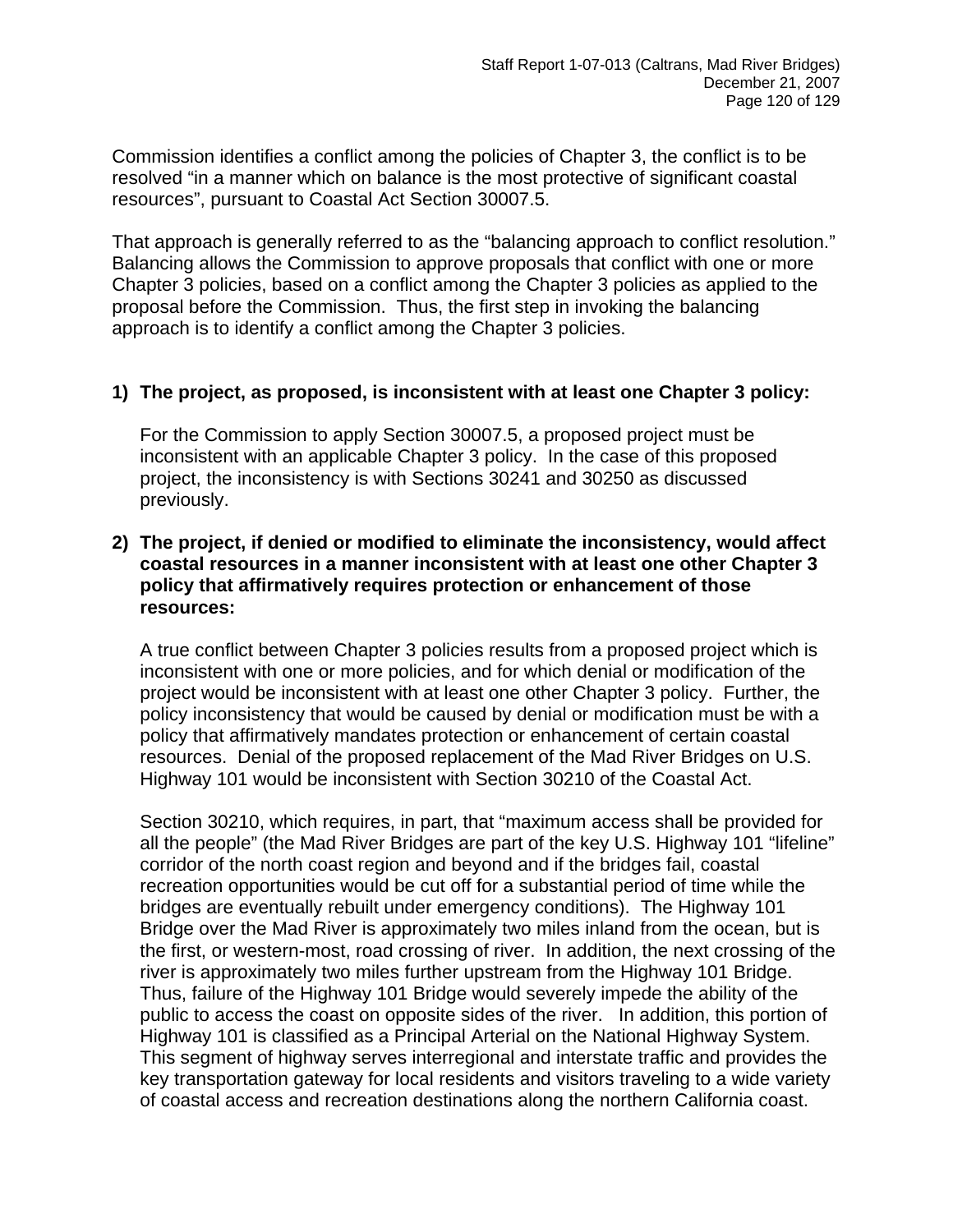Coastal access opportunities would be severely compromised if the bridge replacements did not occur and the bridges were allowed to fail.

In most cases, denying a proposed project will not cause adverse effects on coastal resources for which the Coastal Act mandates protection or enhancement, but will simply maintain the status quo. Where denial of a project would result in adverse effects, as would denial of this proposed highway bridges replacement project and its resulting disruption of public access, a conflict between or among two or more Coastal Act policies is presented.

#### **3) The project, if approved, would be fully consistent with the policy that affirmatively mandates resource protection or enhancement:**

For denial of a project to be inconsistent with a Chapter 3 policy, the proposed project would have to protect or enhance the resource values for which the applicable Coastal Act policy includes an affirmative mandate. That is, if denial of a project would conflict with an affirmatively mandated Coastal Act policy, approval of the project would have to conform to that policy. If the Commission were to interpret this conflict resolution provision otherwise, then any proposal, no matter how inconsistent with Chapter 3, that offered a slight incremental improvement over existing conditions could result in a conflict that would allow the use of Section 30007.5. The Commission concludes that the conflict resolution provisions were not intended to apply to such minor incremental improvements.

Because the proposed highway bridges are designed, according to Caltrans, to be safe for the "maximum credible earthquake" and to prevent future bridge collapse due to river scour, the proposed Mad River Bridges are designed, according to Caltrans, to protect against the collapse or other harm to highway users that may otherwise arise if the existing substandard bridges are not replaced. Thus, the project as proposed and conditioned, is therefore fully consistent with Coastal Act Sections 30210 as maximum access would continue to be provided to all the people.

#### **4) The project, if approved, would result in tangible resource enhancement over existing conditions:**

This aspect of the conflict between policies may be looked at from two perspectives – either approval of the project would result in improved conditions for a coastal resource subject to an affirmative mandate, or denial or modification of the project would result in continued degradation of that resource.

Approval of the proposed Mad River Bridges replacement project would result in replacement of two existing, aging, substandard bridges that Caltrans states are presently affected by scour in the river channel and inadequate protection against seismic risks. Caltrans asserts that if the bridges are not replaced, and replaced in the manner prescribed by Caltrans, one or both of the existing bridges will eventually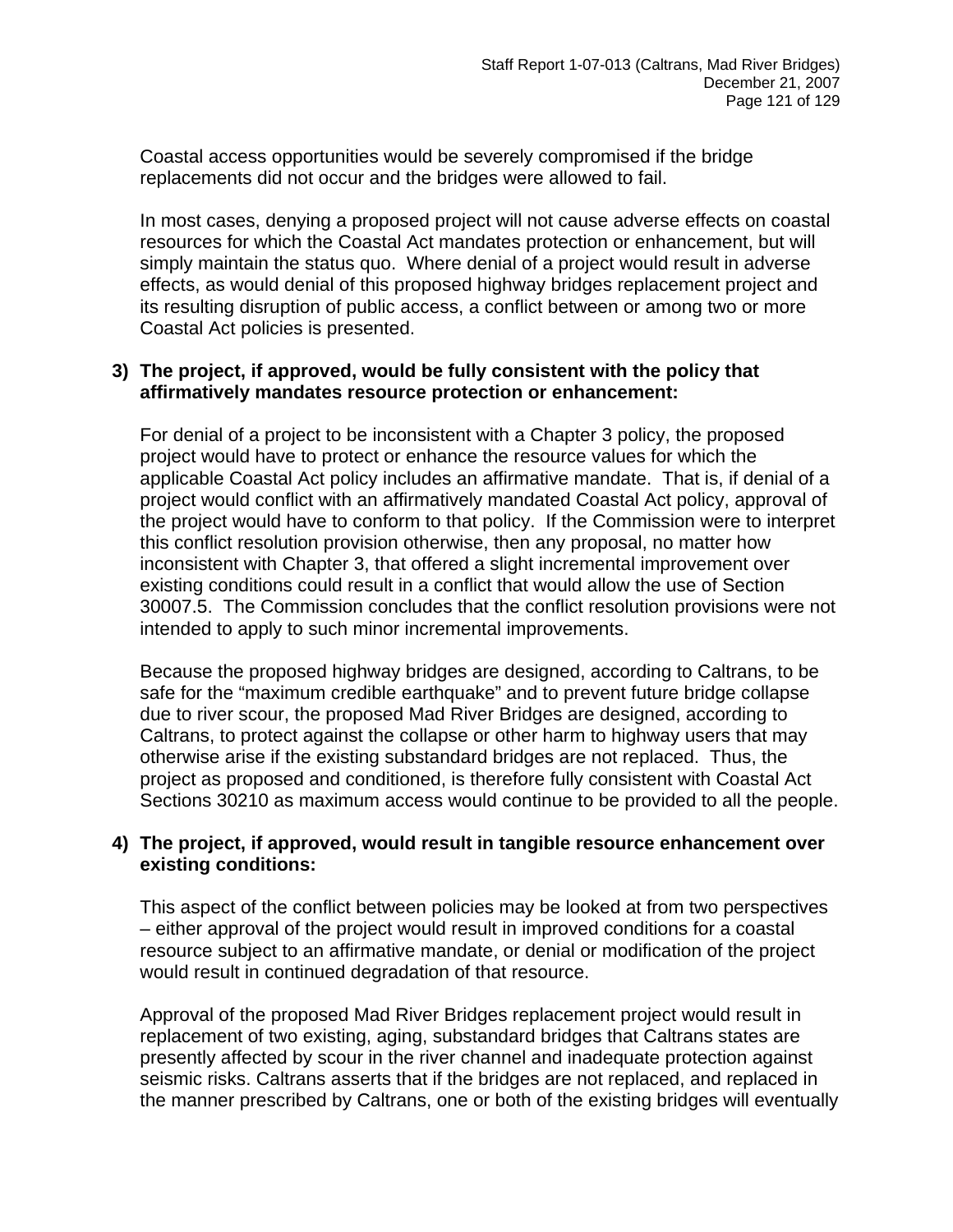collapse. If a bridge collapse were to occur, safe and effective public access to the coast, and particularly to areas of coastal recreation, including areas that offer lower cost visitor services and recreational opportunities, would be cut off for a significant period of time. This would significantly affect public coastal access and recreation opportunities on the entire north coast as the Highway 101 is a primary "lifeline" link for north coast transportation and to almost all coastal access and recreation destinations north of the proposed bridges location.

Denial of the proposed bridges project would result in the continued operation of the existing bridges and the continued higher risks associated with the responses of these bridges to the "maximum credible earthquake" that may affect the subject location according to Caltrans, as well as the continued higher risks associated with the reduced foundation strength that Caltrans asserts has resulted from the exposure of the concrete footings of the existing bridges due to scour in the river channel. The existing bridges are also subject to tsunamis (with or without earthquakes) and generalized flooding and erosion that may affect the Mad River channel due to tidal and storm conditions. But for the proposed project to replace the aging bridges with bridges designed to the safety standards that Caltrans asserts are contemporary for such bridges, the existing bridges would be expected to remain in service for the foreseeable future. During that time, it is possible that an earthquake with or without tsunami, a tsunami that may occur with or without an earthquake in the area, flooding or storm surges or a combination of these hazards, may affect the existing bridges. Any of these events would likely result in damage or destruction of the existing bridges in excess of the damage that would be expected to occur if the proposed new bridges were in place instead, according to Caltrans. Therefore, approval of the project would result in improved conditions for public access and denial would result in continued degradation of that resource.

### **5) The benefits of the project must result from the main purpose of the project, rather than from an ancillary component appended to the project to "create a conflict":**

A project's benefits to coastal resources must be integral to the project purpose. If a project is inconsistent with a Chapter 3 policy, and the main elements of the project do not result in the cessation of ongoing degradation of a resource the Commission is charged with enhancing, the project proponent cannot "create a conflict" by adding to the project an independent component to remedy the resource degradation. The benefits of a project must be inherent in the purpose of the project. If this provision were otherwise, project proponents could regularly "create conflicts" and then request that the Commission use Section 30007.5 to approve otherwise unapprovable projects. The balancing provisions of the Coastal Act could not have been intended to foster such an artificial and easily manipulated process, and were not designed to barter amenities in exchange for project approval.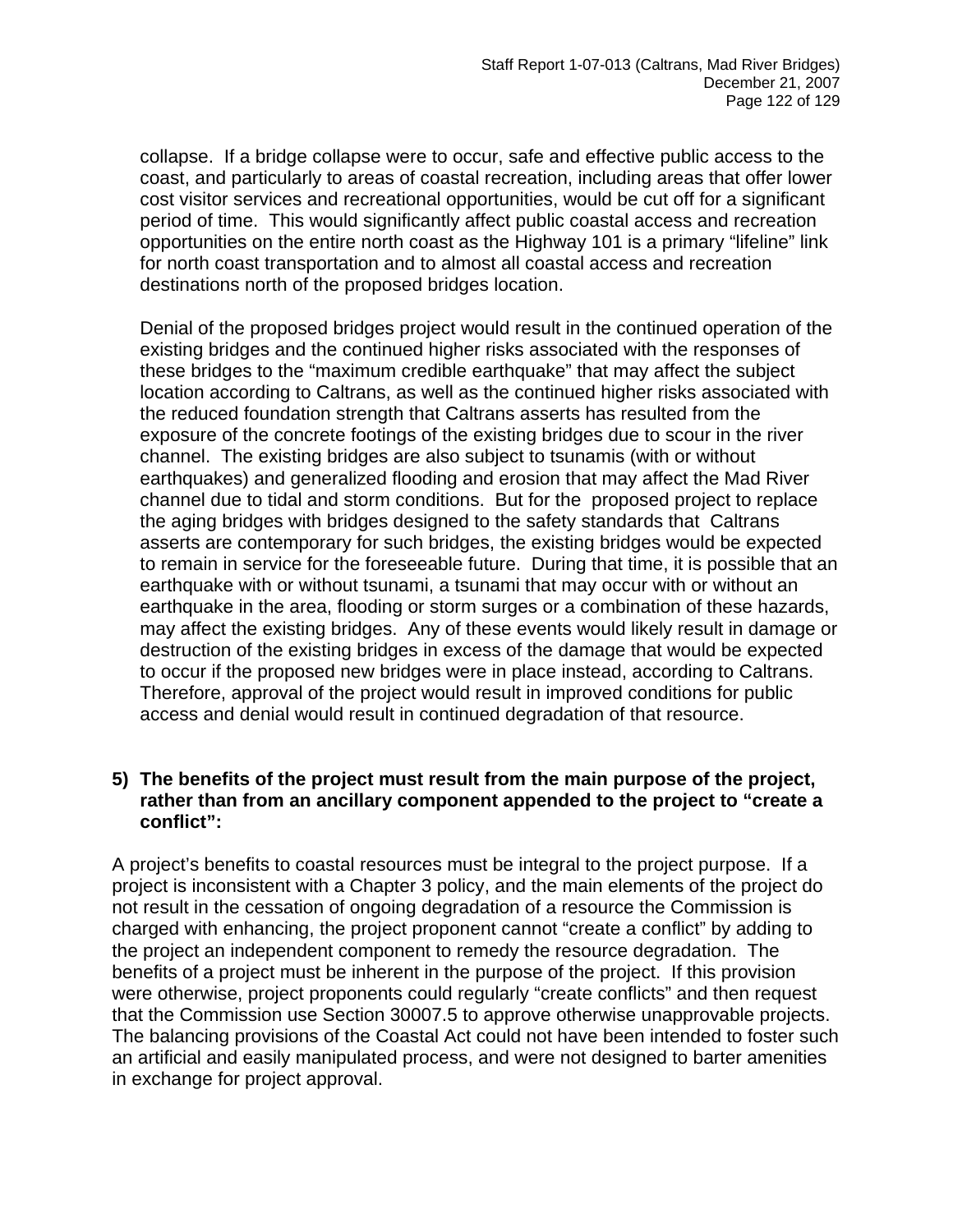The proposed Mad River Bridges replacement project is designed to be a more stable and to better withstand seismic hazards than the existing highway bridges at this river crossing. The project as proposed by Caltrans consists of structures designed to resist river scour and to withstand the forces of the "maximum credible earthquake" as defined by Caltrans for the subject project site. Therefore, the benefits to public access along the coast are integral to the project purpose.

### **6) There are no feasible alternatives that would achieve the objectives of the project without violating any Chapter 3 policies:**

Finally, a project does not present a conflict among Chapter 3 policies if at least one feasible alternative would meet the project's objectives without violating any Chapter 3 policy. Thus, an alternatives analysis is a condition precedent to invocation of the balancing approach. If there are alternatives available that are consistent with all of the relevant Chapter 3 policies, then the proposed project does not create a true conflict among those policies.

As noted above, over the past two years Caltrans evaluated a variety of design general project alternatives to determine the best feasible location and design for the proposed Mad River Bridges replacement project. The analysis evaluated the "no project" and onsite alternatives. No offsite alternative was evaluated because the bridges must be constructed in a location proximate to the existing highway corridor and the bridges must tie in to the point of conformity north and south of the existing bridges within a reasonable distance from the footprint of the new bridges. The "no project" alternative would have Caltrans maintain and require the public to use the current, aging pair of substandard highway bridges that presently comprise the river crossing of Highway 101 at this location. While this system meets current minimum requirements according to Caltrans, and thus the existing bridges are not subject to being shutdown due to safety deficiencies, denial of the project proposed by Caltrans would result in continued operation of the existing bridges that, as noted above, are not designed and strengthened in accordance with contemporary safety and design standards that Caltrans now applies to such structures in locations subject to the natural hazards that affect the Mad River Bridges project location and that thereby, according to Caltrans minimize the applicable geologic risks. This situation would, as discussed above, result in eventual loss of safe and effective public coastal access and coastal recreation. Therefore, denial of the proposed project would result in a development inconsistent with the requirements of Coastal Act Sections 30210, and 30214. For the reasons set forth above, the Commission finds that there are no feasible alternatives available within the general project area that could be safely implemented consistent with the public coastal access and recreation policies of the Coastal Act, that would reduce the proposed project's adverse impacts on coastal agriculture.

**Existence of a Conflict Between Chapter 3 Policies:** Based on the above, the Commission finds that the proposed project presents a conflict between Sections 30241 and 30250 on the one hand, and Sections 30210 and 30214, on the other, that must be resolved through application of Section 30007.5, as described below.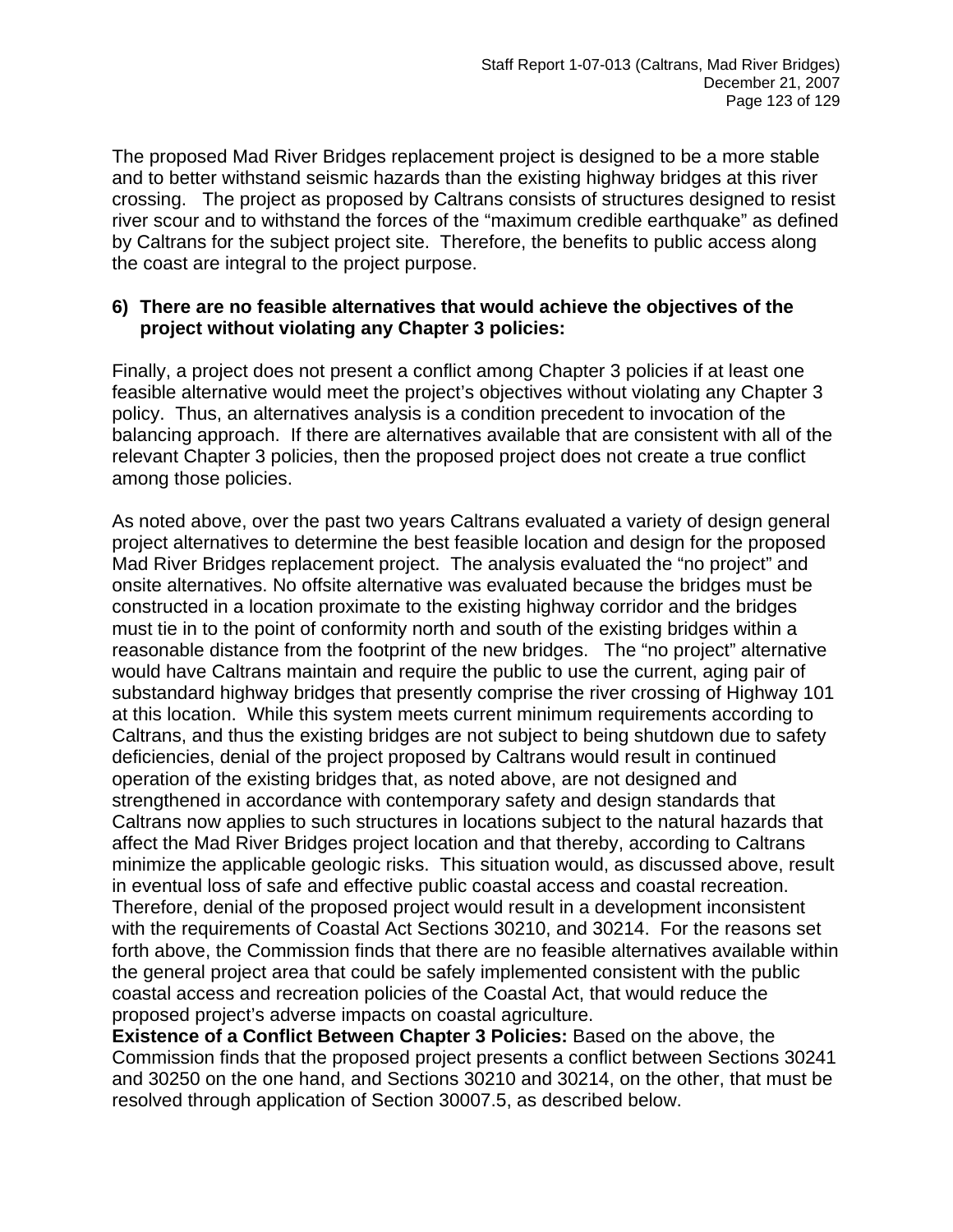**4.3.6.3 Conflict Resolution***:* After establishing a conflict among Coastal Act policies, Section 30007.5 requires the Commission to resolve the conflict in a manner that is on balance most protective of coastal resources. As noted previously, the project would impermissibly and permanently convert prime coastal agricultural lands to highway use, and the 3.58 acres of prime agricultural land that would be thus converted represent both individually and cumulatively significant adverse impacts on coastal resources, thus making the project as proposed by Caltrans inconsistent with Sections 30241 and 30250 of the Coastal Act. However, denying the project because of its inconsistency with these policies would result in significant adverse effects on coastal public access and recreation resources due to the probability of a future compromise or collapse of the existing, aging bridges.

As stated, the conflict resolution provisions require that the conflict be resolved in a manner which on balance is the most protective of significant coastal resources. To meet this test, it is necessary that adverse impacts on coastal agricultural resources be mitigated to the maximum extent feasible. Caltrans proposes to undertake mitigation of the adverse impacts the Mad River Bridges project will have on coastal agricultural resources, including payment of \$2 million in mitigation funds to the College of the Redwoods Foundation for the purpose of enhancing the College's agricultural education program specifically to protect and maintain the Shively Farm (the College's 38-acre agricultural teaching farm) and to prevent its conversion to non-agricultural use, as discussed in detail herein, and as required pursuant to Special Condition 19 (Agricultural Mitigation).

The Commissions find that on balance, therefore, approval of the bridges to provide continued safe and enhanced public coastal access together with the provision of agricultural mitigation proposed by the College of the Redwoods agricultural education program enhancements as explained above and as set forth in Special Condition 19 is more protective of coastal resources than denial of the project. The Commission further finds that the College of the Redwoods agricultural education program enhancements will provide sufficient mitigation through agricultural education program enhancement – including the recovery of a threatened agricultural education program and 38-acre agricultural teaching farm of importance to the North coast agricultural region -- such that with the mitigation, approving the proposed project will resolve the conflict in a manner which on balance is most protective of significant coastal resources.

To ensure that the agricultural mitigation benefits of the project that would enable the Commission to use the balancing provision of Section 3007.5 are achieved, the Commission attaches Special Condition No.19, which requires the applicant to provide to the College of the Redwood Foundation a non-refundable mitigation fee in the sum of two million dollars as proposed by the applicant after the College of the Redwoods Foundation and the Commission have entered into a agreement detailing how the funds would be used for the benefit of the Shively Education Center Sustainable Agricultural Teaching Farm to fund a full time teaching position for the purpose of agricultural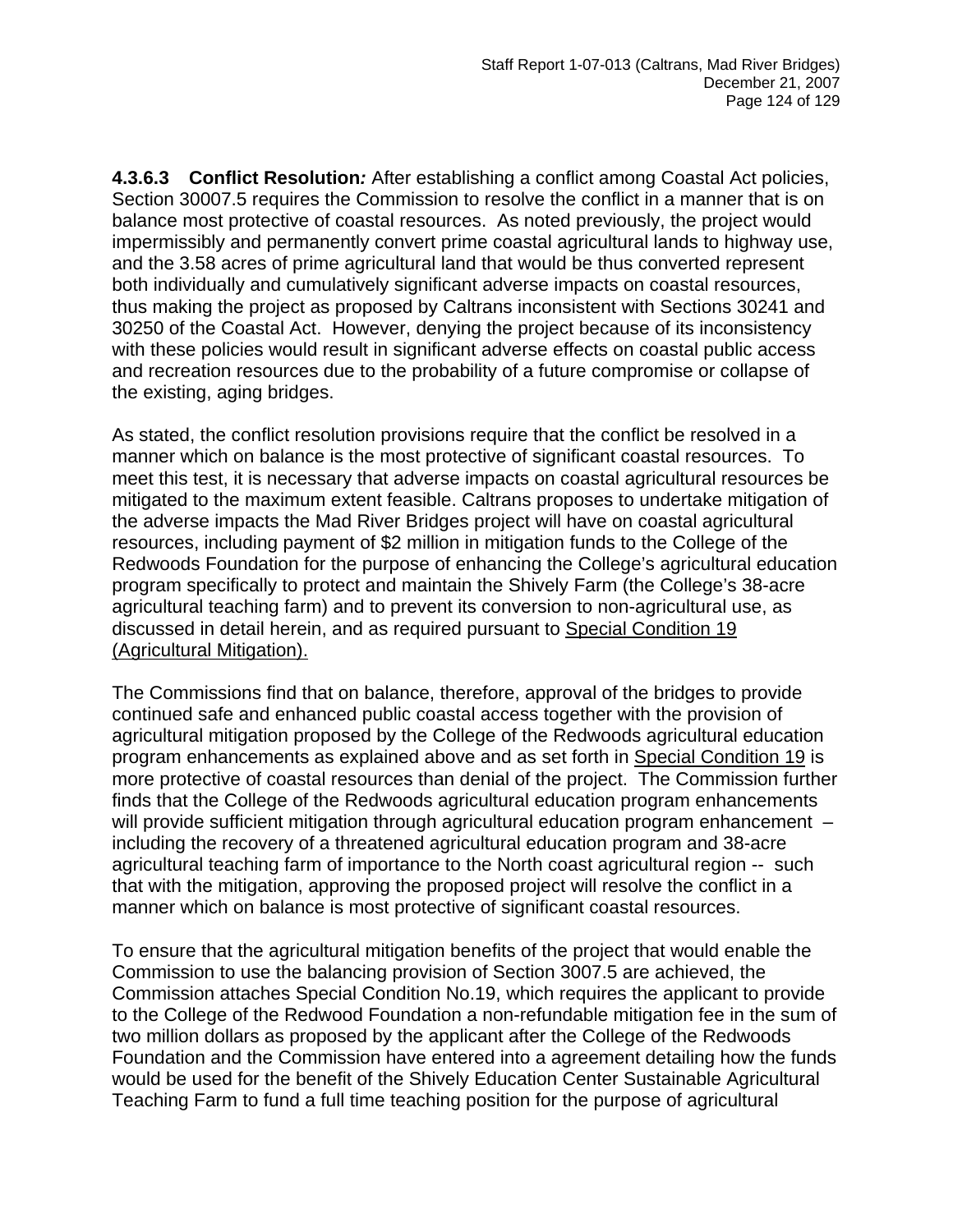education at the College of the Redwoods. The Commission finds that without Special Condition No. 19, the proposed project could not be approved pursuant to Section 30007.5 of the Coastal Act.

The \$2,000,000 deposit to be made into the account for the benefit of the Shively Farm pursuant to this special condition shall mitigate for the conversion of 3.58 acres of prime agricultural land associated with the reconstruction of the Highway 101 Mad River Bridge as authorized by Coastal Development Permit No. 1-07-013. The Commission finds that the proposed mitigation, which will help keep the approximately 38-acre Shively Farm from being converted to another use, provides more than enough mitigation to compensate for the conversion of 3.58 acres of prime agricultural land associated with the approved development. The Commission also acknowledges that the \$2,000,000 deposit made into the account for the benefit of the Shively Farm may also serve as mitigation for impacts to agriculture caused by other Caltrans projects. If those projects are authorized by Coastal Development permits granted by the Commission. Two such projects that will be considered involve the conversion of approximately 42 acres of agricultural land associated with the future development by Caltrans of the proposed Alton Interchange at Highway 101 and Highway 36 and the conversion of up to 2 acres of agricultural land associated with the future development by Caltrans of the proposed Klamath Grade Raise project along Highway 101 at Klamath.

Although the 38 acres of agricultural land that would be saved from conversion at the Shively Farm by the mitigation measure does not represent a straight one for one replacement of the total of 47.58 acres of agricultural land that would be converted for the three Caltrans bridge and highway development projects discussed above (Mad River Bridge, Alton Interchange, and Klamath Grade Raise), the Executive Director believes that certain aspects of the mitigation measure compensate for the smaller acreage. First, all of the 38 acres of agricultural land that would be protected at the Shively Farm consists of prime agricultural land. Much of the total of 47.58 acres of agricultural land that will be affected by the three bridge and highway projects value is not prime agricultural land. In addition, the Caltrans proposal to endow the agricultural education program at the College of the Redwoods in a manner that is focused on bolstering and revitalizing the Shively Farm provides other agricultural benefits to the broader community of the north coast as well. The College's program would protect and enhance the agricultural teaching function of the Shively Farm. The training of farmers will help sustain the areas agricultural economy by providing knowledgeable farmers to the region who will produce agricultural products that can sustain agricultural use of the region's agricultural lands. The permanent teaching position would anchor faculty continuity and long term planning of the educational program to maximize the use of the Shively Farm. Finally, the program would provide outreach to the community in matters of agricultural sustainability. It is the Executive Director's opinion that with these added benefits, the mitigation measure as proposed and conditioned would adequately mitigate for the total of 47.58 acres of agricultural land that would be affected by the three bridge and highway projects. The Executive Director's opinion is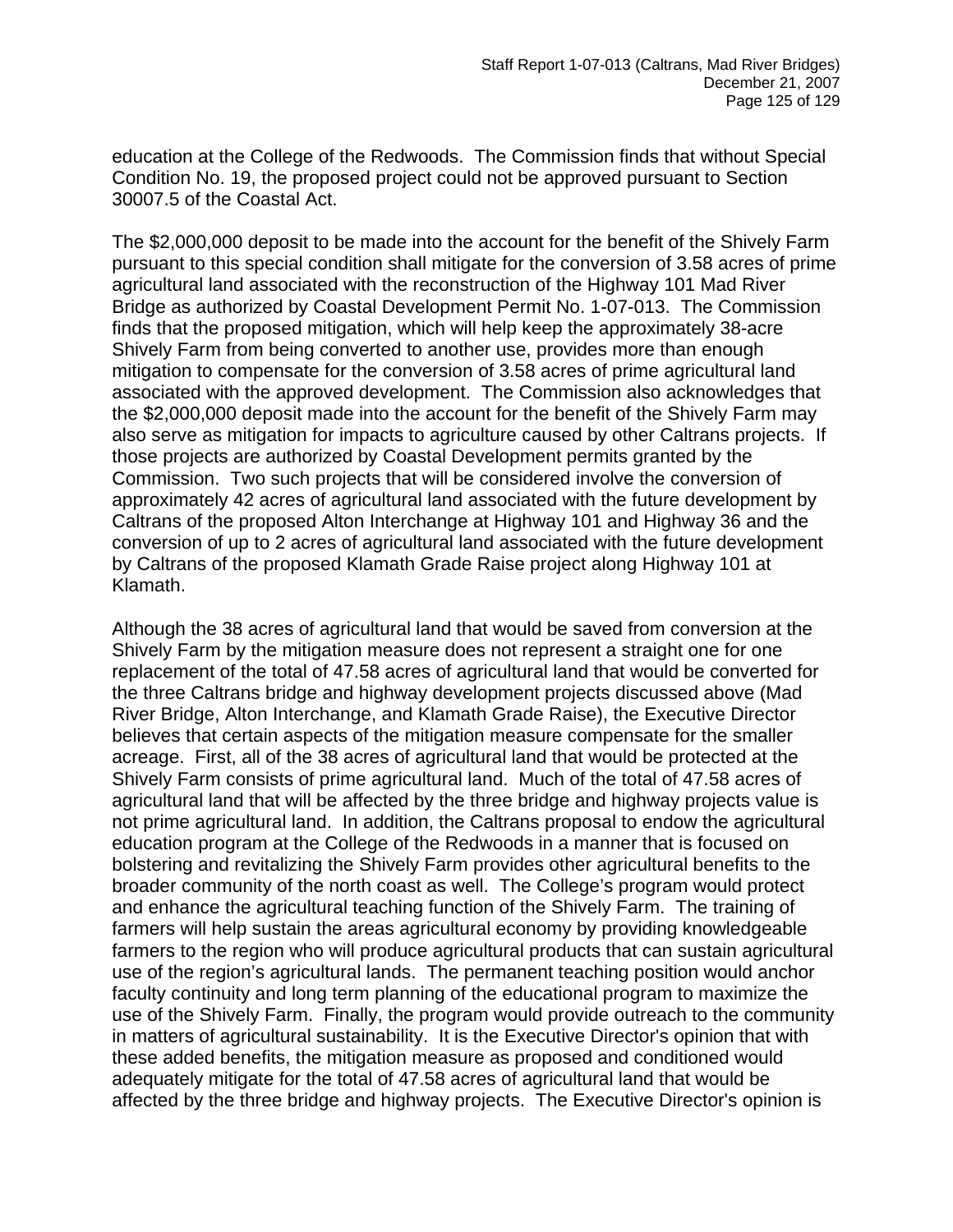based on the figures presented by Caltrans for the amount of acreage that would be affected by the three projects. If at the time the Alton Interchange and Klamath Grade Raise projects are acted on by the Commission the projections of acreage of agricultural land that would be converted by the projects significantly increases or the projects are determined to have additional adverse impacts on agricultural productivity not currently know, the Executive Director would not longer consider that the Shively Farm mitigation proposal as adequate to mitigate for the impacts of Alton Interchange and Klamath Grade Raise projects in addition to the Mad River Bridges project.

The Executive Director's opinion that the Shively Farm mitigation measure may be used to mitigate the above-specified conversion of agricultural lands at the Alton Interchange and Klamath Grade Raise projects cannot legally bind a future Coastal Commission in its future review of each of these two projects. A future Commission is free to accept or reject the mitigation fee as sufficient mitigation for each of those projects. However, the Executive Director has indicated to Caltrans staff that he will recommend at the time the Commission reviews coastal development permit applications for the Klamath Grade Raise and Alton Interchange projects that the mitigation required by Special Condition No. 19 is sufficient to mitigate for the conversion of 42 acres of agricultural land associated with the proposed Alton Interchange project and for the conversion of up to 2 acres of agricultural land associated with the proposed Klamath Grade Raise project.

### **4.3.6.4 Conclusion: Consistency with the Coastal Act**

In sum, the Commission finds that while the construction of the new bridges at the Mad River highway crossing as proposed by Caltrans would cause adverse impacts on coastal agricultural resources, the new bridges would be sited and designed in a manner that Caltrans asserts will vastly improve public safety and long term improved coastal access and recreation due to the more reliable "lifeline" highway status of Highway 101 at this location that will result from the replacement of the old bridges with new bridges of a modern design consistent with Caltrans' current safety requirements. The Special Conditions of this report are necessary to ensure the proposed Mad River Bridges replacement project's adverse impacts are minimized and to the extent feasible, mitigated, and the benefits of the proposed project thus fully realized. Therefore, the Commission finds that approval of the proposed project notwithstanding its inconsistencies with several Coastal Act policies is "most protective of coastal resources" for purposes of the conflict resolution provisions of Coastal Act Section 30007.5.

# **5.0 OTHER AGENCY APPROVALS**

The project requires review and authorization by the U.S. Army Corps of Engineers. Pursuant to the Federal Coastal Zone Management Act, any permit issued by a federal agency for activities that affect the coastal zone must be consistent with the coastal zone management program for that state. Under agreements between the Coastal Commission and the U.S. Army Corps of Engineers, the Corps will not issue a permit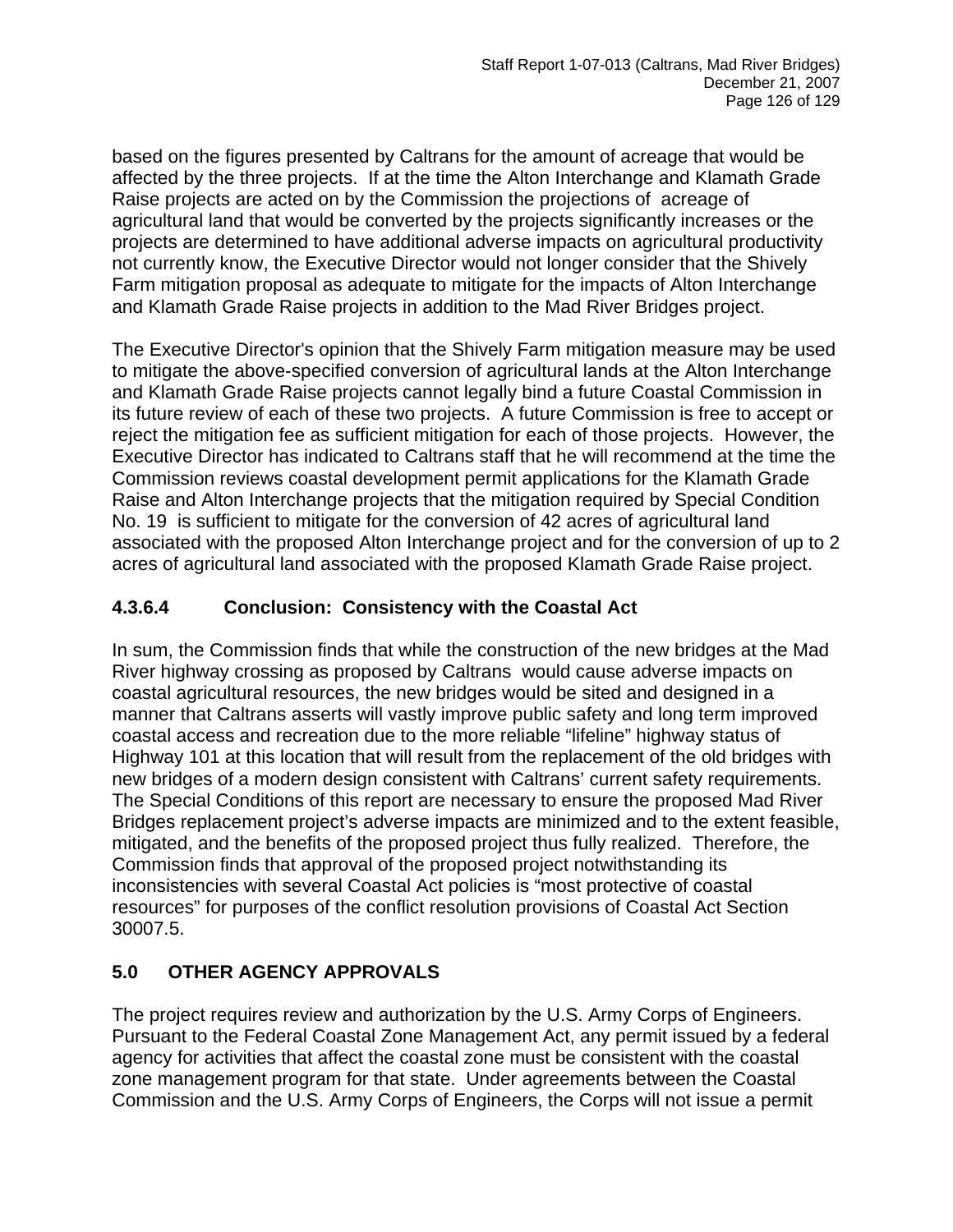until the Coastal Commission approves a federal consistency certification for the project or approves a permit. The project also requires a Section 7 consultation by the National Marine Fisheries Service pursuant to the Federal Endangered Species Act and a Consistency Determination by the California Department of Fish & Game pursuant to the California Endangered Species Act. The project also requires a Section 1600 Streambed Alteration Agreement from the California Department of Fish and Game (CDFG). The project also requires a Section 401 Certification, National Pollutant Discharge Elimination System (NPDES) permit from the Regional Water Quality Control Board. Special Condition 3 requires Caltrans to submit evidence to the Executive Director, prior to issuance of CDP 1-07-013.

### **6.0 STATE WATERS**

The project site entails areas which were submerged, intertidal and/or overflow lands at the time of California's statehood in 1850. The portion of the Mad River traversed by the proposed project is subject to tidal influence. Caltrans has previously submitted evidence that the State Lands Commission has reviewed the approved development proposal and granted Caltrans a lease for the use of the public trust lands affected by the proposed project. However, Caltrans staff notified Commission staff on December 12, 2007 that changes Caltrans has made to the proposed project now require a new or amended lease from the State Lands Commission, which Caltrans is presently seeking.

# **7.0 CALIFORNIA ENVIRONMENTAL QUALITY ACT**

On June 17, 2005, Caltrans as lead agency certified Mitigated Negative Declaration (SCH 2003122015) for the subject " *US 101 On the Mad River Bridges Between Arcata and McKinleyville in Humboldt County, CA"* project, which incorporated the published responses of Caltrans to public comments.

Section 13906 of the Commission's administrative regulation requires Coastal Commission approval of coastal development permit applications to be supported by a finding showing the application, as modified by any conditions of approval, is consistent with any applicable requirements of the California Environmental Quality Act (CEQA). Section 21080.5(d)(2)(A) of CEQA prohibits a proposed development from being approved if there are any feasible alternatives or feasible mitigation measures available, which would substantially lessen any significant adverse effect the proposed development may have on the environment.

The Commission incorporates its findings on Coastal Act consistency at this point as if set forth in full. As discussed above, the proposed project has been conditioned to be consistent with the policies of the Coastal Act. No public comments regarding potential significant adverse environmental effects of the project were received prior to preparation of the staff report. As specifically discussed in these above findings, which are hereby incorporated by reference, mitigation measures that will minimize or avoid all significant adverse environmental impacts have been required. As conditioned, there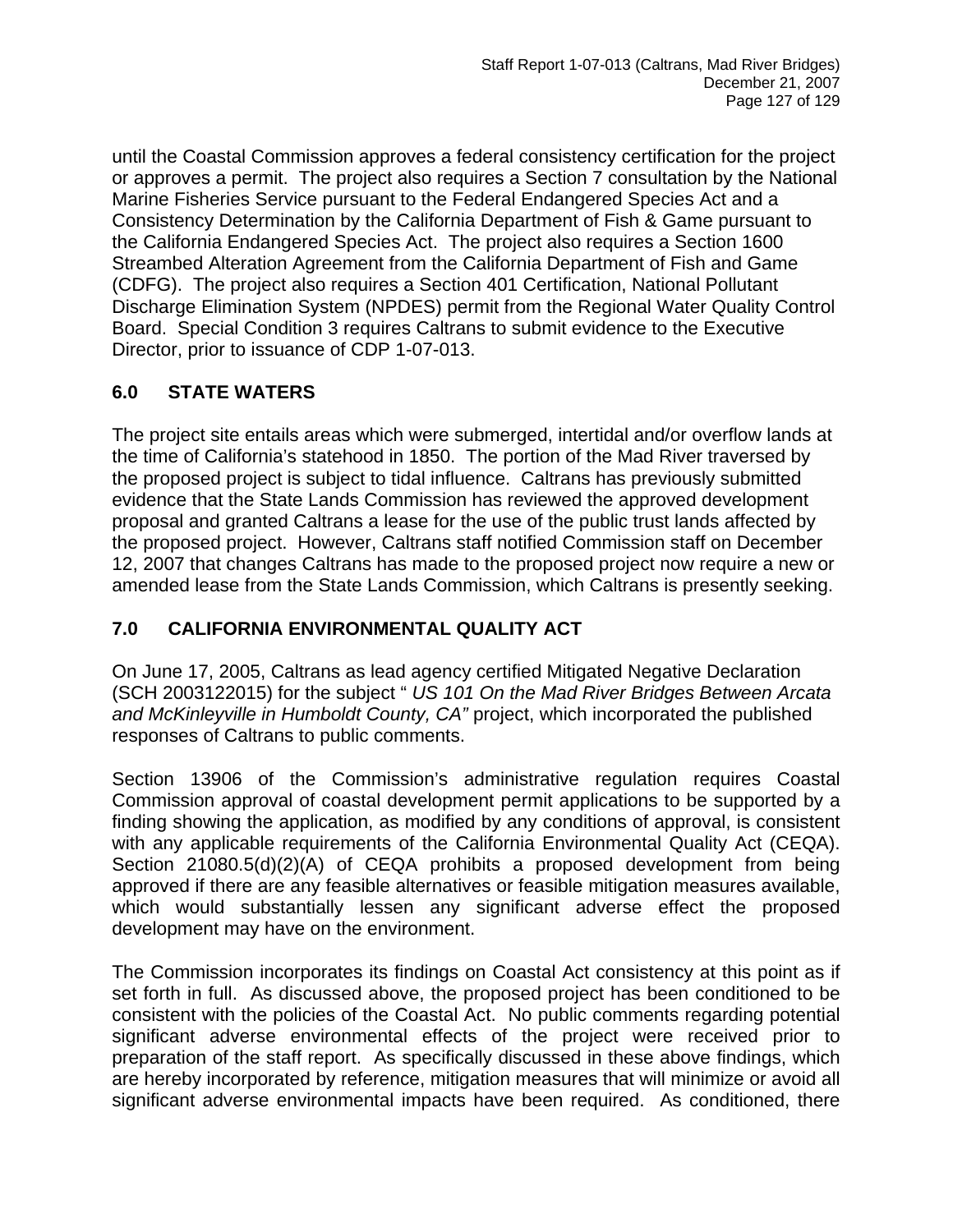are no other feasible alternatives or feasible mitigation measures available which would substantially lessen any significant adverse impacts which the activity may have on the environment. Therefore, the Commission finds that the proposed project, as conditioned to mitigate the identified impacts, can be found consistent with the requirements of the Coastal Act to conform to CEQA.

# **EXHIBITS**

- AA Project Location Map
- BB Project Location Map Also Showing Demello Mitigation Site, DFG Mad River Slough Wildlife Area and Arcata Marsh & Wildlife Sanctuary
- CC Shows Same as Exhibit BB, Except the Base Layer is a Color Aerial Photo
- DD Location Map Showing Project Site and Shively AG Mitigation Site
- [EE Color Aerial Photo Showing Same as Exhibit DD, Plus Blow-up Aerial of Shively](http://documents.coastal.ca.gov/reports/2008/1/F8a-1-2008-a1.pdf)  **Site**
- A Final ND
- B Mad River Bridges Replacement On-Site Wetland and Riparian Mitigation and Monitoring Plan, November 2007
- C Old Samoa Parcel Conceptual Mitigation Plan, November 2007
- D Jones & Stokes Transmittal Memo of Noise Analysis Reports
- E Analysis of Pile Driving Noise Impacts to Listed Salmonids for the Mad River Bridge Replacement Project, August 23, 2007 (Revised November 5, 2007)
- [F Supplemental Pile-Driving Noise Analysis for the Mad River Bridge Replacement](http://documents.coastal.ca.gov/reports/2008/1/F8a-1-2008-a2.pdf)  Project – DRAFT, November 2, 2007
- G Mad River Bridge Replacement Project: Evaluation of Underwater Noise Generated by Use of Smaller Piles (30-inch-Diameter) – DRAFT, November 6, 2007
- H Bioacoustic Footprint and Proposed Fish Exclusion Zone Map
- I Fish Exclusion to Avoid and Minimize Bioacoustic Impacts to Salmonids During Pile Driving During the Construction of Mad River Bridges, December 6, 2007
- J Fish Weir Background Information
- K Marine Mammal Monitoring Plan
- L Water Pollution Control Program for Mad River Bridge Brushing Only
- M Constructability Alternatives Analysis
- N ADL Mapping
- O Fish Mitigation Proposal and Map
- P On-Site Wetland and Riparian Mitigation Map
- [Q. Resource Properties Aerial Photo/Map of Demello Site in Relation of DFG and](http://documents.coastal.ca.gov/reports/2008/1/F8a-1-2008-a3.pdf)  City of Arcata Resource Sites
- R 1941 Aerial Photo of Demello Site
- S Present Day Color Aerial Photo of Demello Site
- T Aerial Photo of Agricultural Properties at Mad River Bridges Project Site